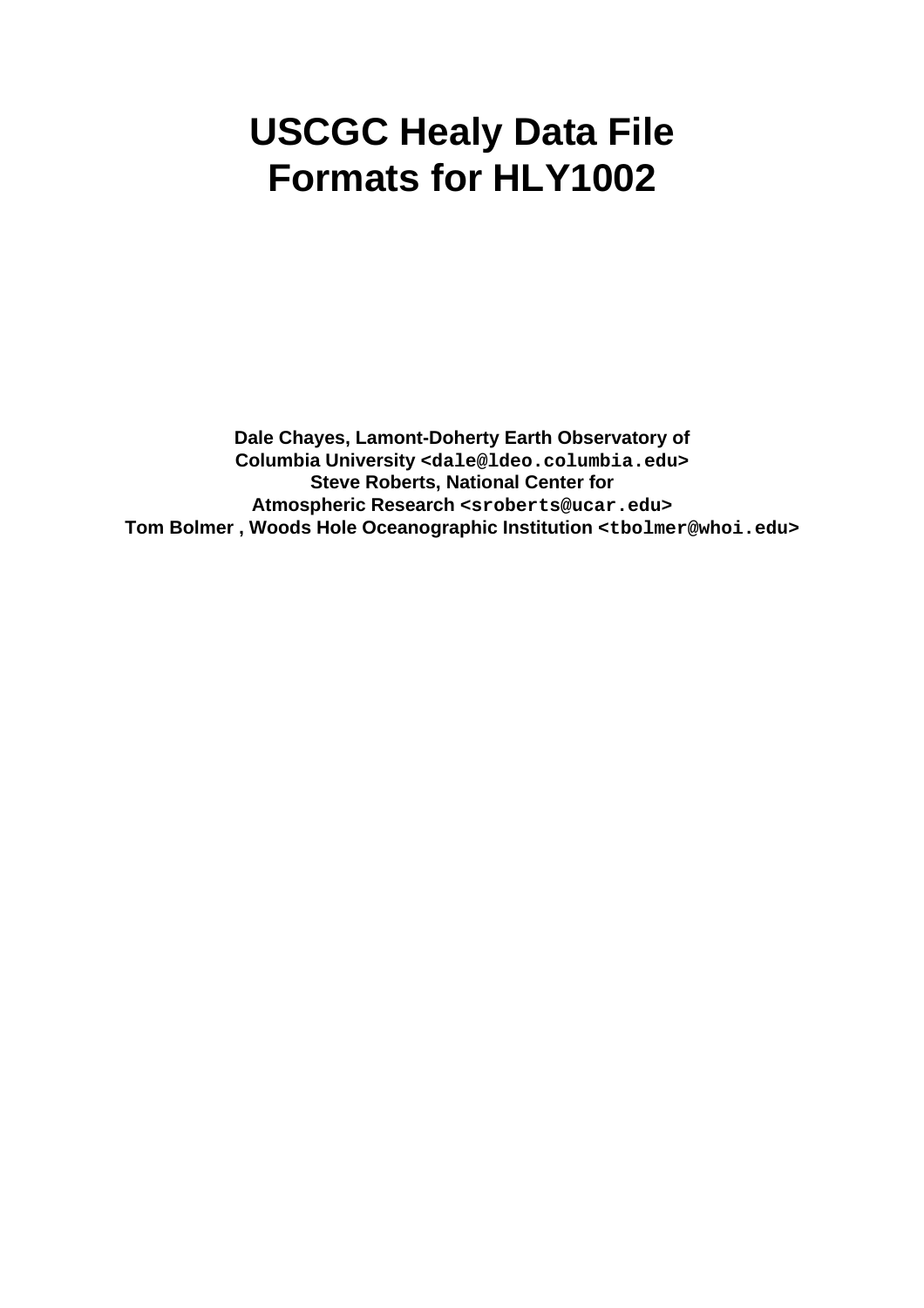## **USCGC Healy Data File Formats for HLY1002**

by Dale Chayes, Steve Roberts, and Tom Bolmer

Publication date September, 06 2010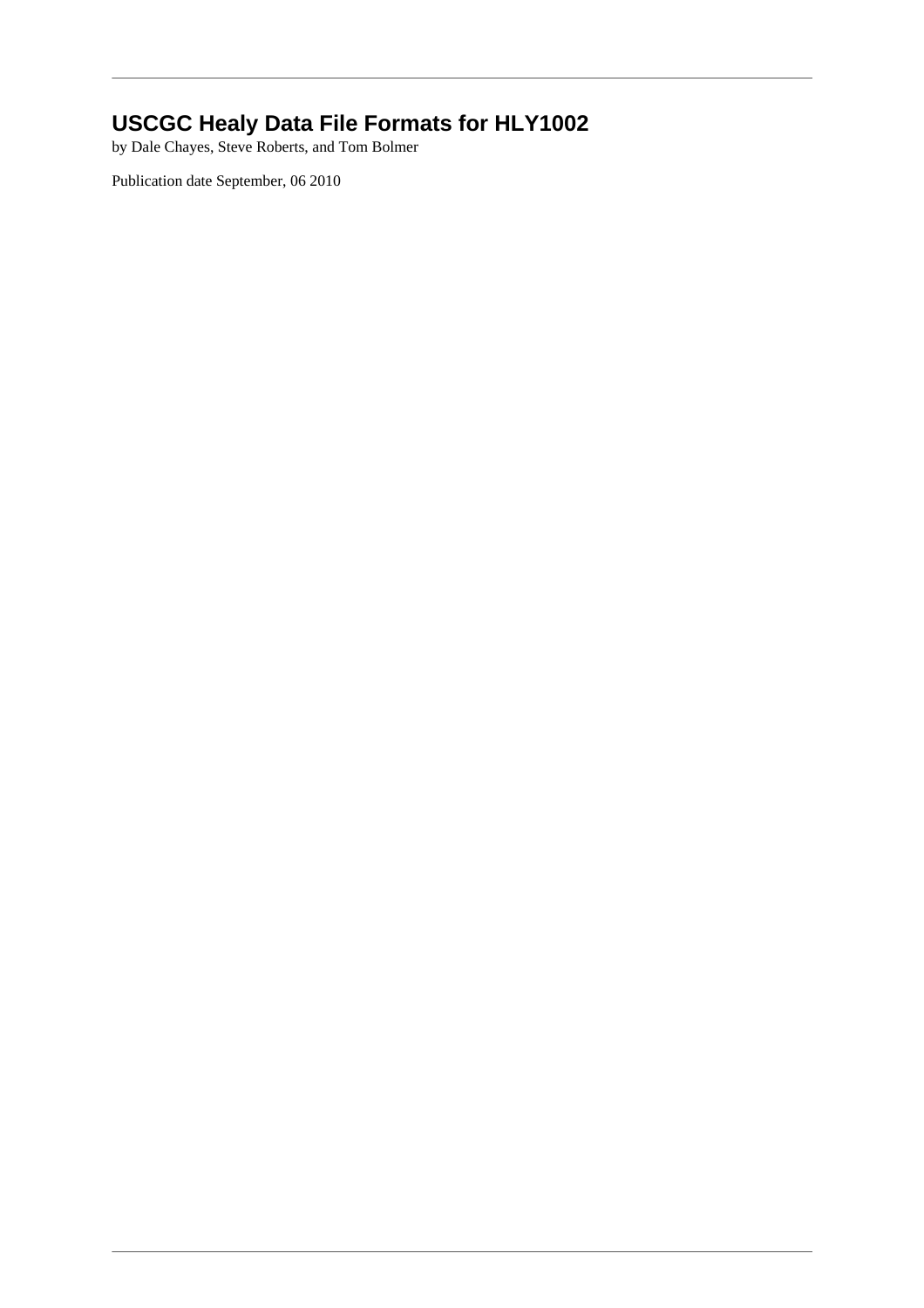# **Table of Contents**

|                                                                | 46 |
|----------------------------------------------------------------|----|
|                                                                |    |
|                                                                |    |
|                                                                |    |
|                                                                |    |
|                                                                |    |
|                                                                |    |
|                                                                |    |
|                                                                |    |
|                                                                |    |
| Trimble AG132 Differential Global Positioning System (GPS)  54 |    |
|                                                                |    |
|                                                                |    |
|                                                                |    |
|                                                                |    |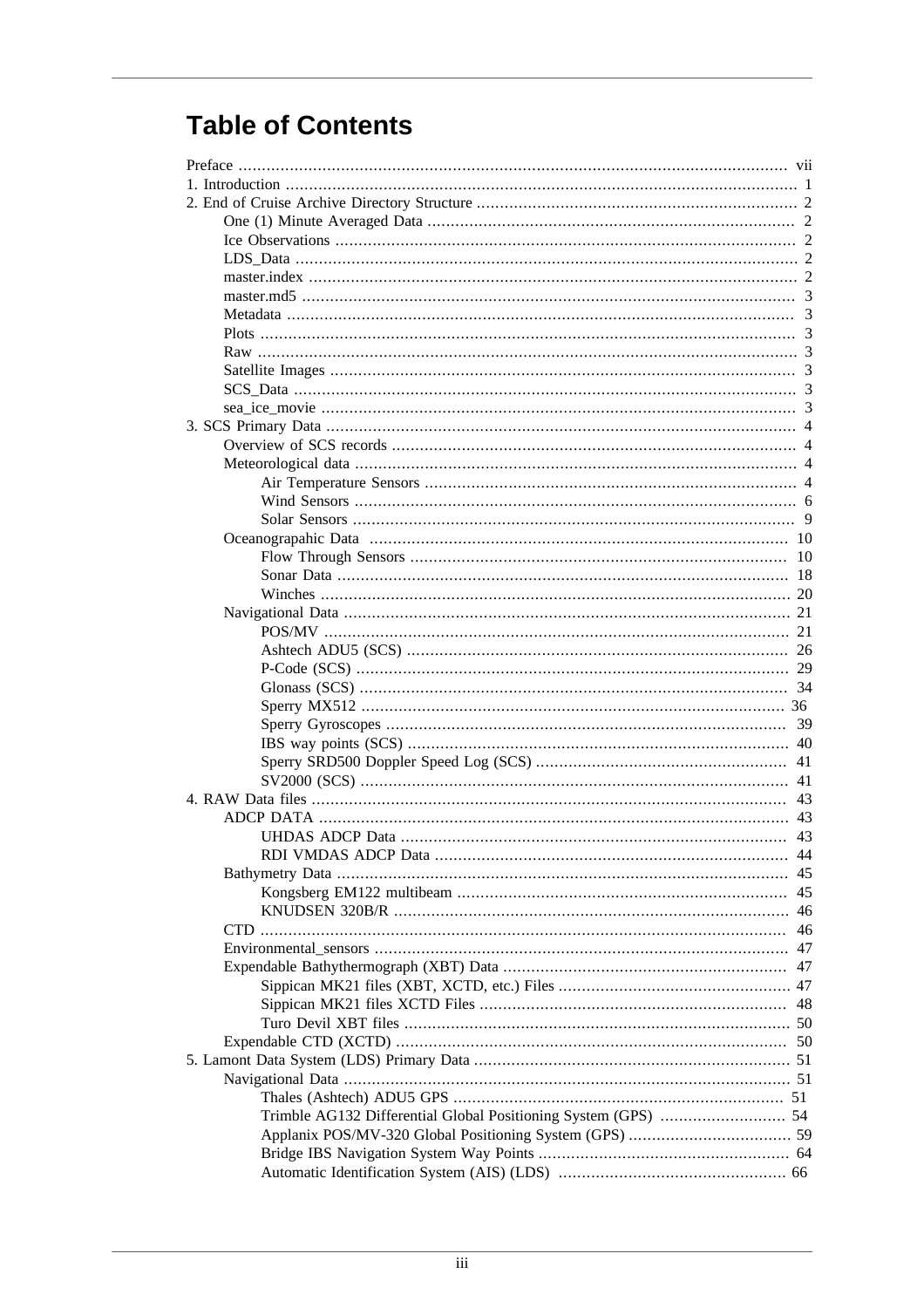#### **USCGC** Healy Data File Formats for HLY1002

| Shipboard Automated Meteorological and Oceanographic Systems (SAMOS) derived |  |
|------------------------------------------------------------------------------|--|
|                                                                              |  |
|                                                                              |  |
|                                                                              |  |
|                                                                              |  |
|                                                                              |  |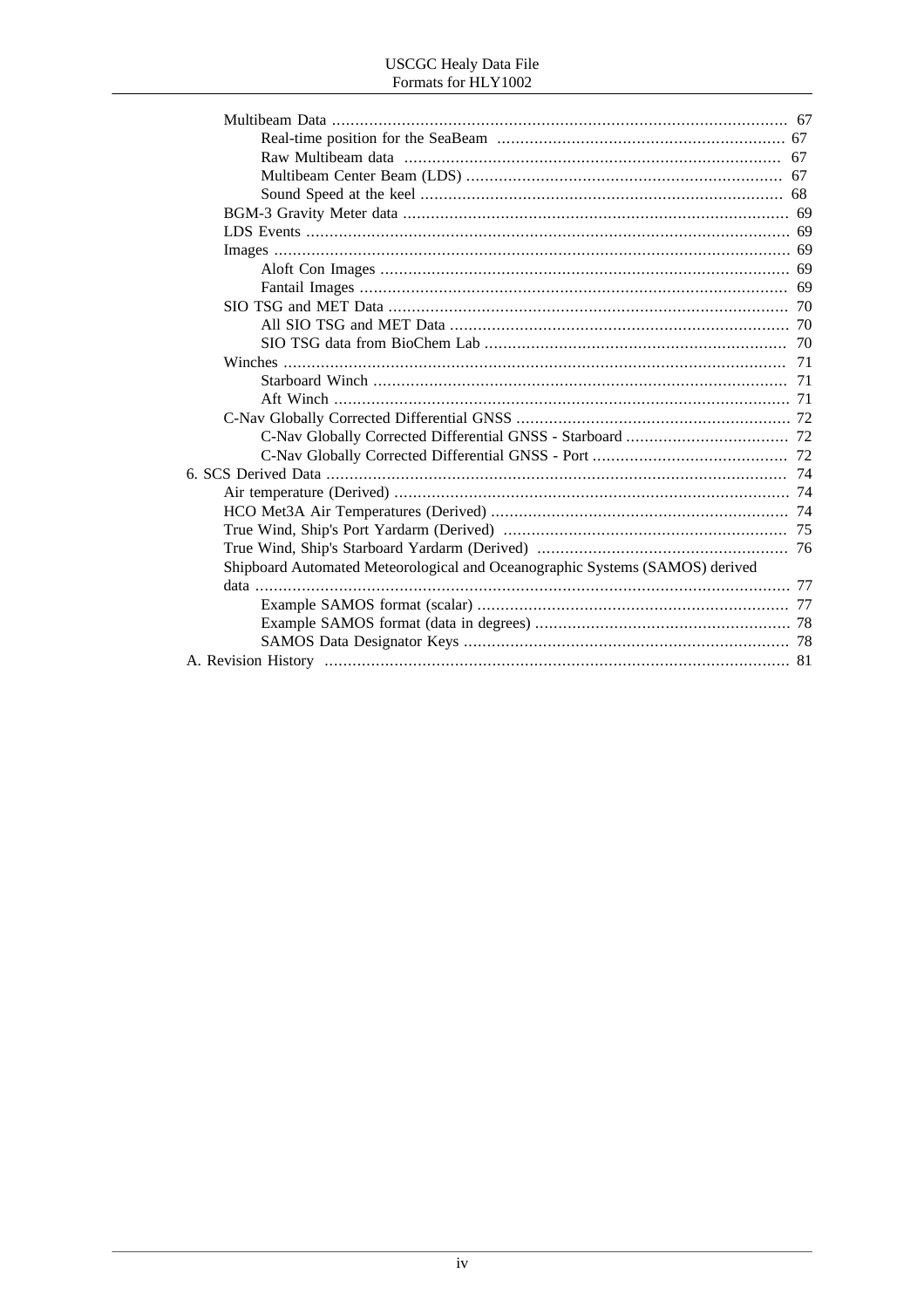# **List of Tables**

| 3.4. HCO Met3A Air Temperature, Relative Humidity, Barometric Pressure, and Precipitation |  |
|-------------------------------------------------------------------------------------------|--|
|                                                                                           |  |
|                                                                                           |  |
|                                                                                           |  |
|                                                                                           |  |
|                                                                                           |  |
|                                                                                           |  |
|                                                                                           |  |
|                                                                                           |  |
|                                                                                           |  |
|                                                                                           |  |
|                                                                                           |  |
|                                                                                           |  |
|                                                                                           |  |
|                                                                                           |  |
|                                                                                           |  |
|                                                                                           |  |
|                                                                                           |  |
|                                                                                           |  |
|                                                                                           |  |
|                                                                                           |  |
|                                                                                           |  |
|                                                                                           |  |
|                                                                                           |  |
|                                                                                           |  |
|                                                                                           |  |
|                                                                                           |  |
|                                                                                           |  |
|                                                                                           |  |
|                                                                                           |  |
|                                                                                           |  |
|                                                                                           |  |
|                                                                                           |  |
|                                                                                           |  |
|                                                                                           |  |
|                                                                                           |  |
|                                                                                           |  |
|                                                                                           |  |
|                                                                                           |  |
|                                                                                           |  |
|                                                                                           |  |
|                                                                                           |  |
|                                                                                           |  |
|                                                                                           |  |
|                                                                                           |  |
|                                                                                           |  |
|                                                                                           |  |
|                                                                                           |  |
|                                                                                           |  |
|                                                                                           |  |
|                                                                                           |  |
|                                                                                           |  |
|                                                                                           |  |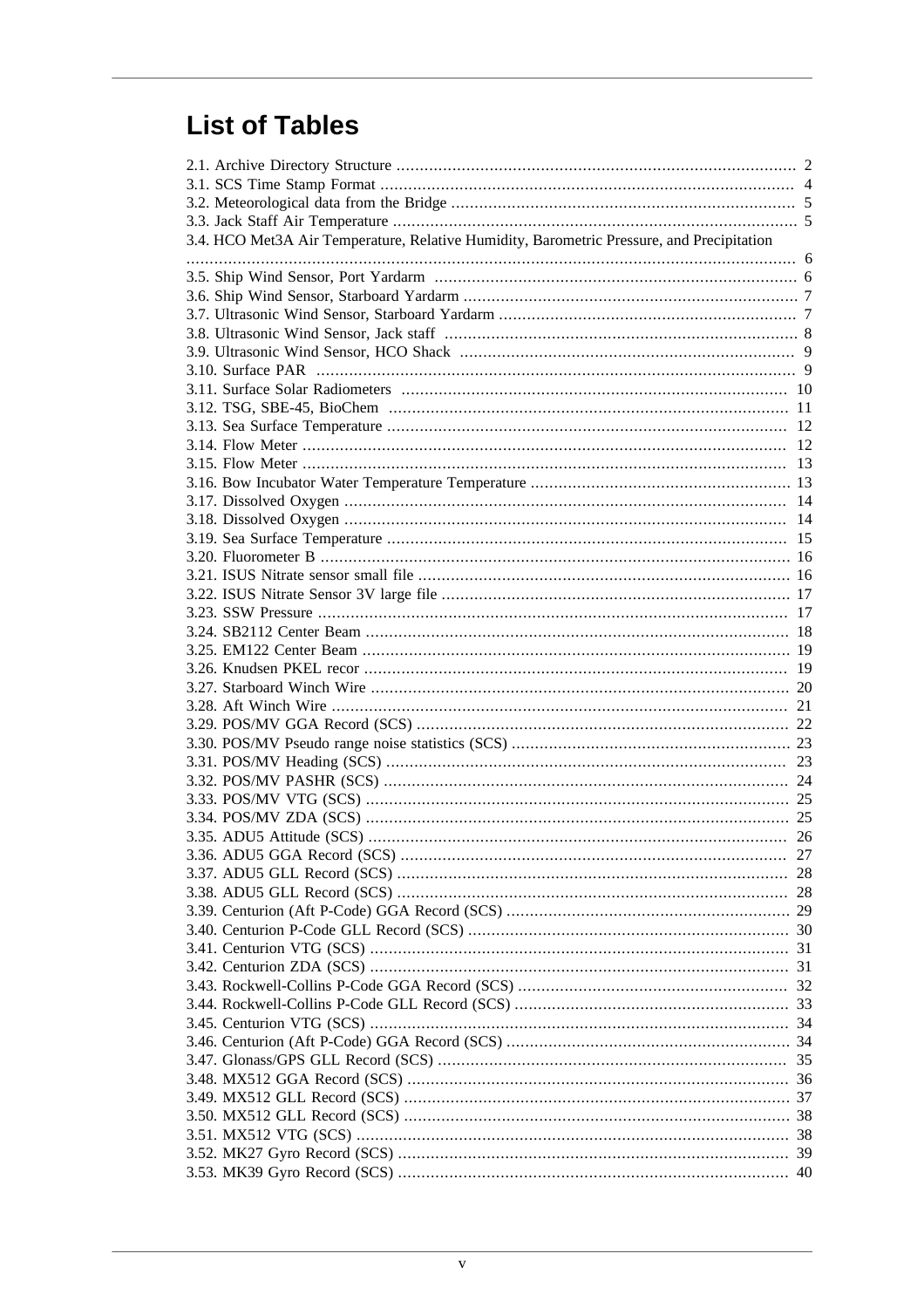#### **USCGC** Healy Data File Formats for HLY1002

| 71 |
|----|
|    |
|    |
|    |
|    |
|    |
|    |
|    |
|    |
|    |
|    |
|    |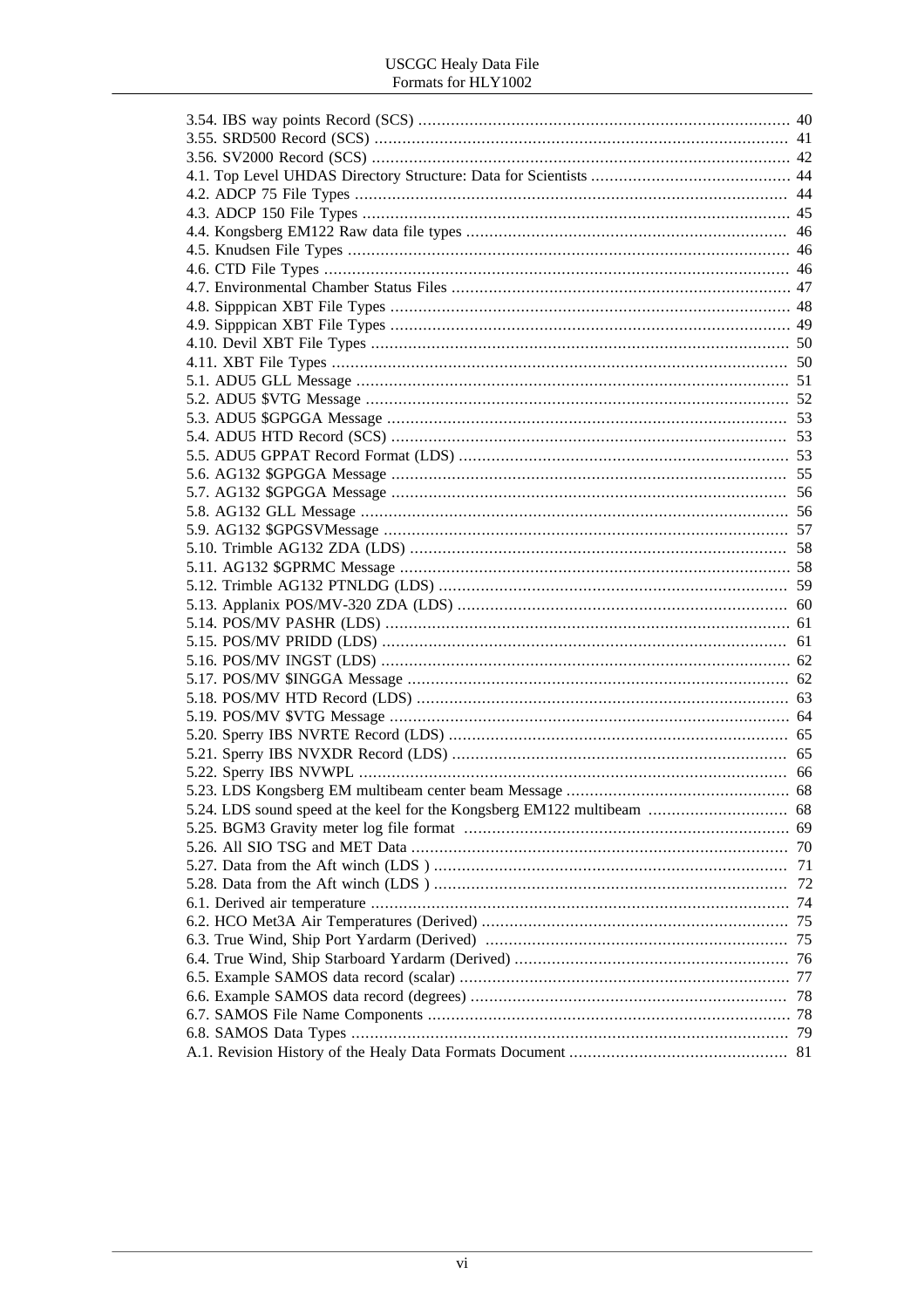# <span id="page-6-0"></span>**Preface**

Although the science component of many cruises on the Healy, including this one, are funded from various sources, science technical support is largely funded by the Logistics and Research Support within the Arctic Section of the US National Science Foundation Office of Polar Programs through grants to the Lamont-Doherty Earth Observatory of Columbia University, the University Corporation for Atmospheric Research, the Woods Hole Oceanographic Institution, Scripps Institution of Oceanography, and through congressionally mandated budget authority for the US Coast Guard polar icebreakers.

The opinions contained in this document are those of the authors and do not represent the official positions of any organization.

This document was authored using SyncroSoft oXygen Version 10.2 and a DocBook V5 DTD. July 8, 2010 switched to oXygen 11.2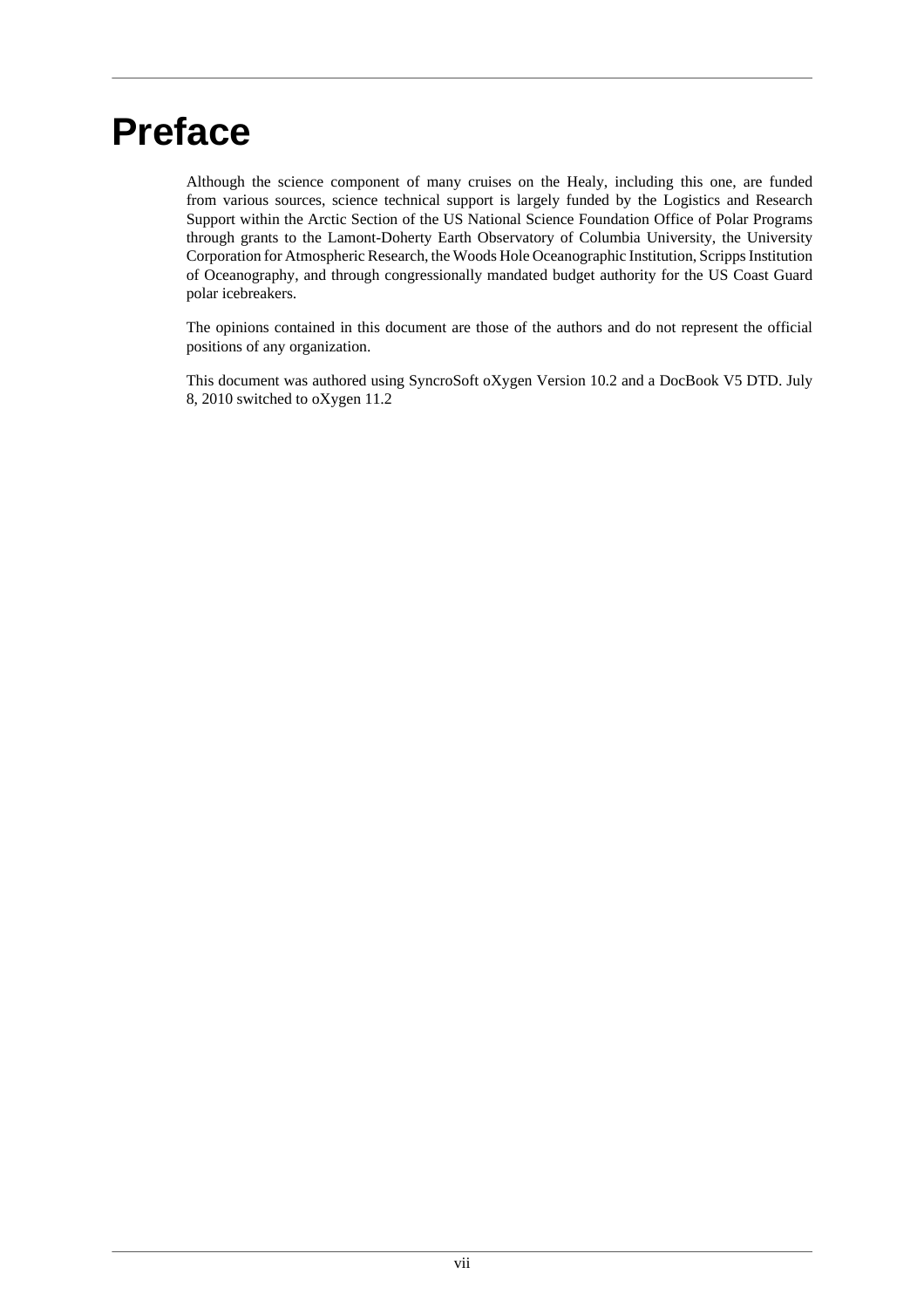# <span id="page-7-0"></span>**Chapter 1. Introduction**

This document provides detailed documentation about the individual file formats for data files from the USCGC Healy. Driven by science needs and ever changing technology, the file types, formats, and contents change over time and as a result, this document is updated frequently, often for each cruise. If you have questions about a data set, please be sure that you are working with the matching format description and then don't hesitate to get in touch with us.

Since these files are frequently encountered on post-cruise data distribution disks, there is a brief overview of the file structure on these disks.

For historical and organizational reasons, digital data on Healy are logged in on two different data logging systems. Some data are logged with the NOAA Ship's Computer System (SCS) software which was implemented to replace the Wonderware system from EDI, Inc. which was provided as part the delivery by the shipyard and quickly proved to have untenable problems. The Lamont Data System (LDS) is used for a number of data types, particularly where real-time performance is required such as logging the multibeam data from the Kongsberg EM122.

In addition some data sources are logged by system-specific data logging mechanisms (e.g. UHDAS for the ADCPCs, WDS for Terrascan satellite down-link data, and Echo Control for the Knudsen 320.)

Discussion about specific systems, sensors, calibrations, offsets, logging history, and issues encountered during a cruise are covered in the data report for each cruise.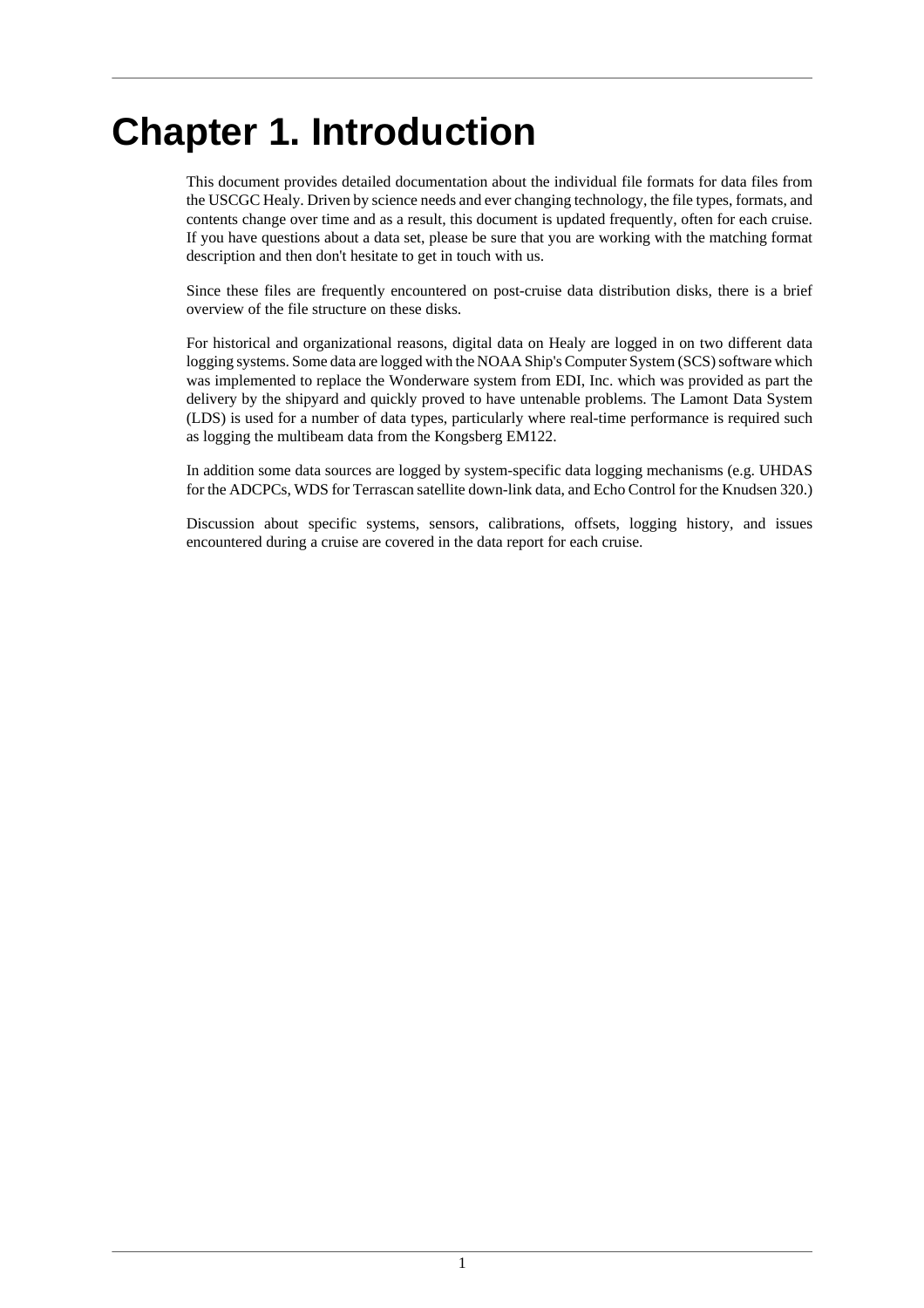# <span id="page-8-0"></span>**Chapter 2. End of Cruise Archive Directory Structure**

This chapter provides a brief overview of the directory structure on the "*boomerang*" drive (external, USB "*pocket*" disk) that is provided to the chief scientist at the end of each cruise. There are five toplevel directories on the disk. The contents of these directories are briefly described in this chapter.

More details about the content of the directories is provided along with the data file descriptions in subsequent chapters

| <b>File/Directory Name</b> | <b>Description</b>                                                                            |
|----------------------------|-----------------------------------------------------------------------------------------------|
| 1_Minute_Averaged_Data     | Summary digital data                                                                          |
| ice observations           | Data entered by ice observers if there are<br>observers on board and they use our form.       |
| LDS Data                   | Data logged by LDS                                                                            |
| master.index               | Text file containing a list of all the files on the disk                                      |
| master.md5                 | Text file continuing the MD5 checksums for all<br>the files                                   |
| Meta_Data                  | Directory containing descriptions about the data                                              |
| plots                      | Directory of various kinds of data plots                                                      |
| Raw                        | Raw data from some sub-systems                                                                |
| Satellite_Images           | Directory containing satellite images                                                         |
| SCS_Data                   | Directory of data logged by SCS                                                               |
| sea ice movie              | Directory of movie(s) made from satellite images<br>showing sea ice motion during the cruise. |

### <span id="page-8-5"></span>**Table 2.1. Archive Directory Structure**

# <span id="page-8-1"></span>**One (1) Minute Averaged Data**

The raw data in the LDS, SCS and Raw directories is time-stamped and logged as it is provided by the sensors and sources. In many cases data comes once per second (or faster.) For many applications a smaller data set is desirable. Therefore we provide one minute data. This data set is created by calculating the average values for each minute.

# <span id="page-8-2"></span>**Ice Observations**

This directory contains the data files recorded by ice observers using our web-based forms during the cruise. If there were no ice observers or if they did not use our forms, this directory may be empty.

# <span id="page-8-3"></span>**LDS\_Data**

This directory contains all data logged by the Lamont Data System (LDS) is in subdirectories under *LDS\_Data*

# <span id="page-8-4"></span>**master.index**

A text file containing a complete list of all of the files in the archive.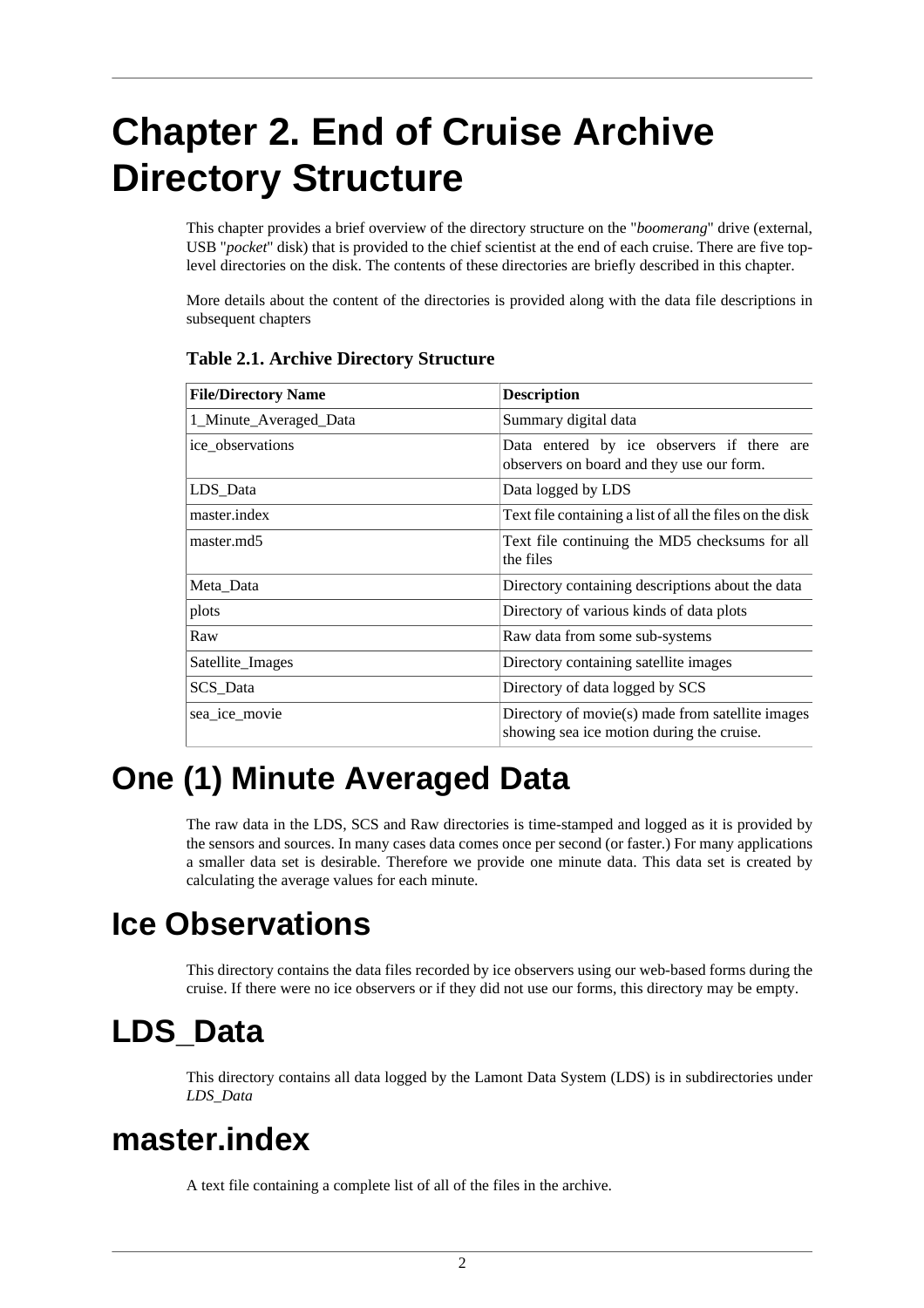# <span id="page-9-0"></span>**master.md5**

A text file containing the names of all the files along with their MD5 checksums. Using the checksums you can determine if the contents of a file have been modified.

# <span id="page-9-1"></span>**Metadata**

This directory contains descriptions of the data, the data system, and data formats are included in the *Metadata*

# <span id="page-9-2"></span>**Plots**

A collection of image files containing plots of various data types.

# <span id="page-9-3"></span>**Raw**

Data that is logged to disk by sensor software (such as VMDAS for ADCPs) is found here.

# <span id="page-9-4"></span>**Satellite Images**

Image data received from Navy DMSP and NOAA HRPT satellites.

# <span id="page-9-5"></span>**SCS\_Data**

All data (raw and derived) logged by SCS is in subdirectories under SCS\_Data

# <span id="page-9-6"></span>**sea\_ice\_movie**

If there was sea ice in the area of the cruise and a movie was made, this directory contains one or more QuickTime movies from satellite image data and the source data files from which the movies were made.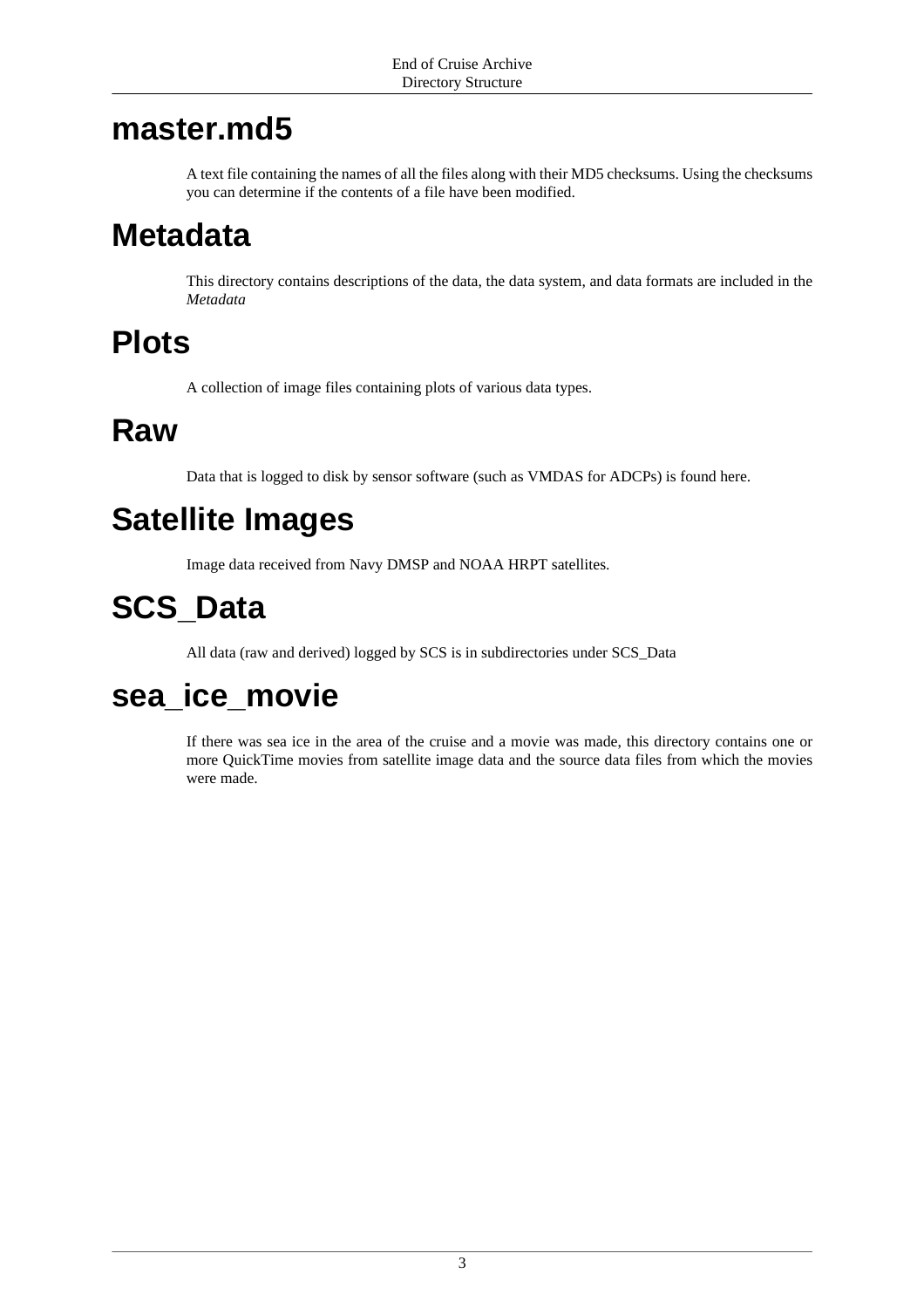# <span id="page-10-0"></span>**Chapter 3. SCS Primary Data**

This section describes the format of raw data files logged by SCS.

# <span id="page-10-1"></span>**Overview of SCS records**

In the Healy implementation most of the SCS data are received as asynchronous serial messages by way of individual RS-232-C connections from the source device to the logging computer via a serial multiplexer. Each SCS data record has a time tag prepended (added in front of the data.) Time tags are in the form:

<span id="page-10-4"></span>MM/DD/YYYY,hh:mm:ss.sss

| <b>Content</b> | <b>Description</b>                             |
|----------------|------------------------------------------------|
| МM             | Two digit month of the year, January $== 1$    |
| DD             | Two digits, day of the month, January $1 == 1$ |
| YYYY           | Four digit year in the modern calendar         |
| hh             | Two digits for hour of the day $(0 - 23)$      |
| mm             | Two digits minutes of the hour: 00 - 59        |
| SS.SSS         | Seconds $w/1$ millisecond resolution           |

### **Table 3.1. SCS Time Stamp Format**

SCS time stamps are derived from the underlying Windows operating system time of day clock. The operating system clock is synchronized to UTC using a pair of on board GPS station clocks and the *xntp* protocol. The accuracy of this time stamp is in the range of 50-200 milliseconds. All time stamps in SCS are in Universal Coordinated Time (UTC) sometimes known as *GMT* or *Zulu*.

The data message follows the time stamp and is terminated with a Carriage Return (*0xD*) and Line Feed ( $0xA$ ) end of line (EOL) sequence.

The following example is the centerbeam record derived by LDS and transmitted to SCS on an RS-232- C link: (due to formatting of page and font sizes this record may wrap but it is a single "line.")

```
04/13/2007,06:49:20.920,
$SBCTR,2007,4,13,06:49:09.437,57.158792,-165.664322 ,69.15,60*00
```
*Note: The "comma" after the time stamp and before the \$ (dollar sign) which (in this case) is the first character of the data record. Not all data records start with a dollar sign (\$).*

Many but not all devices that send serial data to SCS emit more than one type of data record. For instance, most GPS receivers emit several different data records on a single serial port. SCS is configured to output each record type to a different data file. This results in many more data files and it is not always possible to accurately determine the exact time of a particular data record.

# <span id="page-10-2"></span>**Meteorological data**

# <span id="page-10-3"></span>**Air Temperature Sensors**

## **Meteorological data from the Bridge**

*Description:* Air temperature, relative humidity, air pressure data from the ship's RM Young meteorological system sensors on the Flying Bridge (06.)

*Directory:* SCS\_Data/rmyoung\_air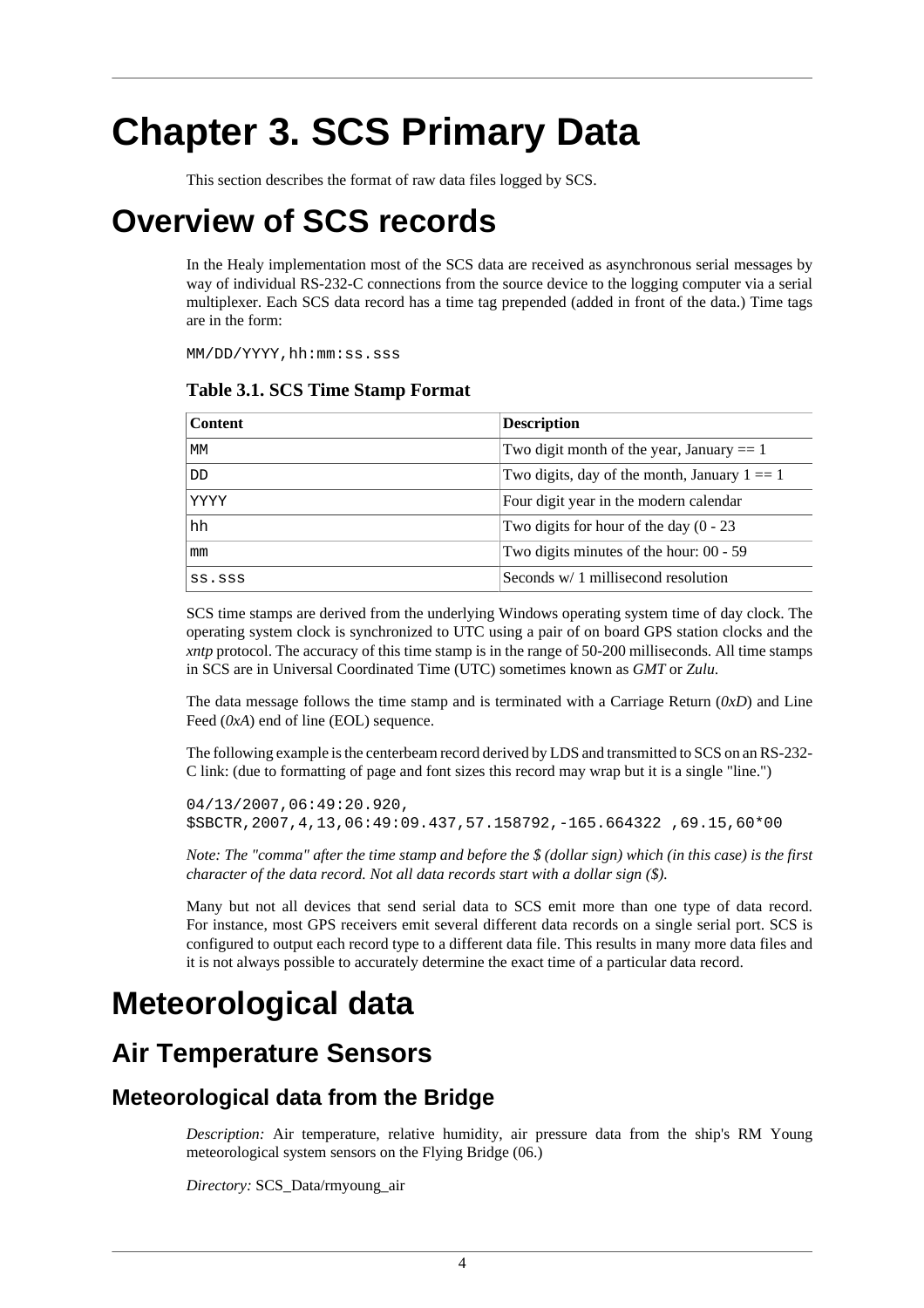*File Name:* RMYoung-Air\_20090314-165026.Raw

*Data Examples*: (3 lines from a data file):

03/14/2009,16:50:31.332,\$PSMEB,-15.51,80.41,1030.34,\*42 03/14/2009,16:50:35.317,\$PSMEB,-15.51,80.41,1030.34,\*42 03/14/2009,16:50:39.334,\$PSMEB,-15.51,80.41,1030.33,\*45

#### <span id="page-11-0"></span>**Table 3.2. Meteorological data from the Bridge**

| Field          | <b>Description</b>         | <b>Example</b> | <b>Units</b>                  |
|----------------|----------------------------|----------------|-------------------------------|
|                | Date                       | 03/14/2009     | Month/Day/Year                |
| $\mathfrak{D}$ | Time (UTC)                 | 16:50:31.332   | hh:mm:ss.sss                  |
| 3              | <b>NMEA Header</b>         | <b>SPSMEB</b>  | <b>ASCII</b> text             |
| $\overline{4}$ | Air Temperature            | $-15.15$       | Degrees Celsius               |
| 5              | <b>Relative Humidity</b>   | 80.41          | Percent                       |
| 6              | <b>Barometric Pressure</b> | 1030.34        | <b>Millibars</b>              |
| 7              | Checksum                   | $*42$          | ASCII per<br><b>NMEA-0183</b> |

The interface module for these measurements are installed on the starboard side of the Flying Bridge.

At the beginning of HLY1001 (July 2010) the RM-Young interface was removed by Scott Hiller (SIO/ ODF) and replaced with a custom SIO interface module.

## **Jack Staff Air Temperature**

*Description:* Air temperature, measured by an XXXX sensor on the top of the Jack Staff

*Directory:* SCS\_Data/airtemp\_bow

*File Name:* Air-temp-Bow-Jackstaff\_20090314-000000.Raw

*Data Examples*: (3 lines from a data file):

03/14/2009,00:00:27.602,\$PSATC,-9.53,40.703\*77 03/14/2009,00:00:29.587,\$PSATC,-9.53,40.702\*76 03/14/2009,00:00:31.602,\$PSATC,-9.53,40.701\*75

#### <span id="page-11-1"></span>**Table 3.3. Jack Staff Air Temperature**

| Field | <b>Description</b>       | <b>Example</b> | <b>Units</b>         |
|-------|--------------------------|----------------|----------------------|
|       | Date                     | 03/14/2009     | Month/Day/Year       |
| 2     | Time (UTC)               | 00:00:27.602   | hh:mm:ss.sss         |
| 3     | <b>NMEA Header</b>       | <b>SPSATC</b>  | <b>ASCII</b> text    |
| 4     | Air Temperature          | $-9.53$        | Degrees Celsius      |
| 5     | <b>Relative Humidity</b> | 40.703         | Measured (raw) value |
| 6     | Checksum                 | $*77$          | ASCII per NMEA-0183  |

## **HCO Met3A Air Temperature, Relative Humidity, Barometric Pressure, and Precipitation**

*Description:* Air characteristics measured by the Met3A weather station sensors on the overhead of HCO.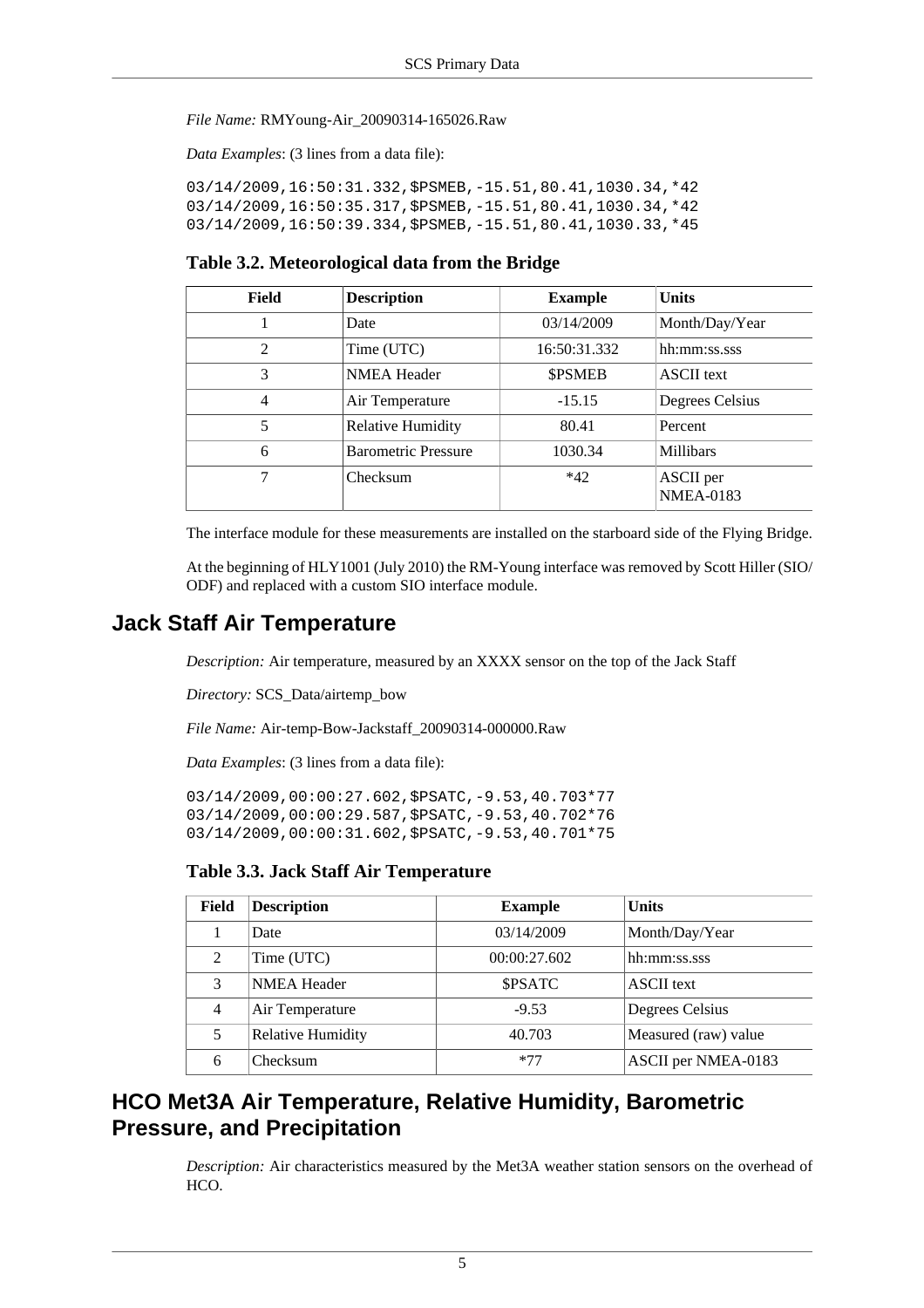*Directory:* SCS\_Data/met3a\_sen

*File Name:* MET3A-Sen\_20090129-173743.Raw

*Data Examples*: (3 lines from a data file):

01/29/2009,17:37:46.997,\$PSMEA,5.23,89.90,1035.61,0.16\*41 01/29/2009,17:37:48.805,\$PSMEA,5.23,89.90,1035.61,0.16\*41 01/29/2009,17:37:50.612,\$PSMEA,5.23,89.90,1035.61,0.16\*41

### <span id="page-12-1"></span>**Table 3.4. HCO Met3A Air Temperature, Relative Humidity, Barometric Pressure, and Precipitation**

| Field          | <b>Description</b>         | <b>Example</b> | <b>Units</b>        |
|----------------|----------------------------|----------------|---------------------|
| 1              | Date                       | 01/29/2009     | Month/Day/Year      |
| $\mathfrak{D}$ | Time (UTC)                 | 17:37:46.997   | hh:mm:ss.sss        |
| 3              | <b>NMEA Header</b>         | <b>SPSMEA</b>  | <b>ASCII</b> text   |
| $\overline{4}$ | Air Temperature            | 5.23           | Degrees Celsius     |
| 5              | Relative Humidity          | 89.90          | Percentage          |
| 6              | <b>Barometric Pressure</b> | 1035.61        | <b>Millibars</b>    |
| 7              | Liquid precipitation       | 0.16           | Millimeters of rain |
| 8              | Checksum                   | $*41$          | ASCII per NMEA-0183 |

# <span id="page-12-0"></span>**Wind Sensors**

## **Ship Wind Sensor, Port Yardarm**

*Description:* Relative wind speed and direction data from the ship RM Young mechanical wind bird on the Port side of the main mast yardarm.

*Directory:* SCS\_Data/rmyportwind

*File Name:* RMYPortWind\_20070414-182437.Raw

*Data Examples*: (3 lines from a data file):

04/14/2007,18:24:38.490,\$WIMWV,033,R,028.1,N,A\*36 04/14/2007,18:24:39.505,\$WIMWV,041,R,028.7,N,A\*35 04/14/2007,18:24:40.521,\$WIMWV,034,R,029.4,N,A\*35

#### <span id="page-12-2"></span>**Table 3.5. Ship Wind Sensor, Port Yardarm**

| Field         | <b>Description</b>    | <b>Example</b> | <b>Units</b>                                            |
|---------------|-----------------------|----------------|---------------------------------------------------------|
| 1             | Date                  | 04/14/2007     | Month/Day/Year                                          |
| $\mathcal{L}$ | Time (UTC)            | 18:24:38.490   | hh:mm:ss.sss                                            |
| 3             | <b>NMEA Header</b>    | <b>SWIMWV</b>  | <b>ASCII</b> text                                       |
| 4             | <b>Wind Direction</b> | 033            | Angle from the bow in clock<br>wise (compass direction) |
| 5             | Direction type        | R              | " $R$ " == relative direction                           |
| 6             | Wind Speed            | 028.1          | Speed                                                   |
| 7             | Wind speed units      | K              | "K" $==$ knots (nautical miles)"<br>per hour)           |
| 8             | <b>Status</b>         | A              | " $A$ " = valid reading"                                |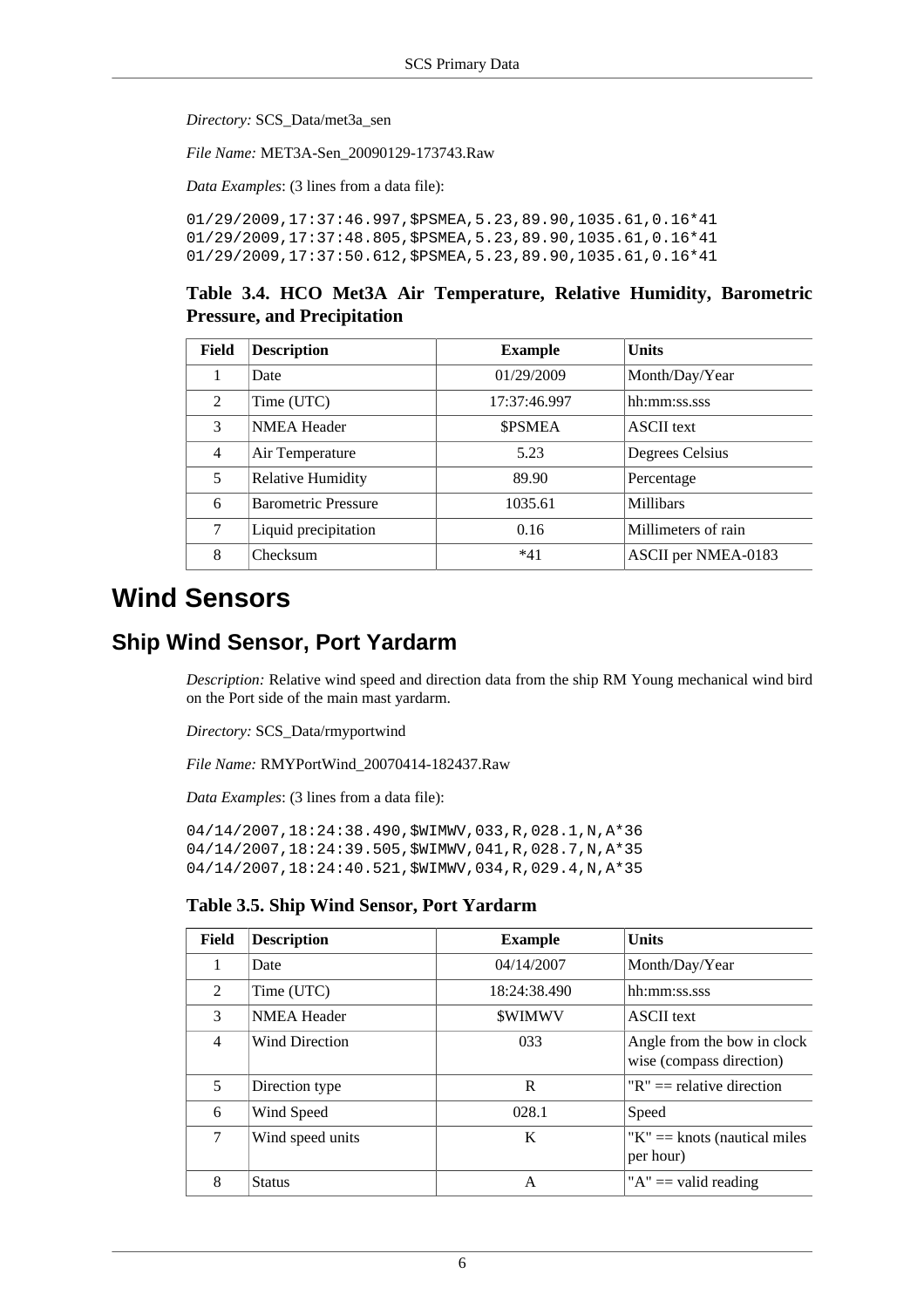| Field | Description | <b>Example</b> | <b>Units</b>        |
|-------|-------------|----------------|---------------------|
|       | Separator   |                | ASCII Astrix ("*")  |
| 10    | Checksum    | *36            | ASCII per NMEA-0183 |

## **Ship Wind Sensor, Starboard Yardarm**

*Description:* Relative wind speed and direction data from the ship RM Young mechanical wind bird on the Starboard side of the main mast yardarm.

*Directory:* SCS\_Data/rmstbwind

*File Name:* RMYStbdWind\_20070414-182437.Raw

*Data Examples*: (3 lines from a data file):

04/14/2007,18:24:38.677,\$WIMWV,044,R,025.4,N,A\*3E 04/14/2007,18:24:39.693,\$WIMWV,045,R,025.6,N,A\*3D 04/14/2007,18:24:40.724,\$WIMWV,042,R,025.2,N,A\*3E

### <span id="page-13-0"></span>**Table 3.6. Ship Wind Sensor, Starboard Yardarm**

| Field          | <b>Description</b> | <b>Example</b> | <b>Units</b>                                            |
|----------------|--------------------|----------------|---------------------------------------------------------|
| $\mathbf{1}$   | Date               | 04/14/2007     | Month/Day/Year                                          |
| 2              | Time (UTC)         | 18:24:38.677   | hh:mm:ss.sss                                            |
| 3              | <b>NMEA Header</b> | <b>SWIMWV</b>  | <b>ASCII</b> text                                       |
| $\overline{4}$ | Wind Direction     | 044            | Angle from the bow in clock<br>wise (compass direction) |
| 5              | Direction type     | R              | " $R$ " == relative direction                           |
| 6              | Wind Speed         | 025.4          | Speed                                                   |
| 7              | Wind speed units   | K              | " $K$ " = knots (nautical miles<br>per hour)            |
| 8              | <b>Status</b>      | A              | " $A$ " = valid reading                                 |
| 9              | Separator          | $\ast$         | ASCII "*"                                               |
| 10             | Checksum           | 3E             | ASCII per NMEA-0183                                     |

## **Ultrasonic Wind Sensor, Starboard Yardarm**

*Description:* True and relative wind speed and direction data from the ultrasonic anemometer on the Starboard side of the main mast yardarm.

*Directory:* SCS\_Data/wind\_mid

*File Name:* WIND-MID\_20090129-173743.Raw

*Data Examples*: (3 lines from a data file):

01/29/2009,17:37:47.026,\$PSWDB,18.00,13.18,124.12,7.87\*5C 01/29/2009,17:37:48.833,\$PSWDB,18.00,13.18,121.95,7.98\*58 01/29/2009,17:37:50.640,\$PSWDB,18.08,13.23,125.38,8.01\*54

#### <span id="page-13-1"></span>**Table 3.7. Ultrasonic Wind Sensor, Starboard Yardarm**

| Field | <b>Description</b> | Example    | <b>Units</b>                 |
|-------|--------------------|------------|------------------------------|
|       | Date               | 01/29/2009 | Month/Day/Year (from<br>SCS) |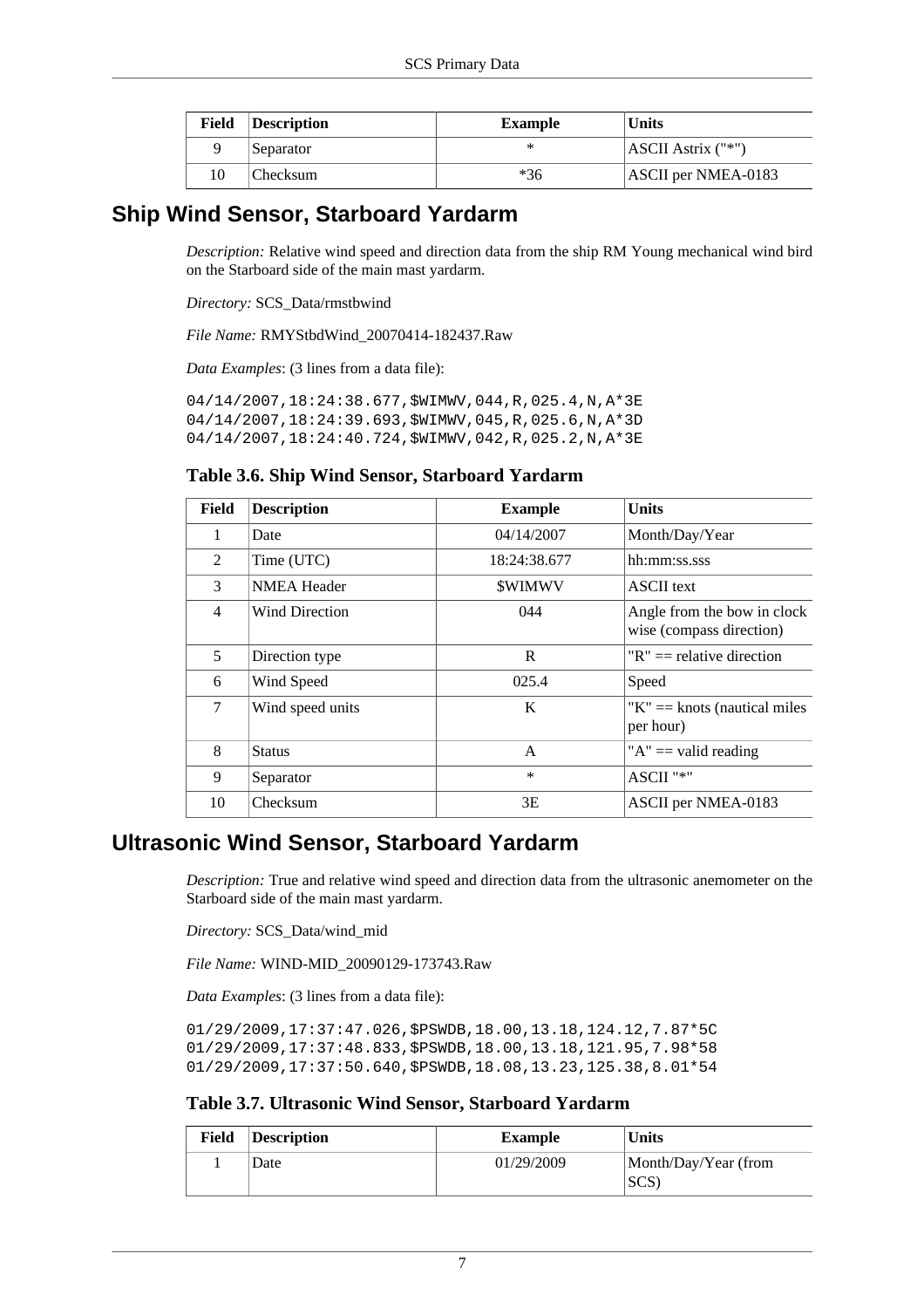| Field         | <b>Description</b>             | <b>Example</b> | <b>Units</b>                                                      |
|---------------|--------------------------------|----------------|-------------------------------------------------------------------|
| $\mathcal{L}$ | Time (UTC)                     | 17:37:47       | hh:mm:ss.sss                                                      |
| 3             | <b>NMEA</b> Header             | <b>SPSWDB</b>  | <b>ASCII</b> text                                                 |
| 4             | <b>Relative Wind Direction</b> | 18.00          | Angle in degrees from the<br>bow clockwise (compass<br>direction) |
| 5             | <b>Relative Wind Direction</b> | 13.18          | meters per second (m/s)                                           |
| 6             | True Wind Direction            | 124.12         | Degrees, angle from True<br>North                                 |
| 7             | True Wind Speed                | 7.87           | meters per second $(m/s)$                                         |
| 8             | Separator                      | $\ast$         | ASCII "*"                                                         |
| 9             | Checksum                       | 3E             | ASCII per NMEA-0183                                               |

## **Ultrasonic Wind Sensor, Jack staff**

*Description:* True and relative wind speed and direction data from the ultrasonic anemometer on the Jack staff on the bow.

*Directory:* SCS\_Data/wind\_bow

*File Name:* WIND-BOW\_20090129-173743.Raw

*Data Examples*: (3 lines from a data file):

01/29/2009,17:37:47.026,\$PSWDB,18.00,13.18,124.12,7.87\*5C 01/29/2009,17:37:48.833,\$PSWDB,18.00,13.18,121.95,7.98\*58 01/29/2009,17:37:50.640,\$PSWDB,18.08,13.23,125.38,8.01\*54

#### <span id="page-14-0"></span>**Table 3.8. Ultrasonic Wind Sensor, Jack staff**

| Field          | <b>Description</b>             | <b>Example</b> | Units                                                             |
|----------------|--------------------------------|----------------|-------------------------------------------------------------------|
| 1              | Date                           | 01/29/2009     | Month/Day/Year (from<br>SCS)                                      |
| $\mathfrak{D}$ | Time (UTC)                     | 17:37:47       | hh:mm:ss.sss                                                      |
| 3              | <b>NMEA</b> Header             | <b>SPSWDB</b>  | <b>ASCII</b> text                                                 |
| 4              | <b>Relative Wind Direction</b> | 18.00          | Angle in degrees from the<br>bow clockwise (compass<br>direction) |
| 5              | <b>Relative Wind Direction</b> | 13.18          | meters per second $(m/s)$                                         |
| 6              | True Wind Direction            | 124.12         | Degrees, angle from True<br>North                                 |
| 7              | True Wind Speed                | 7.87           | meters per second $(m/s)$                                         |
| 8              | Separator                      | $\ast$         | ASCII "*"                                                         |
| 9              | Checksum                       | 3E             | ASCII per NMEA-0183                                               |

## **Ultrasonic Wind Sensor, HCO Shack**

*Description:* True and relative wind speed and direction data from the ultrasonic anemometer atop the HCO shack.

*Note: The ultrasonic anemometer was on the HCO Shack from the start of the 2009 field season to the end of the 2009 field season.*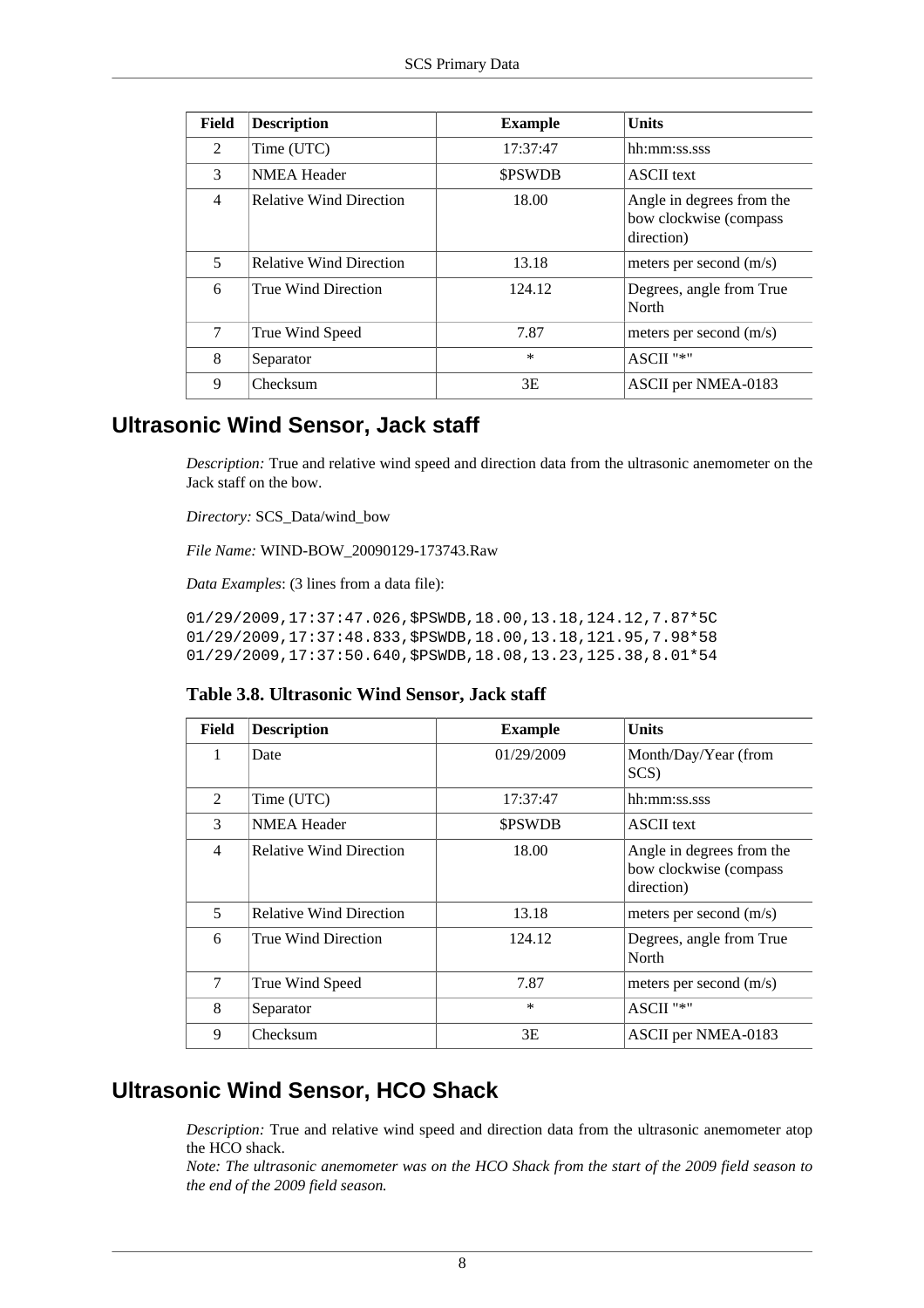*Directory:* SCS\_Data/wind\_aft

*File Name:* WIND-AFT\_20090129-173743.Raw

*Data Examples*: (3 lines from a data file):

01/29/2009,17:37:47.026,\$PSWDB,18.00,13.18,124.12,7.87\*5C 01/29/2009,17:37:48.833,\$PSWDB,18.00,13.18,121.95,7.98\*58 01/29/2009,17:37:50.640,\$PSWDB,18.08,13.23,125.38,8.01\*54

#### <span id="page-15-1"></span>**Table 3.9. Ultrasonic Wind Sensor, HCO Shack**

| Field          | <b>Description</b>             | <b>Example</b> | <b>Units</b>                                                      |
|----------------|--------------------------------|----------------|-------------------------------------------------------------------|
|                | Date                           | 01/29/2009     | Month/Day/Year (from<br>SCS)                                      |
| $\mathfrak{D}$ | Time (UTC)                     | 17:37:47       | hh:mm:ss.sss                                                      |
| 3              | <b>NMEA Header</b>             | <b>SPSWDB</b>  | <b>ASCII</b> text                                                 |
| $\overline{4}$ | <b>Relative Wind Direction</b> | 18.00          | Angle in degrees from the<br>bow clockwise (compass<br>direction) |
| 5              | <b>Relative Wind Direction</b> | 13.18          | meters per second $(m/s)$                                         |
| 6              | True Wind Direction            | 124.12         | Degrees, angle from True<br>North                                 |
| $\tau$         | True Wind Speed                | 7.87           | meters per second $(m/s)$                                         |
| 8              | Separator                      | $\ast$         | ASCII "*"                                                         |
| 9              | Checksum                       | 3E             | ASCII per NMEA-0183                                               |

## <span id="page-15-0"></span>**Solar Sensors**

## **Photosynthetic Active Radiation (PAR) Sensor, HCO Shack**

*Description:* Photosyntheticly Active Radiation (PAR) MicroEinstens/m^2/sec and volts from the sensor on top of HCO.

*Directory:* SCS\_Data/suface\_par

*File Name:* Surface-PAR\_20080312-000000.Raw

*Data Examples*: (3 lines from a data file):

03/12/2008,22:02:46.872,\$PSSPA,1749.51,1.056\*4C 03/12/2008,22:02:48.872,\$PSSPA,1755.43,1.060\*47 03/12/2008,22:02:50.888,\$PSSPA,1755.43,1.060\*47

#### <span id="page-15-2"></span>**Table 3.10. Surface PAR**

| Field          | <b>Description</b>      | <b>Example</b> | <b>Units</b>                        |
|----------------|-------------------------|----------------|-------------------------------------|
|                | Date                    | 03/12/2008     | Month/Day/Year (from<br>SCS)        |
| 2              | Time (UTC)              | 22:02:46.872   | hh:mm:ss.sss                        |
| 3              | <b>NMEA Header</b>      | <b>SPSSPA</b>  | <b>ASCII</b> text                   |
| $\overline{4}$ | <b>Surface PAR</b>      | 1749.51        | microEinstiens/sec/m <sup>2</sup> ) |
| 5              | Sensor output (voltage) | 1.056          | Digitized voltage                   |
| 6              | Separator               | *              | ASCII "*"                           |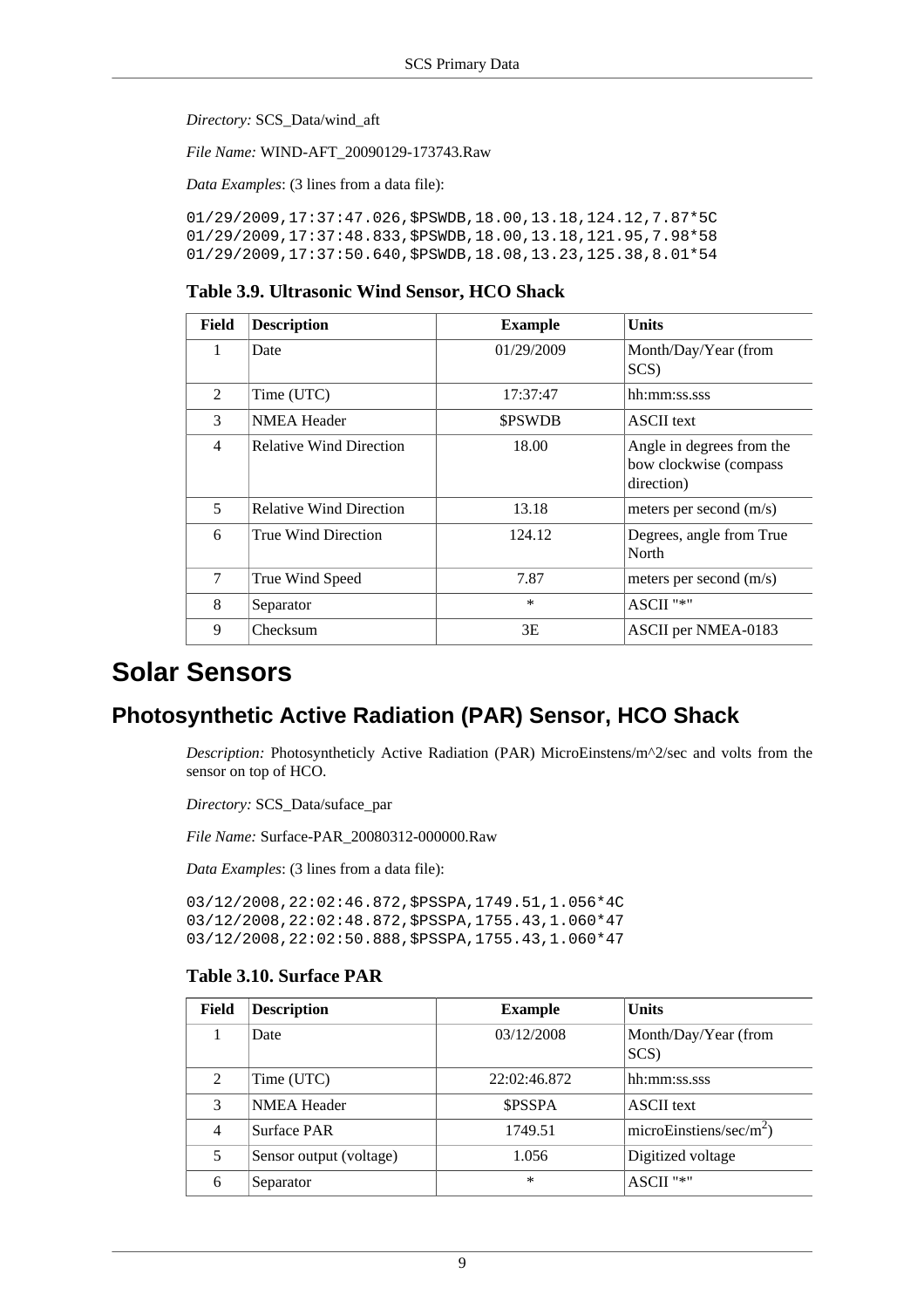| Field | Description | <b>Example</b> | <b>Units</b>        |
|-------|-------------|----------------|---------------------|
|       | Checksum    |                | ASCII per NMEA-0183 |

## **Solar Radiometers, Pyranometer and Pyrgeometer, HCO Shack**

*Description:* Solar Radiometers data from the sensors on top of HCO. The short wave radiometer is the Pyranometer and the Long wave radiometer is the Pyrgeometer.

*Directory:* SCS\_Data/solar\_radiometers

*File Name:* SRM\_20080314-000000.Raw

*Data Examples*: (3 lines from a data file):

```
03/14/2008,12:31:43.329,
$PSSRA,1.20,0.010,338.30,0.034,276.02,1.192,275.97,1.194*44
03/14/2008,12:31:45.329,
$PSSRA,1.20,0.010,338.30,0.034,276.02,1.192,275.97,1.194*44
03/14/2008,12:31:47.328,
$PSSRA,1.20,0.010,339.20,0.037,276.02,1.192,275.97,1.194*47
```
#### <span id="page-16-2"></span>**Table 3.11. Surface Solar Radiometers**

| <b>Field</b>   | <b>Description</b>                             | <b>Example</b> | <b>Units</b>                 |
|----------------|------------------------------------------------|----------------|------------------------------|
| 1              | Date                                           | 03/12/2008     | Month/Day/Year (from<br>SCS) |
| 2              | Time (UTC)                                     | 22:02:46.872   | hh:mm:ss.sss                 |
| 3              | <b>NMEA Header</b>                             | <b>\$PSSRA</b> | <b>ASCII</b> text            |
| $\overline{4}$ | <b>Short Wave Radiation</b><br>(SWR)           | 1.20           | Watts/ $m^2$                 |
| 5              | Short wave sensor output<br>(voltage)          | 0.010          | millivolts, digitized value  |
| 6              | <b>Calculated Long Wave</b><br>Radiation (LWR) | 338.30         | Watts/ $m^2$                 |
| $\tau$         | Short wave sensor output<br>(voltage)          | 0.034          | millivolts, digitized value  |
| 8              | LWR, Dome temperature                          | 276.02         | Degrees Kelvin               |
| 9              | LWR, Dome temp, RAW                            | 1.192          | Volts, digitized value       |
| 10             | LWR, Body temperature                          | 275.97         | Degrees Kelvin               |
| 11             | LWR, Body temp sensor<br>output (voltage)      | 1.194          | Volts, digitized value       |
| 12             | Separator                                      | $\ast$         | ASCII "*"                    |
| 13             | Checksum                                       | 4C             | ASCII per NMEA-0183          |

# <span id="page-16-0"></span>**Oceanograpahic Data**

# <span id="page-16-1"></span>**Flow Through Sensors**

## **Thermosalinograph (TSG), BioChem Lab**

*Description:* Data from the Seabird SBE45 Thermosalinograph (TSG) sensors in the Bio Chem Lab.

*Directory:* SCS\_Data/tsg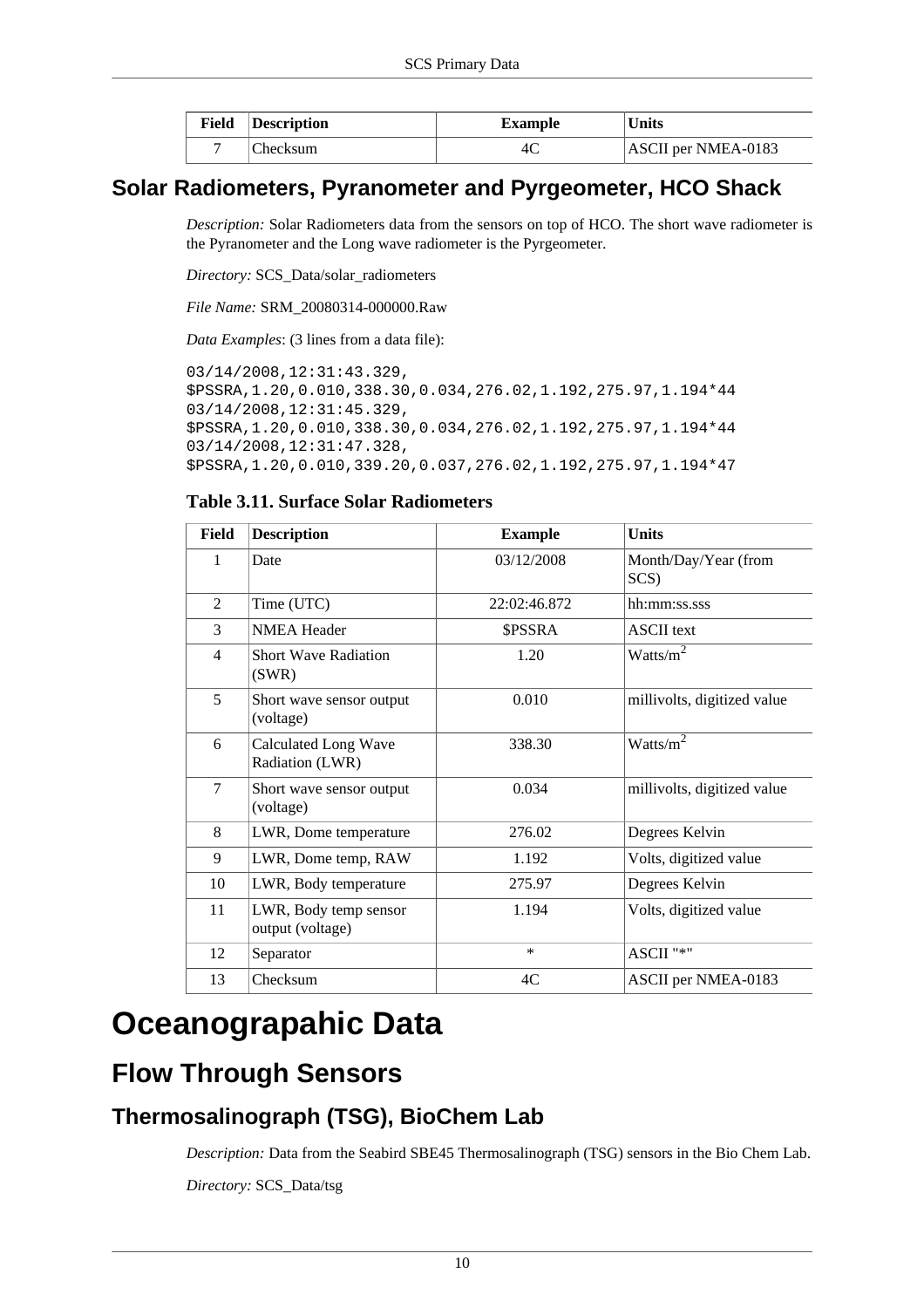#### *File Name:* TSG-A\_20080313-000000.Raw

*Data Examples*: (3 lines from a data file):

03/13/2008,04:46:03.355,\$PSTSA,2.565,28.4522,31.526,1456.01\*7E 03/13/2008,04:46:05.340,\$PSTSA,2.566,28.4529,31.526,1456.02\*75 03/13/2008,04:46:07.355,\$PSTSA,2.565,28.4519,31.525,1456.01\*75

#### <span id="page-17-0"></span>**Table 3.12. TSG, SBE-45, BioChem**

| Field          | <b>Description</b> | <b>Example</b> | <b>Units</b>                                                        |
|----------------|--------------------|----------------|---------------------------------------------------------------------|
| 1              | Date               | 03/13/2008     | Month/Day/Year (from<br>SCS)                                        |
| $\mathfrak{D}$ | Time (UTC)         | 04:46:03.355   | hh:mm:ss.sss                                                        |
| $\mathcal{F}$  | <b>NMEA Header</b> | <b>SPSTSA</b>  | <b>ASCII</b> text                                                   |
| $\overline{4}$ | Temperature        | 2.565          | Degrees Celsius, measured<br>at the Conductivity cell<br>(internal) |
| 5              | Conductivity       | 28.4522        | milliSiemens/centimeter                                             |
| 6              | Salinity           | 31.526         | <b>Practical Salinity Units</b><br>(PSU) per UNESCO-XX              |
| $\tau$         | Sound Speed        | 1456.01        | meters per second (m/s),<br>calculated using ------,<br>Where?      |
| 8              | Separator          | $\ast$         | ASCII "*"                                                           |
| 9              | Checksum           | 3E             | ASCII per NMEA-0183                                                 |



### **Warning**

The only sound speed that the SBE-45 can calculate by itself is the speed of sound inside the sensor (from the water temperature and the conductivity.) This number is useless for practical purposes such as sonar system beamformers and could easily be misleading. A sound speed that makes sense for use with sonar systems can be calculated from the salinity (derived from measured conductivity from the SBE-45) with the seawater temperature measured at (significantly nearer) the intake by the remote temperature sensor.

### **Second Thermosalinograph**

On some (rare) cruises a second has been installed in the BioChem Lab. We intend to install a TSG when we implement the new TSG/pCO2 suite, perhaps in the fall of 2010.

## **Sea Surface Temperature**

*Description:* This file contains data from a Seabird SBE-3S Sensor near the port side SSW intake to measure a closer approximation of sea surface temperature.

*Directory:* SCS\_Data/surface\_temp

*File Name:* Sea-Surface\_20080313-000000.Raw

*Data Examples*: (3 lines from a data file):

03/13/2008,05:46:40.402,\$PSSTA,2.039,2945.900\*7E 03/13/2008,05:46:42.402,\$PSSTA,2.039,2945.900\*7E 03/13/2008,05:46:44.402,\$PSSTA,2.039,2945.900\*7E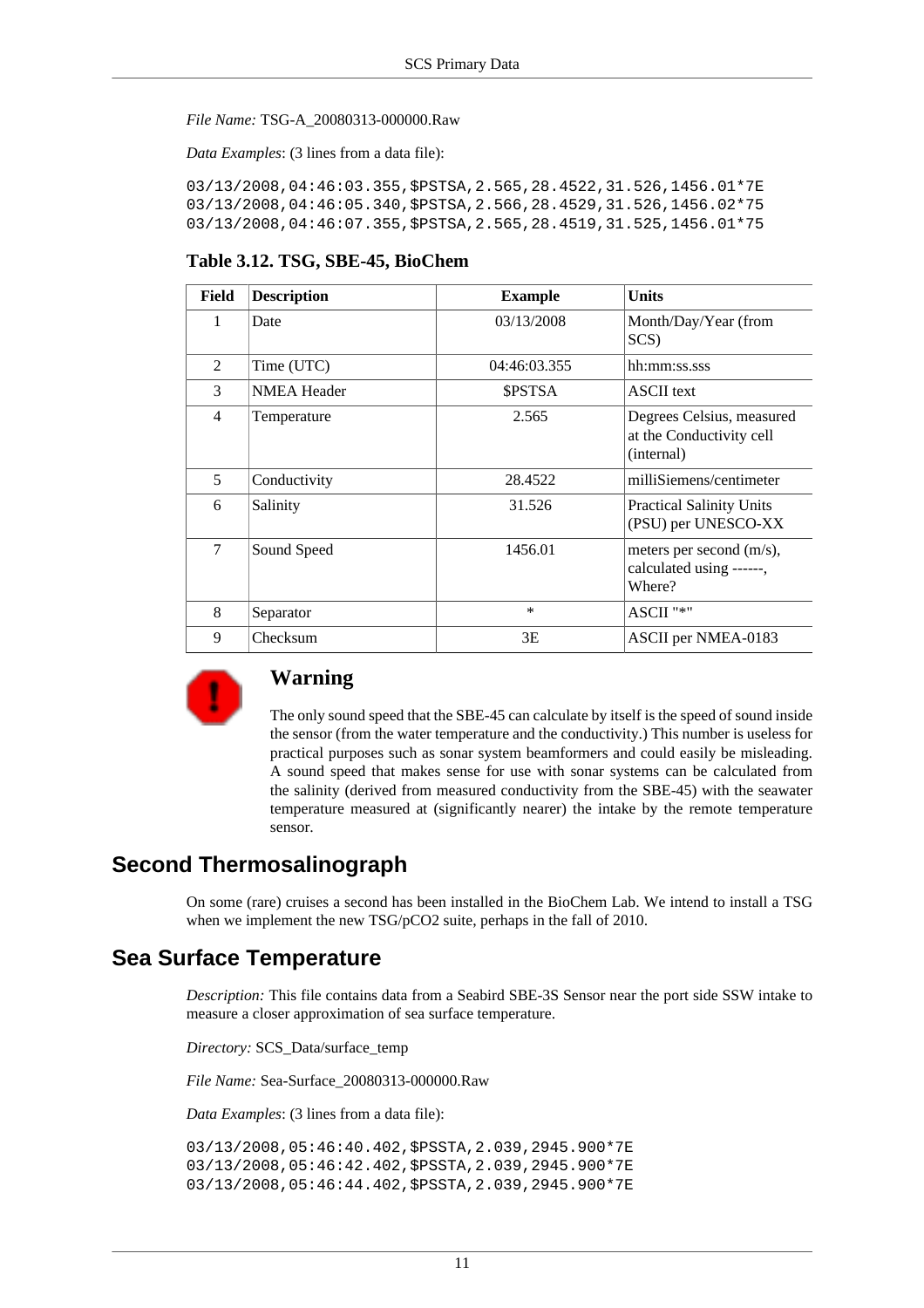| Field          | Data Type              | <b>Example</b> | <b>Units</b>              |
|----------------|------------------------|----------------|---------------------------|
|                | <b>SCS</b> logged Date | 03/13/2008     | MM/DD/YYYY (from SCS)     |
| 2              | SCS logged Time UTC    | 05:46:40.402   | hh:mm:ss.sss              |
| $\mathcal{F}$  | NMEA-like Header       | <b>SPSSTA</b>  | <b>ASCII</b> text         |
| $\overline{4}$ | Surface temperature    | 2.039          | <b>Celsius</b>            |
| 5              | Sensor output          | 2945.900       | millivolts                |
| 6              | Separator              | $11*11$        | from NMEA-0183 standard   |
|                | Checksum               | 7E             | <b>ASCII Hex per NMEA</b> |

#### <span id="page-18-0"></span>**Table 3.13. Sea Surface Temperature**

## **Thermosalinograph Flowmeter, BioChem Lab**

*Description:* This file contains data from a Flocat C-ES45-B003 flow meter in-line with the TSG in the Bio/Chem Lab. It is used for monitoring the flow through the sensor.

*Directory:* SCS\_Data/flomet

*File Name:* FlowMeter\_20080314-000000.Raw

*Data Examples*: (3 lines from a data file):

03/14/2008,13:44:44.640,\$PSFMA,2.51,38.000\*44 03/14/2008,13:44:46.624,\$PSFMA,2.64,40.000\*4D 03/14/2008,13:44:48.624,\$PSFMA,2.64,40.000\*4D

| Field          | Data Type           | <b>Example</b> | <b>Units</b>              |
|----------------|---------------------|----------------|---------------------------|
|                | SCS logged Date     | 03/13/2008     | MM/DD/YYYY (from SCS)     |
| $\mathfrak{D}$ | SCS logged Time UTC | 05:46:40.402   | hh:mm:ss.sss              |
| 3              | NMEA-like Header    | <b>SPSFMA</b>  | <b>ASCII</b> text         |
| $\overline{4}$ | Surface temperature | 2.51           | ??                        |
| 5              | Sensor output       | 38,000         | millivolts                |
| 6              | Separator           | #来#            | from NMEA-0183 standard   |
| 7              | Checksum            | 44             | <b>ASCII Hex per NMEA</b> |

#### <span id="page-18-1"></span>**Table 3.14. Flow Meter**

## **Flowmeter, Bow Incubators**

This sensor is not installed and active on all cruises, only when there are incubators on the bow.

*Description:* If it exists, this file contains data from a flow meter installed in the incubator water manifold on the bow and is used to monitor flow there.

*Directory:* SCS\_Data/flomet\_b

*File Name:* FlowMeter-BOW\_20080313-000000.Raw

*Data Examples*: (3 lines from a data file):

03/13/2008,02:51:49.277,\$PSFMB,2.91,15.000\*44 03/13/2008,02:51:51.277,\$PSFMB,2.91,15.000\*44 03/13/2008,02:51:53.261,\$PSFMB,2.91,15.000\*44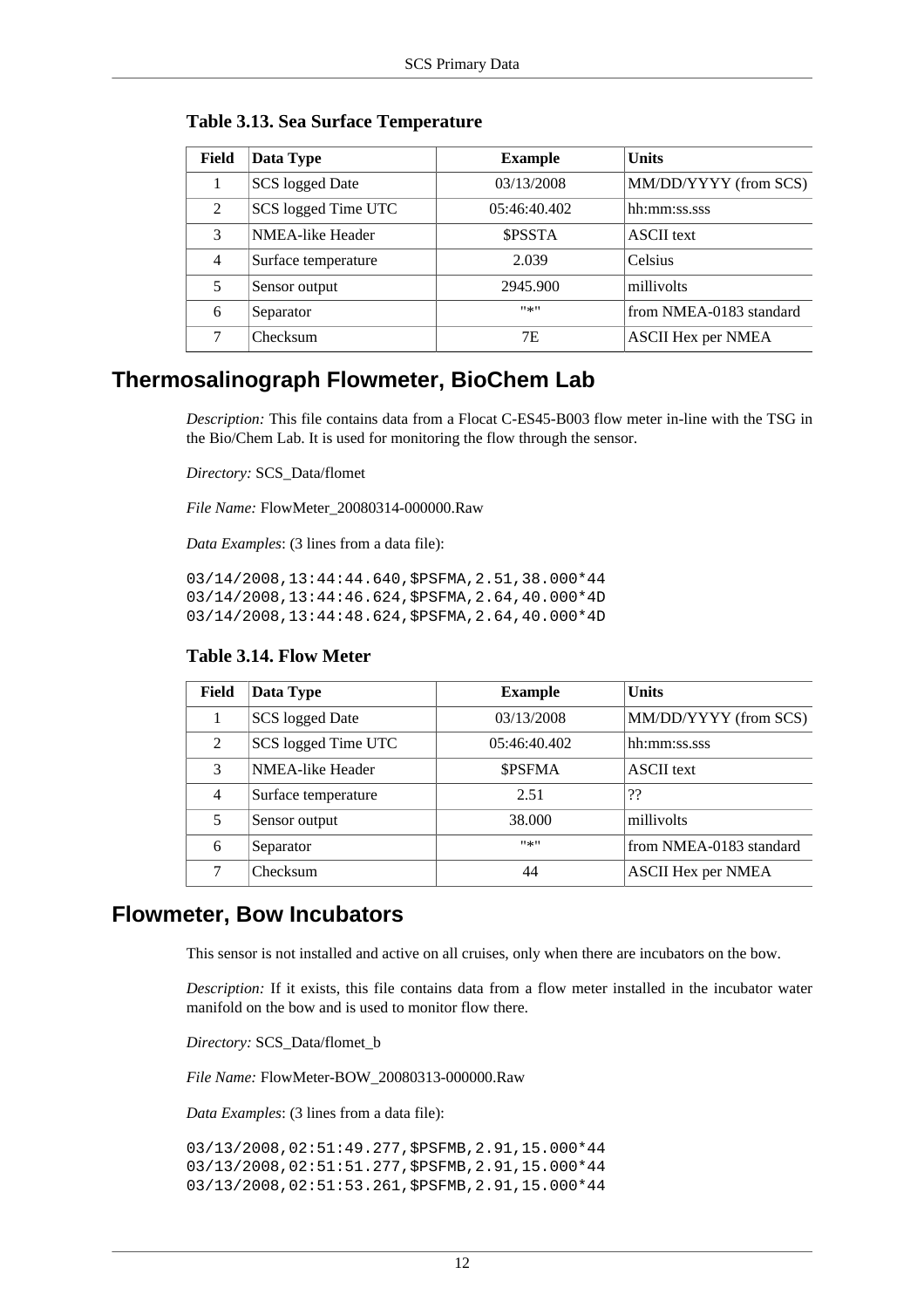| Field          | Data Type              | <b>Example</b> | <b>Units</b>              |
|----------------|------------------------|----------------|---------------------------|
|                | <b>SCS</b> logged Date | 03/13/2008     | MM/DD/YYYY (from SCS)     |
| 2              | SCS logged Time UTC    | 02:51:49.277   | hh:mm:ss.sss              |
| 3              | NMEA-like Header       | <b>SPSFMB</b>  | <b>ASCII</b> text         |
| $\overline{4}$ | Calculated flow        | 2.91           | Liters/minute             |
| 5              | Sensor output          | 15.000         | Frequency                 |
| 6              | Separator              | ***            | from NMEA-0183 standard   |
|                | Checksum               | 7E             | <b>ASCII Hex per NMEA</b> |

#### <span id="page-19-0"></span>**Table 3.15. Flow Meter**



## **Note**

Flow meters are only installed on some cruises.

# **Incubator Water Temperature, Bow**

This sensor is not installed and active on all cruises, only when there are incubators on the bow.

*Description:* This file contains data from a Seabird SBE-3S Sensor near the incubator water manifold on the bow.

*Directory:* SCS\_Data/temp\_incubat

*File Name:* Temp-Bow-Incubator\_20090416-000000.Raw

*Data Examples*: (3 lines from a data file):

04/16/2009,00:00:19.272,\$PSXTA,-1.32,2966.00\*58 04/16/2009,00:00:21.256,\$PSXTA,-1.32,2966.00\*58 04/16/2009,00:00:23.256,\$PSXTA,-1.32,2966.00\*58

#### <span id="page-19-1"></span>**Table 3.16. Bow Incubator Water Temperature Temperature**

| Field          | Data Type           | <b>Example</b> | <b>Units</b>              |
|----------------|---------------------|----------------|---------------------------|
|                | SCS logged Date     | 04/16/2009     | MM/DD/YYYY (from SCS)     |
| 2              | SCS logged Time UTC | 00:00:19.272   | hh:mm:ss.sss              |
| 3              | NMEA-like Header    | <b>SPSXTA</b>  | <b>ASCII</b> text         |
| $\overline{4}$ | Surface temperature | $-1.32$        | <b>Celsius</b>            |
| 5              | Sensor output       | 2966.00        | millivolts                |
| 6              | Separator           | $11*11$        | from NMEA-0183 standard   |
|                | Checksum            | 7E             | <b>ASCII Hex per NMEA</b> |

## **Note**

Temperature sensors are only installed on the incubator water by prior arrangement thorugh the cruise planning process.

## **Dissolved Oxygen A, BioChem lab**

This sensor is normally installed and operated on all cruises.

*Description:* This file contains data from a Seabird SBE-43 Dissolve Oxygen (DO) sensor in the BioChem Lab.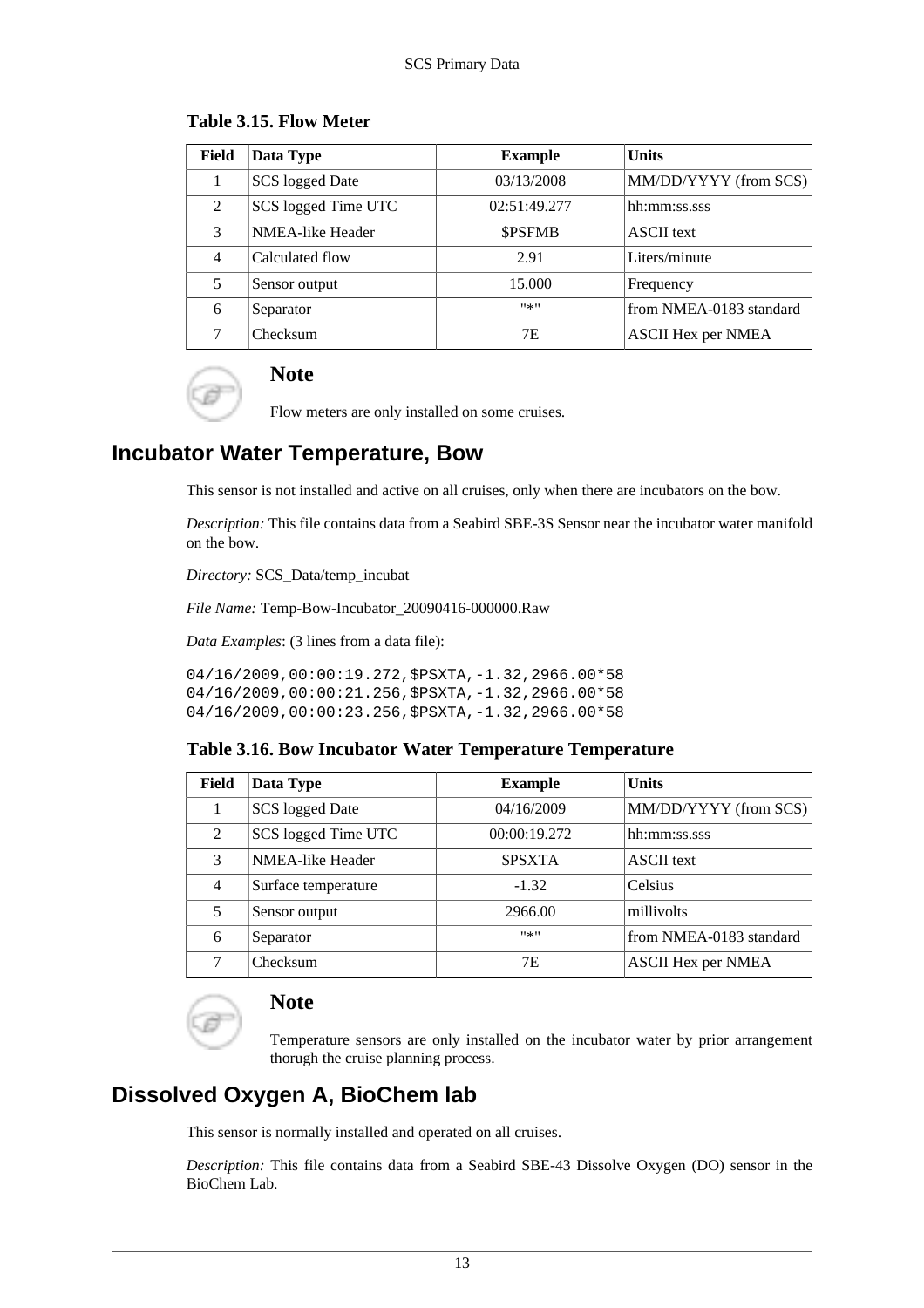*Directory:* SCS\_Data/oxygen

*File Name:* OXYGEN\_20080313-000000.Raw

*Data Examples*: (3 lines from a data file):

```
03/13/2008,05:25:28.371,$PSOXA,7.265,2.922,2.576,2.576*58
03/13/2008,05:25:30.386,$PSOXA,7.265,2.922,2.577,2.577*58
03/13/2008,05:25:32.371,$PSOXA,7.268,2.923,2.576,2.576*54
```
#### <span id="page-20-0"></span>**Table 3.17. Dissolved Oxygen**

| Field          | Data Type              | <b>Example</b> | <b>Units</b>              |
|----------------|------------------------|----------------|---------------------------|
|                | <b>SCS</b> logged Date | 04/16/2009     | MM/DD/YYYY (from SCS)     |
| $\mathcal{L}$  | SCS logged Time UTC    | 00:00:19.272   | hh:mm:ss.sss              |
| $\mathcal{F}$  | NMEA-like Header       | <b>SPSOXA</b>  | <b>ASCII</b> text         |
| $\overline{4}$ | Dissolved Oxygen       | 7.265          | m1/1                      |
| 5              | Sensor output          | 2.922          | units?                    |
| 6              | Water Temperature      | 2.576          | Degrees Celsius           |
| 7              | $\gamma$               | 2.576          | units?                    |
| 8              | Separator              | #来#            | from NMEA-0183 standard   |
| 9              | Checksum               | 58             | <b>ASCII Hex per NMEA</b> |



### **Note**

Need to verify the units and fields

## **Dissolved Oxygen B, BioChem lab**

The second DO sensor is installed on some cruises.

*Description:* This file contains data from a Seabird SBE-43 Dissolved Oxygen (DO) sensor in the BioChem Lab.

*Directory:* SCS\_Data/oxygen

*File Name:* OXYGEN\_20080313-000000.Raw

*Data Examples*: (3 lines from a data file):

03/13/2008,05:25:28.371,\$PSOXB,7.265,2.922,2.576,2.576\*58 03/13/2008,05:25:30.386,\$PSOXB,7.265,2.922,2.577,2.577\*58 03/13/2008,05:25:32.371,\$PSOXB,7.268,2.923,2.576,2.576\*54

#### <span id="page-20-1"></span>**Table 3.18. Dissolved Oxygen**

|  | Field | Data Type              | <b>Example</b> | <b>Units</b>          |
|--|-------|------------------------|----------------|-----------------------|
|  | 1     | <b>SCS</b> logged Date | 04/16/2009     | MM/DD/YYYY (from SCS) |
|  | 2     | SCS logged Time UTC    | 00:00:19.272   | hh:mm:ss.sss          |
|  | 3     | NMEA-like Header       | <b>SPSOXA</b>  | <b>ASCII</b> text     |
|  | 4     | Dissolved Oxygen       | 7.265          | ml/l                  |
|  | 5     | Sensor output          | 2.922          | units?                |
|  | 6     | Water Temperature      | 2.576          | Degrees Celsius       |
|  |       | $\gamma$               | 2.576          | units?                |
|  |       |                        |                |                       |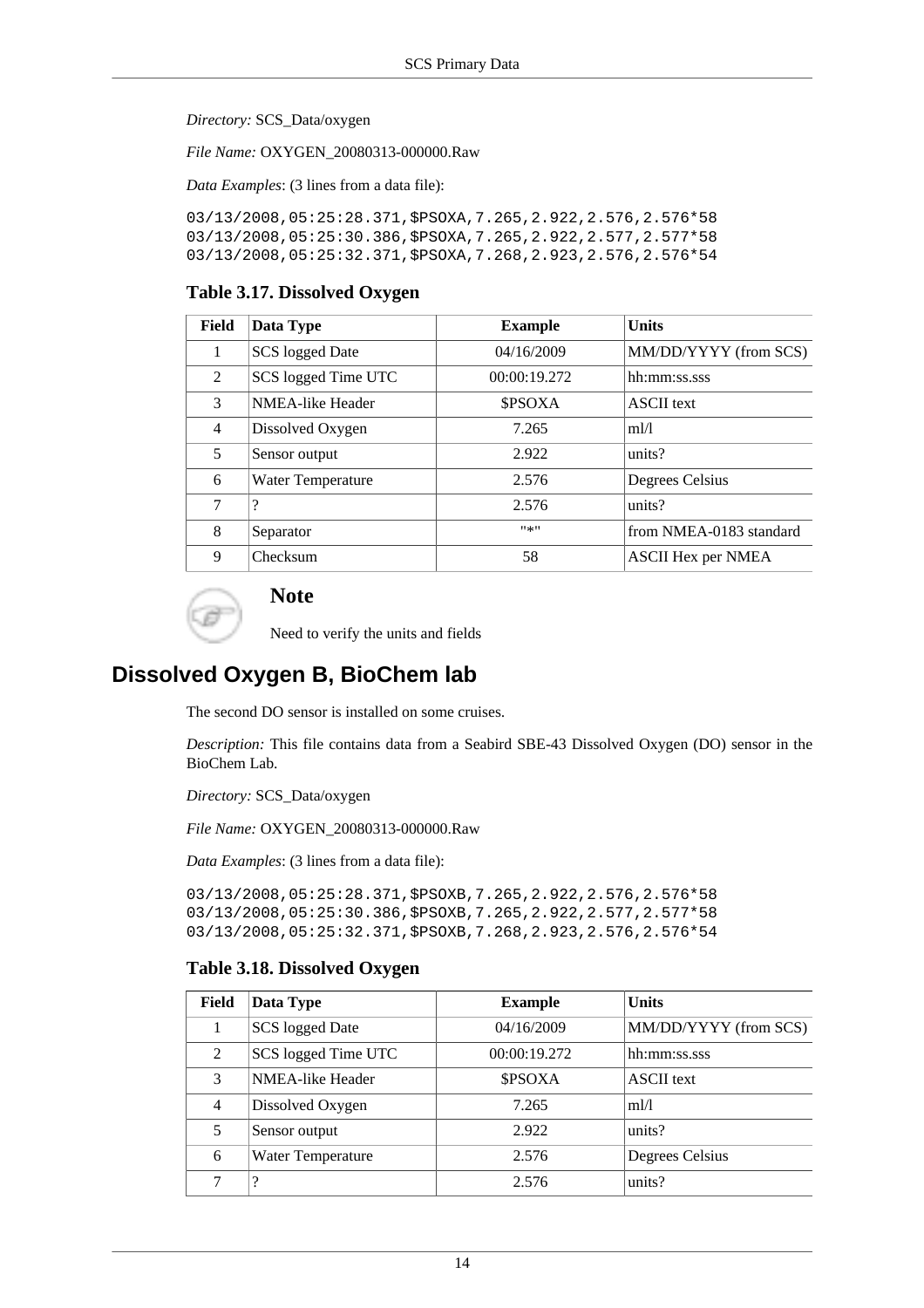| Field | Data Type | <b>Example</b> | <b>Units</b>              |
|-------|-----------|----------------|---------------------------|
|       | Separator | #종!!           | from NMEA-0183 standard   |
|       | Checksum  |                | <b>ASCII Hex per NMEA</b> |

#### **Note**

Need to check the units and fields

## **Fluorometer A, BioChem lab**

The flourometer is normally operated on all cruises.

*Description:* This file contains data from a Seapoint SCF flourometer in the BioChem Lab.

*Directory:* SCS\_Data/fluro

*File Name:* Fluro\_20080313-000000.Raw

*Data Examples*: (3 lines from a data file):

03/13/2008,03:19:57.277,\$PSFLA,0.330,0.033,0.000,0.010\*49 03/13/2008,03:19:59.277,\$PSFLA,0.330,0.033,0.000,0.010\*49 03/13/2008,03:20:01.277,\$PSFLA,0.360,0.036,0.000,0.010\*49

#### <span id="page-21-0"></span>**Table 3.19. Sea Surface Temperature**

| <b>Field</b>   | Data Type               | <b>Example</b> | <b>Units</b>              |
|----------------|-------------------------|----------------|---------------------------|
| 1              | <b>SCS</b> logged Date  | 04/16/2009     | MM/DD/YYYY (from SCS)     |
| $\overline{2}$ | SCS logged Time UTC     | 00:00:19.272   | hh:mm:ss.sss              |
| 3              | <b>NMEA-like Header</b> | <b>SPSFLA</b>  | <b>ASCII</b> text         |
| $\overline{4}$ | $\overline{\cdot}$      | 0.330          | m!/l                      |
| 5              | $\overline{\cdot}$      | 0.330          | units?                    |
| 6              | $\overline{\cdot}$      | 0.000          | ?                         |
| 7              | $\gamma$                | 0.010          | ?                         |
| 8              | Separator               | $11*11$        | from NMEA-0183 standard   |
| 9              | Checksum                | 49             | <b>ASCII Hex per NMEA</b> |



#### **Note**

Need to check the units and fields

### **Fluorometer B**

*Description:* This file contains data from a Turner Scufa flourometer in the BioChem Lab. It is not used on all cruises.

*Directory:* SCS\_Data/fluro\_b

*File Name:* Fluro-B\_20080313-000000.Raw

*Data Examples*: (3 lines from a data file):

3/13/2008,03:24:49.293,\$PSFLB,0.910,0.091,0.200,0.020\*4B 03/13/2008,03:24:51.293,\$PSFLB,0.910,0.091,0.200,0.020\*4B 03/13/2008,03:24:53.308,\$PSFLB,0.910,0.091,0.200,0.020\*4B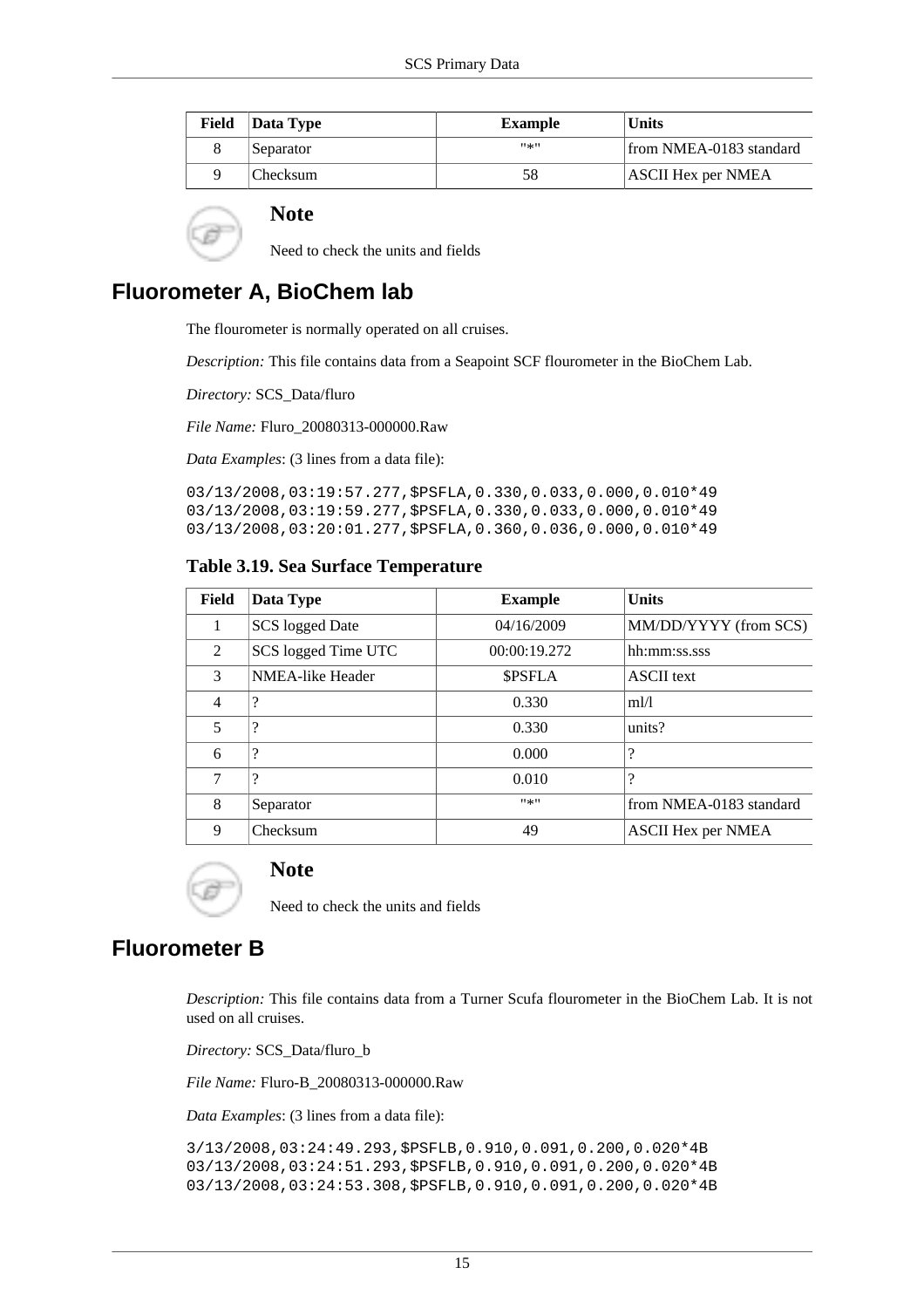| Field | Data Type               | <b>Example</b> | <b>Units</b>              |
|-------|-------------------------|----------------|---------------------------|
|       | SCS logged Date         | 3/13/2008      | MM/DD/YYYY (from SCS)     |
| 2     | SCS logged Time UTC     | 03:24:49.293   | hh:mm:ss.sss              |
| 3     | <b>NMEA-like Header</b> | <b>SPSFLB</b>  | <b>ASCII</b> text         |
| 4     | Flourometer             | 0.910          | $u\text{g}/l$             |
| 5     | Flourometer, RAW        | 0.091          | <b>Volts</b>              |
| 6     | Turbidity               | 0.200          | NTU (not used)            |
| 7     | Turbidity, RAW          | 0.020          | Volts (not used)          |
| 8     | Separator               | $11 \times 11$ | from NMEA-0183 standard   |
| 9     | Checksum                | 4B             | <b>ASCII Hex per NMEA</b> |

#### <span id="page-22-0"></span>**Table 3.20. Fluorometer B**

Need to check terminology, units, and fields

## **ISUS Nitrate sensor small file**

**Note**

*Note: The ISUS Nitrate sensor is not a routine instrument on Healy. It has been provided by specific science programs and logged in our data system by pre-arrangement through the cruise planning process.*

*Description:* This file contains data from ISUS Nitrate Sensor, MBARI/Satlatic ISIS V3, in the Bio/ Chem Lab. Data is logged every 5 minutes for about 30 seconds. For the times in between this the values in the volts columns are 0.0 in the BioChem Lab. It is not used on all cruises.

*Directory:* SCS\_Data/isus

*File Name:* Isus\_20080422-000000.Raw

*Data Examples*: (3 lines from a data file):

04/22/2008,00:04:31.275,\$PSNTA,-0.308,0.478\*75 04/22/2008,00:04:33.275,\$PSNTA,-0.308,0.478\*75 04/22/2008,00:04:35.275,\$PSNTA,-0.308,0.478\*75

#### <span id="page-22-1"></span>**Table 3.21. ISUS Nitrate sensor small file**

| Field          | Data Type           | <b>Example</b> | <b>Units</b>              |
|----------------|---------------------|----------------|---------------------------|
| 1              | SCS logged Date     | 04/22/2008     | MM/DD/YYYY (from SCS)     |
| 2              | SCS logged Time UTC | 00:04:31.275   | hh:mm:ss.sss              |
| 3              | NMEA-like Header    | <b>SPSNTA</b>  | <b>ASCII</b> text         |
| $\overline{4}$ | ISUS Aux 1          | $-0.308$       | <b>Volts</b>              |
| 5              | ISUS Aux 1          | 0.478          | <b>Volts</b>              |
| 6              | Separator           | #来#            | from NMEA-0183 standard   |
| 7              | Checksum            | 75             | <b>ASCII Hex per NMEA</b> |

## **ISUS Nitrate Sensor 3V large file**

*Note: The ISUS Nitrate sensor is not a routine instrument on Healy. It has been provided by specific science programs and logged in our data system by pre-arrangement through the cruise planning process.*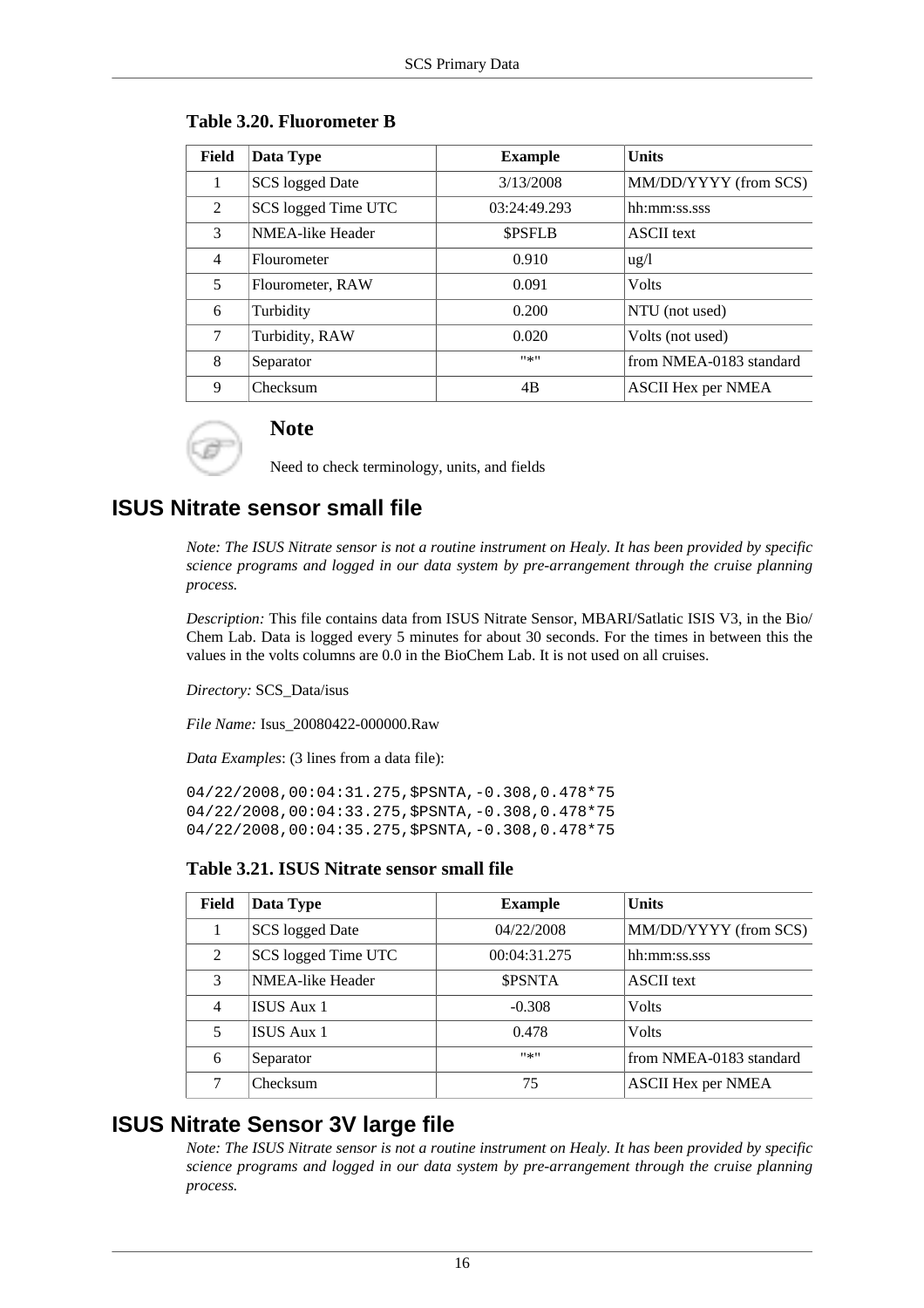*Description:* This file contains data from an ISUS Nitrate Sensor 3V, MBARI/Satlatic ISIS V3, instrument in the Bio/Chem Lab. Data is logged every 5 minutes for a few seconds. The data only gets the SCS time stamp at the start of data being sent in that time window. These files are very large. A more complete description of this format is contained in the Satlantic Operation Manual's format section. The example of the data below only shows the first 6 columns of data. NOT currently collected. It is not used on all cruises.

*Directory:* SCS\_Data/isus

*File Name:* ISUSV3\_20080422-000000.Raw

*Data Examples*: (3 lines from a data file):

04/22/2008,00:00:53.167,,4623,9021,.... w/ SCS time stamp SATNLF0141,2008112,23.928082,-4.82,19.99,407.63,... SATNLF0141,2008112,23.928759,-4.65,20.32,403.75,... SATNLF0141,2008112,23.928759,-4.65,20.32,403.75,... SATNLF0141,2008112,23.929436,-5.05,20.59,405.80,...

#### <span id="page-23-0"></span>**Table 3.22. ISUS Nitrate Sensor 3V large file**

| Field          | Data Type             | <b>Example</b> | <b>Units</b>                   |
|----------------|-----------------------|----------------|--------------------------------|
|                | Instrument            | SATNLF0141     | <b>ASCII Text</b>              |
| $\mathcal{L}$  | Date                  | 2008112        | YYYYDDD (Year, day of<br>year) |
| $\mathcal{F}$  | Time                  | 23.928082      | decimal hours of the day       |
| $\overline{4}$ | Nitrate Concentration | $-4.82$ ,      | $u$ Mol/L                      |
| 5              | Aux $1$               | 19.99          | <b>Volts</b>                   |
| 6              | Aux $2$               | 407.63         | unknown                        |
| $7-n$          | See Operation Manual  |                |                                |

### **SSW Pressure, BioChem Lab**

*Description:* This entry describes the format of data from a pressure sensor on the Science SeaWater (SSW) system in the Bio\_Chem lab approx. 30 linear feet upstream of the TSG.

*Directory:* SCS\_Data/pressure\_sen

*File Name:* Seawater-Pressure-Sensor\_20080428-000000.Raw

*Data Examples*: (3 lines from a data file):

04/28/2008,00:00:03.401,\$PSPSA,25.88,2.588\*41 04/28/2008,00:00:05.401,\$PSPSA,25.86,2.586\*41 04/28/2008,00:00:07.401,\$PSPSA,25.92,2.592\*41

#### <span id="page-23-1"></span>**Table 3.23. SSW Pressure**

| Field | Data Type           | <b>Example</b> | <b>Units</b>                    |
|-------|---------------------|----------------|---------------------------------|
|       | SCS logged Date     | 04/28/2008     | MM/DD/YYYY (from SCS)           |
|       | SCS logged Time UTC | 00:00:03.401   | hh:mm:ss.sss                    |
| 3     | NMEA-like Header    | <b>\$PSPSA</b> | ASCII text                      |
|       | Pressure            | 25.88          | Pounds Per Square Inch<br>(PSI) |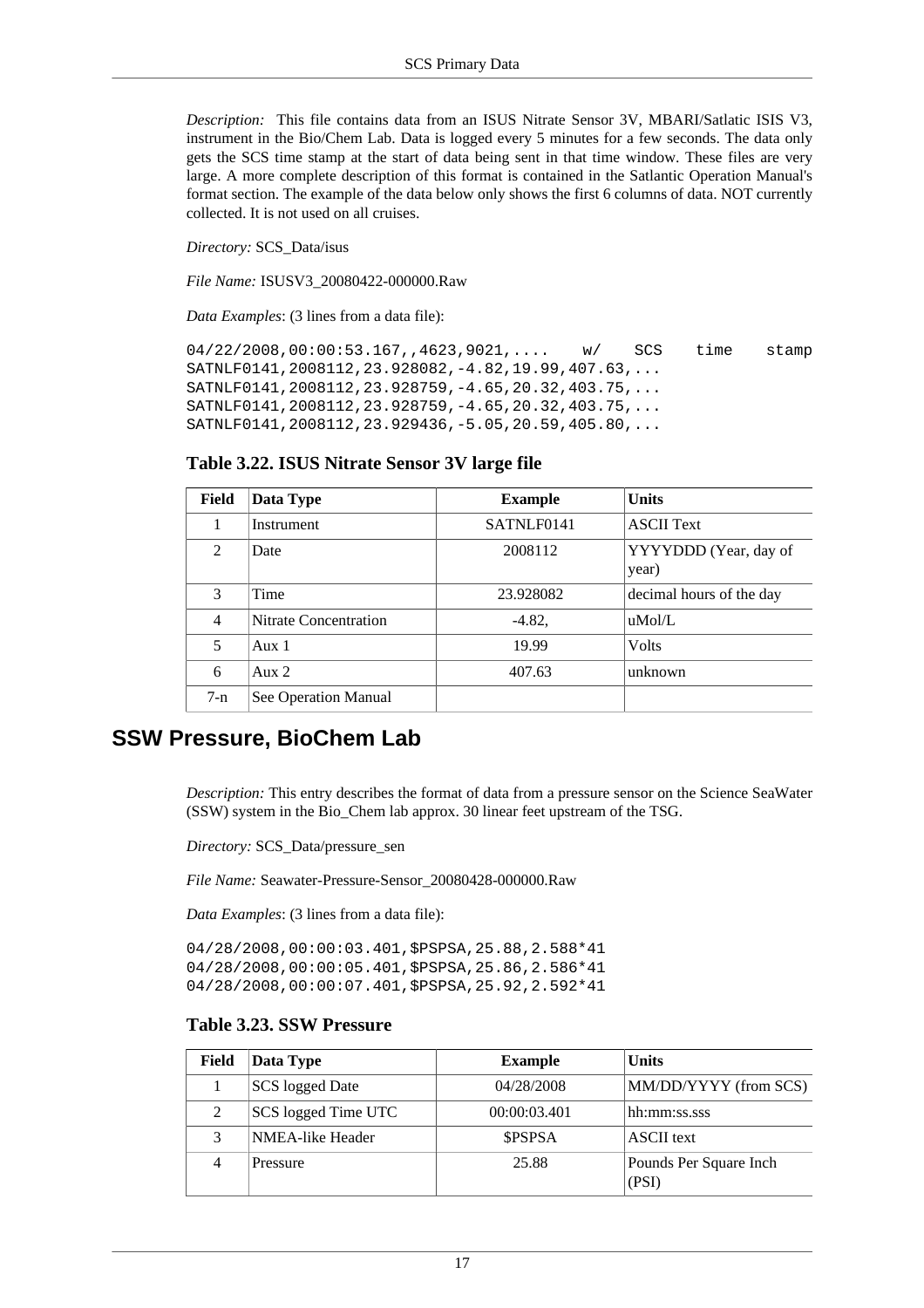| Field | Data Type       | <b>Example</b> | <b>Units</b>              |
|-------|-----------------|----------------|---------------------------|
|       | Sensor output   | 2.588          | Volts                     |
| 8     | Separator       | #종!!           | from NMEA-0183 standard   |
| q     | <b>Checksum</b> |                | <b>ASCII Hex per NMEA</b> |

# <span id="page-24-0"></span>**Sonar Data**

## **SeaBeam 2112 Center Beam (SCS)**

*Note: The SeaBeam 2112 multibeam bottom mapping sonar was removed from the Healy during the CY2009-2010 drydock. Center beam records starting in 2010 are forthe EM122 in a different format.*

*Description:* This entry describes the format of data sent to SCS from LDS. LDS assembles this message from the real-time SB2112 data.

*Directory:* SCS\_Data/seabeam\_center

*File Name:* Seabeam-Centerbeam\_20070414-182437.Raw

*Data Examples*: (3 lines from a data file):

```
04/14/2007,18:24:38.427,
$SBCTR,2007,4,14,18:24:35.713,58.119110,-169.839278,70.70,60*00
04/14/2007,18:24:40.177,
$SBCTR,2007,4,14,18:24:37.213,58.119152,-169.839367,70.49,61*00
04/14/2007,18:24:40.615,
$SBCTR,2007,4,14,18:24:38.734,58.119193,-169.839452,70.92,60*00
```

| Field | Data Type               | <b>Example</b> | <b>Units</b>                         |
|-------|-------------------------|----------------|--------------------------------------|
| 1     | <b>SCS</b> logged Date  | 04/14/2007     | MM/DD/YYYY (from SCS)                |
| 2     | SCS logged Time UTC     | 18:24:38.427   | hh:mm:ss.sss                         |
| 3     | <b>NMEA-like Header</b> | \$SBCTR        | <b>ASCII</b>                         |
| 4     | Ping Year               | 2007           | YYYY (UTC)                           |
| 5     | Ping Month              | 4              | D or DD (per NMEA)                   |
| 6     | Ping Day                | 14             | $"$ -------                          |
| 7     | Ping Time               | 18:24:35.713   | hh:mm:ss.sss                         |
| 8     | Ping Latitude           | 58.119110      | decimal degrees, $N$ is $+$          |
| 9     | Ping Longitude          | -169.839278    | decimal degrees, $E$ is $+$          |
| 10    | Ping depth              | 70.92          | corrected meters                     |
| 11    | Number of beams         | 60             | <b>ASCII</b>                         |
| 8     | Separator               | $11*11$        | from NMEA-0183 standard              |
| 9     | Checksum                | $00\,$         | Not calculated, place holder<br>only |

#### <span id="page-24-1"></span>**Table 3.24. SB2112 Center Beam**

## **Kongsberg EM122 Center Beam (SCS)**

*Note: The Kongsberg EM122 multibeam bottom mapping sonar was installed on the Healy during the CY2009-2010 drydock. Center beam records are generated by the Lamont Data System (LDS) and available to SCS via UDP broadcast datagrams. At present SCS has not been able to log them. The same data record is available in the LDS data records.*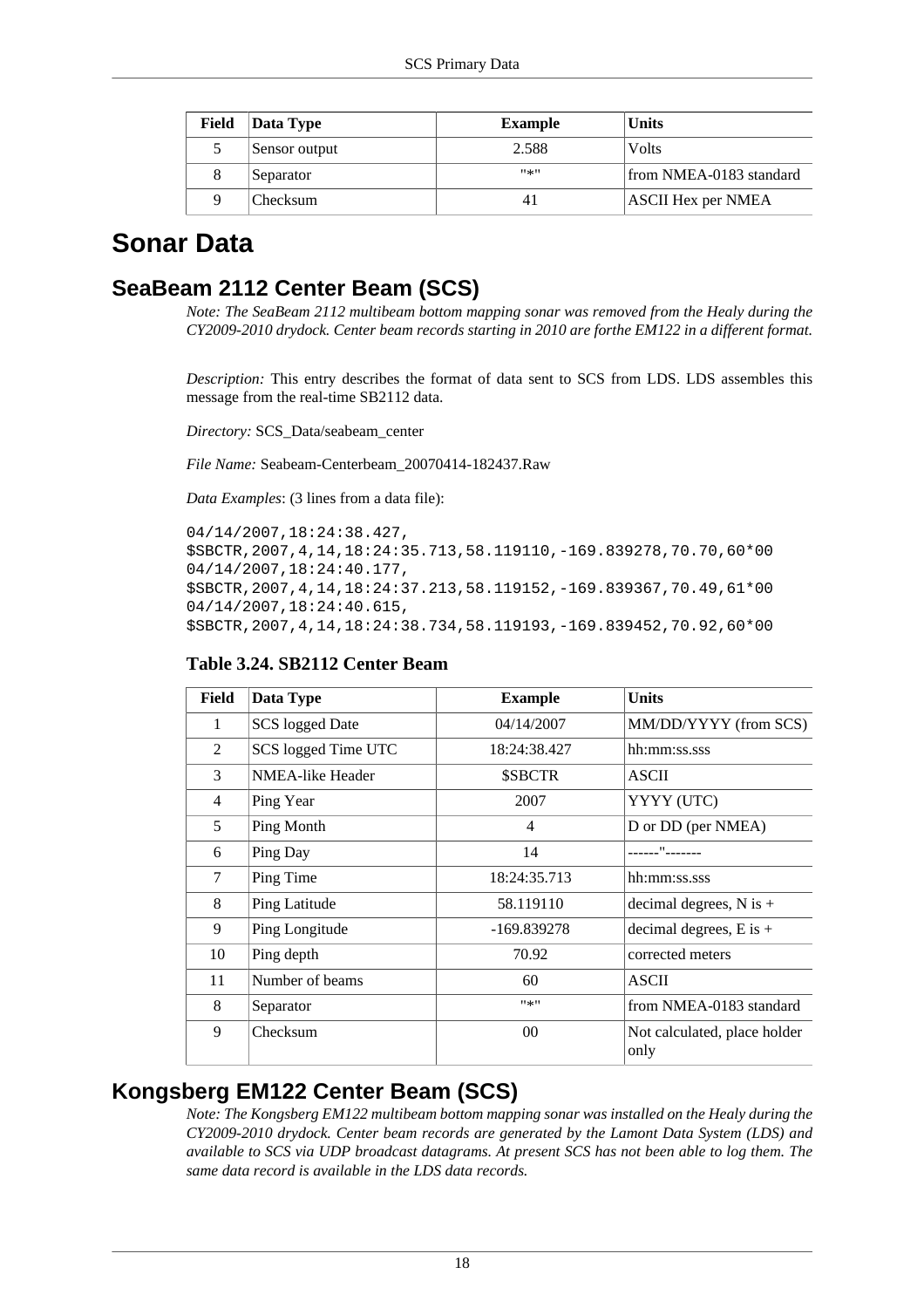*Description:* This entry describes the format of data sent to SCS from LDS. LDS assembles this message from the real-time EM122 data.

*Directory:* SCS\_Data/emctr

*File Name:* EM122-Centerbeam\_20100414-182437.Raw

*Data Examples*: (1 line from a data file):

04/14/2007,18:24:38.427, \$EMCTR,2010,07,05,23:59:58.504,71.524119,-163.097659,41.15,376\*5F

#### <span id="page-25-0"></span>**Table 3.25. EM122 Center Beam**

| Field | Data Type               | <b>Example</b> | Units                       |
|-------|-------------------------|----------------|-----------------------------|
| 1     | <b>SCS</b> logged Date  | 04/14/2007     | MM/DD/YYYY (from SCS)       |
| 2     | SCS logged Time UTC     | 18:24:38.427   | hh:mm:SS.sss                |
| 3     | <b>NMEA-like Header</b> | <b>SEMCTR</b>  | <b>ASCII</b>                |
| 4     | Ping Year               | 2010           | YYYY (UTC)                  |
| 5     | Ping Month              | 07             | D or DD (per NMEA)          |
| 6     | Ping Day                | 05             | $\mathbf{H}_{\text{reco}}$  |
| 7     | Ping Time               | 23:59:58.504   | hh:mm:ss.sss                |
| 8     | Ping Latitude           | 71.524119      | decimal degrees, $N$ is $+$ |
| 9     | Ping Longitude          | $-163.097659$  | decimal degrees, $E$ is $+$ |
| 10    | Ping depth              | 41.15          | corrected meters            |
| 11    | Number of beams         | 376            | ASCII                       |
| 8     | Separator               | #来!!           | from NMEA-0183 standard     |
| 9     | Checksum                | 5F             | NMEA-0183 style<br>checksum |

## **Knudsen 320 PKEL (SCS)**

*Description:* This entry describes the format of data in the Knudsen "PKEL" format from the Knudsen 320 B/R via RS-232C serial output. This format can be changed too easily. As a result users should be careful using this format page without verifying that the coulomns desired are the right ones. More info is available from the Knudsen manuals.

*Directory:* SCS\_Data/knudsen

*File Name:* Knudsen\_20070414-182437.Raw

*Data Examples*: (1 line from a data file):

```
04/14/2007,18:24:38.099,
$PKEL99, ,14042007,182524.248,00192,HF,00.00,0,+008.50,LF,73.24,1,
+008.50,1500, , ,58 07.123897N,169 50.315830W,1060*12
```
### <span id="page-25-1"></span>**Table 3.26. Knudsen PKEL recor**

| Field | Data Type           | <b>Example</b> | <b>Units</b>                |
|-------|---------------------|----------------|-----------------------------|
|       | SCS logged Date     | 04/14/2007     | MM/DD/YYYY (from SCS)       |
|       | SCS logged Time UTC | 18:24:38.099   | Hour:Minute:Second.fraction |
|       | NMEA-like Header    | <b>SPKEL99</b> | ASCII                       |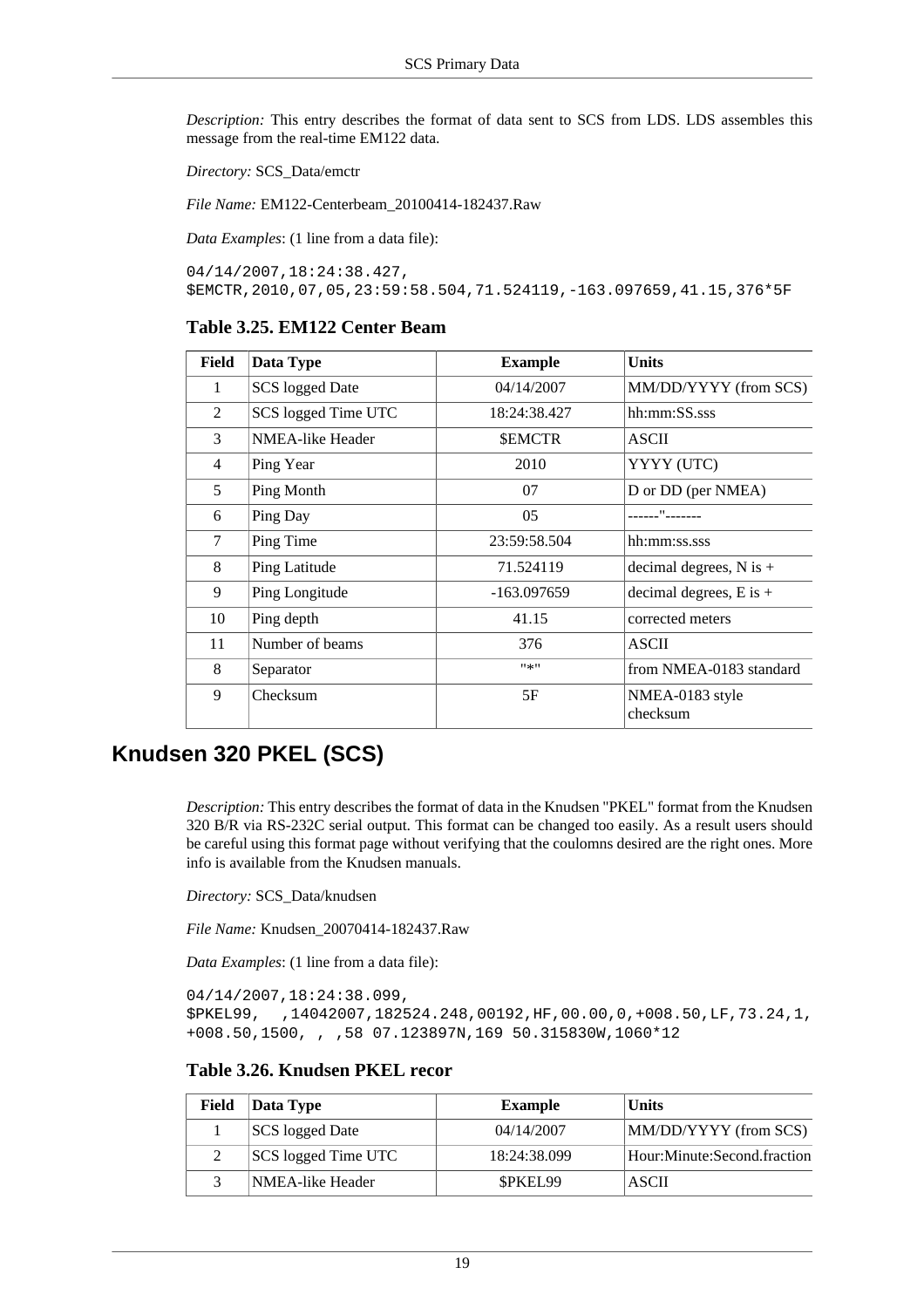| Field | Data Type        | <b>Example</b> | <b>Units</b>                         |
|-------|------------------|----------------|--------------------------------------|
| 4     | ??               |                |                                      |
| 5     | Ping date        | 14042007       | <b>DDMMYYYY</b>                      |
| 6     | Ping time        | 182524.248     | hhmmss.sss                           |
| 7     |                  | 00192          |                                      |
| 8     | Frequency key    | HF             | $HF = 12 kHz$                        |
| 9     | HF Depth         | 00.00          | Meters, corrected for draft          |
| 10    | HF Depth Valid   | $\mathbf{0}$   | $1 == valid$                         |
| 11    | <b>HF</b> Draft  | $+008.50$      | Meters, used for draft<br>correction |
| 12    | Frequency key    | LF             | Subbottom                            |
| 13    | LF Depth         | 73.22          | Meters using sound speed             |
| 14    | LF Depth Valid   | 1              | $1 == valid$                         |
| 15    | <b>LF</b> Draft  | $+008.50$      | Meters                               |
| 16    | Sound speed      | 1500           | meters/second                        |
| 17    |                  |                |                                      |
| 18    |                  |                |                                      |
| 19    | Ping Latitude    | 58 07.128948N  | DD MM.MMMMMM                         |
| 20    | Ping Longitude   | 169 50.326409W | DDD MM.MMMMMM                        |
| 21    | Position Latency | 1078           | units?                               |
| 22    | Separator        | $11*11$        | from NMEA-0183 standard              |
| 23    | Checksum         | 12             | Not calculated, place holder<br>only |

# <span id="page-26-0"></span>**Winches**

## **Starboard A-Frame Winch Wire Data (SCS)**

*Description:* This entry describes the format of data sent to SCS from the winch system through the SIO/ODF interface.

*Directory:* SCS\_Data/stbd\_a\_frame

*File Name:* Winch-Control-Stbd\_20070418-000000.Raw

*Data Examples*: (3 lines from a data file):

04/18/2007,06:13:18.281,01, 36, , -27, ,0000 04/18/2007,06:13:19.250,01, 890, , 35, , -28, ,0000 04/18/2007,06:13:20.235,01, 900, , 35, , -28, ,0000

### <span id="page-26-1"></span>**Table 3.27. Starboard Winch Wire**

| <b>Field</b> | Data Type           | <b>Example</b> | <b>Units</b>                              |
|--------------|---------------------|----------------|-------------------------------------------|
|              | SCS logged Date     | 04/14/2007     | MM/DD/YYYY (from SCS)                     |
| 2            | SCS logged Time UTC | 18:24:38.427   | hh:mm:ss.sss                              |
|              | Sensor number       | 01             | Indicates which TOTCO the<br>data is from |
|              | Wire tension        | 900            | Pounds                                    |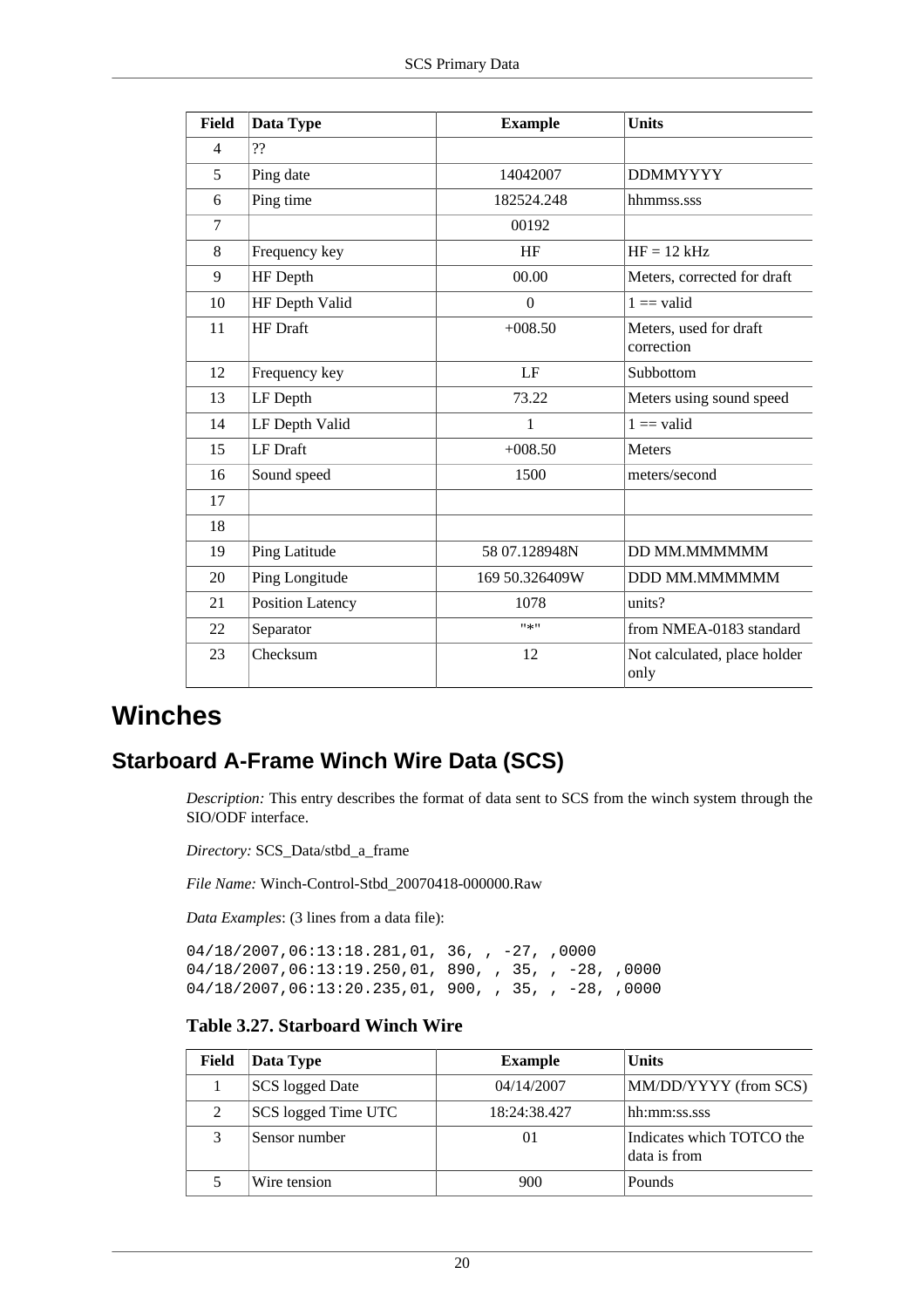| <b>Field</b> | Data Type  | <b>Example</b> | <b>Units</b>                 |
|--------------|------------|----------------|------------------------------|
| 6            | blank      |                |                              |
|              | Wire out   | 35             | <b>Meters</b>                |
| 8            | blank      |                |                              |
| 9            | Wire Speed | $-28$          | Meters/Minute $($ - $=$ out) |

## **Aft A-Frame Winch Wire Data (SCS)**

*Description:* This entry describes the format of data sent to SCS from the winch system through the SIO/ODF interface.

*Directory:* SCS\_Data/stbd\_a\_frame

*File Name:* Winch-Control-Aft\_20070418-000000.Raw

*Data Examples*: (3 lines from a data file):

04/18/2007,06:13:18.281,01, 36, , -27, ,0000 04/18/2007,06:13:19.250,01, 890, , 35, , -28, ,0000 04/18/2007,06:13:20.235,01, 900, , 35, , -28, ,0000

### <span id="page-27-2"></span>**Table 3.28. Aft Winch Wire**

| Field          | Data Type           | <b>Example</b> | <b>Units</b>                              |
|----------------|---------------------|----------------|-------------------------------------------|
|                | SCS logged Date     | 04/14/2007     | MM/DD/YYYY (from SCS)                     |
| $\overline{2}$ | SCS logged Time UTC | 18:24:38.427   | hh:mm:ss.sss                              |
| $\mathcal{F}$  | Sensor number       | 02             | Indicates which TOTCO the<br>data is from |
| 5              | Wire tension        | 900            | Pounds                                    |
| 6              | blank               |                |                                           |
| 7              | Wire out            | 35             | <b>Meters</b>                             |
| 8              | blank               |                |                                           |
| 9              | Wire Speed          | $-28$          | Meters/Minute $($ = $=$ out)              |

# <span id="page-27-0"></span>**Navigational Data**

# <span id="page-27-1"></span>**POS/MV**

## **POS/MV GGA (SCS)**

*Description:* This entry describes the format of data from the POS/MV-320 as logged by SCS. The POS/MV uses the WGS-84 datum.

*Directory:* SCS\_Data/posmv\_gga

*File Name:* POSMV-GGA\_20070415-000000.Raw

*Data Examples*: (3 lines from a data file):

```
04/15/2007,00:00:03.052,
$INGGA,000002.737,5830.47054,N,17012.64182,W,2,08,1.0,1.80,M,,,4,0297*07
```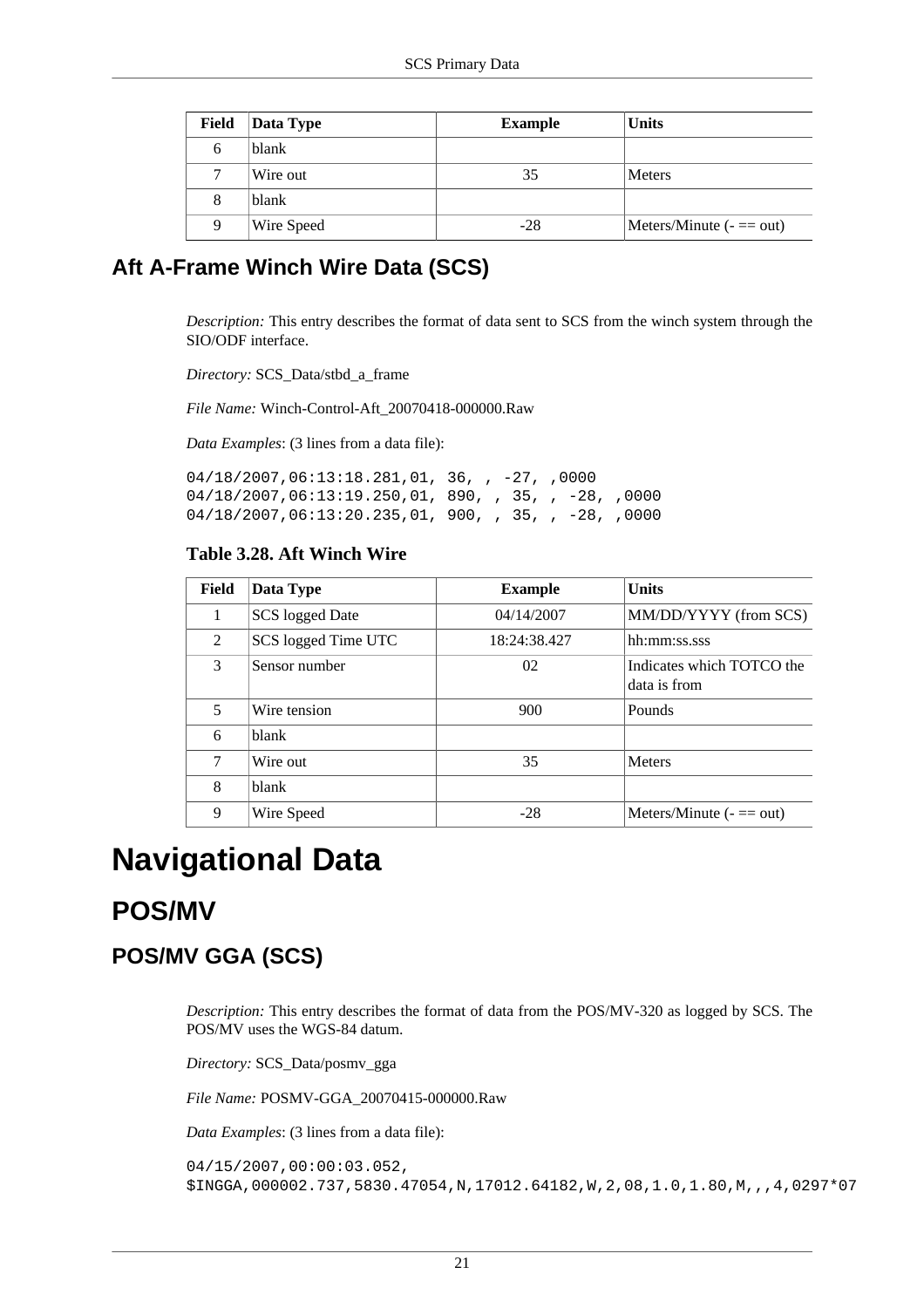```
04/15/2007,00:00:04.052,
$INGGA,000003.737,5830.47385,N,17012.64365,W,2,08,1.0,1.76,M,,,5,0297*0A
04/15/2007,00:00:05.052,
$INGGA,000004.737,5830.47716,N,17012.64550,W,2,08,1.0,1.71,M,,,6,0297*07
```

|                | <b>Field Data Type</b>    | <b>Example</b> | <b>Units</b>                                       |
|----------------|---------------------------|----------------|----------------------------------------------------|
| $\mathbf{1}$   | <b>SCS</b> logged Date    | 04/15/2007     | MM/DD/YYYY (from SCS)                              |
| 2              | SCS logged Time UTC       | 00:00:03.052   | hh:mm:ss.sss                                       |
| 3              | <b>NMEA Header</b>        | <b>SINGGA</b>  | <b>NMEA-0183</b>                                   |
| $\overline{4}$ | Position Time (UTC)       | 000002.737     | hhmmss.sss                                         |
| 5              | Latitude                  | 5830.47054     | DDMM.mmmmm                                         |
| 6              | Latitude hemisphere       | N              | [ $N S]$ $N=North$                                 |
| 7              | Longitude                 | 17012.64182    | DDMM.mmmmm                                         |
| 8              | Longitude hemisphere      | W              | [E W]                                              |
| 9              | <b>GPS</b> Quality        | $\overline{2}$ | $1 = GPS, 2 = DGP$                                 |
| 10             | Number of satellites used | 08             |                                                    |
| 11             | <b>HDOP</b>               | 1.0            | Horizontal Dilution of<br>Precision                |
| 12             | Height                    | 1.8            | see Height units                                   |
| 13             | Height units              | M              | M=Meters                                           |
| 14             | Geoidal Height            |                | Height of the Master<br>Reference Point in IC/Gyro |
| 15             | Geoidal height units      |                | $M=$ meters                                        |
| 16             | <b>DGPS</b> Station ID    | 0297           | Reference?                                         |
| 17             | Separator                 | 11米11          | <b>NMEA-0183</b>                                   |
| 18             | Checksum                  | 07             | <b>NMEA-0183</b>                                   |

#### <span id="page-28-0"></span>**Table 3.29. POS/MV GGA Record (SCS)**



### **Note**

Check: line 15 (could be a typo) probably not two units. Check terminology for Geoidal height. Verify that "height" is really the fix height not the antenna height.

## **POS/MV Pseudo range Noise Statistics (SCS)**

*Description:* This entry describes the format of data from the POS/MV-320 pseudo noise range error statistics. These numbers are very useful for estimating the quality of attitude and position data.

*Directory:* SCS\_Data/posmv\_gst

*File Name:* POSMV-Pseudo-Noise\_20070415-000000.Raw

*Data Examples*: (3 lines from a data file):

```
04/15/2007,00:00:02.990,
$INGST,000002.737,,0.6,0.4,22.3,0.4,0.6,0.8*63
04/15/2007,00:00:03.990,
$INGST,000003.737,,0.6,0.4,22.3,0.4,0.6,0.8*62
04/15/2007,00:00:04.990,
$INGST,000004.737,,0.6,0.4,22.3,0.4,0.6,0.8*65
```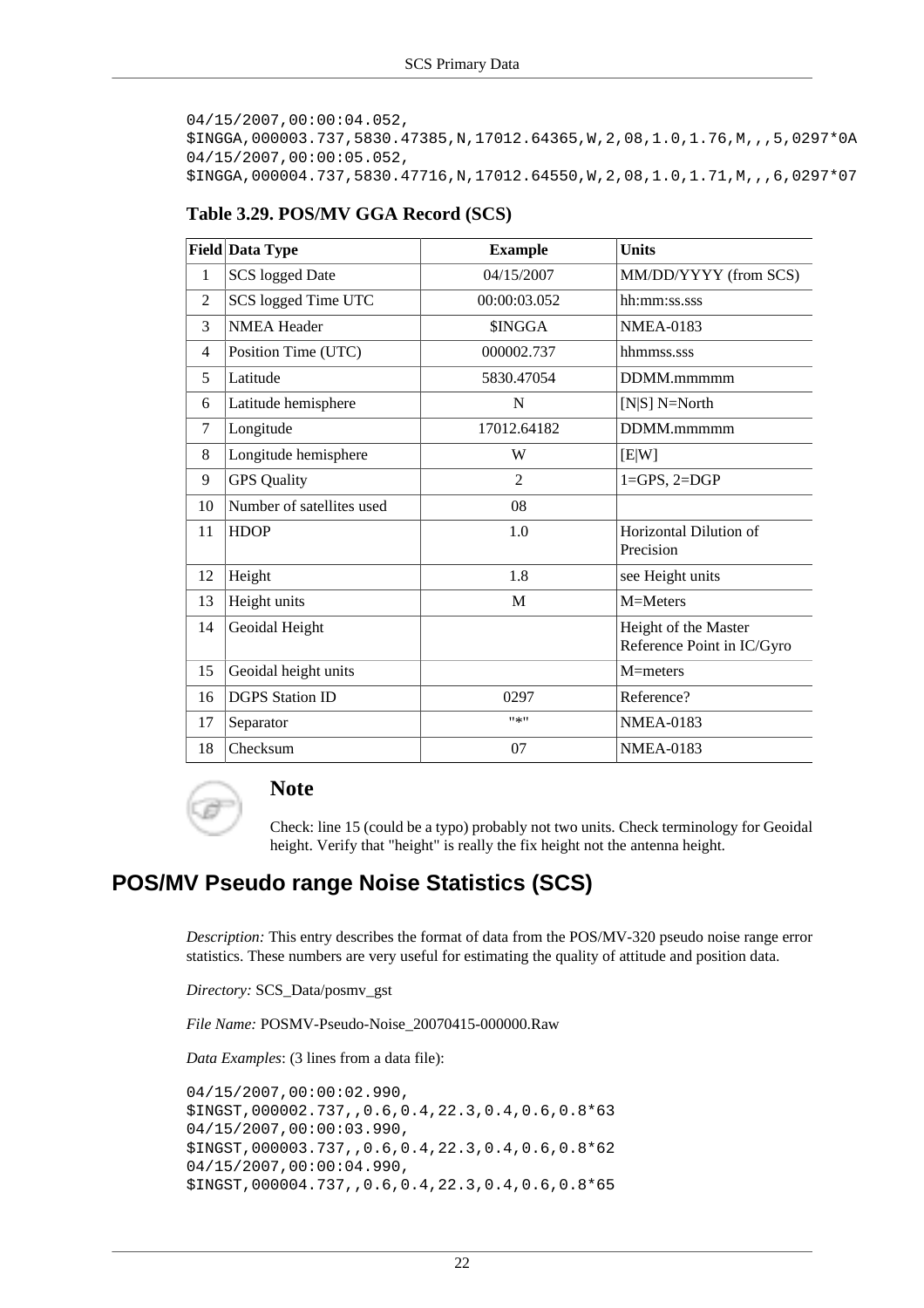| <b>Field</b>   | Data Type                    | <b>Example</b> | <b>Units</b>                        |
|----------------|------------------------------|----------------|-------------------------------------|
| 1              | <b>SCS</b> logged Date       | 04/15/2007     | MM/DD/YYYY (from<br>SCS)            |
| $\overline{2}$ | SCS logged Time UTC          | 00:00:02.990   | hh:mm:ss.ss                         |
| 3              | <b>NMEA Header</b>           | \$INGST        | <b>NMEA-0183</b>                    |
| $\overline{4}$ | Position Time (UTC)          | 000002.737     | hhmmss.sss                          |
| 5              | blank                        |                |                                     |
| 6              | Semi major axis              | 0.6            | meters                              |
| 7              | semi minor axis              | 0.04           | DDMM.mmmmm                          |
| 8              | Longitude hemisphere         | W              | [E W]                               |
| 9              | <b>GPS Quality</b>           | $\overline{2}$ | $1 = GPS, 2 = DGP$                  |
| 10             | Number of satellites<br>used | 08             | meters                              |
| 11             | <b>HDOP</b>                  | 1.0            | Horizontal Dilution of<br>Precision |
| 12             | Height                       | 1.8            | see Height units                    |
| 13             | Height units                 | M              | M=Meters                            |
| 14             | Geoidal Height               |                | see Geoidal height<br>units         |
| 15             | Geoidal height units         |                | M=meters                            |
| 16             | <b>DGPS</b> Station ID       | 0297           | Reference?                          |
| 17             | Separator                    | $11*11$        | <b>NMEA-0183</b>                    |
| 18             | Checksum                     | 07             | <b>NMEA-0183</b>                    |

<span id="page-29-0"></span>

|  |  | Table 3.30. POS/MV Pseudo range noise statistics (SCS) |
|--|--|--------------------------------------------------------|
|--|--|--------------------------------------------------------|



### **Note**

Check: line 15 (could be a typo) probably not two units. Check terminology for Geoidal height. Verify that "height" is really the fix height not the antenna height.

## **POS/MV HDT (SCS)**

*Description:* This entry describes the format of heading data from the POS/MV-320 heading records as logged by SCS.

*Directory:* SCS\_Data/posmv\_hdt

*File Name:* POSMV-HDT\_20090806-133536.Raw

*Data Examples*: (3 lines from a data file):

08/06/2009,17:30:00.565,\$INHDT,345.9,T\*2E 08/06/2009,17:30:01.565, \$INHDT,345.8,T\*2F 08/06/2009,17:30:02.565,\$INHDT,345.7,T\*20

#### <span id="page-29-1"></span>**Table 3.31. POS/MV Heading (SCS)**

| Field | Data Type              | <b>Example</b> | <b>Units</b>          |
|-------|------------------------|----------------|-----------------------|
|       | <b>SCS</b> logged Date | 08/06/2009     | MM/DD/YYYY (from SCS) |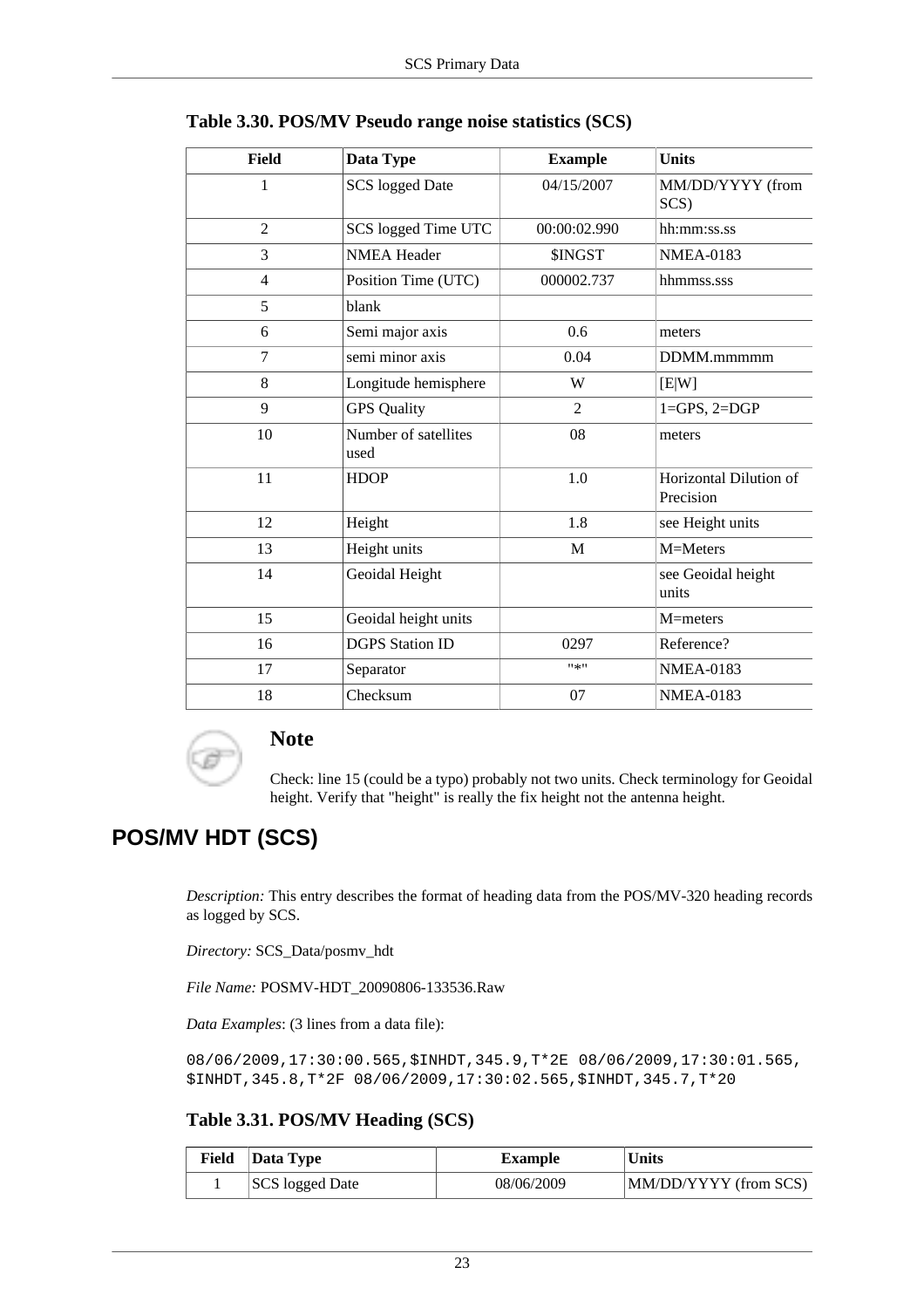| Field          | Data Type           | <b>Example</b> | <b>Units</b>     |
|----------------|---------------------|----------------|------------------|
| 2              | SCS logged Time UTC | 17:30:00.565   | hh:mm:ss.ss      |
| 3              | <b>NMEA Header</b>  | <b>SINHDT</b>  | <b>NMEA-0183</b> |
| $\overline{4}$ | Vessel heading      | 345.9          | Degrees          |
| 5              | Heading reference   |                | True north       |
| 17             | Separator           | #종!!           | <b>NMEA-0183</b> |
| 18             | Checksum            | 2E             | <b>NMEA-0183</b> |

## **POS/MV PASHR (SCS)**

*Description:* This entry describes the format of data from the POS/MV-320 pitch and roll records in NMEA PASHR-format as logged by SCS.

*Directory:* SCS\_Data/posmv\_pashr

*File Name:* POSMV-PASHR\_20070415-000000.Raw

*Data Examples*: (3 lines from a data file):

```
08/06/2009,17:40:00.374,
$PASHR,174000.190,313.58,T,-0.17,-0.23,0.02,0.018,0.018,0.011,2,1*10
08/06/2009,17:40:01.374,
$PASHR,174001.190,313.59,T,-0.15,-0.25,0.02,0.018,0.018,0.011,2,1*14
08/06/2009,17:40:02.374,
$PASHR,174002.190,313.54,T,-0.13,-0.14,0.03,0.018,0.018,0.011,2,1*1F
```

| Field          | Data Type              | <b>Example</b> | <b>Units</b>          |
|----------------|------------------------|----------------|-----------------------|
|                | <b>SCS</b> logged Date | 08/06/2009     | MM/DD/YYYY (from SCS) |
| 2              | SCS logged Time UTC    | 17:30:00.565   | hh:mm:ss.ss           |
| 3              | <b>NMEA</b> Header     | <b>SINHDT</b>  | <b>NMEA-0183</b>      |
| $\overline{4}$ | Vessel heading         | 345.9          | Degrees               |
| 5              | Heading reference      | т              | True north            |
| 17             | Separator              | #来#            | <b>NMEA-0183</b>      |
| 18             | Checksum               | 2E             | <b>NMEA-0183</b>      |

### <span id="page-30-0"></span>**Table 3.32. POS/MV PASHR (SCS)**

## **POS/MV VTG (SCS)**

*Description:* This entry describes the format of data from the POS/MV-320 course and speed over ground in NMEA VTG-format as logged by SCS.

*Directory:* SCS\_Data/posmv\_vtg

*File Name:* POSMV-VTG\_20070415-000000.Raw

*Data Examples*: (3 lines from a data file):

```
08/06/2009,18:50:00.372,$INVTG,326.5,T,,M,5.5,N,10.2,K*41
08/06/2009,18:50:01.388,$INVTG,327.5,T,,M,5.5,N,10.3,K*41
08/06/2009,18:50:02.388,$INVTG,326.2,T,,M,5.5,N,10.3,K*47
```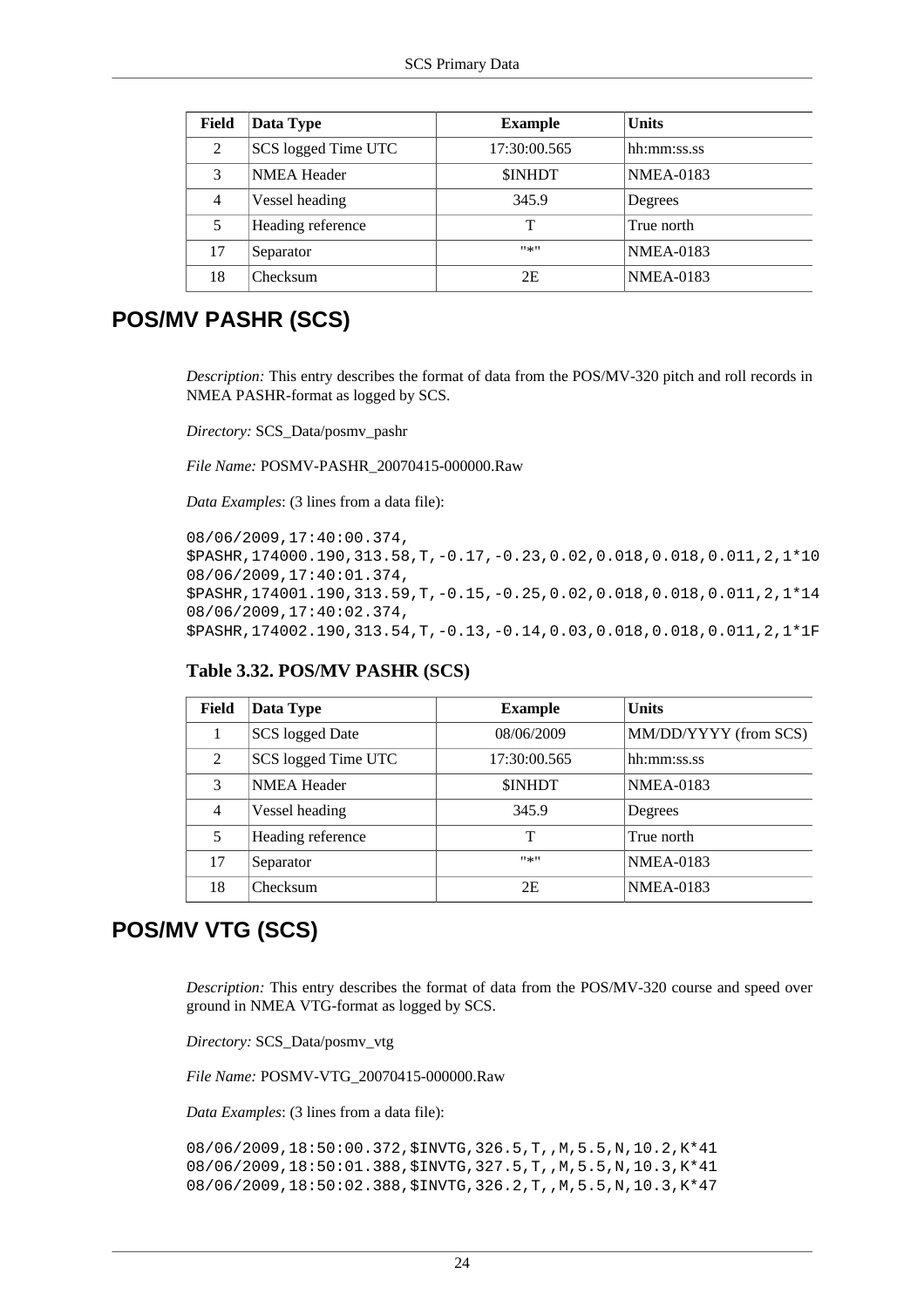| Field          | Data Type              | <b>Example</b> | <b>Units</b>             |
|----------------|------------------------|----------------|--------------------------|
| 1              | <b>SCS</b> logged Date | 08/06/2009     | MM/DD/YYYY (from<br>SCS) |
| $\overline{2}$ | SCS logged Time UTC    | 18:50:00.372   | hh:mm:ss.ss              |
| 3              | <b>NMEA</b> Header     | <b>SINVTG</b>  | <b>NMEA-0183</b>         |
| $\overline{4}$ | Vessel heading         | 326.5          | Degrees                  |
| 5              | Heading reference      | T              | $T = True$ north         |
| 6              | <b>Vessel Heading</b>  |                | not used                 |
| 7              | Heading reference      | M              | M=Magnetic               |
| 8              | Vessel speed           | 5.5            | see speed units field    |
| 9              | Sped units             | N              | $N=Knots$                |
| 10             | Vessel speed           | 10.2           | see speed units field    |
| 11             | Speed units            | K              | $K=\text{km/hr}$         |
| 11             | Separator              | $11 \times 11$ | <b>NMEA-0183</b>         |
| 12             | Checksum               | 41             | <b>NMEA-0183</b>         |

#### <span id="page-31-0"></span>**Table 3.33. POS/MV VTG (SCS)**

# **POS/MV ZDA (SCS)**

*Description:* This entry describes the format of data from the POS/MV-320 precision time record in NMEA ZDA-format as logged by SCS.

*Directory:* SCS\_Data/posmv\_zda

*File Name:* POSMV-ZDA\_20070415-000000.Raw

*Data Examples*: (3 lines from a data file):

08/06/2009,20:19:59.275,\$INZDA,201959.0026,06,08,2009,,\*71 08/06/2009,20:20:00.275,\$INZDA,202000.0025,06,08,2009,,\*74 08/06/2009,20:20:01.275,\$INZDA,202001.0025,06,08,2009,,\*75

#### <span id="page-31-1"></span>**Table 3.34. POS/MV ZDA (SCS)**

| Field          | Data Type              | <b>Example</b> | <b>Units</b>             |
|----------------|------------------------|----------------|--------------------------|
|                | <b>SCS</b> logged Date | 08/06/2009     | MM/DD/YYYY (from<br>SCS) |
| $\mathfrak{D}$ | SCS logged Time UTC    | 20:19:59.275   | hh:mm:ss.ss              |
| $\mathcal{R}$  | <b>NMEA Header</b>     | <b>SINZDA</b>  | <b>NMEA-0183</b>         |
| $\overline{4}$ | Time (UTC)             | 201959.0026    | <b>HHMMSS.ssss</b>       |
| 5              | Day                    | 06             | DD                       |
| 6              | Month                  | 08             | MМ                       |
| $\overline{7}$ | Year                   | 2009           | <b>YYYY</b>              |
| 8              | Local zone hours       |                | <b>HH</b>                |
| 9              | Local zone minutes     |                | <b>MM</b>                |
| 11             | Separator              | $11*11$        | <b>NMEA-0183</b>         |
| 12             | Checksum               | 71             | <b>NMEA-0183</b>         |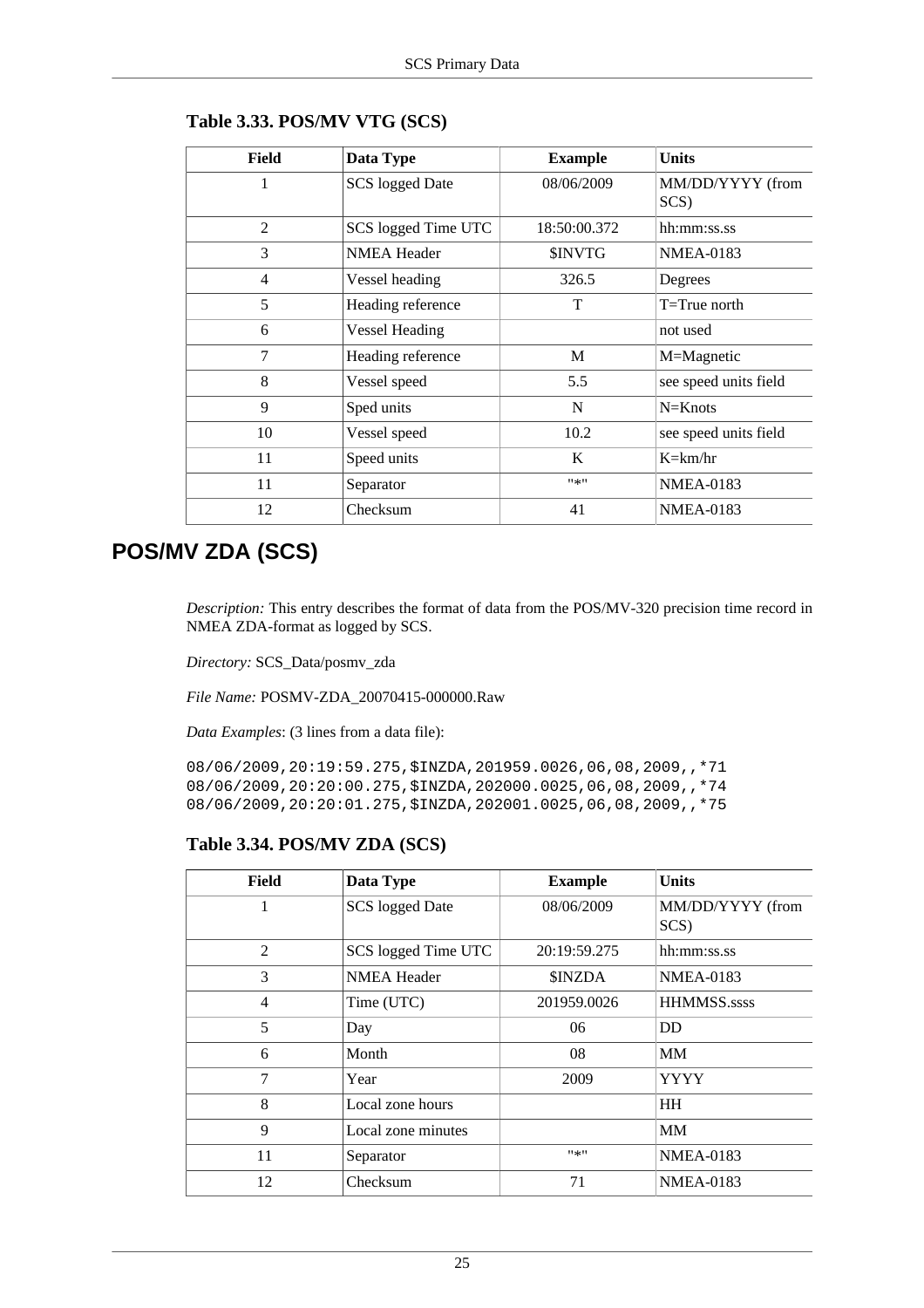# <span id="page-32-0"></span>**Ashtech ADU5 (SCS)**

## **Ashtech ADU5 Attitude (SCS)**

*Description:* This entry describes the format of attitude data from the Thales (ex Ashtech) ADU5 GPS receiver's GPS receiver in NMEA GPATT-format as logged by SCS.

*Directory:* SCS\_Data/ashtech\_attiude

*File Name:* Ashtech-Attitude\_20090806-133536.Raw

*Data Examples*: (3 lines from a data file):

08/06/2009,20:29:59.428, \$GPPAT,202959.00,7132.00906,N,15751.83798,W,00025.84,337.6729,-000.00,000.21,0. 08/06/2009,20:30:00.428, \$GPPAT,203000.00,7132.00913,N,15751.83882,W,00025.89,337.5929,-000.02,000.21,0. 08/06/2009,20:30:01.428, \$GPPAT,203001.00,7132.00920,N,15751.83963,W,00025.86,337.5559,000.10,000.27,0.0

### <span id="page-32-1"></span>**Table 3.35. ADU5 Attitude (SCS)**

| <b>Field</b>   | Data Type                                         | <b>Example</b>   | <b>Units</b>                                  |
|----------------|---------------------------------------------------|------------------|-----------------------------------------------|
| 1              | <b>SCS</b> logged Date                            | 08/06/2009       | MM/DD/YYYY (from<br>SCS)                      |
| $\overline{2}$ | SCS logged Time UTC                               | 20:29:59.428     | hh:mm:ss.ss                                   |
| 3              | <b>NMEA Header</b>                                | <b>SGPPAT</b>    | <b>NMEA-0183</b>                              |
| $\overline{4}$ | Time of the position                              | 202959.00        | HHMMSS.ssss                                   |
| 5              | Latitude                                          | 7132.00906       | DDMM.mmmmm                                    |
| 6              | Latitude hemisphere                               | N                | $N=North$                                     |
| $\tau$         | Longitude                                         | 15751.83798      | DDMM.mmmmm                                    |
| 8              | Longitude hemisphere                              | W                | $W = West$                                    |
| 9              | Altitude                                          | 00025.84         | <b>Meters</b>                                 |
| 10             | Heading                                           | 337.6729         | Degrees ref. True North                       |
| 11             | Pitch                                             | $-000.00$        | Degrees $(1)$                                 |
| 12             | Roll                                              | 000.21           | Degrees $(1)$                                 |
| 13             | Attitude phase<br>measurement RMD<br>error (MRMS) | 0.0013           | <b>Meters</b>                                 |
| 14             | Attitude baseline length<br>RMS error (BRMS)      | 0.0147           | Meters                                        |
| 15             | Attitude reset flag                               | $\boldsymbol{0}$ | $0 = \text{good}, 1 = \text{rough}$ or<br>bad |
| 20             | Separator                                         | #来!!             | <b>NMEA-0183</b>                              |
| 21             | Checksum                                          | 71               | <b>NMEA-0183</b>                              |



### **Warning**

1) Add reference frame info (e.g. port up, bow up) for attitude data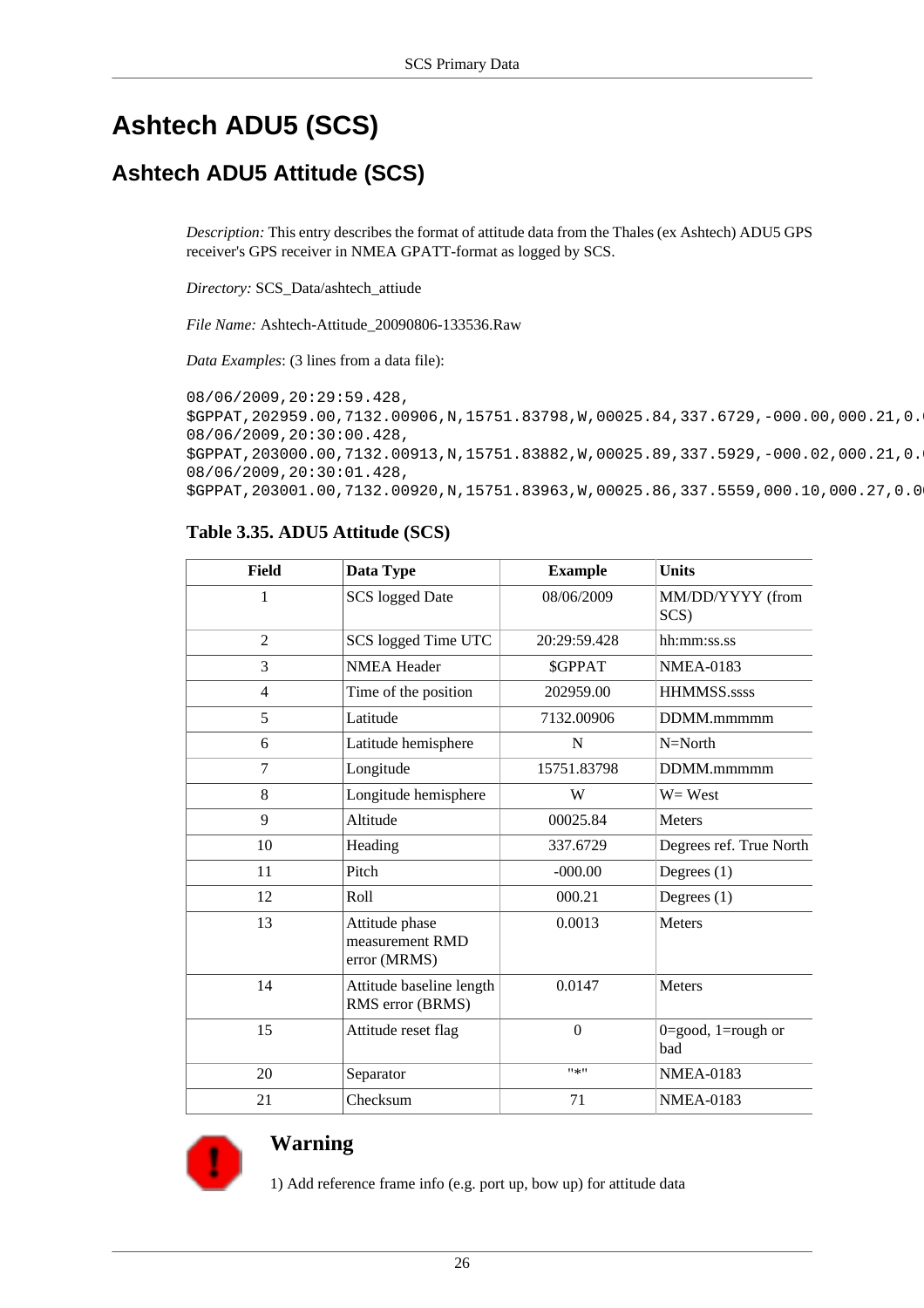## **Ashtech (ADU5) GGA (SCS)**

*Description:* This entry describes the format of data from the Thales (ex. Ashtech) ADU5 GPS receiver's NMEA-GGA position data as logged by SCS.

*Directory:* SCS\_Data/ashtech\_gga

*File Name:* Ashtech-GGA\_20090806-133536.Raw

*Data Examples*: (3 lines from a data file):

08/06/2009,20:49:59.279, \$GPGGA,204959.00,7132.93308,N,15753.94937,W,1,12,0.7,21.05,M,-0.49,M,,\*5C 08/06/2009,20:50:00.279, \$GPGGA,205000.00,7132.93494,N,15753.95250,W,1,12,0.7,21.03,M,-0.49,M,,\*57 08/06/2009,20:50:01.279, \$GPGGA,205001.00,7132.93680,N,15753.95554,W,1,12,0.7,20.96,M,-0.49,M,,\*5F

### <span id="page-33-0"></span>**Table 3.36. ADU5 GGA Record (SCS)**

| Field  | Data Type                 | <b>Example</b> | <b>Units</b>             |
|--------|---------------------------|----------------|--------------------------|
| 1      | <b>SCS</b> logged Date    | 08/06/2009     | MM/DD/YYYY (from SCS)    |
| 2      | SCS logged Time UTC       | 20:49:59.279   | hh:mm:ss.ss              |
| 3      | <b>NMEA Header</b>        | \$GPGGA        | <b>NMEA-0183</b>         |
| 4      | Position Time (UTC)       | 204959.00      | hhmmss.ss                |
| 5      | Latitude                  | 7132.93308     | DDMM.mmmmm               |
| 6      | Latitude hemisphere       | N              | [ $N S]$ $N=North$       |
| $\tau$ | Longitude                 | 15753.94937    | DDMM.mmmmm               |
| 8      | Longitude hemisphere      | W              | [E W]                    |
| 9      | <b>GPS</b> Quality        | 1              | $1 = GPS, 2 = DGP$       |
| 10     | Number of satellites used | 12             | Integer                  |
| 11     | <b>HDOP</b>               | 0.7            | Horizontal Dilution of   |
|        |                           |                | Precision                |
| 12     | Height                    | 21.05          | see Height units         |
| 13     | Height units              | M              | M=Meters                 |
| 14     | Geoidal Height            | $-0.49$        | see Geoidal height units |
| 15     | Geoidal height units      | M              | $M=$ meters              |
| 17     | Separator                 | $"$ * $"$      | <b>NMEA-0183</b>         |
| 18     | Checksum                  | 07             | <b>NMEA-0183</b>         |



## **Note**

Add reference the user/operator/ICD manual

## **Ashtech (ADU5) GLL (SCS)**

*Description:* This entry describes the format of data from the Thales (ex. Ashtech) ADU5 GPS receiver's NMEA-GLL position data as logged by SCS.

*Directory:* SCS\_Data/ashtech\_gll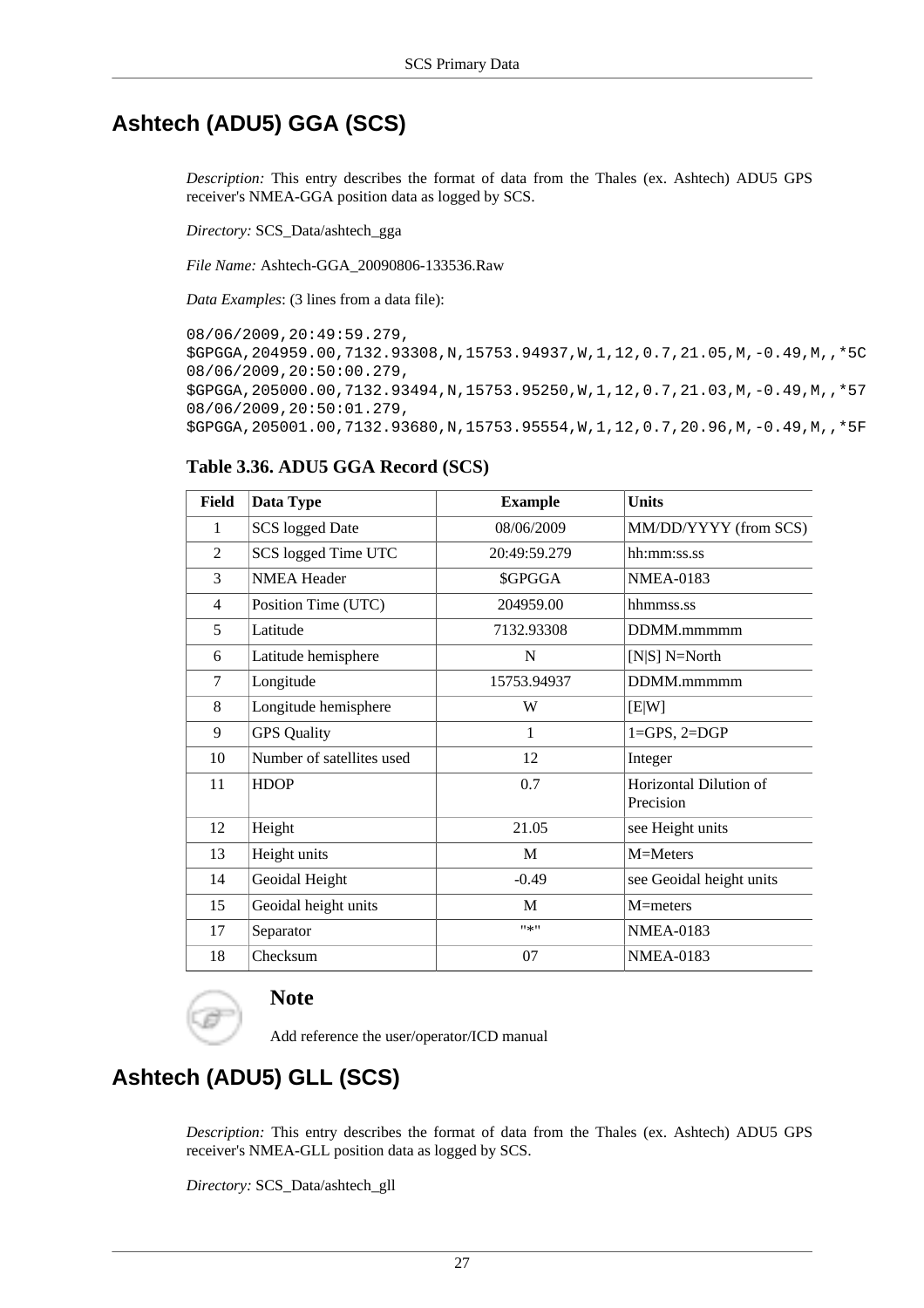#### *File Name:* Ashtech-GLL\_20090807-000000.Raw

*Data Examples*: (3 lines from a data file):

```
08/07/2009,13:00:00.162,
$GPGLL,7124.44850,N,15719.02547,W,130000.00,A,A*7B
08/07/2009,13:00:01.162,
$GPGLL,7124.44732,N,15719.01959,W,130001.00,A,A*71
08/07/2009,13:00:02.162,
$GPGLL,7124.44614,N,15719.01368,W,130002.00,A,A*7F
```
#### <span id="page-34-0"></span>**Table 3.37. ADU5 GLL Record (SCS)**

| Field          | Data Type              | <b>Example</b> | <b>Units</b>          |
|----------------|------------------------|----------------|-----------------------|
| 1              | <b>SCS</b> logged Date | 08/07/2009     | MM/DD/YYYY (from SCS) |
| $\overline{2}$ | SCS logged Time UTC    | 13:00:00.162   | hh:mm:ss.ss           |
| 3              | <b>NMEA Header</b>     | \$GPGLL        | <b>NMEA-0183</b>      |
| 4              | Latitude               | 7124.44850     | DDMM.mmmmm            |
| 5              | Latitude hemisphere    | N              | $[N S]$ N=North       |
| 6              | Longitude              | 15719.02547    | DDMM.mmmmm            |
| 7              | Longitude hemisphere   | W              | [E W]                 |
| 8              | Time of position (UTC) | 130000.00      | hhmmss.ss             |
| 9              | Data status            | $\mathsf{A}$   | $A = \text{valid}$    |
| 10             | Mode indicator         | A              | $A ==$ autonomous     |
| 11             | Separator              | ***            | <b>NMEA-0183</b>      |
| 12             | Checksum               | 07             | <b>NMEA-0183</b>      |



### **Note**

Add reference the user/operator/ICD manual.

## **Ashtech (ADU5) HDT (SCS)**

*Description:* This entry describes the format of data from the Thales (ex. Ashtech) GPS ADU5 GPS receiver's NMEA-HTD heading data as logged by SCS.

*Directory:* SCS\_Data/ashtech\_hdt

*File Name:* Ashtech-HDT\_20090807-000000.Raw

*Data Examples*: (3 lines from a data file):

```
08/07/2009,12:59:59.412,$GPHDT,131.108,T*3F
08/07/2009,13:00:00.412,$GPHDT,131.138,T*3C
08/07/2009,13:00:01.412,$GPHDT,131.172,T*32
```
#### <span id="page-34-1"></span>**Table 3.38. ADU5 GLL Record (SCS)**

| Field | Data Type           | <b>Example</b> | <b>Units</b>          |
|-------|---------------------|----------------|-----------------------|
|       | SCS logged Date     | 08/07/2009     | MM/DD/YYYY (from SCS) |
|       | SCS logged Time UTC | 12:59:59.412   | hh:mm:ss.ss           |
|       | NMEA Header         | <b>SGPHDT</b>  | <b>NMEA-0183</b>      |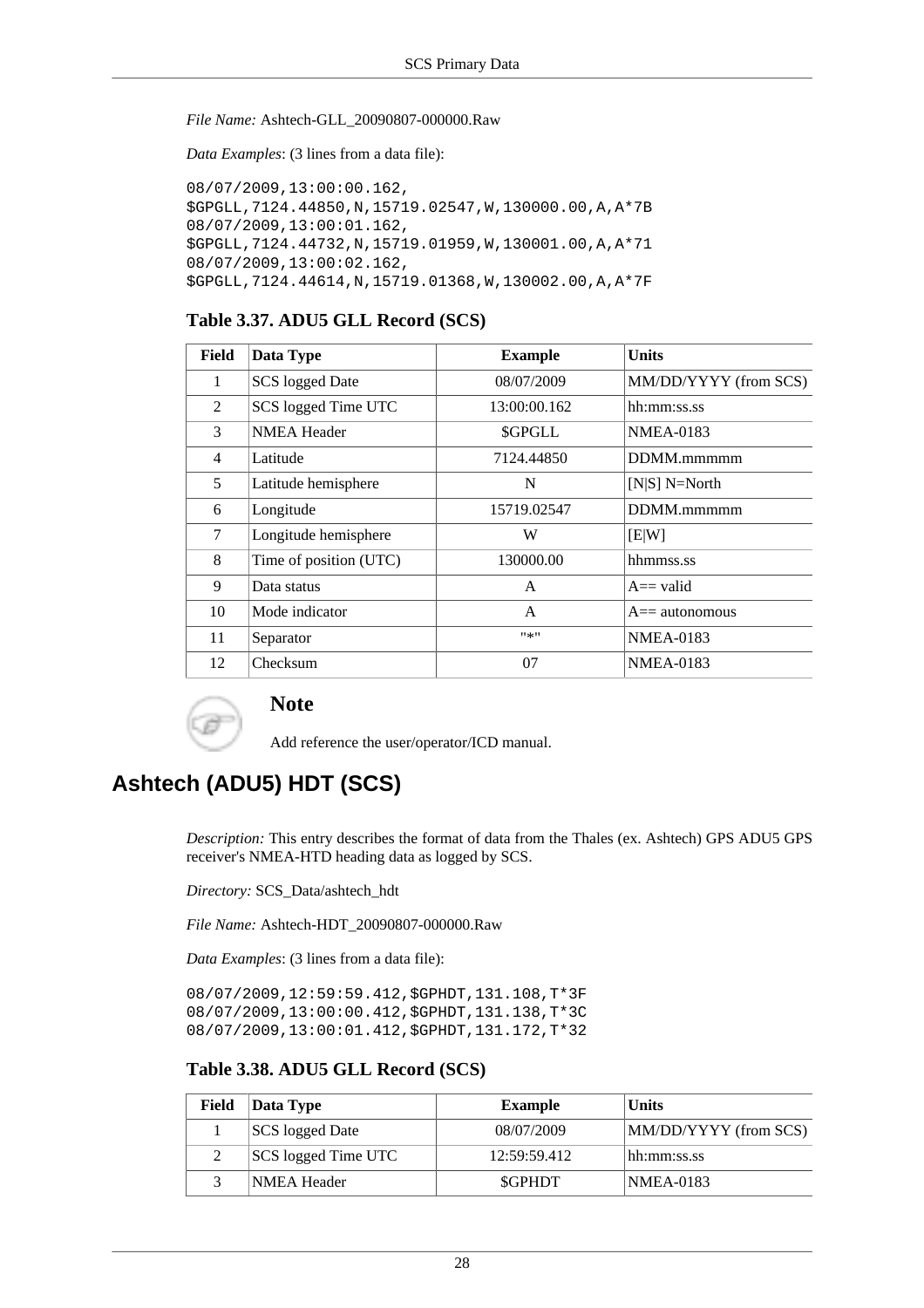| Field | Data Type                | <b>Example</b> | <b>Units</b>      |
|-------|--------------------------|----------------|-------------------|
| 4     | Heading                  | 131.108        | Degrees           |
| 5     | <b>Heading Reference</b> | т              | $T == True$ North |
| 6     | Separator                | $11*11$        | <b>NMEA-0183</b>  |
| 7     | Checksum                 | 07             | <b>NMEA-0183</b>  |

### **Note**

Add reference the user/operator/ICD manual.

# <span id="page-35-0"></span>**P-Code (SCS)**

## **Centurion P-Code (Aft) GGA (SCS)**

*Description:* This entry describes the format of data from the Trimble Centurion GPS receiver's NMEA-GGA position data as logged by SCS.

*Directory:* SCS\_Data/pcode\_aft\_gga

*File Name:* PCode-AFT-GGA\_20090807-000000.Raw

*Data Examples*: (3 lines from a data file):

```
08/07/2009,13:09:58.221,
$GPGGA,130957.414,7123.6883,N,15715.5548,W,1,06,1.2,015.7,M,-000.5,M,,*51
08/07/2009,13:09:59.221,
$GPGGA,130958.414,7123.6869,N,15715.5490,W,1,06,1.2,015.8,M,-000.5,M,,*51
08/07/2009,13:10:00.221,
$GPGGA,130959.414,7123.6856,N,15715.5432,W,1,06,1.2,015.8,M,-000.5,M,,*54
```
#### <span id="page-35-1"></span>**Table 3.39. Centurion (Aft P-Code) GGA Record (SCS)**

| <b>Field</b> | Data Type                 | <b>Example</b> | <b>Units</b>                        |
|--------------|---------------------------|----------------|-------------------------------------|
| 1            | <b>SCS</b> logged Date    | 08/06/2009     | MM/DD/YYYY (from SCS)               |
| 2            | SCS logged Time UTC       | 13:09:58.221   | hh:mm:ss.ss                         |
| 3            | <b>NMEA Header</b>        | \$GPGGA        | <b>NMEA-0183</b>                    |
| 4            | Position Time (UTC)       | 130957.414     | hhmmss.ss                           |
| 5            | Latitude                  | 7123.6883      | DDMM.mmmmm                          |
| 6            | Latitude hemisphere       | N              | $[N S]$ N=North                     |
| 7            | Longitude                 | 15715.5548     | DDMM.mmmmm                          |
| 8            | Longitude hemisphere      | W              | [E W]                               |
| 9            | <b>GPS</b> Quality        | 1              | $1 = GPS, 2 = DGP$                  |
| 10           | Number of satellites used | 6              | Integer                             |
| 11           | <b>HDOP</b>               | 1.2            | Horizontal Dilution of<br>Precision |
| 12           | Height                    | 015.7          | see Height units                    |
| 13           | Height units              | M              | M=Meters                            |
| 14           | Geoidal Height            | $-000.5$       | see Geoidal height units            |
| 15           | Geoidal height units      | M              | $M=$ meters                         |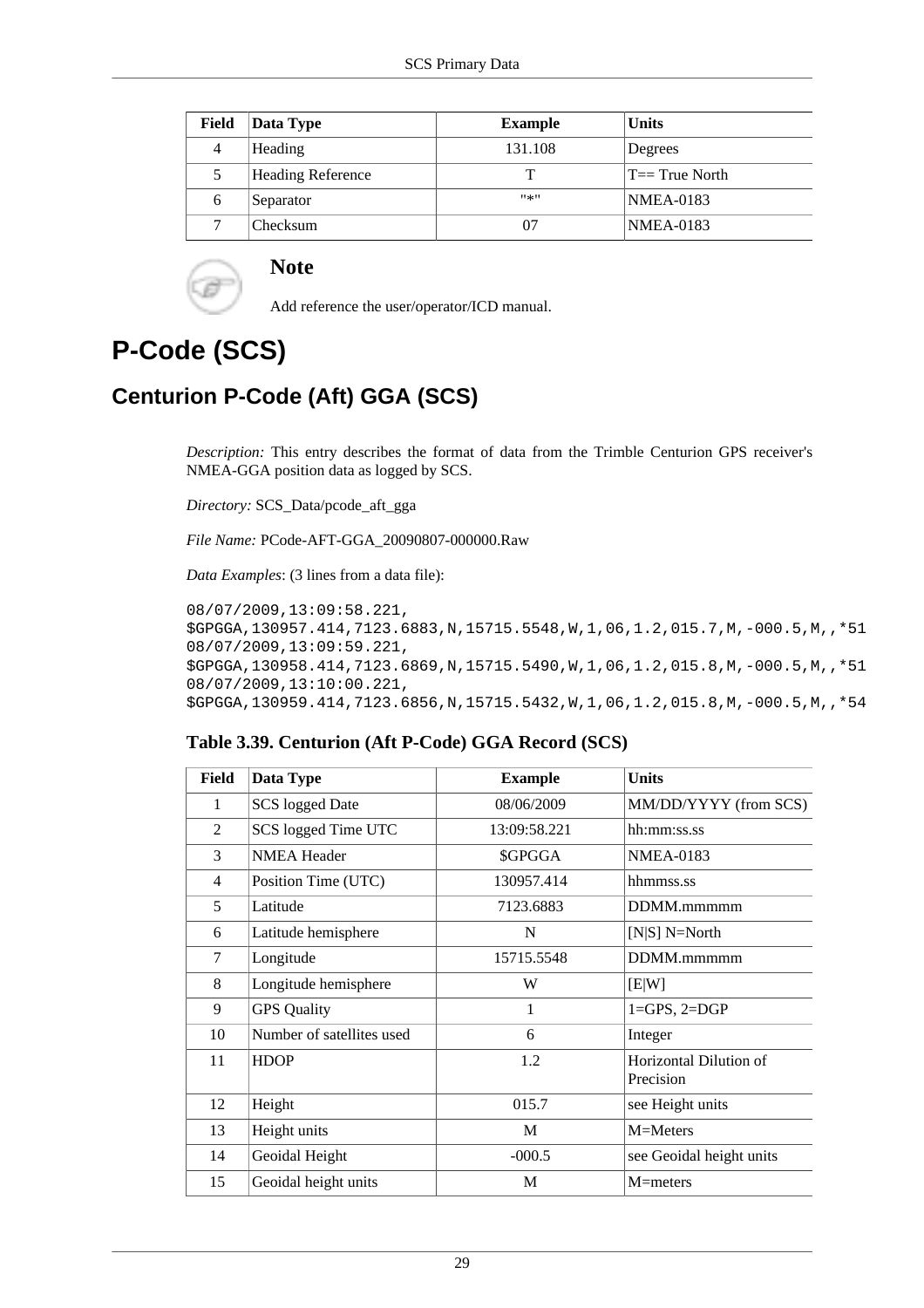| <b>Field</b> | Data Type                      | <b>Example</b> | <b>Units</b>  |
|--------------|--------------------------------|----------------|---------------|
| 16           | Differential reference station |                | no DGPS input |
| 17           | Separator                      | $11 \times 11$ | NMEA-0183     |
| 18           | Checksum                       | 07             | NMEA-0183     |

Add reference the user/operator/ICD manual

## **Centurion P-Code (Aft) GLL (SCS)**

*Description:* This entry describes the format of data from the Trimble Centurion GPS receiver's NMEA-GLL position data as logged by SCS.

*Directory:* SCS\_Data/pcode\_aft\_gll

*File Name:* Pcode-AFT-GLL\_20090807-000000.Raw

*Data Examples*: (3 lines from a data file):

```
08/07/2009,13:10:00.283,
$GPGLL,7123.6856,N,15715.5432,W,130959.414,A*2D
08/07/2009,13:10:01.283,
$GPGLL,7123.6843,N,15715.5374,W,131000.414,A*28
08/07/2009,13:10:02.283,
$GPGLL,7123.6829,N,15715.5316,W,131001.414,A*21
```
#### **Table 3.40. Centurion P-Code GLL Record (SCS)**

| Field | Data Type              | <b>Example</b> | <b>Units</b>                |
|-------|------------------------|----------------|-----------------------------|
| 1     | <b>SCS</b> logged Date | 08/07/2009     | MM/DD/YYYY (from SCS)       |
| 2     | SCS logged Time UTC    | 13:00:00.162   | Hour:Minute:Second.fraction |
| 3     | <b>NMEA Header</b>     | <b>SGPGLL</b>  | <b>NMEA-0183</b>            |
| 4     | Latitude               | 7124.44850     | DDMM.mmmmm                  |
| 5     | Latitude hemisphere    | N              | $[N S]$ N=North             |
| 6     | Longitude              | 15719.02547    | DDMM.mmmmm                  |
| 7     | Longitude hemisphere   | W              | E[W]                        |
| 8     | Time of position (UTC) | 130000.00      | hhmmss.ss                   |
| 9     | Data status            | A              | $A = \text{valid}$          |
| 10    | Mode indicator         | A              | $A ==$ autonomous           |
| 11    | Separator              | $11*11$        | <b>NMEA-0183</b>            |
| 12    | Checksum               | 07             | <b>NMEA-0183</b>            |

# **Note**

Add reference the user/operator/ICD manual.

# **Centurion P-Code (Aft) VTG (SCS)**

*Description:* This entry describes the format of data from the Trimble Centurion P-Code GPS receiver's Course and Speed over ground in NMEA VTG-format as logged by SCS.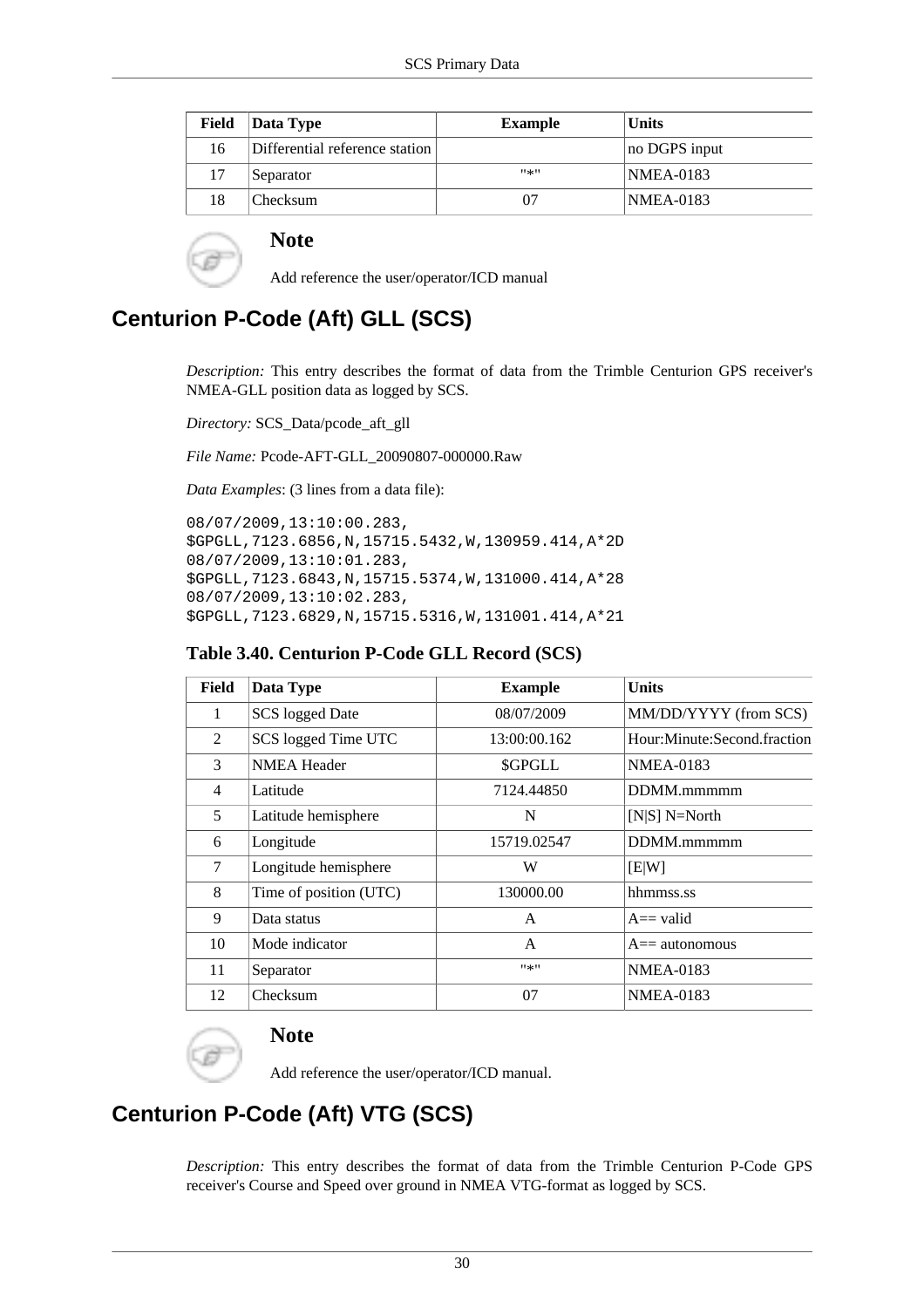*Directory:* SCS\_Data/pcode\_aft\_vtg

*File Name:* Pcode-AFT-VTG\_20090807-000000.Raw

*Data Examples*: (3 lines from a data file):

08/07/2009,13:30:00.323,\$GPVTG,125.1,T,100.6,M,008.1,N,015.0,K\*43 08/07/2009,13:30:01.323,\$GPVTG,125.5,T,101.1,M,008.1,N,015.0,K\*41 08/07/2009,13:30:02.323,\$GPVTG,124.5,T,100.1,M,008.1,N,015.0,K\*41

#### **Table 3.41. Centurion VTG (SCS)**

| <b>Field</b>   | Data Type              | <b>Example</b> | <b>Units</b>                |
|----------------|------------------------|----------------|-----------------------------|
| 1              | <b>SCS</b> logged Date | 08/07/2009     | MM/DD/YYYY (from SCS)       |
| 2              | SCS logged Time UTC    | 13:30:00.323   | Hour:Minute:Second.fraction |
| 3              | <b>NMEA Header</b>     | \$GPVTG        | <b>NMEA-0183</b>            |
| $\overline{4}$ | Vessel heading         | 125.1          | Degrees                     |
| 5              | Heading reference      | T              | $T=T$ rue north             |
| 6              | <b>Vessel Heading</b>  | 100.6          | Degrees                     |
| 7              | Heading reference      | М              | M=Magnetic                  |
| 8              | Vessel speed           | 008.1          | see speed units field       |
| 9              | Sped units             | N              | $N=Knots$                   |
| 10             | Vessel speed           | 015.0          | see speed units field       |
| 11             | Speed units            | K              | $K=\text{km/hr}$            |
| 11             | Separator              | $11 - 11$      | <b>NMEA-0183</b>            |
| 12             | Checksum               | 43             | <b>NMEA-0183</b>            |

### **Centurion P-Code (Aft) ZDA (SCS)**

*Description:* This entry describes the format of data from the Trimble Centurion GPS receiver's precision time record in NMEA ZDA-format as logged by SCS.

*Directory:* SCS\_Data/pcode\_aft\_zda

*File Name:* Pcode-AFT-ZDA\_20090807-000000.Raw

*Data Examples*: (3 lines from a data file):

08/07/2009,13:30:00.057,\$GPZDA,133000.00,07,08,2009,00,00,\*4F 08/07/2009,13:30:01.057,\$GPZDA,133001.00,07,08,2009,00,00,\*4E 08/07/2009,13:30:02.057,\$GPZDA,133002.00,07,08,2009,00,00,\*4D

#### **Table 3.42. Centurion ZDA (SCS)**

| Field | Data Type           | <b>Example</b> | <b>Units</b>                |
|-------|---------------------|----------------|-----------------------------|
|       | SCS logged Date     | 08/07/2009     | MM/DD/YYYY (from SCS)       |
| 2     | SCS logged Time UTC | 13:30:00.057   | Hour:Minute:Second.fraction |
| 3     | <b>NMEA Header</b>  | <b>SGPZDA</b>  | <b>NMEA-0183</b>            |
| 4     | Time (UTC)          | 133000.00      | <b>HHMMSS.ssss</b>          |
|       | Day                 |                | DD                          |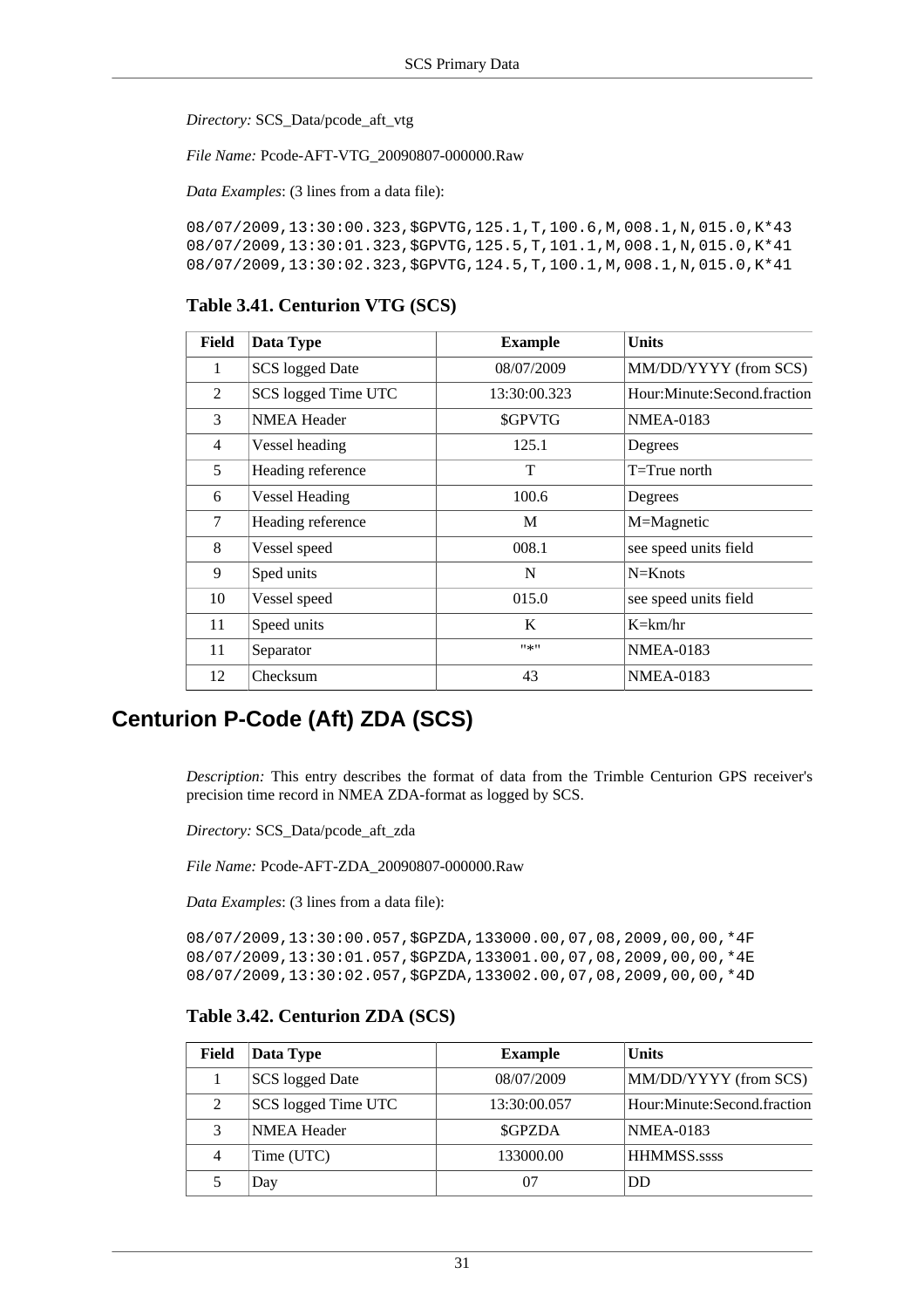| Field | Data Type          | <b>Example</b> | <b>Units</b>     |
|-------|--------------------|----------------|------------------|
| 6     | Month              | 08             | <b>MM</b>        |
| 7     | Year               | 2009           | <b>YYYY</b>      |
| 8     | Local zone hours   | 00             | <b>HH</b>        |
| 9     | Local zone minutes | 00             | <b>MM</b>        |
| 11    | Separator          | $11*11$        | <b>NMEA-0183</b> |
| 12    | Checksum           | 71             | <b>NMEA-0183</b> |

# **Rockwell-Collins P-Code (Bridge) GGA (SCS)**

*Description:* This entry describes the format of data from the Rockwell-Collins GPS receiver's NMEA-GGA position data as logged by SCS. This receiver is installed on the Bridge.

*Directory:* SCS\_Data/pcode\_bridge\_gga

*File Name:* PCode-Bridge-GGA\_20090807-000000.Raw

*Data Examples*: (3 lines from a data file):

```
08/07/2009,13:49:58.596,
$GPGGA,134957.00,7120.604,N,15701.687,W,1,04,1.534,12.48,M,0.438,M,,*49
08/07/2009,13:50:00.596,
$GPGGA,134959.00,7120.601,N,15701.676,W,1,04,1.534,12.63,M,0.438,M,,*45
08/07/2009,13:50:02.596,
$GPGGA,135001.00,7120.599,N,15701.665,W,1,04,1.534,12.77,M,0.438,M,,*45
```

| <b>Field</b>   | Data Type                      | <b>Example</b> | <b>Units</b>                        |
|----------------|--------------------------------|----------------|-------------------------------------|
| 1              | <b>SCS</b> logged Date         | 08/07/2009     | MM/DD/YYYY (from SCS)               |
| 2              | SCS logged Time UTC            | 13:49:58.596   | Hour:Minute:Second.sss              |
| 3              | <b>NMEA Header</b>             | \$GPGGA        | <b>NMEA-0183</b>                    |
| $\overline{4}$ | Position Time (UTC)            | 134957.00      | hhmmss.ss                           |
| 5              | Latitude                       | 7120.604       | DDMM.mmmm                           |
| 6              | Latitude hemisphere            | N              | [ $N S]$ $N=North$                  |
| 7              | Longitude                      | 15701.687      | DDMM.mmmm                           |
| 8              | Longitude hemisphere           | W              | [E W]                               |
| 9              | <b>GPS</b> Quality             | 1              | $1 = GPS, 2 = DGP$                  |
| 10             | Number of satellites used      | 04             | Integer                             |
| 11             | <b>HDOP</b>                    | 1.534          | Horizontal Dilution of<br>Precision |
| 12             | Height                         | 12.48          | see Height units                    |
| 13             | Height units                   | M              | M=Meters                            |
| 14             | Geoidal Height                 | 0.438          | see Geoidal height units            |
| 15             | Geoidal height units           | M              | $M=$ meters                         |
| 16             | Differential reference station |                | no DGPS input                       |
| 17             | Separator                      | $11 \times 11$ | <b>NMEA-0183</b>                    |
| 18             | Checksum                       | 49             | <b>NMEA-0183</b>                    |

|  | Table 3.43. Rockwell-Collins P-Code GGA Record (SCS) |  |  |  |  |
|--|------------------------------------------------------|--|--|--|--|
|--|------------------------------------------------------|--|--|--|--|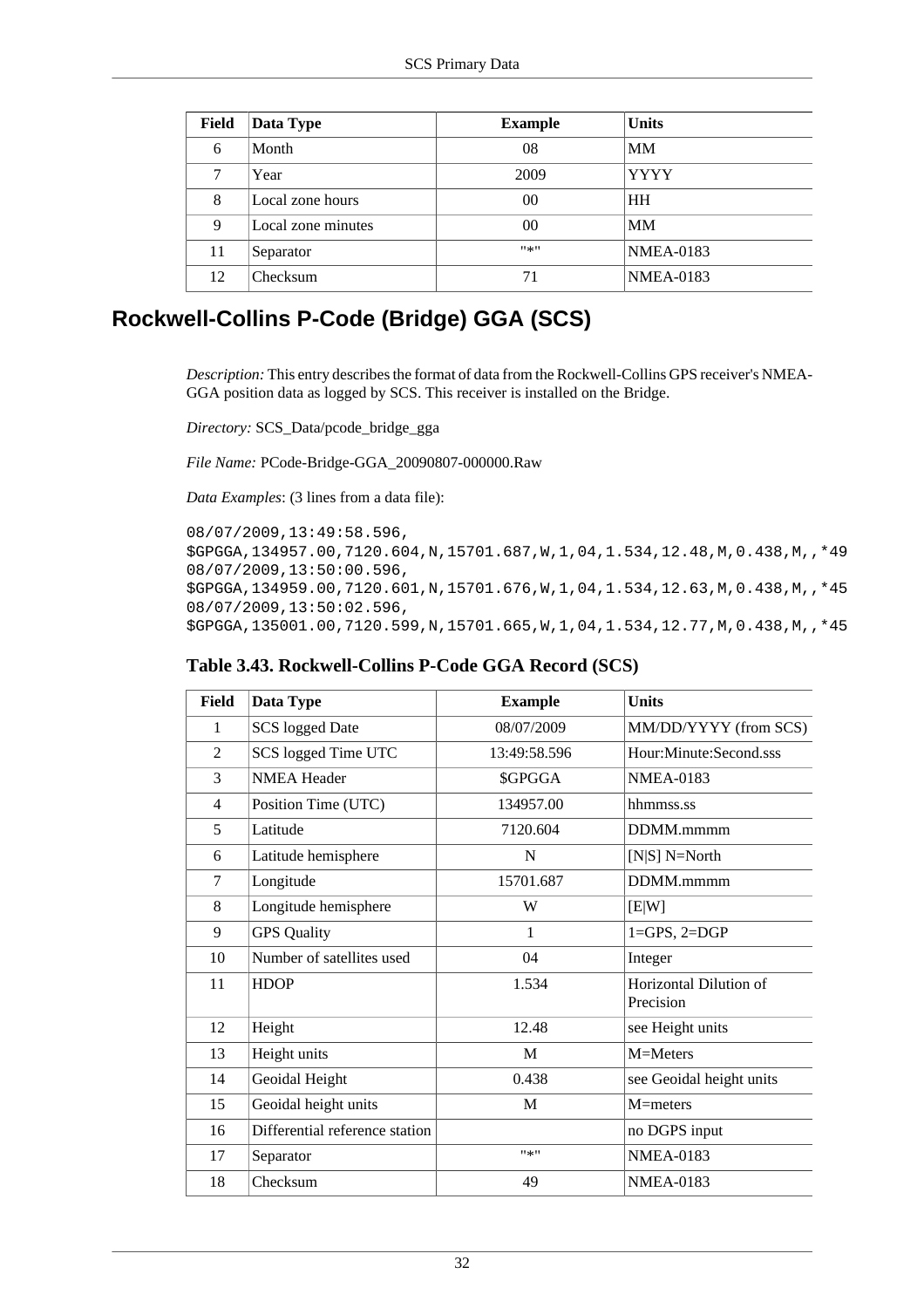

Add reference the user/operator/ICD manual

# **Rockwell-Collins P-Code (Bridge) GLL (SCS)**

*Description:* This entry describes the format of data from the Rockwell-Collins P-Code GPS receiver's NMEA-GLL position data as logged by SCS.

*Directory:* SCS\_Data/pcode\_bridge\_gll

*File Name:* Pcode-Bridge-GLL\_20090807-000000.Raw

*Data Examples*: (3 lines from a data file):

08/07/2009,13:59:58.671, \$GPGLL,7120.231,N,15659.490,W,135957.00,A\*1D 08/07/2009,14:00:00.671, \$GPGLL,7120.231,N,15659.486,W,135959.00,A\*14

08/07/2009,14:00:02.655,

\$GPGLL,7120.231,N,15659.483,W,140001.00,A\*17

### **Table 3.44. Rockwell-Collins P-Code GLL Record (SCS)**

| Field | Data Type              | <b>Example</b> | <b>Units</b>                |  |
|-------|------------------------|----------------|-----------------------------|--|
|       | <b>SCS</b> logged Date | 08/07/2009     | MM/DD/YYYY (from<br>SCS)    |  |
| 2     | SCS logged Time UTC    | 13:00:00.162   | Hour:Minute:Second.fraction |  |
| 3     | <b>NMEA Header</b>     | \$GPGLL        | <b>NMEA-0183</b>            |  |
| 4     | Latitude               | 7124.44850     | DDMM.mmmmm                  |  |
| 5     | Latitude hemisphere    | N              | $[N S]$ N=North             |  |
| 6     | Longitude              | 15719.02547    | DDMM.mmmmm                  |  |
| 7     | Longitude hemisphere   | W              | [E W]                       |  |
| 8     | Time of position (UTC) | 130000.00      | hhmmss.ss                   |  |
| 9     | Data status            | A              | $A ==$ valid                |  |
| 10    | Mode indicator         | A              | $A ==$ autonomous           |  |
| 11    | Separator              | $11 \times 11$ | <b>NMEA-0183</b>            |  |
| 12    | Checksum               | 07             | <b>NMEA-0183</b>            |  |

### **Note**

Add reference the user/operator/ICD manual.

# **Rockwell-Collins P-Code (Bridge) VTG (SCS)**

*Description:* This entry describes the format of data from the Trimble Centurion P-Code GPS receiver's Course and Speed over ground in NMEA VTG-format as logged by SCS.

*Directory:* SCS\_Data/pcode\_aft\_vtg

*File Name:* Pcode-AFT-VTG\_20090807-000000.Raw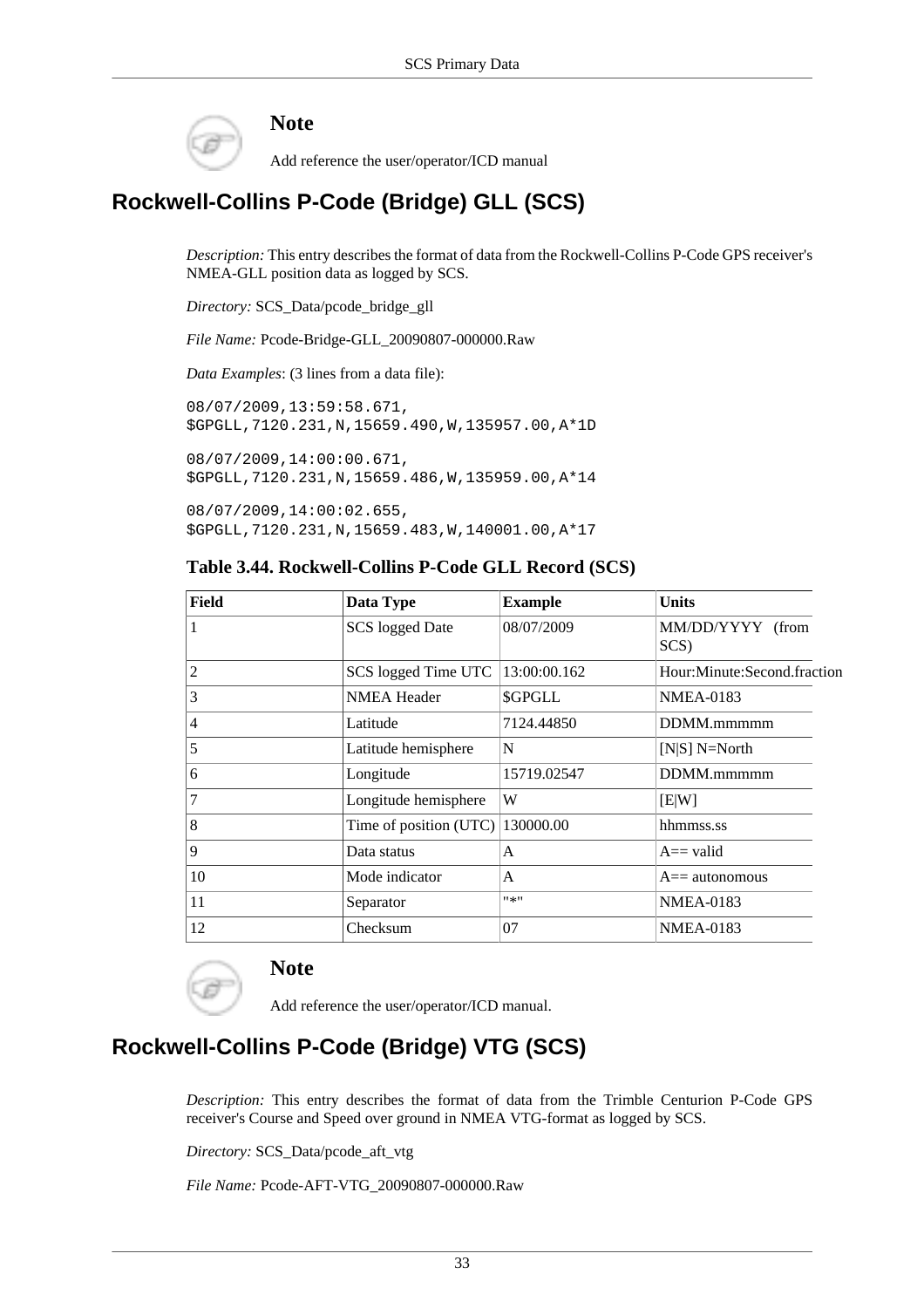*Data Examples*: (3 lines from a data file):

08/07/2009,13:30:00.323,\$GPVTG,125.1,T,100.6,M,008.1,N,015.0,K\*43 08/07/2009,13:30:01.323,\$GPVTG,125.5,T,101.1,M,008.1,N,015.0,K\*41 08/07/2009,13:30:02.323,\$GPVTG,124.5,T,100.1,M,008.1,N,015.0,K\*41

### **Table 3.45. Centurion VTG (SCS)**

| Field          | Data Type              | <b>Example</b> | <b>Units</b>                |
|----------------|------------------------|----------------|-----------------------------|
| 1              | <b>SCS</b> logged Date | 08/07/2009     | MM/DD/YYYY (from SCS)       |
| $\mathcal{L}$  | SCS logged Time UTC    | 13:30:00.323   | Hour:Minute:Second.fraction |
| 3              | <b>NMEA Header</b>     | \$GPVTG        | <b>NMEA-0183</b>            |
| $\overline{4}$ | Vessel heading         | 125.1          | Degrees                     |
| 5              | Heading reference      | Т              | $T = True$ north            |
| 6              | <b>Vessel Heading</b>  | 100.6          | Degrees                     |
| 7              | Heading reference      | M              | M=Magnetic                  |
| 8              | Vessel speed           | 008.1          | see speed units field       |
| 9              | Sped units             | N              | $N=Knots$                   |
| 10             | Vessel speed           | 015.0          | see speed units field       |
| 11             | Speed units            | K              | $K=\text{km/hr}$            |
| 11             | Separator              | $11 - 11$      | <b>NMEA-0183</b>            |
| 12             | Checksum               | 43             | <b>NMEA-0183</b>            |

# **Glonass (SCS)**

### **Glonass GGA (SCS)**

*Note: Starting in May 2009 the Glonas Receiver is no longer used.*

*Description:* This entry describes the format of data from the ------- Glonass/GPS receiver's NMEA-GGA position data as logged by SCS.

*Directory:* SCS\_Data/glonass\_gga

*File Name:* Glonass-GGA\_20090807-000000.Raw

*Data Examples*: (3 lines from a data file):

```
08/07/2009,14:39:59.311,
$GPGGA,143959.00,7119.309245,N,15651.055941,W,1,06,1.6,15.893,M,-0.40,M,,*6E
08/07/2009,14:40:00.311,
$GPGGA,144000.00,7119.309154,N,15651.054451,W,1,06,1.6,15.655,M,-0.40,M,,*66
08/07/2009,14:40:01.327,
$GPGGA,144001.00,7119.309055,N,15651.053065,W,1,06,1.6,15.442,M,-0.40,M,,*67
```
### **Table 3.46. Centurion (Aft P-Code) GGA Record (SCS)**

|  | Field | Data Type              | <b>Example</b> | <b>Units</b>                |
|--|-------|------------------------|----------------|-----------------------------|
|  |       | <b>SCS</b> logged Date | 08/07/2009     | MM/DD/YYYY (from SCS)       |
|  | 2     | SCS logged Time UTC    | 14:39:59.311   | Hour:Minute:Second.fraction |
|  | 3     | NMEA Header            | \$GPGGA        | <b>NMEA-0183</b>            |
|  |       | Position Time (UTC)    | 143959.00      | hhmmss.ss                   |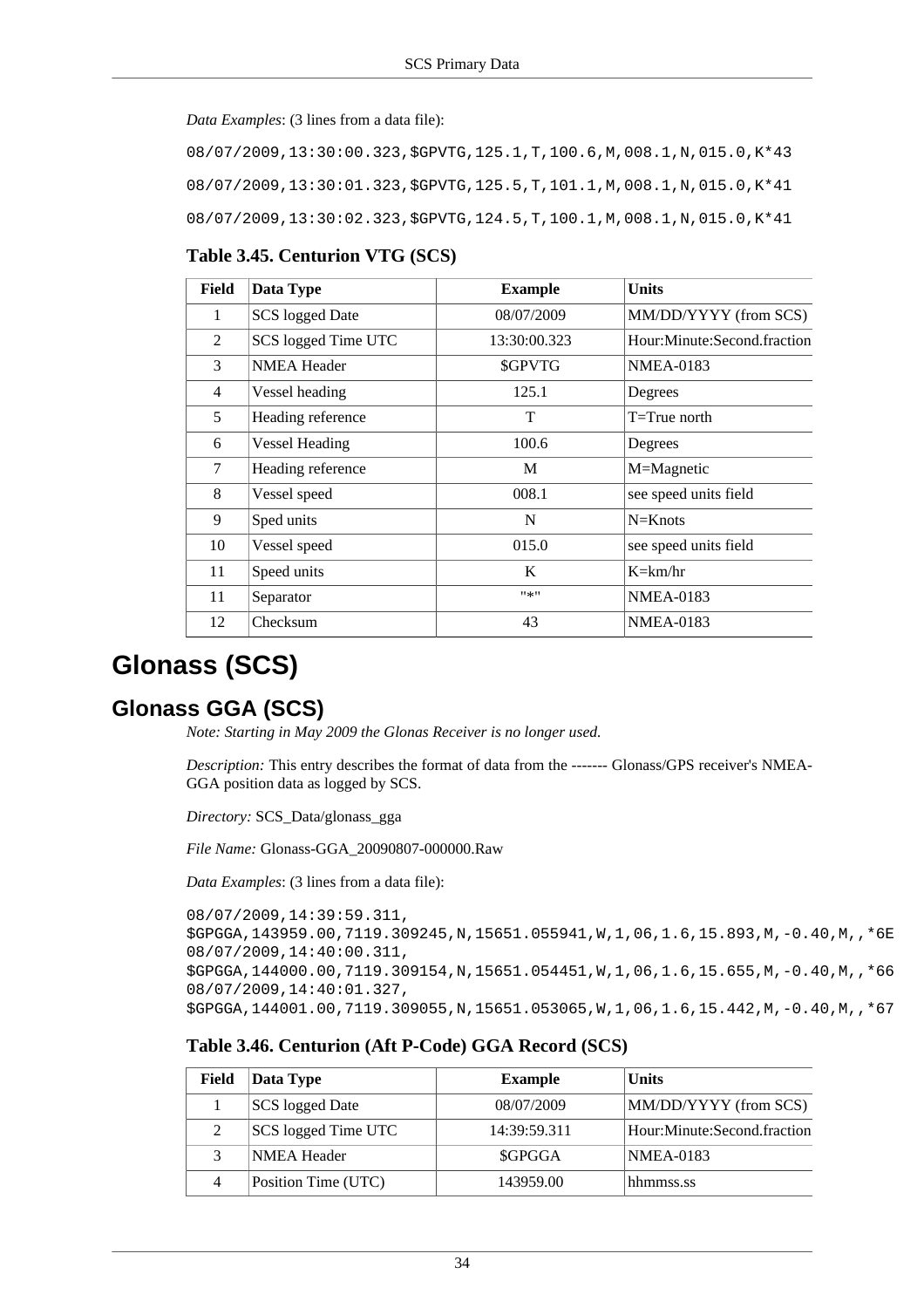| <b>Field</b> | Data Type                      | <b>Example</b> | <b>Units</b>             |
|--------------|--------------------------------|----------------|--------------------------|
| 5            | Latitude                       | 7119.309245    | DDMM.mmmmm               |
| 6            | Latitude hemisphere            | N              | [ $N S]$ $N=North$       |
| 7            | Longitude                      | 15651.055941   | DDMM.mmmmm               |
| 8            | Longitude hemisphere           | W              | E[W]                     |
| 9            | <b>GPS</b> Quality             | 1              | $1 = GPS, 2 = DGP$       |
| 10           | Number of satellites used      | 06             | Integer                  |
| 11           | <b>HDOP</b>                    | 1.6            | Horizontal Dilution of   |
|              |                                |                | Precision                |
| 12           | Height                         | 15.893         | see Height units         |
| 13           | Height units                   | M              | M=Meters                 |
| 14           | Geoidal Height                 | $-0.40$        | see Geoidal height units |
| 15           | Geoidal height units           | M              | $M=$ meters              |
| 16           | Differential reference station |                | no DGPS input            |
| 17           | Separator                      | $11*11$        | <b>NMEA-0183</b>         |
| 18           | Checksum                       | 6E             | <b>NMEA-0183</b>         |

Add reference the user/operator/ICD manual

### **Glonass/GPS GLL (SCS)**

*Note: Starting in May 2009 the Glonas Receiver is no longer used.*

There is an amusing pun, typo, or slip in Tom's July 2009 edition in which this data type is referred to as glasnoss (almost glasnost)

*Description:* This entry describes the format of data from the Trimble Centurion GPS receiver's NMEA-GLL position data as logged by SCS.

*Directory:* SCS\_Data/glonass\_gll

*File Name:* Glonass-GLL\_20090807-000000.Raw

*Data Examples*: (3 lines from a data file):

08/07/2009,14:40:00.155, \$GPGLL,7119.309154,N,15651.054451,W,144000.00,A\*14 08/07/2009,14:40:01.155, \$GPGLL,7119.309055,N,15651.053065,W,144001.00,A\*11 08/07/2009,14:40:02.155, \$GPGLL,7119.309063,N,15651.051727,W,144002.00,A\*14

### **Table 3.47. Glonass/GPS GLL Record (SCS)**

| Field | Data Type           | <b>Example</b> | <b>Units</b>           |
|-------|---------------------|----------------|------------------------|
|       | SCS logged Date     | 08/07/2009     | MM/DD/YYYY (from SCS)  |
| 2     | SCS logged Time UTC | 14:40:00.155   | Hour:Minute:Second.sss |
| 3     | <b>NMEA Header</b>  | <b>SGPGLL</b>  | <b>NMEA-0183</b>       |
| 4     | Latitude            | 7119.309154    | DDMM.mmmmmm            |
|       | Latitude hemisphere | N              | [N S] N=North          |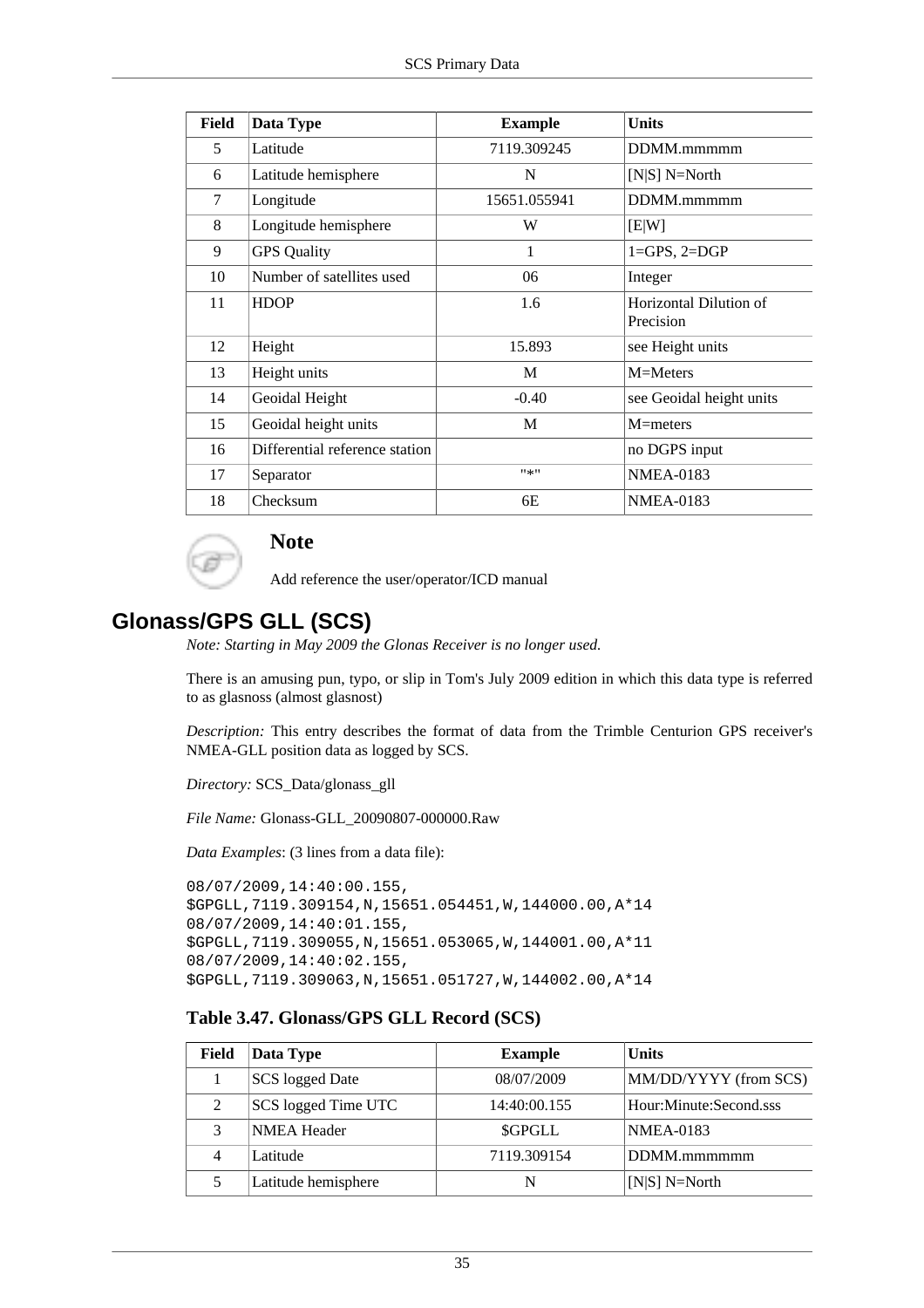| Field | Data Type              | <b>Example</b> | <b>Units</b>       |
|-------|------------------------|----------------|--------------------|
| 6     | Longitude              | 15651.054451   | DDMM.mmmmmm        |
| 7     | Longitude hemisphere   | W              | E[W]               |
| 8     | Time of position (UTC) | 1144000.00     | hhmmss.ss          |
| 9     | Data status            | А              | $A = \text{valid}$ |
| 10    | Separator              | $11 - 11$      | <b>NMEA-0183</b>   |
| 11    | Checksum               | 07             | <b>NMEA-0183</b>   |

Add reference the user/operator/ICD manual.

# **Sperry MX512**

# **Sperry (MX512) GGA (SCS)**

*Description:* This entry describes the format of data from the Sperry MX512 GPS receiver's NMEA-GGA position data as logged by SCS.

*Directory:* SCS\_Data/mx512\_gga

*File Name:* MX512-GGA\_20100901-000000.Raw

*Data Examples*: (3 lines from a data file):

```
09/01/2010,00:00:24.754,
$GPGGA,000024,7508.5959,N,13857.8750,W,2,10,01.0,20.9,M,-3.2,M,07.0,0138*59
09/01/2010,00:00:25.770,
$GPGGA,000025,7508.5941,N,13857.8703,W,2,10,01.0,20.9,M,-3.2,M,07.0,0138*57
09/01/2010,00:00:26.785,
$GPGGA,000026,7508.5923,N,13857.8657,W,2,10,01.0,20.9,M,-3.2,M,04.0,0138*53
```
### **Table 3.48. MX512 GGA Record (SCS)**

| Field | Data Type                              | <b>Example</b> | <b>Units</b>                        |
|-------|----------------------------------------|----------------|-------------------------------------|
| 1     | <b>SCS</b> logged Date                 | 09/01/2010     | MM/DD/YYYY (from SCS)               |
| 2     | SCS logged Time UTC                    | 00:00:24.754   | hh:mm:ss.sss                        |
| 3     | <b>NMEA Header</b>                     | \$GPGGA        | <b>NMEA-0183</b>                    |
| 4     | Position Time (UTC)                    | 000024         | hhmmss.ss                           |
| 5     | Latitude                               | 7508.5959      | DDMM.mmmmm                          |
| 6     | Latitude hemisphere                    | N              | $[N S]$ N=North                     |
| 7     | Longitude                              | 13857.8750     | DDMM.mmmmm                          |
| 8     | Longitude hemisphere                   | W              | E[W]                                |
| 9     | <b>GPS</b> Quality                     | $\overline{c}$ | $1 = GPS, 2 = DGP$                  |
| 10    | Number of satellites used              | 10             | Integer                             |
| 11    | <b>HDOP</b>                            | 1.0            | Horizontal Dilution of<br>Precision |
| 12    | Altitude re: mean-sea-level<br>(geoid) | 20.09          | meters                              |
| 13    | Height units                           | M              | M=Meters                            |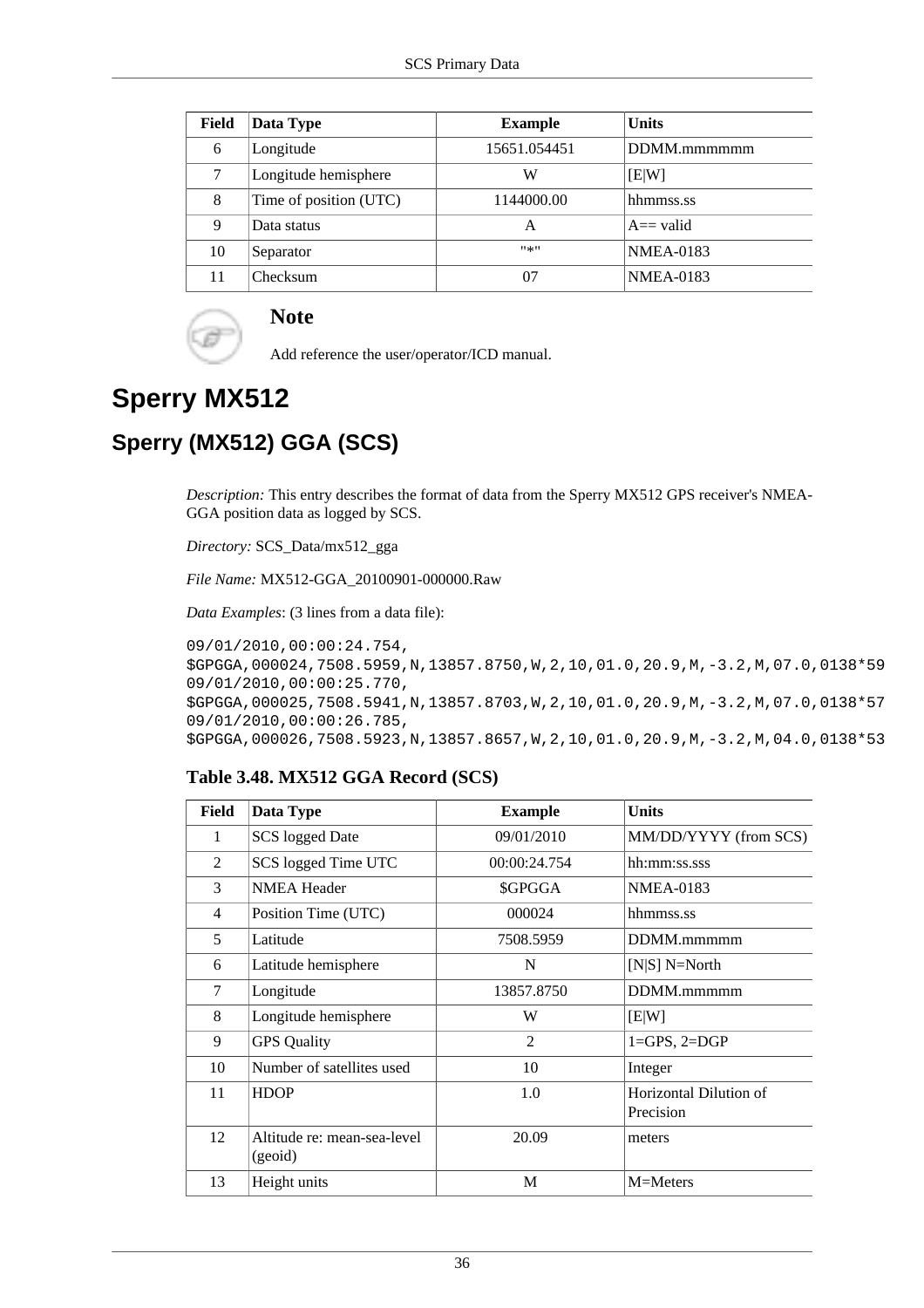| Field | Data Type                            | <b>Example</b> | <b>Units</b>     |
|-------|--------------------------------------|----------------|------------------|
| 14    | Geoidal Separation                   | $-3.2$         | meters           |
| 15    | Geoidal height units                 | M              | $M=$ meters      |
| 16    | Age of Differential GPS<br>data      | 07.0           | seconds          |
| 17    | Differential reference station<br>ID | 0138           | integer          |
| 18    | separator                            | $11 - 11$      | <b>NMEA-0183</b> |
| 19    | Checksum                             | 07             | <b>NMEA-0183</b> |

Add reference the user/operator/ICD manual

# **Sperry (MX512) GLL (SCS)**

*Description:* This entry describes the format of data from the Sperry MX512 GPS receiver's NMEA-GLL position data as logged by SCS.

*Directory:* SCS\_Data/mx512\_gll

*File Name:* Pcode-AFT-GLL\_20100901-000000.Raw

*Data Examples*: (3 lines from a data file):

```
09/01/2010,00:01:46.005,
$GPGLL,7508.4553,N,13857.4738,W,000144.714,A*28
09/01/2010,00:01:47.005,
$GPGLL,7508.4536,N,13857.4688,W,000145.714,A*20
09/01/2010,00:01:48.052,
$GPGLL,7508.4519,N,13857.4640,W,000146.714,A*2A
```
### **Table 3.49. MX512 GLL Record (SCS)**

| Field | Data Type              | <b>Example</b> | <b>Units</b>          |
|-------|------------------------|----------------|-----------------------|
| 1     | <b>SCS</b> logged Date | 09/01/2010     | MM/DD/YYYY (from SCS) |
| 2     | SCS logged Time UTC    | 00:01:46.005   | hh:mm:ss.sss          |
| 3     | <b>NMEA Header</b>     | \$GPGLL        | <b>NMEA-0183</b>      |
| 4     | Latitude               | 7508.4553      | DDMM.mmmmm            |
| 5     | Latitude hemisphere    | N              | $[N S]$ N=North       |
| 6     | Longitude              | 13857.4738     | DDMM.mmmmm            |
| 7     | Longitude hemisphere   | W              | [EW]                  |
| 8     | Time of position (UTC) | 000144.714     | hhmmss.ss             |
| 9     | Mode indicator         | A              | $A ==$ autonomous     |
| 10    | Separator              | #来#            | <b>NMEA-0183</b>      |
| 11    | Checksum               | 07             | <b>NMEA-0183</b>      |



### **Note**

Add reference the user/operator/ICD manual.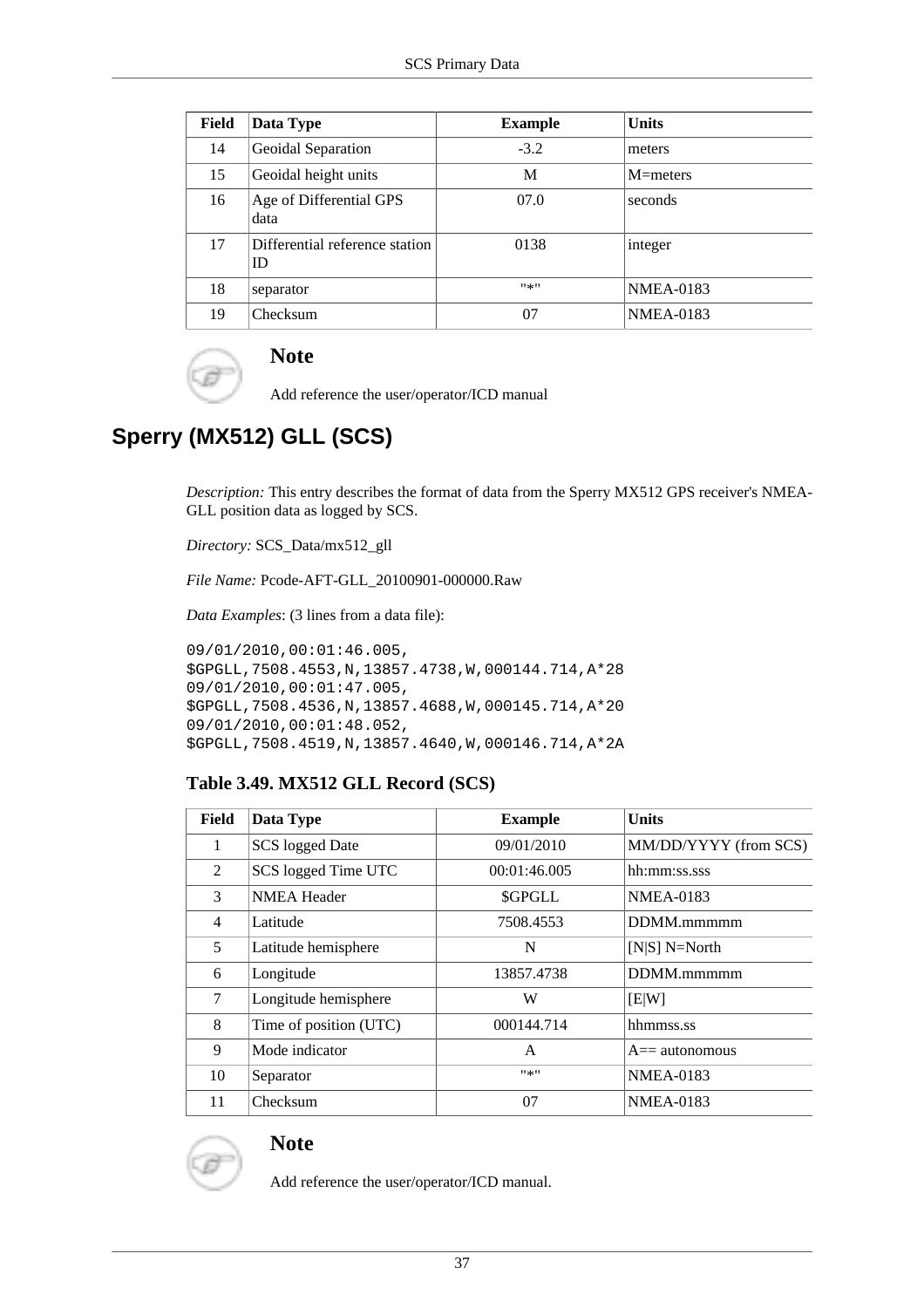# **Sperry (MX512) HDT (SCS)**

*Description:* This entry describes the format of data from the Sperry MX512 GPS receiver's NMEA-HDT heading data as logged by SCS.

*Directory:* SCS\_Data/mx512\_hdt

*File Name:* MX512-HDT\_20100901-000000.Raw

*Data Examples*: (3 lines from a data file):

09/01/2010,00:03:38.788,\$GPHDT,142.47,T\*01 09/01/2010,00:03:40.757,\$GPHDT,142.47,T\*01 09/01/2010,00:03:42.804, \$GPHDT,142.46,T\*00

### **Table 3.50. MX512 GLL Record (SCS)**

| Field          | Data Type                | <b>Example</b> | <b>Units</b>          |
|----------------|--------------------------|----------------|-----------------------|
|                | <b>SCS</b> logged Date   | 09/01/2010     | MM/DD/YYYY (from SCS) |
| 2              | SCS logged Time UTC      | 00:03:38.788   | hh:mm:ss.sss          |
| 3              | <b>NMEA Header</b>       | <b>SGPHDT</b>  | <b>NMEA-0183</b>      |
| $\overline{4}$ | Heading                  | 142.47         | Degrees               |
| 5              | <b>Heading Reference</b> | т              | $T == True$ North     |
| 6              | Separator                | $11 - 11$      | <b>NMEA-0183</b>      |
|                | Checksum                 | 01             | <b>NMEA-0183</b>      |



### **Note**

Add reference the user/operator/ICD manual.

# **Sperry (MX512) VTG (SCS)**

*Description:* This entry describes the format of data from the Sperry MX512 GPS receiver's Course and Speed over ground in NMEA VTG-format as logged by SCS.

*Directory:* SCS\_Data/mx512\_vtg

*File Name:* MX512-VTG\_20100901-000000.Raw

*Data Examples*: (3 lines from a data file):

09/01/2010,00:03:07.866,\$GPVTG,144,T,106,M,07.7,N,14.3,K,D\*26 09/01/2010,00:03:09.866,\$GPVTG,145,T,107,M,07.7,N,14.2,K,D\*27 09/01/2010,00:03:11.881,\$GPVTG,145,T,106,M,07.8,N,14.5,K,D\*2E

### **Table 3.51. MX512 VTG (SCS)**

| <b>Field</b> | Data Type           | <b>Example</b> | <b>Units</b>          |
|--------------|---------------------|----------------|-----------------------|
|              | SCS logged Date     | 09/01/2010     | MM/DD/YYYY (from SCS) |
| 2            | SCS logged Time UTC | 00:03:07.866   | hh:mm:ss.sss          |
| 3            | <b>NMEA Header</b>  | \$GPVTG        | <b>NMEA-0183</b>      |
| 4            | Vessel heading      | 144            | Degrees               |
|              | Heading reference   |                | $T = True$ north      |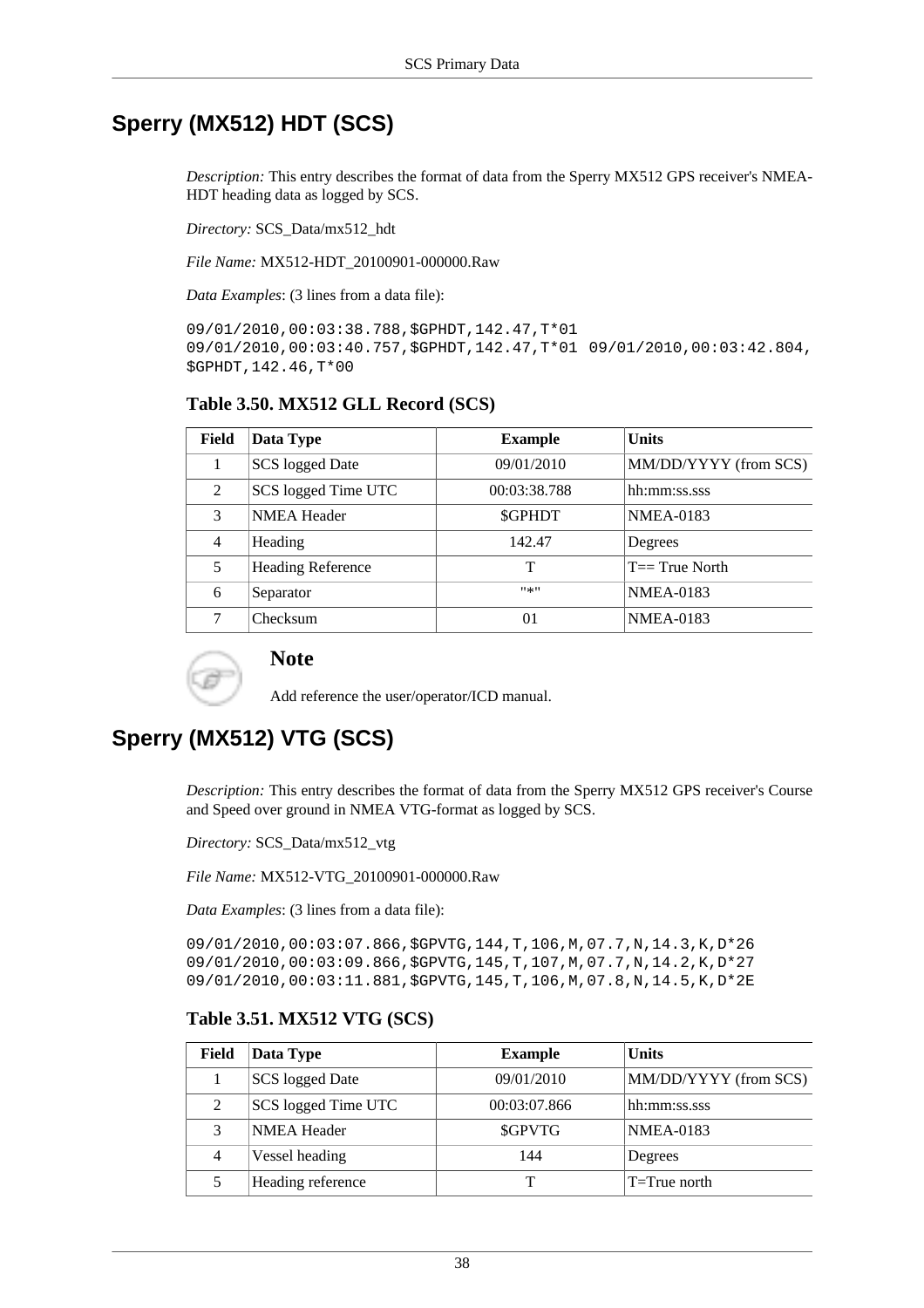| Field | Data Type             | <b>Example</b> | <b>Units</b>          |
|-------|-----------------------|----------------|-----------------------|
| 6     | <b>Vessel Heading</b> | 106            | Degrees               |
| 7     | Heading reference     | M              | M=Magnetic            |
| 8     | Vessel speed          | 07.7           | see speed units field |
| 9     | Speed units           | N              | $N=Knots$             |
| 10    | Vessel speed          | 14.3           | see speed units field |
| 11    | Speed units           | K              | $K=\text{km/hr}$      |
| 11    | Mode Indicator        | D              | <b>NMEA-0183</b>      |
| 12    | Separator             | $11 - 11$      | <b>NMEA-0183</b>      |
| 13    | Checksum              | 26             | <b>NMEA-0183</b>      |

# **Sperry Gyroscopes**

### **MK27 Sperry Gyroscope**

*Description:* This entry describes the format of data from Sperry MK27 NMEA-HTD heading data as logged by SCS.

*Directory:* SCS\_Data/gyro\_mk27

*File Name:* Gyro-MK27\_20090807-000000.Raw

*Data Examples*: (3 lines from a data file):

08/07/2009,14:50:01.729,\$HEHDT,206.79,T\*15

08/07/2009,14:50:01.823,\$HEHDT,206.80,T\*13

08/07/2009,14:50:01.933,\$HEHDT,206.77,T\*1B

### **Table 3.52. MK27 Gyro Record (SCS)**

| Field | Data Type                | <b>Example</b> | <b>Units</b>                |
|-------|--------------------------|----------------|-----------------------------|
|       | SCS logged Date          | 08/07/2009     | MM/DD/YYYY (from SCS)       |
| 2     | SCS logged Time UTC      | 14:50:012      | Hour:Minute:Second.fraction |
| 3     | <b>NMEA Header</b>       | <b>SGPHDT</b>  | <b>NMEA-0183</b>            |
| 4     | Heading                  | 206.79         | Degrees                     |
| 5     | <b>Heading Reference</b> | т              | $T == True$ North           |
| 6     | Separator                | $11 - 11$      | <b>NMEA-0183</b>            |
|       | Checksum                 | 15             | <b>NMEA-0183</b>            |

### **Note**

Add reference the user/operator/ICD manual.

## **MK39 Sperry Gyrocompass**

*Description:* This entry describes the format of data from the Sperry MK39 Gyro's NMEA-HTD heading data as logged by SCS.

*Directory:* SCS\_Data/gyro\_mk39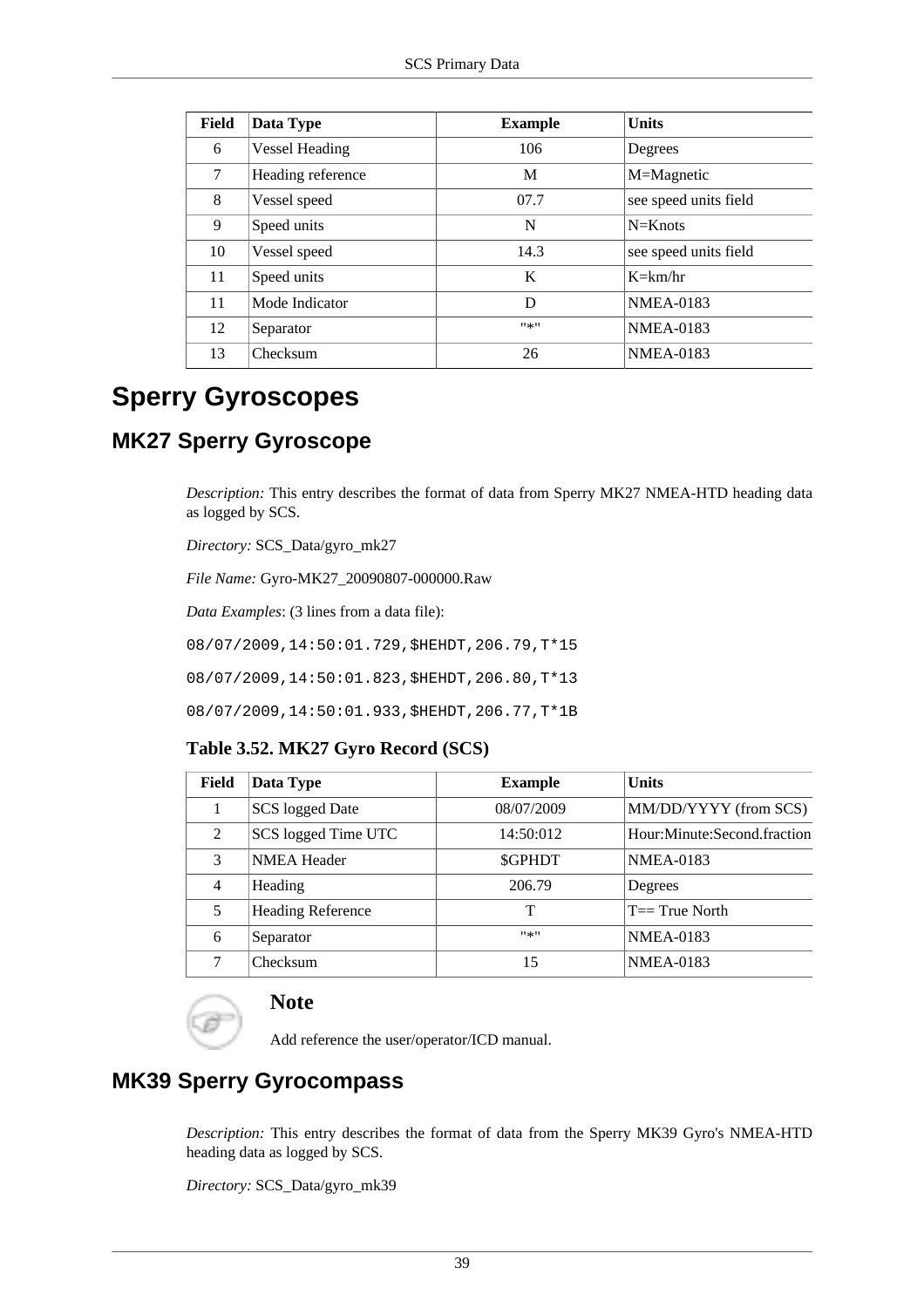#### *File Name:* Gyro-MK39\_20090807-000000.Raw

*Data Examples*: (3 lines from a data file):

08/07/2009,14:50:01.933,\$INHDT,206.11,T\*11

08/07/2009,14:50:02.026,\$INHDT,206.10,T\*10

08/07/2009,14:50:02.136,\$INHDT,206.10,T\*10

#### **Table 3.53. MK39 Gyro Record (SCS)**

| Field          | Data Type                | <b>Example</b> | <b>Units</b>                |
|----------------|--------------------------|----------------|-----------------------------|
|                | SCS logged Date          | 08/07/2009     | MM/DD/YYYY (from SCS)       |
| 2              | SCS logged Time UTC      | 14:50:01.933   | Hour:Minute:Second.fraction |
| 3              | <b>NMEA</b> Header       | <b>SINHDT</b>  | <b>NMEA-0183</b>            |
| $\overline{4}$ | Heading                  | 206.11         | Degrees                     |
| 5              | <b>Heading Reference</b> | т              | $T == True$ North           |
| 6              | Separator                | #来#            | <b>NMEA-0183</b>            |
|                | Checksum                 |                | <b>NMEA-0183</b>            |

### **Note**

Add reference the user/operator/ICD manual.

# **IBS way points (SCS)**

*Description:* This entry describes the format of data from the Integrated Bridge System (IBS) NMEA-NVWPL way point data as logged by SCS.

*Directory:* SCS\_Data/ibs\_waypoints

*File Name:* IBS-WayPoints\_20070415-000000.Raw

*Data Examples*: (3 lines from a data file):

04/15/2007,00:00:03.193,\$NVWPL,6152.68,N,17402.58,W,62\*51 04/15/2007,00:00:04.193,\$NVWPL,6156.58,N,17422.68,W,63\*56 04/15/2007,00:00:05.193,\$NVWPL,6202.16,N,17439.96,W,64\*52

#### **Table 3.54. IBS way points Record (SCS)**

| Field | Data Type            | <b>Example</b> | <b>Units</b>                |
|-------|----------------------|----------------|-----------------------------|
| 1     | SCS logged Date      | 04/15/2007     | MM/DD/YYYY (from SCS)       |
| 2     | SCS logged Time UTC  | 00:00:03.193   | Hour:Minute:Second.fraction |
| 3     | <b>NMEA Header</b>   | <b>SNVWPL</b>  | <b>NMEA-0183</b>            |
| 4     | Latitude             | 6152.68        | DDMM.mm                     |
| 5     | Latitude Hemisphere  | N              | $N = N$ orth                |
| 6     | Longitude            | 17402.58       | DDDMM.mm                    |
| 7     | Longitude Hemisphere | W              | $W = West$                  |
| 8     | way point Number     | 62             | <b>ASCII</b> Integer        |
| 9     | Separator            | #来#            | <b>NMEA-0183</b>            |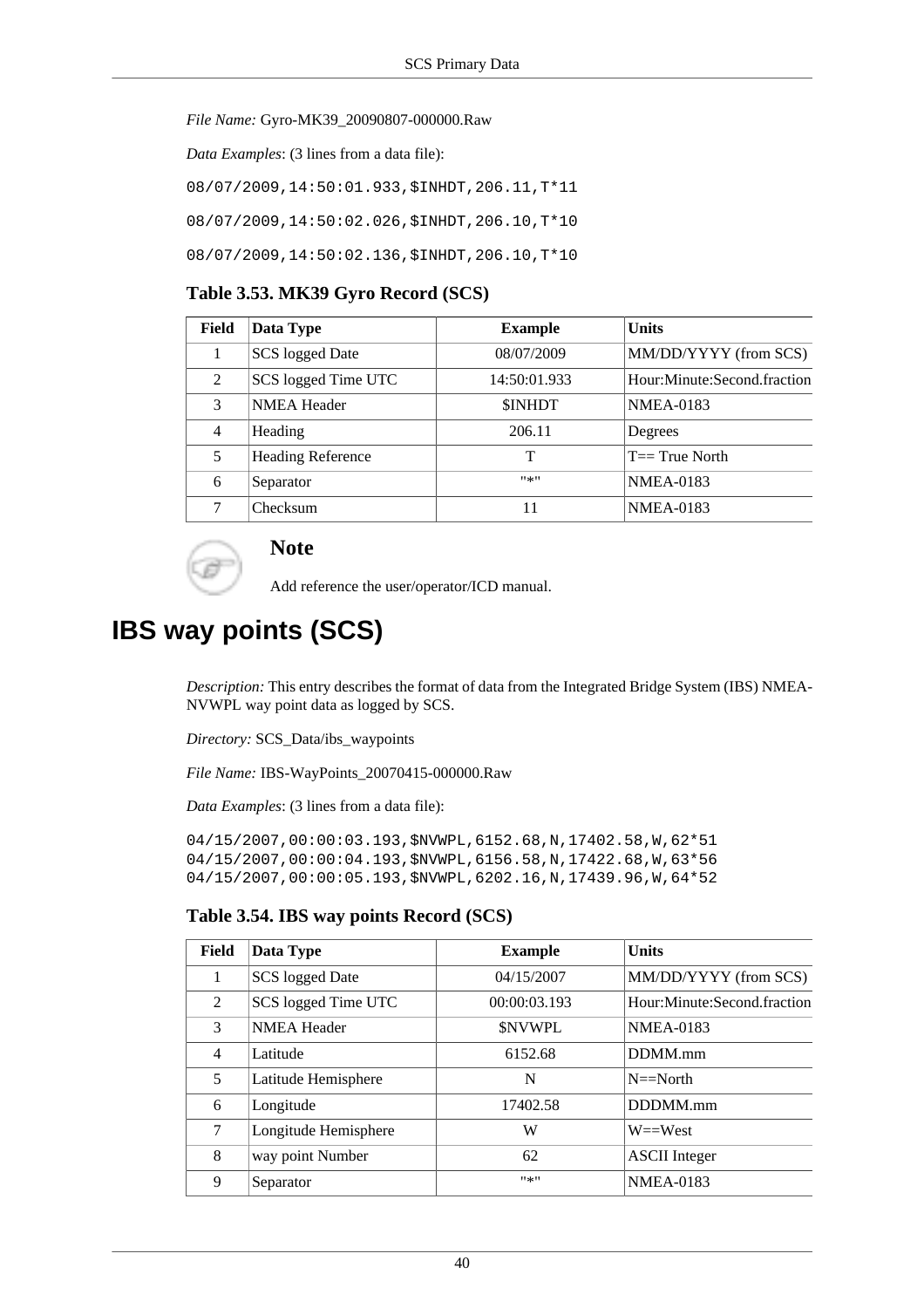| Field Data Type | Example | <b>Units</b>     |
|-----------------|---------|------------------|
| Checksum        |         | <b>NMEA-0183</b> |

Add reference the user/operator/ICD manual.

# **Sperry SRD500 Doppler Speed Log (SCS)**



### **Note**

The Sperry SRD500 installation was not designed with an ice window to protect the transducer so, after damaging two transdcuers, we normally retract the transducer when operating in or near ice to prevent damage. Therefore there are often long periods, sometimes whole cruises, when there is no data from the SRD500.

*Description:* This entry describes the format of data from the Sperry SRD500 doppler speed log's NMEA-VDVBW ground and water speed data as logged by SCS.

*Directory:* SCS\_Data/sperry\_speedlog

*File Name:* Sperry-Speedlog\_20070415-000000.Raw

*Data Examples*: (3 lines from a data file):

04/15/2007,00:00:02.755,\$VDVBW,12.32,0.85,A,12.43,0.66,A\*5A 04/15/2007,00:00:03.271,\$VDVBW,12.33,0.80,A,12.44,0.66,A\*59 04/15/2007,00:00:03.771,\$VDVBW,12.34,0.78,A,12.45,0.68,A\*56

### **Table 3.55. SRD500 Record (SCS)**

| Field          | Data Type                | <b>Example</b> | <b>Units</b>               |
|----------------|--------------------------|----------------|----------------------------|
| 1              | <b>SCS</b> logged Date   | 04/15/2007     | MM/DD/YYYY (from SCS)      |
| 2              | SCS logged Time UTC      | 00:00:02.755   | Hour:Minute:Second.sss     |
| 3              | <b>NMEA Header</b>       | <b>SVDVBW</b>  | <b>NMEA-0183</b>           |
| $\overline{4}$ | Fore/aft water speed     | 12.32          | Knots, $ =$ Astern         |
| 5              | Stbd/port water Speed    | T              | Knots, $-$ = Stbd          |
| 6              | Water Speed Flag         | A              | $A = Data$ Valid V=Invalid |
| 7              | Fore/aft bottom speed    | 12.43          | Knots, $ =$ Astern         |
| 8              | Stbd/port bottom speed   | 0.66           | Knots, $-$ = Stbd          |
| 9              | <b>Bottom Speed Flag</b> | A              | A=Data Valid V=Invalid     |
| 10             | Separator                | #来#            | <b>NMEA-0183</b>           |
| 11             | Checksum                 | 11             | <b>NMEA-0183</b>           |



### **Note**

Add reference the user/operator/ICD manual.

# **SV2000 (SCS)**

*Note: The SV2000 installed in the ADCP150 well was only used for the BB150 ADCP. Since the BB150 was replaced with an OS150 (on loan from UAF) in April 2010, this sensor is no longer necessary so it is no longer in operation.*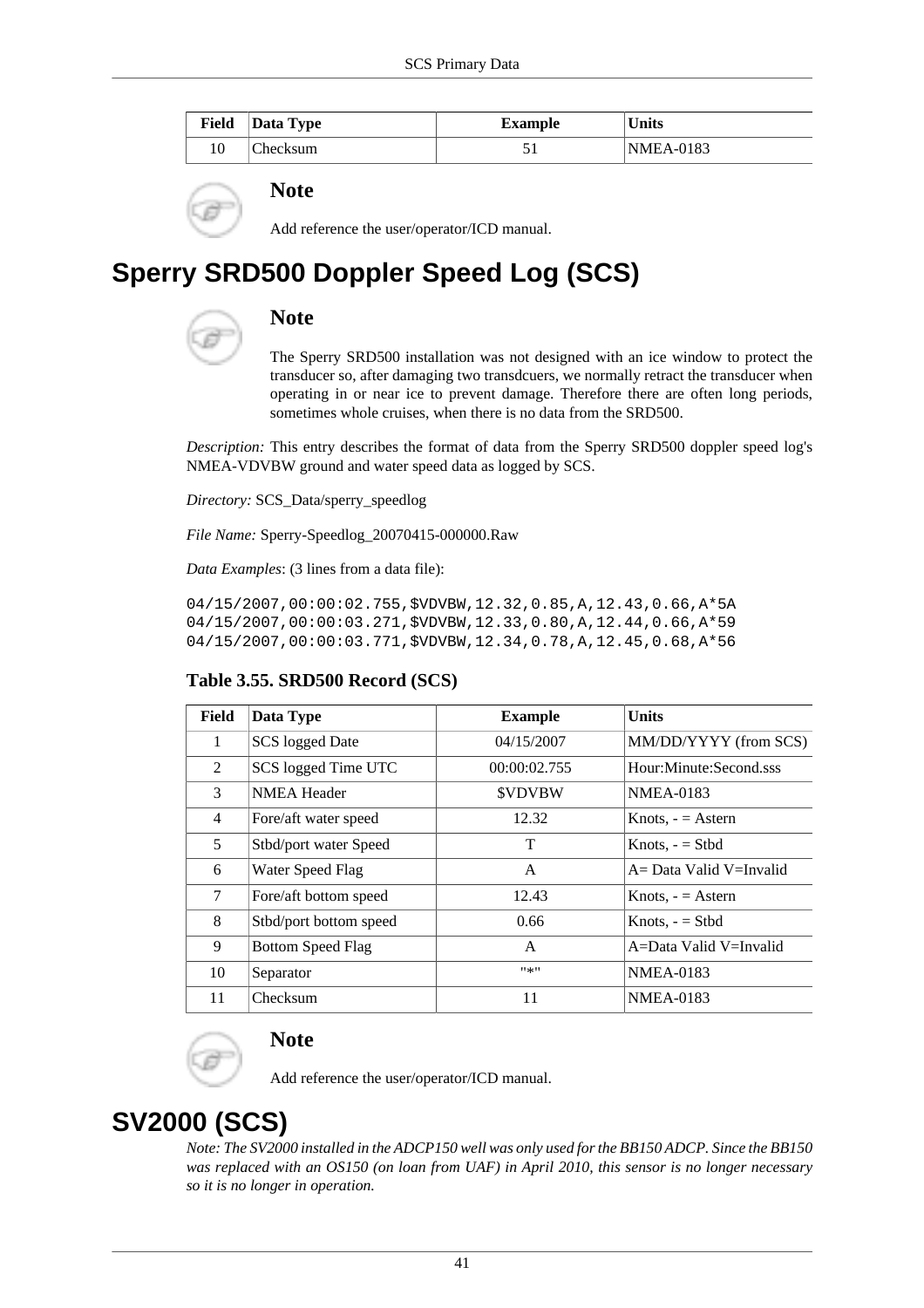This sensor is installed inside the ADCP150 transducer well and measures the speed of sound in the fluid in the well. These measurements should only be used for processing ADCP150 data.

*Description:* This entry describes the format of data from the ODEC SV2000 direct measuring acoustic velocimeter data as logged by SCS.

*Directory:* SCS\_Data/sv2000

*File Name:* Sound-Velocimeter\_20080314-000000.Raw

*Data Examples*:(3 lines from a data file):

03/14/2008,00:00:24.999, 1470.87

03/14/2008,00:00:55.030, 1470.87

03/14/2008,00:01:25.045, 1470.87

### **Table 3.56. SV2000 Record (SCS)**

| Field | Data Type           | <b>Example</b> | <b>Units</b>                |
|-------|---------------------|----------------|-----------------------------|
|       | SCS logged Date     | 08/07/2009     | MM/DD/YYYY (from SCS)       |
| 2     | SCS logged Time UTC | 14:50:01.933   | Hour:Minute:Second.fraction |
|       | Sound speed         | 1470.87        | dddd.dd, meters/second      |
| 4     | Separator           | $11 \times 11$ | <b>NMEA-0183</b>            |
|       | Checksum            |                | <b>NMEA-0183</b>            |



### **Note**

Add reference the user/operator/ICD manual.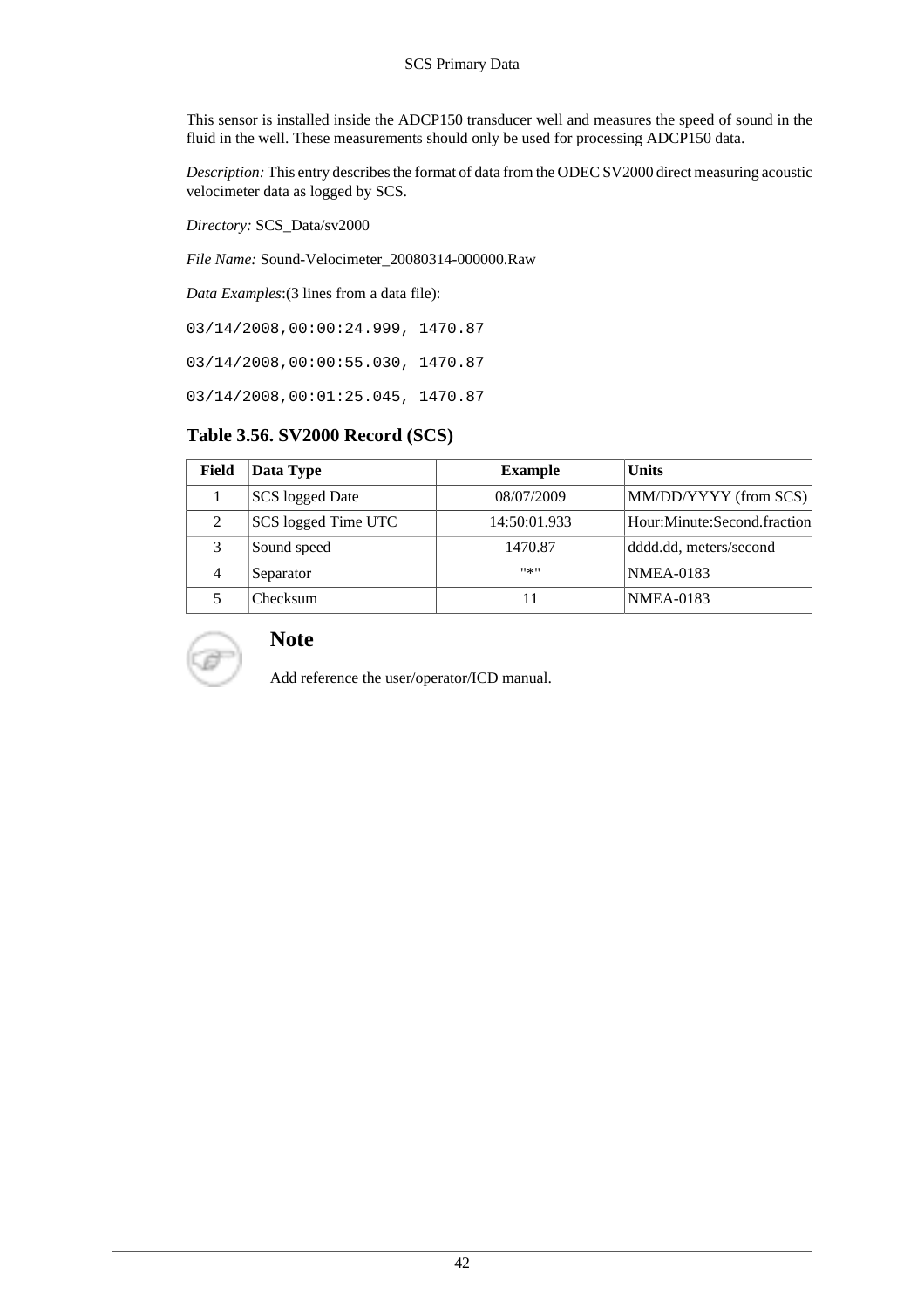# **Chapter 4. RAW Data files**

This chapter describes the format of directories and files in the RAW directories. This content is typically written by special purpose, system-specific, applications. Some (most) of these applications are provided by the system vendors as binary code and include more or less clear and complete documentation some of which is readilly available.

# **ADCP DATA**

# **UHDAS ADCP Data**

This section describes the raw data for ADCP data collected with the University of Hawaii's acquisition system. It includes a mix of raw and derived (processed) products.



### **Note**

Starting in 2010 ADCP data on the Healy is collected and logged with the University of Hawaii's UHDAS package.

The top level directory structure of UHDAS data

### **UHDAS Directory Structure**

This section provides an overview and description of the directory structure of ADCP data collected by UHDAS on Healy. The top two levels of directory structure (from *tree -d -L 2* )are shown below and described in the following table.

|-- gbin  $|$  -- os150 | `-- os75 |-- proc | |-- os150bb | |-- os150nb | |-- os75bb | `-- os75nb |-- raw | |-- ashpaq5 | |-- config | |-- gpsnav | |-- gyro | |-- gyro2  $|$  -- os150 | |-- os75 | `-- posmv |-- rbin | |-- ashpaq5 | |-- gpsnav | |-- gyro | |-- gyro2 | `--  $\text{posmv}$ `-- tsgmet

There are three categories of data, all located in the logging directory, /home/data/CRUISEID. The cruise DVD shoule contain the entire /home/data/CRUISEID directory. This table is a short description of the contents: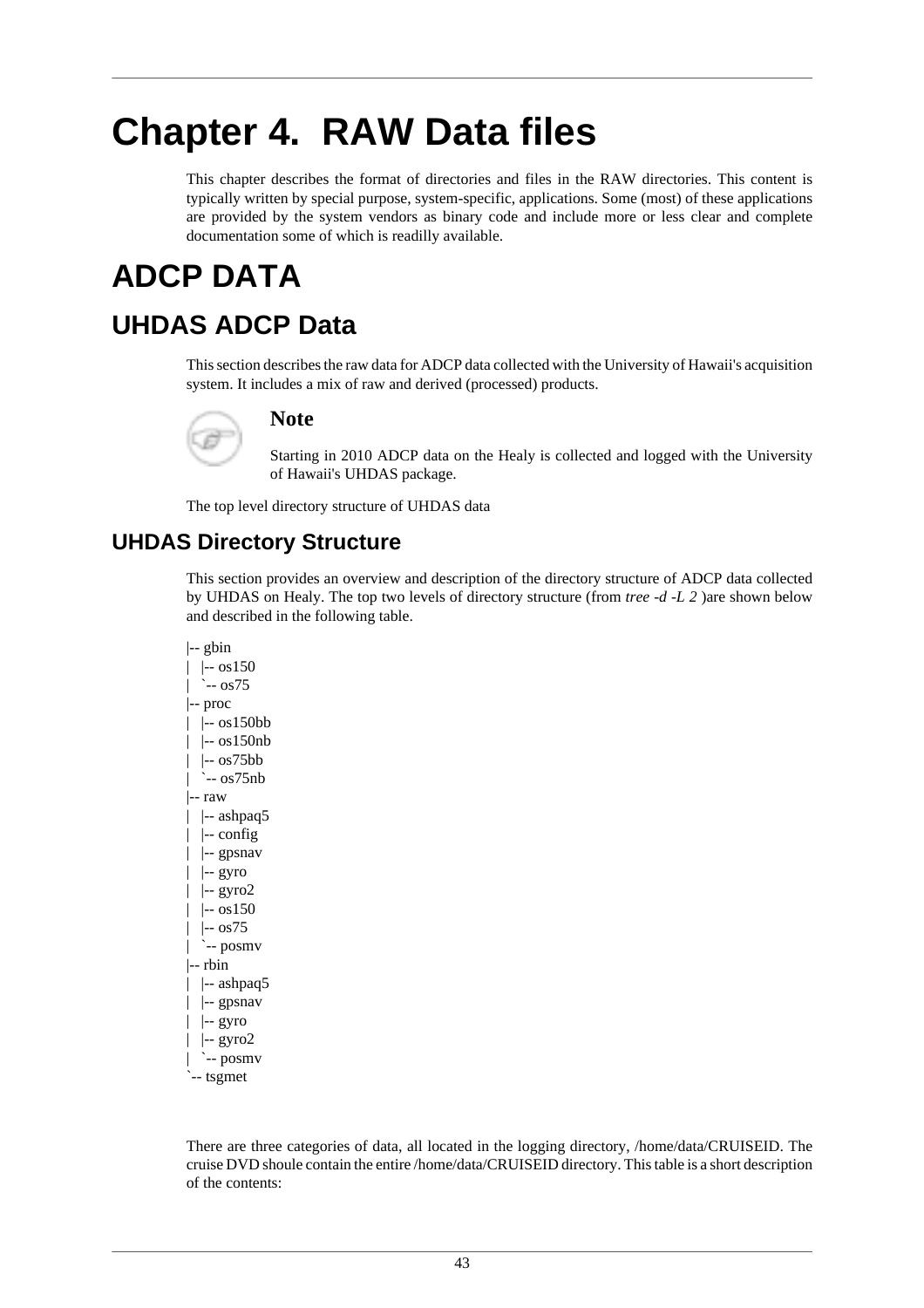| subdirectory | contents                | importance           | back up for             |
|--------------|-------------------------|----------------------|-------------------------|
| raw          | all raw data            | critical             | archiving               |
| rbin         | intermediate files      | nice to have         | anyone who gets 'raw'   |
| gbin         | intermediate files      | nice to have         | anyone who gets 'raw'   |
| proc         | processed data          | final at-sea product | science CD after cruise |
|              | codas database          |                      |                         |
|              | underway figure archive |                      |                         |
|              | matlab files            |                      |                         |

**Table 4.1. Top Level UHDAS Directory Structure: Data for Scientists**

# **RDI VMDAS ADCP Data**

*This section describes the data format for files logged with the RDI VMDAS Windows application. Starting in 2010 ADCP data on the Healy is collected and logged with the University of Hawaii's UHDAS package.*

# **75 kHz RDI ADCP (OS75)**

*Description:* The shipboard ADCP system measures currents in the depth range from about 30 to 300 m -- in good weather. In bad weather or in ice, the range is less, and sometimes no valid measurements are made. ADCP data collection occurs on the Healy for the benefit of the scientists on individual cruises and for the long-term goal of building a climatology of current structure in the ocean. The ADCP 75 data set collected during this cruise are placed in the directory ./Raw/adcp75. The files are named by the cruise, HLY0902, a three place number of the sequence in the files, then an extra "\_000000", and then an extention for the kind of data in the file. An example of the files for one set is shown in the table below.

*Directory:* Raw/adcp75

### **ADCP75 Files**

| <b>Item</b>    | <b>File Name Extension</b> | <b>Content</b>              |
|----------------|----------------------------|-----------------------------|
| 1              | HLY0901022_000000          | Raw Binary ADCP<br>Data     |
| $\overline{2}$ | HLY0901022 000000 ENS      | Binary Adep Data            |
| 3              | HLY0901022_000000 ENX      | <b>Binary Ensemble Data</b> |
| $\overline{4}$ | HLY0901022_000000 STA      | <b>Short Term Averages</b>  |
| 5              | HLY0901022_000000 LTA      | Long Term Averages          |
| 6              | HLY0901022_000000  .N1R    | Raw NMEA ASCII<br>input     |
| 7              | HLY0901022 000000 N2R      | Raw NMEA ASCII<br>input     |
| 8              | HLY0901022 000000 NMS      | <b>Averaged Nav Data</b>    |
| 9              |                            |                             |
| 12             | $HLY0901*$ . INI           | Configuration File          |

**Table 4.2. ADCP 75 File Types**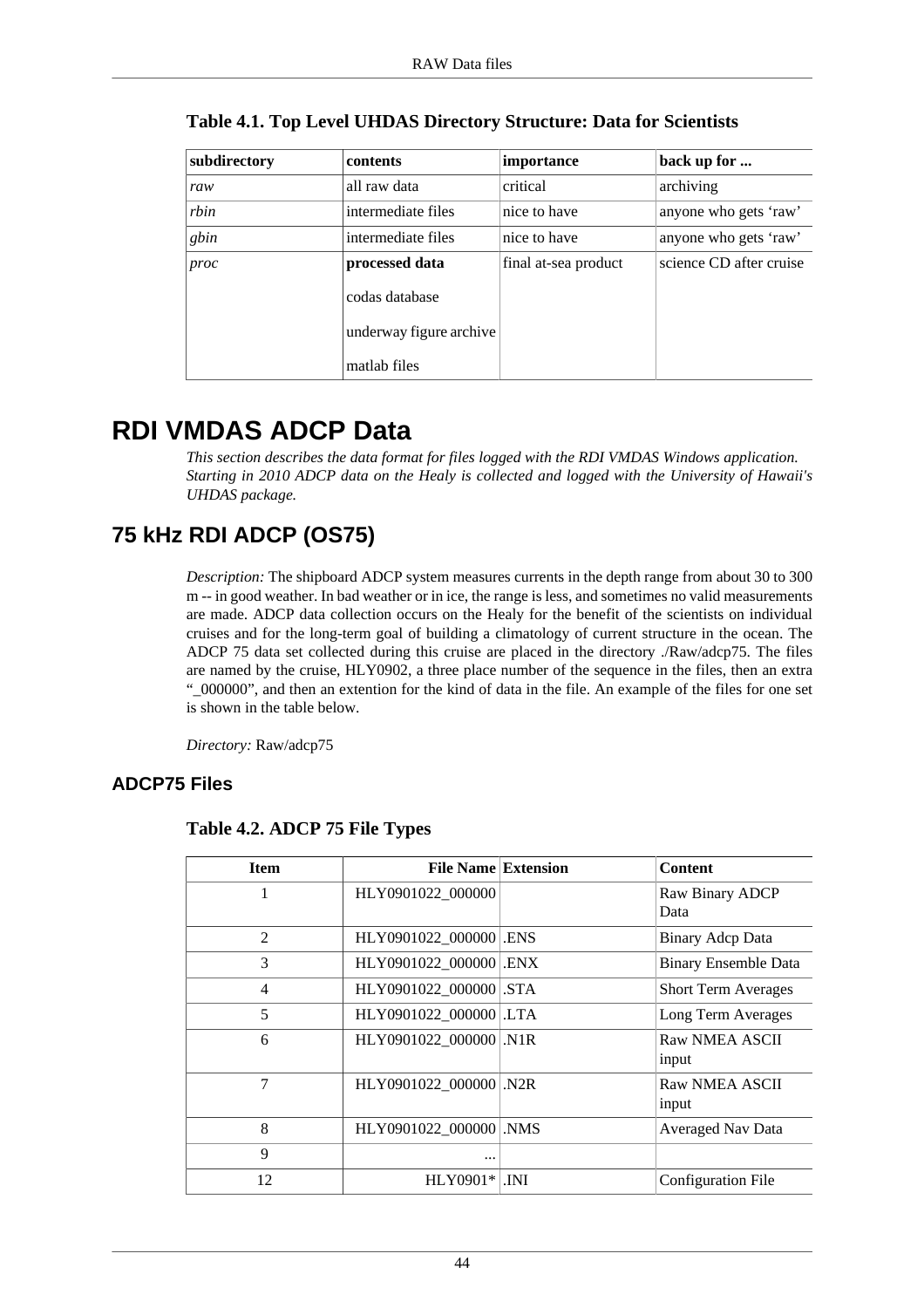### **RDI 150 kHz ADCP (OS150)**

*This section describes the data format for ADCP data logged with the RDI VMDAS Windows application.*

*Starting in 2010 ADCP data on the Healy is collected and logged with the University of Hawaii's UHDAS package.*

*Description:* The shipboard ADCP system measures currents in the depth range from about 30 to 300 m -- in good weather. In bad weather or in ice, the range is less, and sometimes no valid measurements are made. ADCP data collection occurs on the Healy for the benefit of the scientists on individual cruises and for the long-term goal of building a climatology of current structure in the Ocean. The ADCP150 data set collected during this cruise are placed in the directory ./Raw/adcp150. The files are named by the cruise, HLY0902, a three place number of the sequence in the files, then an extra "\_000000", and then an extent for the kind of data in the file. An example of the files for one set is shown in the table below.

*Directory:* Raw/adcp150

| <b>Item</b>    | <b>File Name Extension</b> | <b>Content</b>                 |
|----------------|----------------------------|--------------------------------|
| 1              | HLY0901022_000000          | Raw Binary ADCP<br>Data        |
| $\mathfrak{D}$ | HLY0901022_000000 ENS      | Binary Adep Data               |
| 3              | HLY0901022_000000 ENX      | <b>Bniary Ensemble Data</b>    |
| 4              | HLY0901022_000000 STA      | <b>Short Term Averages</b>     |
| 5              | HLY0901022_000000 LTA      | Long Term Averages             |
| 6              | HLY0901022 000000 N1R      | Raw NMEA ASCII<br>input        |
| $\overline{7}$ | HLY0901022_000000 N2R      | <b>Raw NMEA ASCII</b><br>input |
| 8              | HLY0901022 000000 NMS      | <b>Averaged Nav Data</b>       |
| 9              |                            |                                |
| 12             | $HLY0901*$ . INI           | Configuration File             |

### **Table 4.3. ADCP 150 File Types**

# **Bathymetry Data**

# **Kongsberg EM122 multibeam**

*Verification of real-time logging of EM122 data is still in process. Until this data stream is validated, the raw data files as logged on the Kongsberg SIS Hyrdographic Workstation (HWS) is included in the "raw" section of the data distribution.*

*Description:* The Kongsberg EM122 multibeam bottom mappig sonar was installed on the Healy during the CY2009-2010 maintenance period at Todd Pacific Shipyard in Seattle, WA. This sonar routinely collects bathymetry and seafloor image data as well as water column. It is also capable of collecting raw "stave" (or hydrophone data) but this is not done routinely.

*Directory:* Raw/EM\_122\_RawData/HLY1001\_01/

Within this directory, there are separate directories for each "survey" collected by the SIS application. Survey's tend to end when the SIS is restarted for some reason. Under special circumstances, survey's may be used to separate data from different events. Survey directories are named: HLY1001\_01/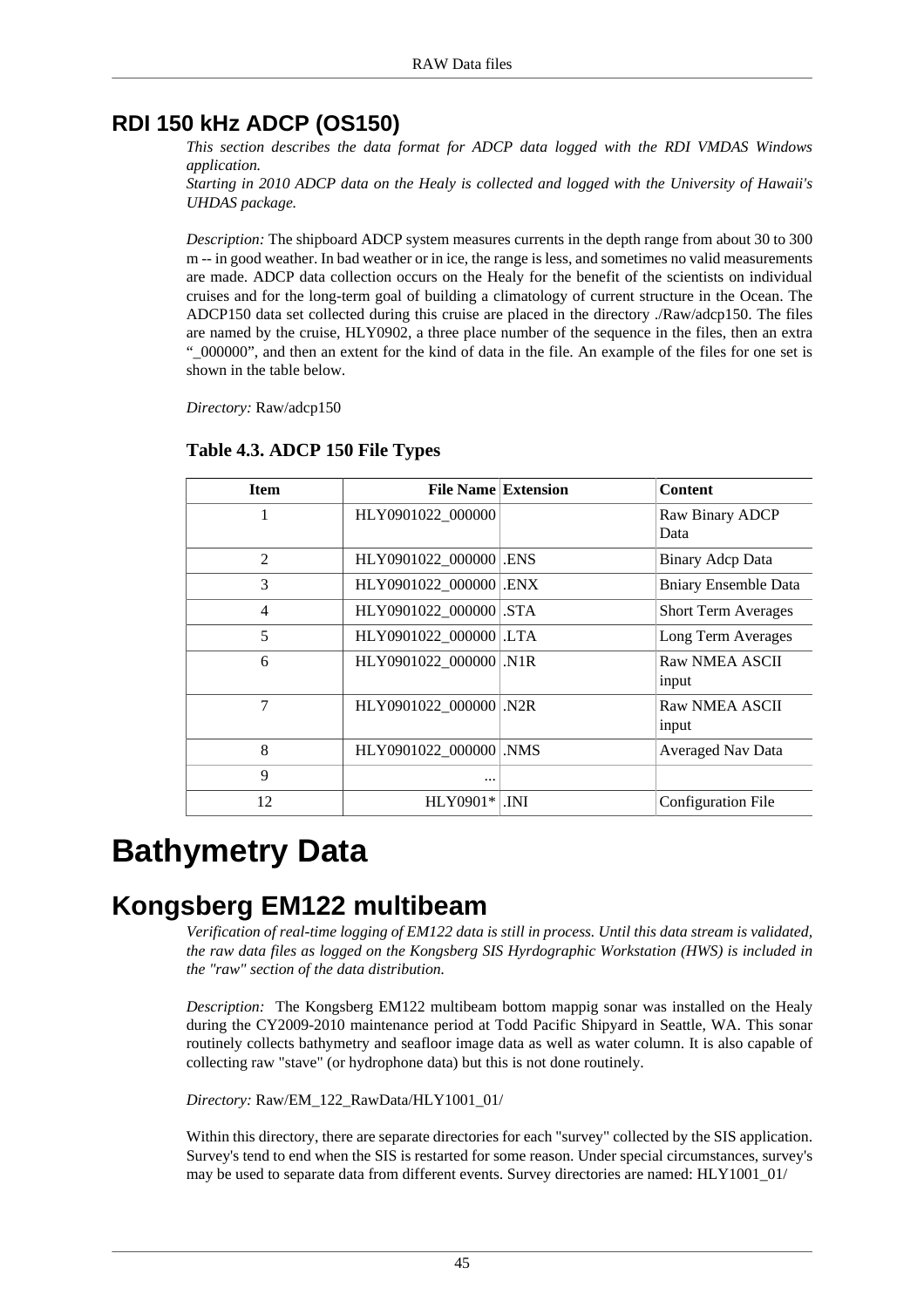| <b>Item</b> | <b>File Name Extension</b>        | <b>Content</b>                                                                    |
|-------------|-----------------------------------|-----------------------------------------------------------------------------------|
|             | 0000_20100619_233632_Healy   .all | <b>Binary Kongsberg</b><br>".all" format. MB-<br>System type 58 file<br>or $mb58$ |
|             | 0000_20100619_233632_Heal .wcd    | <b>Binary Kongsberg</b><br>water column data                                      |

**Table 4.4. Kongsberg EM122 Raw data file types**

# **KNUDSEN 320B/R**

*Description:* The Knudsen 320B/R depth sounder has two independent transceivers. One is tuned for and connected to an ODEC TC12/36 hull mounted transducer. The other is matched to an array of 16 tr-109 subbottom transducers. It is capable of simultaneously operating at 12 kHz and as a subbottom profiler in either tone burst (3.5 kHz) or "chirp" (3-6kHz) mode. The Healy routinely operates the 3 - 6kHz "chirp" (Sub Bottom Profile) mode except in special situation such as communicating with and, or ranging on acoustic releases or bottom tracking pingers. We do not operate the 12 kHz sounder as it interferes with the multibeam. Historically, Knudsen data has been saved in all of the formats that the Knudsen can record data in. These files are ASCII, mixed ASCII/Binary and binary format (see the table below). In the future we may elect to drop logging the Knudsen binary data and continue logging the SEG-Y formatted data. The nominal, uncorrected, water depth is also logged as an ASCII NMEA data type by SCS.

*Directory:* Raw/knudsenraw

| <b>Item</b> | <b>File Name Extension</b> | <b>Content</b>                                     |
|-------------|----------------------------|----------------------------------------------------|
|             | 2007_102_0005_004   .keb   | Binary Knudsen format                              |
|             | 2007_102_0005_004   .kea   | Log file of<br>configuration data,<br><b>ASCII</b> |
|             | 2007_102_0005_HF_001 .sgy  | SEG-Y subbottom data,<br>Mixed                     |

### **Table 4.5. Knudsen File Types**

# **CTD**

*Description:* Data for the each CTD cast are contained in subdirectories under this directory. These files are in the native format written by SeaBird's SeaSave application format. Each cast is in a separately numbered subdirectory. The Names of the files vary by cruise but file extent examples below will be consistent.

*Directory:* Raw/ctd

| Table 4.6. CTD File Types |  |  |  |
|---------------------------|--|--|--|
|---------------------------|--|--|--|

| <b>Item</b> | <b>File Name Extension</b> | <b>Content</b>                     |
|-------------|----------------------------|------------------------------------|
|             | $021$ .BL                  | Bottle firing info                 |
|             | $021$ .CON                 | Configuration File                 |
|             | $021$ .HDR                 | Header information for<br>the cast |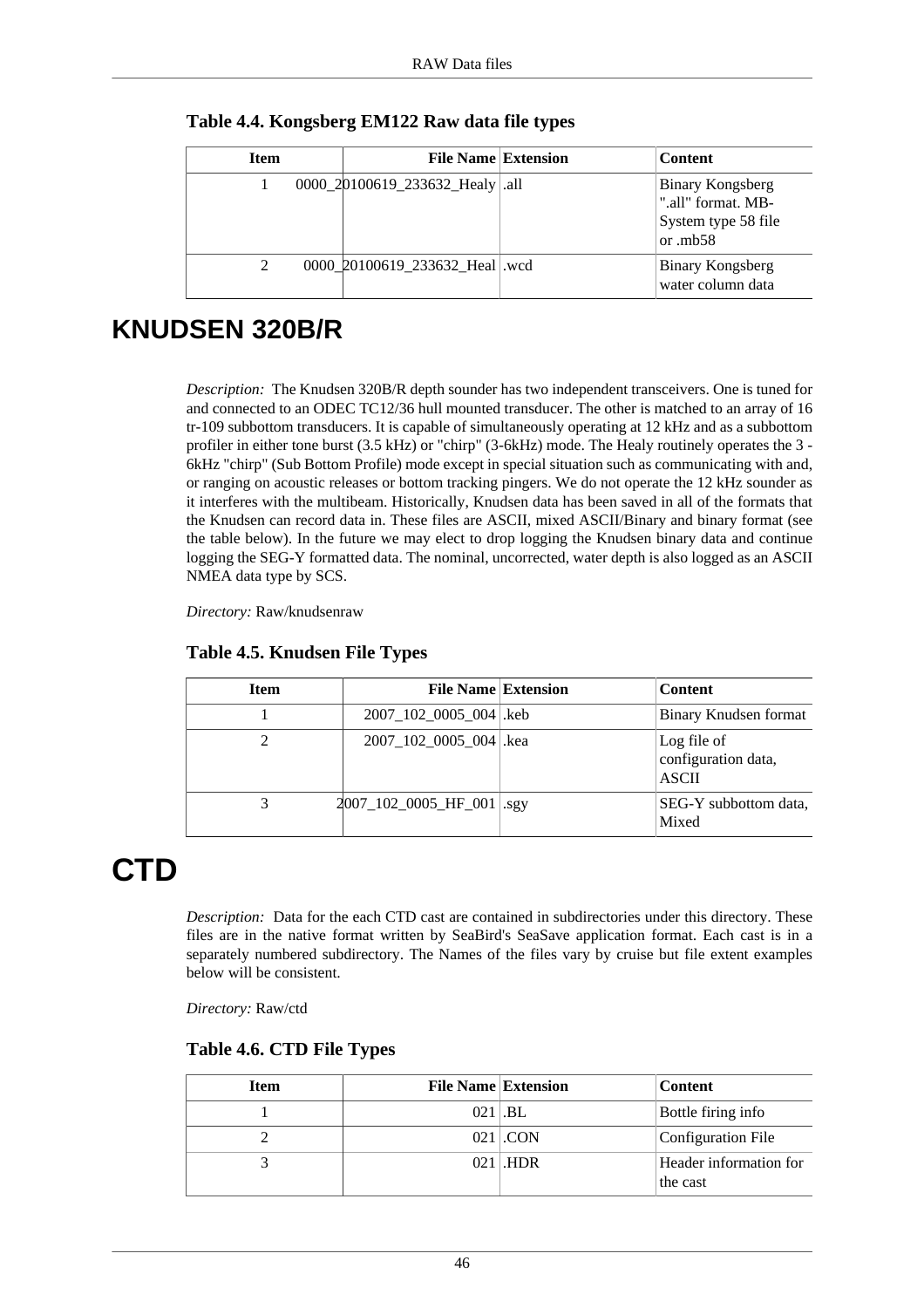| <b>Item</b> | <b>File Name Extension</b> |              | <b>Content</b>                                        |
|-------------|----------------------------|--------------|-------------------------------------------------------|
| 4           | 021                        | .btl         | <b>ASCII</b> averaged bottle<br>data                  |
| 5           | 021                        | cnv          | ASCII, converted<br>output data                       |
| 6           | 021                        | hex          | ASCII hexadecimal<br>encoded raw data                 |
| 7           | 021                        | $\vert$ .jpg | Screen shot of the cast                               |
| 8           | 021                        | .ros         | Bottle trip information                               |
| 9           | 021                        | .avg.cnv     | ASCII, meaned, 1/2<br>meter dat afrom the<br>downcast |

# **Environmental\_sensors**

*Description:* This directory contains the log files for the temperature probes recording the cold room and freezer temperatures. The files are all in ASCII. A list of the current files is below. These can be plotted with any simple plotting program or Spread sheet program. There is a header that tells what the columns a

*Directory:* Raw/environmental\_sensors

| <b>Item</b>   | <b>File Name Extension</b> | <b>Content</b>                      |
|---------------|----------------------------|-------------------------------------|
|               | Biochem_RH   .txt          | Relative Humidity in<br>BioChem Lab |
| $\mathcal{L}$ | Biochem_Temp .txt          | Temperature                         |
| 3             | $CC1$ _temp .txt           | Temperature                         |
| 4             | $CC2$ _temp   .txt         | Temperature                         |
| 5             | Port Temp.txt              | Temperature                         |
| 6             | StbdReefer_temp .txt       | Temperature                         |
|               | Previous Data              | Directory                           |

### **Table 4.7. Environmental Chamber Status Files**

# **Expendable Bathythermograph (XBT) Data**

There are two XBT systems on Healy. A Sippican Model: xxxxxx and a Turo Devil. The Devil unit can only handle XBT probes while the Sippican can handle XBTS, XCDT, and XSVs. Data file descriptions are provided for both types in the following sections.

# **Sippican MK21 files (XBT, XCTD, etc.) Files**

This section descirbes the directory and file namving for data collected with the Sippican deck unit for exptendable profiling probes

*Description:* The file names use the sequence number of the XBT or Expendable Sound Velocimeter (XSV) in the series used for the cruise.

*Directory:* Raw/xbt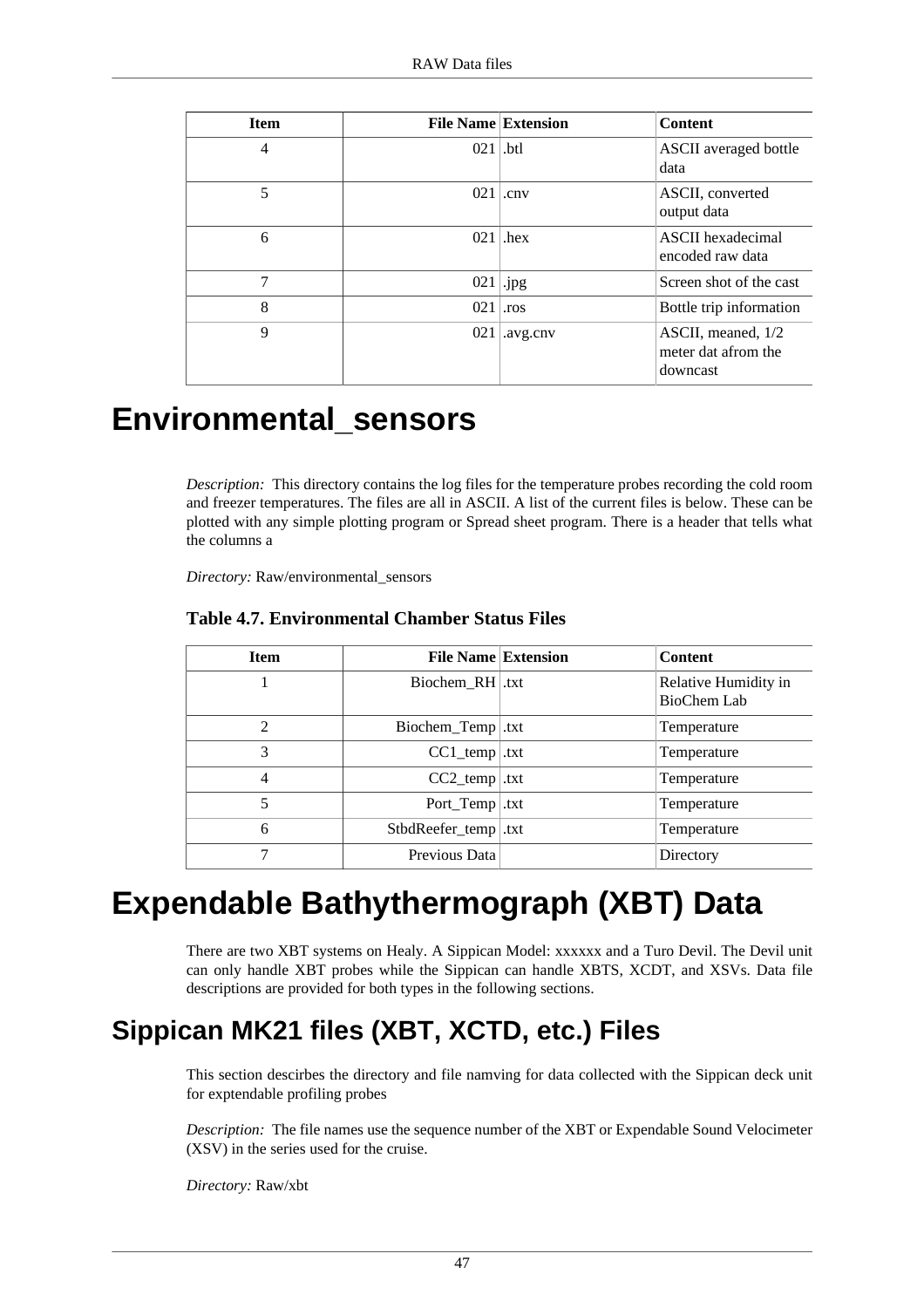#### **Table 4.8. Sipppican XBT File Types**

| <b>Item</b> | <b>File Name Extension</b> | <b>Content</b>                                            |
|-------------|----------------------------|-----------------------------------------------------------|
|             | T7 00036 EDF               | T7 XBT data in Export<br>Data Format (ASCII)              |
|             | T7 00036 RDF               | T7 XBT data in<br>Sippican proprietary<br>Raw Data Format |

An example of an Export Data File is shown here:

```
// This is a MK21 EXPORT DATA FILE (EDF)
//
Date of Launch: 07/06/2010
Time of Launch: 05:49:51
Sequence # : 45
Latitude : 71 50.45264N
Longitude : 165 10.30078W
Serial # : 00000000
//
// Here are the contents of the memo fields.
//
HLY1001
//
// Here is some probe information for this drop.
//
Probe Type : T-7
Terminal Depth : 760 m
Depth Equation : Standard
Depth Coeff. 1 : 0.0
Depth Coeff. 2 : 6.691
Depth Coeff. 3 : -0.00225
Depth Coeff. 4 : 0.0
Pressure Pt Correction: 100.0%
//
Raw Data Filename: C:\Program Files\Sippican\WinMK21\DATA\T7_00045.RDF
//
Display Units : Metric
//
// This XBT export file has not been noise reduced or averaged.
//
// Sound velocity derived with assumed salinity: 34.00 ppt
//
Depth (m) - Temperature (<B0>C) - Sound Velocity (m/s)
0.0 1.30 1453.67
0.7 1.22 1453.36
1.3 1.15 1453.05
2.0 1.10 1452.84
2.7 1.09 1452.81
3.3 1.07 1452.72
4.0 0.97 1452.29
4.7 0.89 1451.95
5.4 0.88 1451.87
```
# **Sippican MK21 files XCTD Files**

This section describes the directory and file naming for data collected with the Sippican MK21 deck unit for eXpendable CTD profiling probes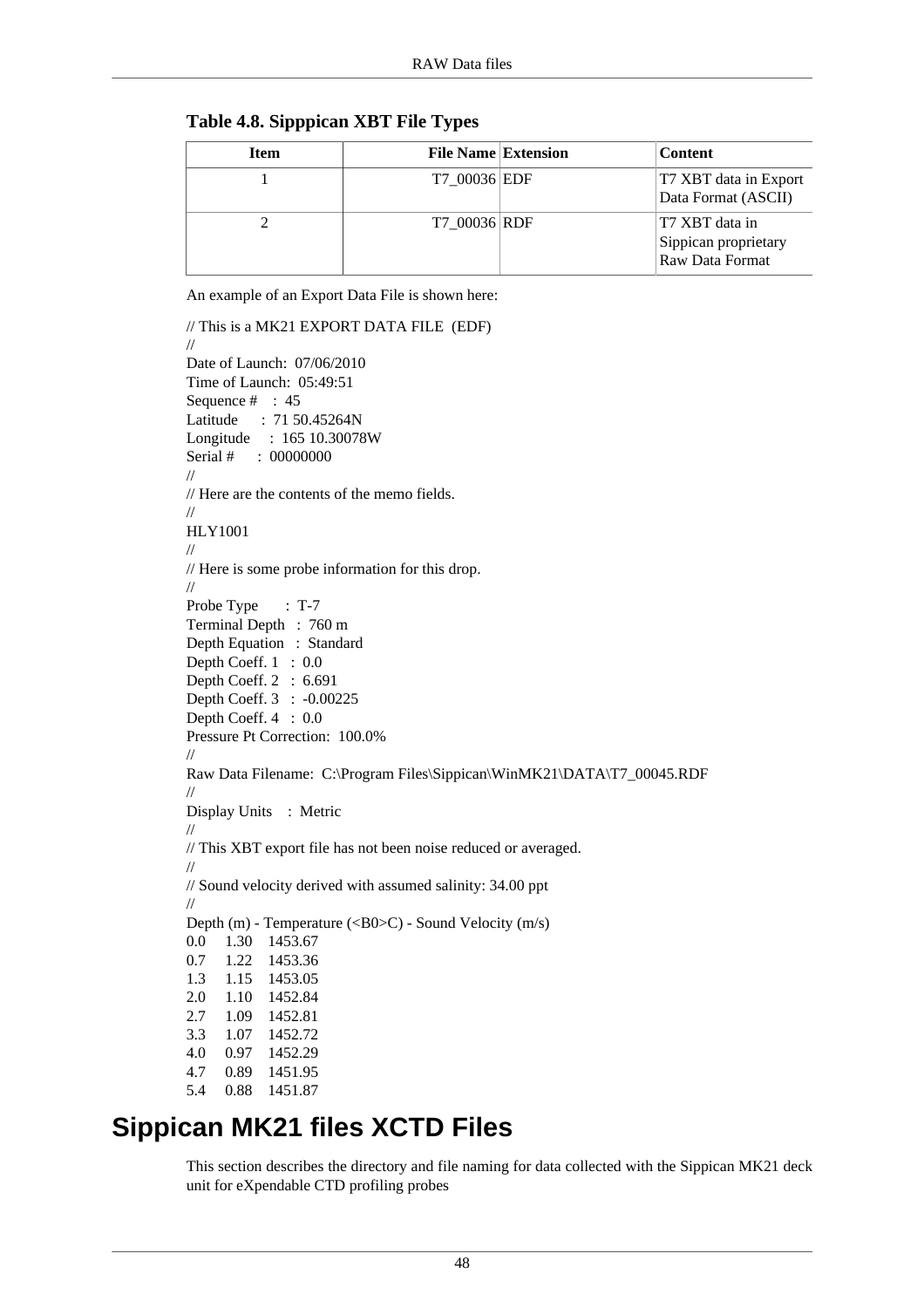*Description:* The file names use the sequence number of the probe in the series used for the cruise.

*Directory:* Raw/xctd

#### **Table 4.9. Sipppican XBT File Types**

| Item | <b>File Name Extension</b> | <b>Content</b>                              |
|------|----------------------------|---------------------------------------------|
|      | C3 00021 EDF               | XCTD data in Export<br>Data Format (ASCII)  |
|      | C3 00021 RDF               | XCTD data in Sippican<br>proprietary format |

An example of an Export Data File is shown here:

```
// This is a MK21 EXPORT DATA FILE (EDF)
//
Date of Launch: 07/05/2010
Time of Launch: 17:44:03
Sequence # : 34
Latitude : 71 23.83252N
Longitude : 162 15.91797W
Serial # : 08112231
//
// Here are the contents of the memo fields.
//
HLY1001
//
// Here is some probe information for this drop.
//
Probe Type : XCTD-1
Terminal Depth : 1100 m
Depth Equation : Standard
Depth Coeff. 1: 0.0
Depth Coeff. 2 : 3.425432
Depth Coeff. 3 : -0.00047
Depth Coeff. 4 : 0.0
Pressure Pt Correction: 100.0%
//
Raw Data Filename: C:\Program Files\Sippican\WinMK21\DATA\C3_00034.RDF
//
Display Units : Metric
//
// This XCTD export file has not been noise reduced or averaged.
//
Depth (m) - Temperature (<B0>C) - Conductivity (mS/cm) - Salinity (ppt) - Sound Velocity (m/s) - Density (kg/m<B3
0.0 3.60 17.02 17.41 1442.29 1013.84
0.1 3.61 27.24 29.09 1457.35 1023.12
0.3 3.61 29.01 31.19 1460.06 1024.79
0.4 3.61 29.50 31.76 1460.80 1025.25
0.5 3.61 29.99 32.35 1461.57 1025.72
0.7 3.61 30.17 31.19 1460.07 1024.80
0.8 3.60 30.28 31.76 1460.77 1025.25
1.0 3.58 30.31 32.36 1461.45 1025.73
1.1 3.58 30.34 32.59 1461.75 1025.92
1.2 3.59 30.37 32.73 1461.97 1026.02
```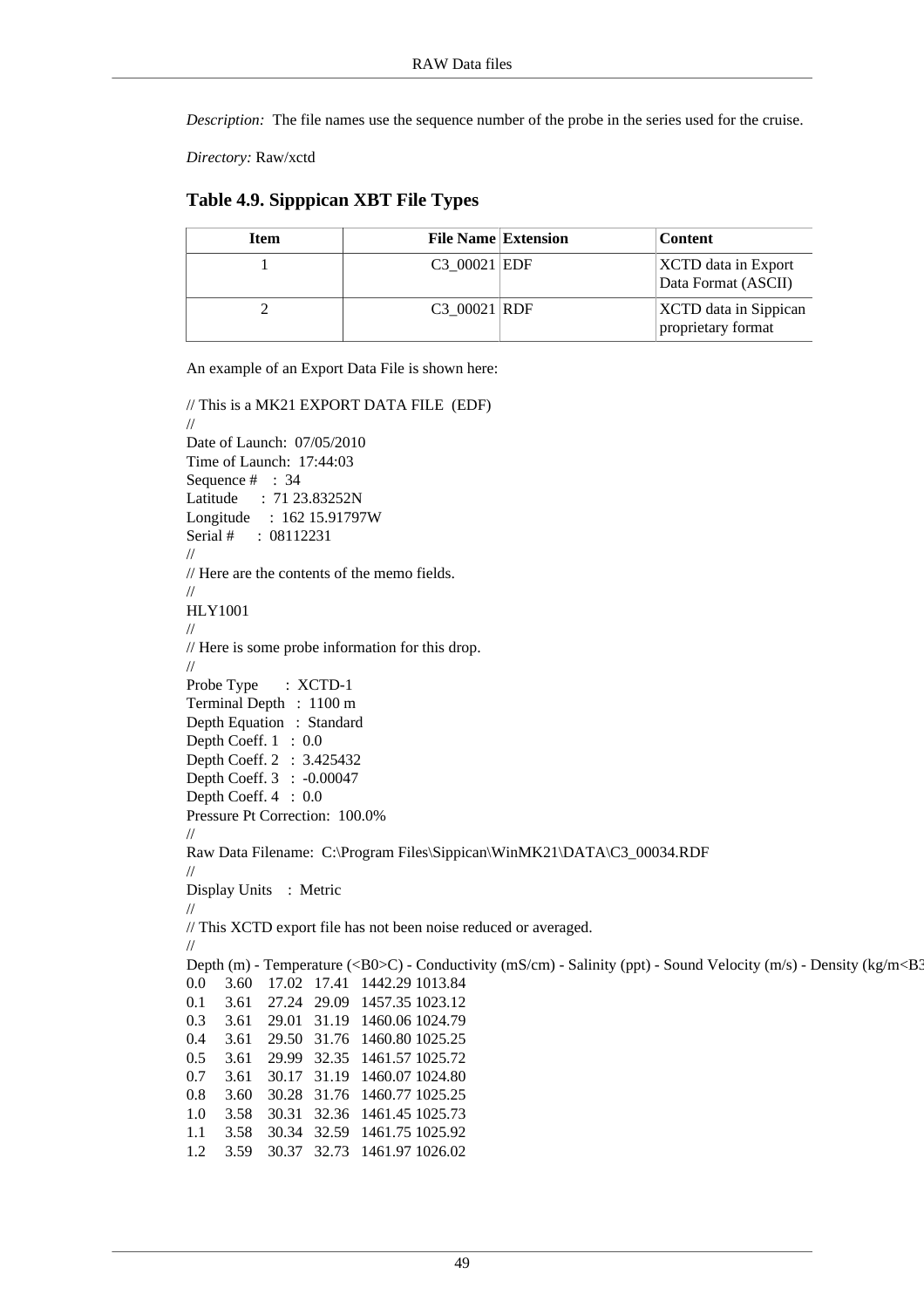# **Turo Devil XBT files**

*Description:* The file names use the sequence number of the XBT or Expendable Sound Velocimeter (XSV) in the series used for the cruise.

*Directory:* Raw/xbt

### **Table 4.10. Devil XBT File Types**

| <b>Item</b> | <b>File Name Extension</b>          | <b>Content</b>    |
|-------------|-------------------------------------|-------------------|
|             | $drop001$ asc                       | ASCII data file   |
|             | $drop001$ $\vert$ csv               | CSV data file     |
|             | $drop001$  jv                       |                   |
|             | drop001 nc                          | NetCDF file       |
|             | $\frac{\text{drop001}}{\text{xbt}}$ | ASCII header file |

# **Expendable CTD (XCTD)**

*Description:* The file names use the sequence number of the XCTD in the series used for the cruise.

*Directory:* Raw/xctd

### **Table 4.11. XBT File Types**

| <b>Item</b> | <b>File Name Extension</b>          | <b>Content</b>    |
|-------------|-------------------------------------|-------------------|
|             | $\frac{\text{drop001}}{\text{asc}}$ | ASCII data file   |
|             | $drop001$ $\vert$ csv               | CSV data file     |
|             | $\frac{d}{d}$ rop $\frac{1}{d}$ ijv |                   |
|             | drop001 nc                          | NetCDF file       |
|             | $drop001  $ xbt                     | ASCII header file |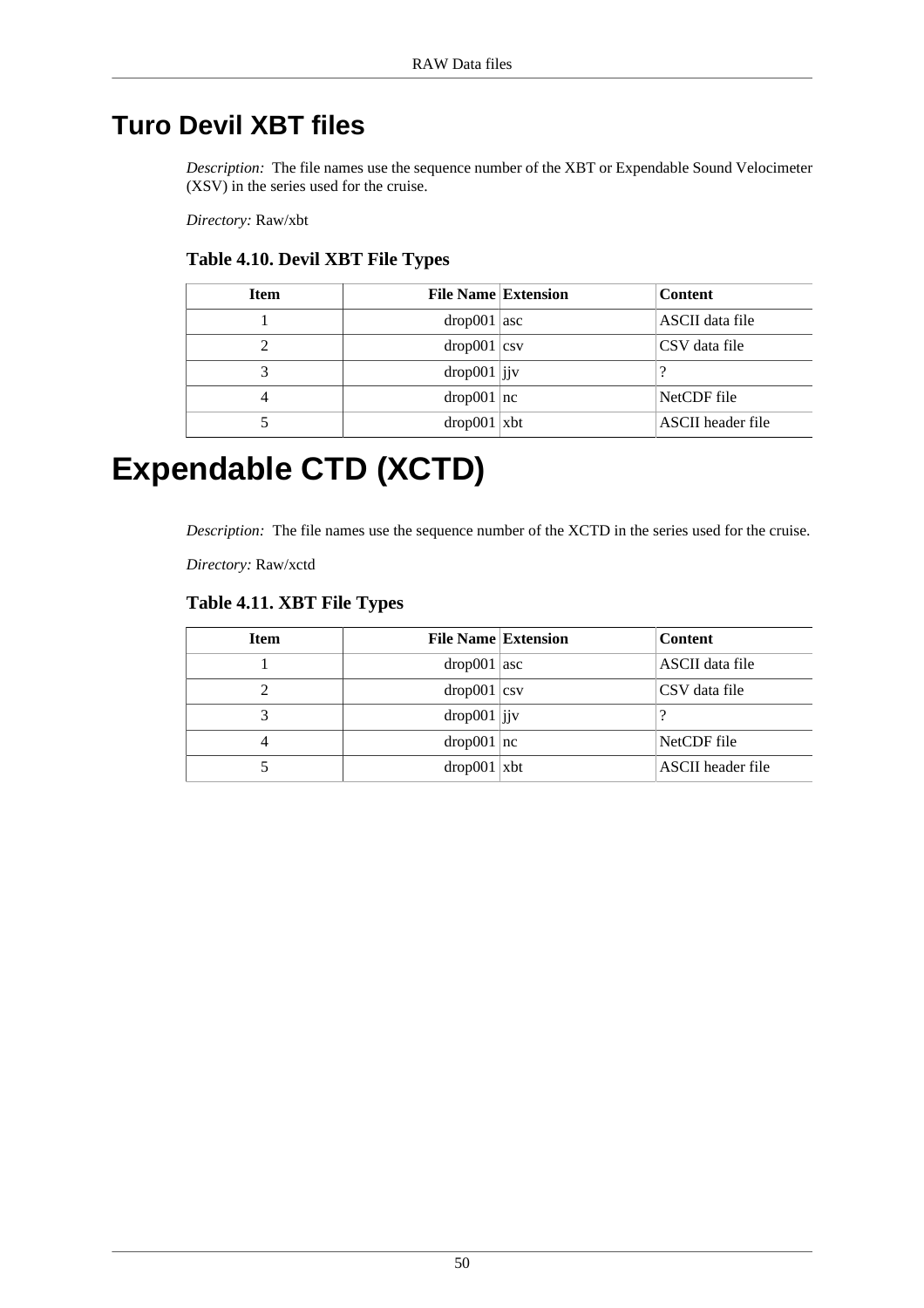# **Chapter 5. Lamont Data System (LDS) Primary Data**

Many of the data types logged by LDS are also logged by SCS. There are two primary differences:

- 1. LDS uses a different format of time stamp
- 2. LDS does not separate different records from the same device into different data files the way SCS does.

The format descriptions of many of the LDS files will be added in a later version.

# **Navigational Data**

# **Thales (Ashtech) ADU5 GPS**

The ADU5 is an upgraded version of the original ADU2 3D GPS orignally introduced by Ashtech. The ADU 2 was replaced with the ADU 5 in ~2005. Ashtech was bought by Thales.

*Description:* This entry describes the format of data from the Thales ADU5 GPS receiver's NMEA-GGA position data as logged by LDS.

*Directory:* LDS\_Data/adu5

*File Name:* HLY1001-adu5.y2010d190

*Data Examples*: A typical sequence from the a data file:

```
adu5 2010:190:17:50:01.1917
$GPGLL,7144.88657,N,15600.29039,W,175001.00,A,A*78 adu5
2010:190:17:50:01.2447
$GPGGA,175001.00,7144.88657,N,15600.29039,W,1,11,0.7,22.03,M,-0.89,M,,*55
adu5 2010:190:17:50:01.2977
$GPVTG,106.86,T,086.14,M,000.29,N,000.54,K,A*2B adu5
2010:190:17:50:01.4038
$GPPAT,175001.00,7144.88657,N,15600.29039,W,00021.14,135.9840,000.12,000.63,0.0
adu5 2010:190:17:50:01.4177 $GPHDT,135.984,T*37
```
### **Ashtech (ADU5) \$GPGLL Message format**

adu5 2010:190:17:50:01.1917 \$GPGLL,7144.88657,N,15600.29039,W,175001.00,A,A\*78

#### **Table 5.1. ADU5 GLL Message**

| Field          | Data Type              | <b>Example</b>         | <b>Units</b>               |
|----------------|------------------------|------------------------|----------------------------|
|                | Tag                    | adu <sub>5</sub>       | Data type/source ID in LDS |
| $\mathfrak{D}$ | LDS logged date & Time | 2010:190:17:50:01.1917 | YYYY:DDD:HH:MM:SS.ssss     |
| 3              | <b>NMEA</b> Header     | <b>SGPGLL</b>          | <b>NMEA-0183</b>           |
| 4              | Latitude               | 7144.88657             | DDMM.mmmmm                 |
| 5              | Latitude hemisphere    | N                      | $[N S]$ N=North            |
| 6              | Longitude              | 15600.29039            | DDMM.mmmmm                 |
|                | Longitude hemisphere   | W                      | [E W]                      |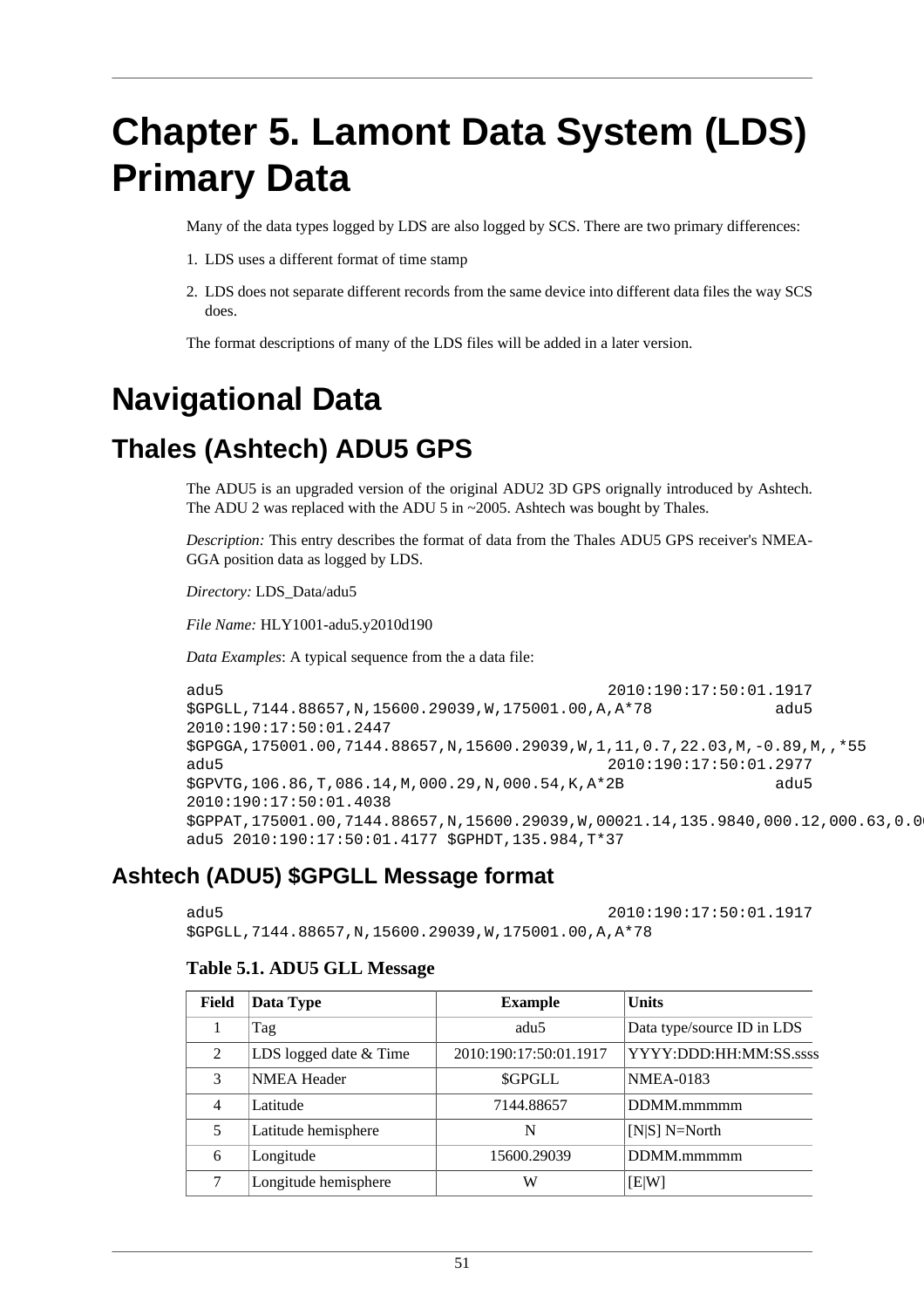| Field | Data Type                             | <b>Example</b> | <b>Units</b>                                                                                                                           |
|-------|---------------------------------------|----------------|----------------------------------------------------------------------------------------------------------------------------------------|
| 8     | Fix Time                              | 175001.00      | <b>HHMMSS.ss</b>                                                                                                                       |
| 9     | Fix Status                            | A              | Status of the position fix<br>(always A): $A =$ valid $V =$<br>invalid                                                                 |
| 10    | Positioning system mode<br>indicator: | A              | A: Autonomous mode<br>D: Differential mode<br>E: Estimated (DR) mode<br>M: Manual input mode<br>S: Simulator mode<br>N: Data not valid |
| 11    | Separator                             | #来#            | <b>NMEA-0183</b>                                                                                                                       |
| 12    | Checksum                              | 55             | <b>NMEA-0183</b>                                                                                                                       |

## **Ashtech (ADU5) \$GPVTG NMEA Message format**

adu5 2010:190:17:50:01.2977 \$GPVTG,106.86,T,086.14,M,000.29,N,000.54,K,A\*2B

The VTG message contains the actual track (COG) and speed (SOG) over the ground.

| Table 5.2. ADU5 \$VTG Message |
|-------------------------------|
|-------------------------------|

| <b>Field</b>   | Data Type                            | <b>Example</b>         | <b>Units</b>                                                                                                                     |
|----------------|--------------------------------------|------------------------|----------------------------------------------------------------------------------------------------------------------------------|
| 1              | Tag                                  | adu5                   | Data type/source ID in LDS                                                                                                       |
| 2              | LDS logged date & Time               | 2010:190:17:50:01.2447 | YYYY:DDD:HH:MM:SS.sssss                                                                                                          |
| 3              | <b>NMEA Header</b>                   | \$GPVTG                | <b>NMEA-0183</b>                                                                                                                 |
| $\overline{4}$ | Course                               | 106.86                 | Decimal degrees                                                                                                                  |
| 5              | <b>Course Refernece</b>              | T                      | Always T=True North                                                                                                              |
| 6              | Course over the ground               | 086.14                 | Decimal degrees                                                                                                                  |
| $\overline{7}$ | Course reference                     | M                      | Always M=Magnetic North                                                                                                          |
| 8              | Speed over the ground                | 000.29                 | Speed                                                                                                                            |
| 9              | Speed Units                          | N                      | Speed units $=$ Knots                                                                                                            |
| 10             | Speed                                | 000.54                 | Speed                                                                                                                            |
| 11             | Speed units                          | K                      | k=Kilometers/hour                                                                                                                |
| 12             | Positioning system mode<br>indicator | $\mathsf{A}$           | A—Autonomous mode<br>D-Differential mode<br>E-Estimated (DR) mode<br>M-Manual input mode<br>S-Simulator mode<br>N—Data not valid |
| 13             | Separator                            | 11米11                  | <b>NMEA-0183</b>                                                                                                                 |
| 14             | Checksum                             | 55                     | <b>NMEA-0183</b>                                                                                                                 |

# **Ashtech (ADU5) \$GPGGA NMEA Message format**

adu5 2010:190:17:50:01.2447 \$GPGGA,175001.00,7144.88657,N,15600.29039,W,1,11,0.7,22.03,M,-0.89,M,,\*55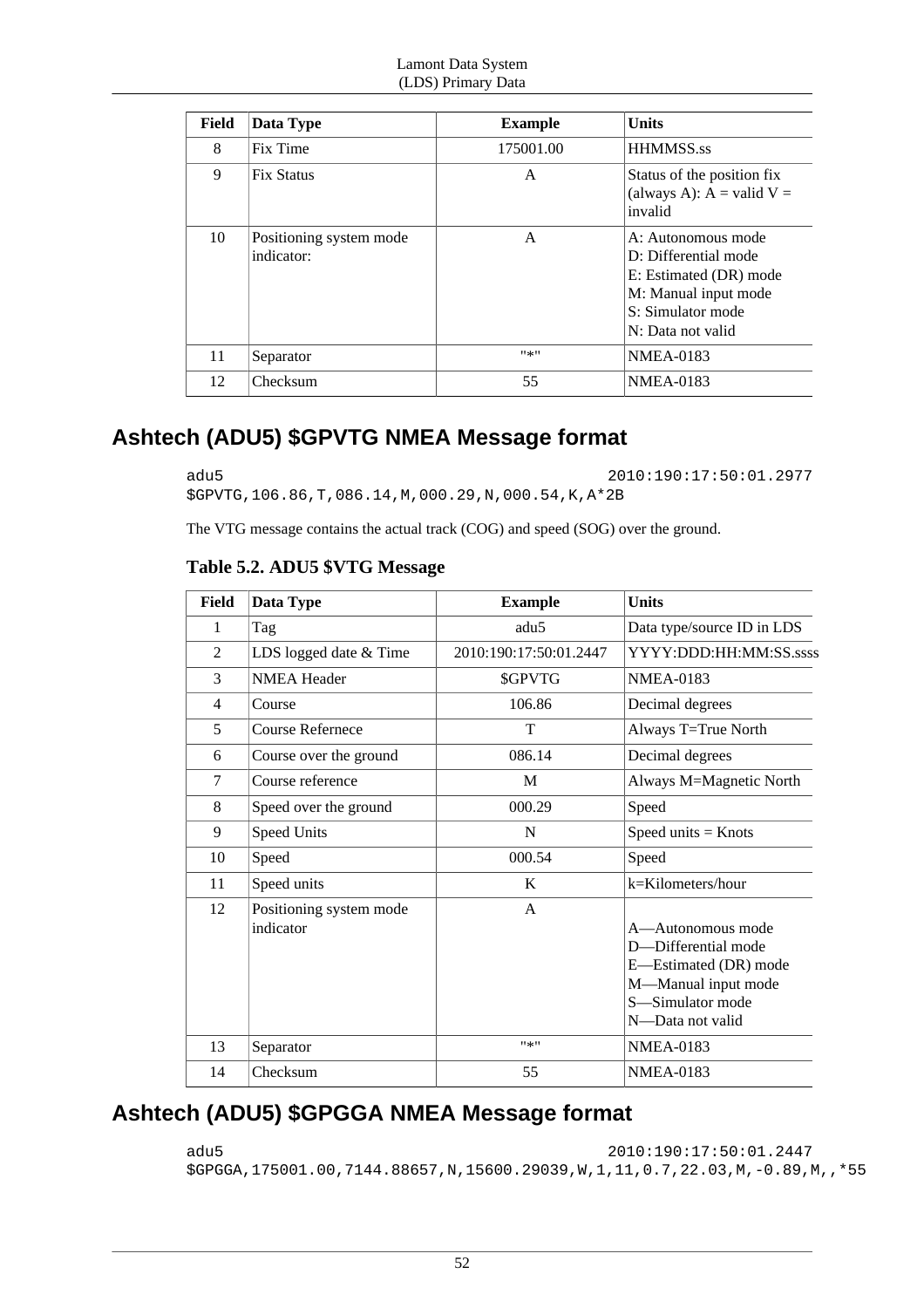| <b>Field</b> | Data Type                 | <b>Example</b>         | <b>Units</b>                        |
|--------------|---------------------------|------------------------|-------------------------------------|
| 1            | Tag                       | adu5                   | Data type/source ID in LDS          |
| 2            | LDS Time Stamp            | 2010:190:17:50:01.2447 | YYYY:DDD:HH:MM:SS.ssss              |
| 3            | <b>NMEA</b> Header        | \$GPGGA                | <b>NMEA-0183</b>                    |
| 4            | Position Time (UTC)       | 175001.00              | hhmmss.ss                           |
| 5            | Latitude                  | 7144.88657             | DDMM.mmmmm                          |
| 6            | Latitude hemisphere       | N                      | [ $N S]$ $N=North$                  |
| 7            | Longitude                 | 15600.29039            | DDMM.mmmmm                          |
| 8            | Longitude hemisphere      | W                      | [E W]                               |
| 9            | <b>GPS</b> Quality        | 1                      | $1 = GPS, 2 = DGP$                  |
| 10           | Number of satellites used | 11                     | Integer                             |
| 11           | <b>HDOP</b>               | 0.7                    | Horizontal Dilution of<br>Precision |
| 12           | Height                    | 22.03                  | see Height units                    |
| 13           | Height units              | M                      | M=Meters                            |
| 14           | Geoidal Height            | $-0.89$                | see Geoidal height units            |
| 15           | Geoidal height units      | M                      | $M=$ meters                         |
| 17           | Separator                 | $9*9$                  | <b>NMEA-0183</b>                    |
| 18           | Checksum                  | 55                     | <b>NMEA-0183</b>                    |

### **Table 5.3. ADU5 \$GPGGA Message**

### **Ashtech (ADU5) \$GPHDT NMEA Message format**

adu5 2010:190:17:50:01.4038

\$GPPAT,175001.00,7144.88657,N,15600.29039,W,00021.14,135.9840,000.12,000.63,0.0

### **Table 5.4. ADU5 HTD Record (SCS)**

| Field         | Data Type                | <b>Example</b>         | <b>Units</b>           |
|---------------|--------------------------|------------------------|------------------------|
|               | LDS ID                   | adu <sub>5</sub>       | MM/DD/YYYY (from SCS)  |
| $\mathcal{L}$ | LDS Time Tag             | 2010:190:17:50:01.4177 | YYYY:DDD:HH:MM:SS.ssss |
| 3             | <b>NMEA Header</b>       | <b>SGPHDT</b>          | <b>NMEA-0183</b>       |
| 4             | Heading                  | 135.984                | Degrees                |
| 5             | <b>Heading Reference</b> |                        | $T == True$ North      |
| 6             | Separator                | #종!!                   | <b>NMEA-0183</b>       |
| ℸ             | Checksum                 | 07                     | <b>NMEA-0183</b>       |

### **Ashtech (ADU5) \$GPPAT NMEA Message format**

This section describes the \$GPPAT, the Ashtech proprietary position and altitude message .

```
adu5 2010:190:17:50:01.4038
$GPPAT,175001.00,7144.88657,N,15600.29039,W,00021.14,135.9840,000.12,000.63,0.0
```
### **Table 5.5. ADU5 GPPAT Record Format (LDS)**

| Field | Data Type | <b>Example</b> | <b>Units</b>          |
|-------|-----------|----------------|-----------------------|
|       | LDS ID    | adu5           | MM/DD/YYYY (from SCS) |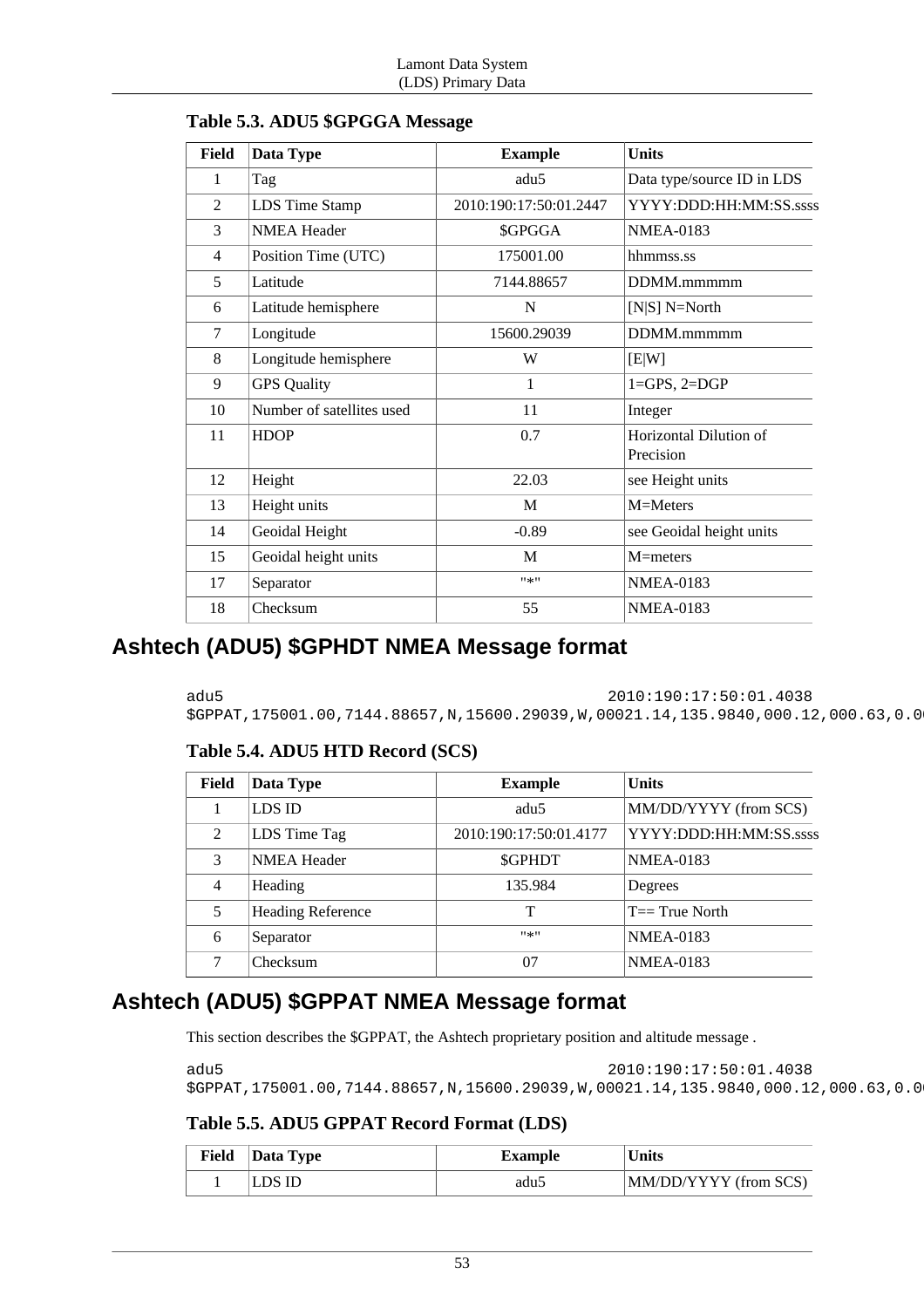| <b>Field</b>   | Data Type                                     | <b>Example</b>         | <b>Units</b>                                                                                                           |
|----------------|-----------------------------------------------|------------------------|------------------------------------------------------------------------------------------------------------------------|
| 2              | LDS Time Tag                                  | 2010:190:17:50:01.4038 | YYYY:DDD:HH:MM:SS.ssss                                                                                                 |
| 3              | <b>NMEA Header</b>                            | \$GPPAT                | <b>NMEA-0183</b>                                                                                                       |
| $\overline{4}$ | Time                                          | 175001.00              | HHMMSS.ss                                                                                                              |
| 5              | Latitude                                      | 7144.88657             | DDMM.mmmmm                                                                                                             |
|                | Latitude Hemisphere                           | N                      | N: North<br>S: South                                                                                                   |
|                | Longitude                                     | 15600.29039            | DDD.MM.mmmmm<br>(Degrees, Minutes)                                                                                     |
|                | Longitude Hemisphere                          | W                      | W: West<br>E: East                                                                                                     |
|                | Altitude                                      | 00021.14               | $+/-$ mmm.mm (Meters)                                                                                                  |
|                | Heading                                       | 135.9840               | Degrees relative True North                                                                                            |
|                | Pitch                                         | 000.12                 | $+/-$ ddd.dd (Degrees)                                                                                                 |
|                | Roll                                          | 000.63                 | $+/-$ ddd.dd (Degrees)                                                                                                 |
|                | Attitude phase measurement<br>RMS error, MRMS | 0.0016                 | m.mmmm, (Meters)                                                                                                       |
|                | Attitude baseline length rms<br>error, BRMS   | 0.0161                 | m.mmmm(Meters)                                                                                                         |
|                | Attitude reset flag                           | $\overline{0}$         | 0:good attitude<br>1:rough estimate or bad attitude                                                                    |
| 6              | Separator                                     | ***                    | <b>NMEA-0183</b>                                                                                                       |
| 7              | Checksum                                      | 65                     | NMEA-0183: Hexadecimal<br>checksum computed by<br>exclusive ORing all bytes<br>between, but not including,<br>\$ and * |

# **Trimble AG132 Differential Global Positioning System (GPS)**

The Trimble AG132 is single frequency (L1) GPS receiver with two DGPS receivers. DGPS corrections can be received from the 100 kHz USCG reference stations or from corrections broadcast by satellite. USCG corrections are general not available in Healy's areas of science operation. Satellite DGPS corrections require a subscription which has to be arranged well in advance of use.

*Description:* This entry describes the format of data from the Trimbel AG132 DGPS receiver's data as logged by LDS.

*Directory:* LDS\_Data/aggps

*File Name:* HLY1001-aggps.y2010d191

*Data Examples*: A typical sequence from the a data file:

```
aggps 2010:191:12:40:55.2310
$GPGGA,124055.00,7203.058972,N,15607.704972,W,1,10,0.7,23.34,M,0.04,M,,*70
aggps 2010:191:12:40:55.2810
$GPGLL,7203.058972,N,15607.704972,W,124055.00,A,A*71 aggps
2010:191:12:40:55.3310 $GPVTG,291.4,T,,,000.51,N,000.94,K,A*47
aggps 2010:191:12:40:55.4060
```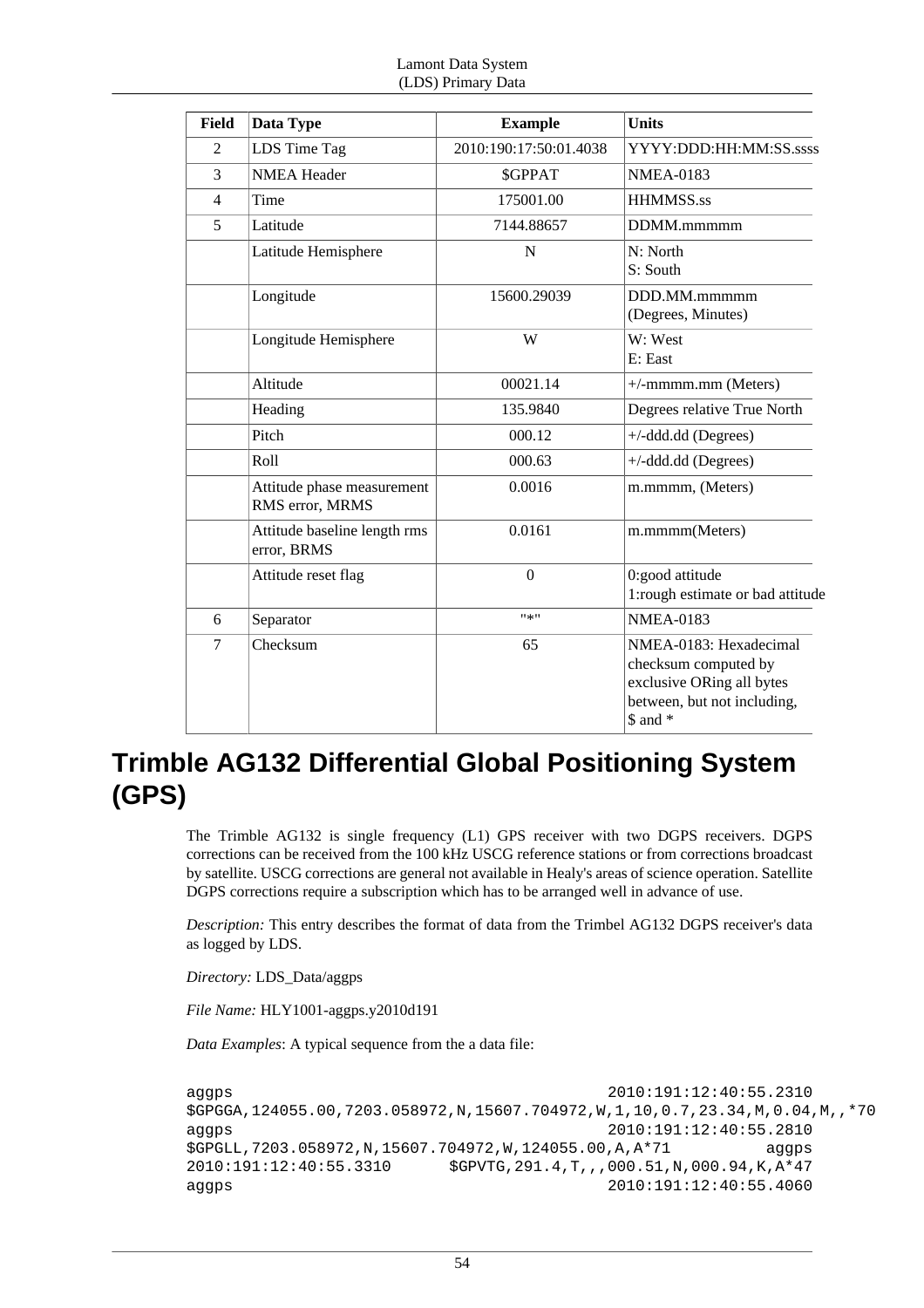\$GPGSV,3,1,10,32,27,222,46,28,25,289,45,11,48,257,50,17,18,323,45\*74 aggps 2010:191:12:40:55.4811 \$GPGSV,3,2,10,19,24,191,46,27,25,012,47,09,28,024,49,24,16,124,40\*74 aggps 2010:191:12:40:55.5310 \$GPGSV,3,3,10,14,44,125,49,22,33,085,50,,,,,,,,\*7E aggps 2010:191:12:40:55.6071  $SGPGSA, A, 3, 32, 28, 11, 17, 19, 27, 09, 24, 14, 22, ..., 2, 4, 0, 7, 2, 3*38$  aggps 2010:191:12:40:55.6320 \$GPZDA,124055.13,10,07,2010,00,00\*66 aggps 2010:191:12:40:55.7071 \$GPRMC,124055,V,7203.058972,N,15607.704972,W,000.51,291.4,100710,27.8,E,N\*1B aggps 2010:191:12:40:55.7381 \$PTNLDG,,291.5,,1,2,,,,,\*27

## **Trimble AG132 \$GPGGA NMEA Message format**

aggps 2010:191:12:40:55.2310 \$GPGGA,124055.00,7203.058972,N,15607.704972,W,1,10,0.7,23.34,M,0.04,M,,\*70

| <b>Field</b>             | Data Type                 | <b>Example</b>         | <b>Units</b>                                                        |  |
|--------------------------|---------------------------|------------------------|---------------------------------------------------------------------|--|
| 1                        | Tag                       | aggps                  | Data type/source ID in LDS                                          |  |
| $\overline{2}$           | <b>LDS</b> Time Stamp     | 2010:191:12:40:55.2310 | YYYY:DDD:HH:MM:SS.sssss<br>DDD is Day of the Year. January 1 is 001 |  |
| 3                        | <b>NMEA Header</b>        | \$GPGGA                | <b>NMEA-0183</b>                                                    |  |
| $\overline{\mathcal{L}}$ | Position Time (UTC)       | 124055.00              | hhmmss.ss                                                           |  |
| 5                        | Latitude                  | 7203.058972            | DDMM.mmmmmm                                                         |  |
| 6                        | Latitude hemisphere       | $\overline{N}$         | $[N S]$ N=North                                                     |  |
| 7                        | Longitude                 | 15607.704972           | DDMM.mmmmmm                                                         |  |
| 8                        | Longitude hemisphere      | W                      | [E W]                                                               |  |
| 9                        | <b>GPS</b> Quality        | 1                      | $0$ : fix not valid<br>1: GPS fix<br>2: DGPS fix                    |  |
| 10                       | Number of satellites used | 10                     | Integer                                                             |  |
| 11                       | <b>HDOP</b>               | 0.7                    | Horizontal Dilution of<br>Precision                                 |  |
| 12                       | Height                    | 23.34                  | Antenna Height re: Mean<br>Sea Level                                |  |
| 13                       | Height units              | M                      | M=Meters                                                            |  |
| 14                       | Geoidal Height            | 0.04                   | +/-mm.mmGeoidal<br>separation                                       |  |
| 15                       | Geoidal height units      | M                      | M=meters                                                            |  |
|                          | Age of DGPS data          |                        | Seconds or empty when no<br><b>DGPS</b>                             |  |
|                          | <b>Base Station ID</b>    |                        | ID or blank when on DGPS                                            |  |
| 17                       | Separator                 | $"$ * $"$              | <b>NMEA-0183</b>                                                    |  |
| 18                       | Checksum                  | 70                     | NMEA-0183 Checksum                                                  |  |

### **Table 5.6. AG132 \$GPGGA Message**

## **Trimble AG132 \$GPGGA NMEA Message format**

aggps 2010:191:12:40:55.2310 \$GPGGA,124055.00,7203.058972,N,15607.704972,W,1,10,0.7,23.34,M,0.04,M,,\*70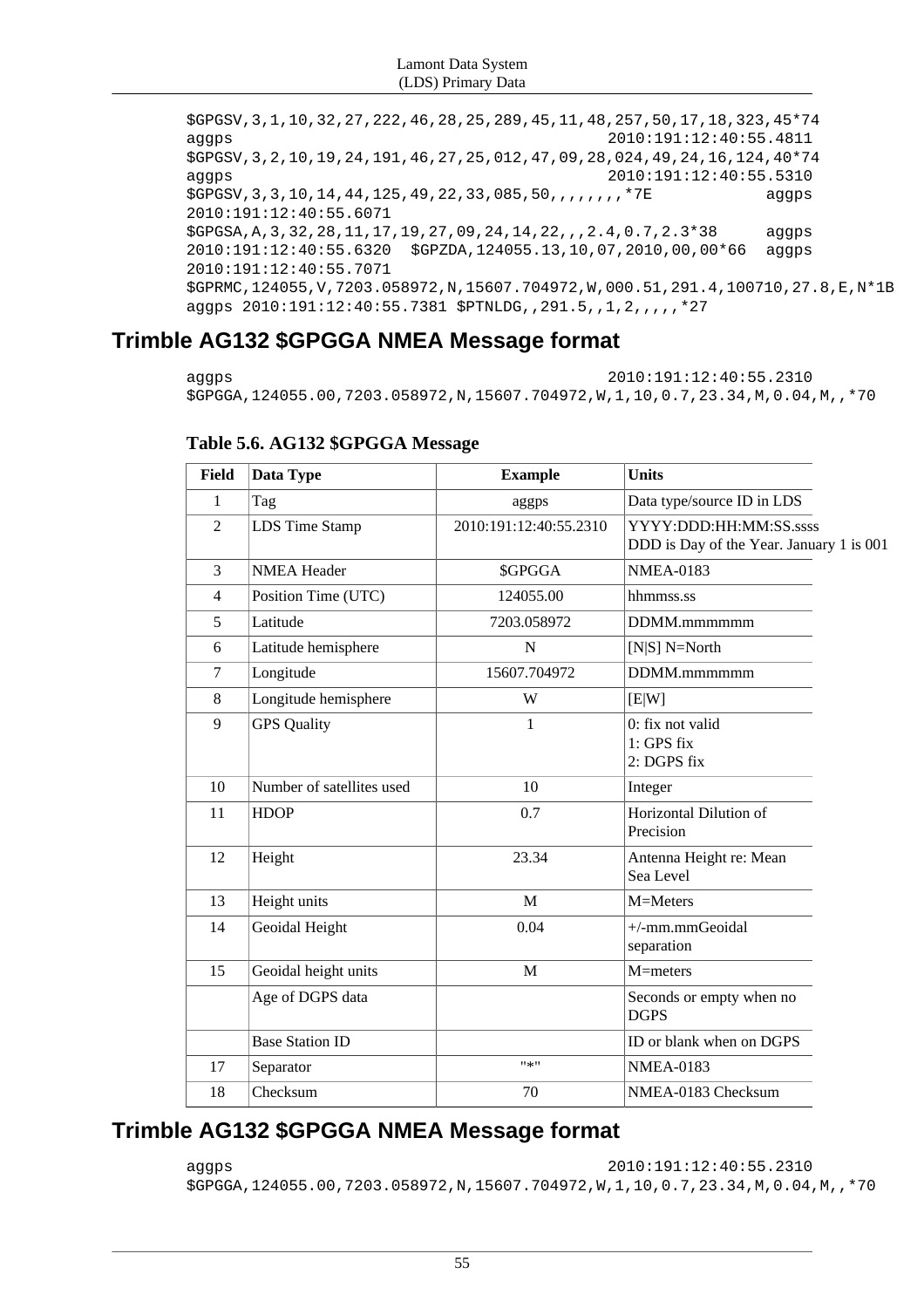| <b>Field</b>   | Data Type                 | <b>Example</b>         | <b>Units</b>                                                        |
|----------------|---------------------------|------------------------|---------------------------------------------------------------------|
| $\mathbf{1}$   | Tag                       | aggps                  | Data type/source ID in LDS                                          |
| 2              | <b>LDS</b> Time Stamp     | 2010:191:12:40:55.2310 | YYYY:DDD:HH:MM:SS.sssss<br>DDD is Day of the Year. January 1 is 001 |
| 3              | <b>NMEA Header</b>        | \$GPGGA                | <b>NMEA-0183</b>                                                    |
| $\overline{4}$ | Position Time (UTC)       | 124055.00              | hhmmss.ss                                                           |
| 5              | Latitude                  | 7203.058972            | DDMM.mmmmmm                                                         |
| 6              | Latitude hemisphere       | $\mathbf N$            | $[N S]$ N=North                                                     |
| $\tau$         | Longitude                 | 15607.704972           | DDMM.mmmmmm                                                         |
| 8              | Longitude hemisphere      | W                      | [E W]                                                               |
| 9              | <b>GPS Quality</b>        | $\mathbf{1}$           | 0: fix not valid<br>$1: GPS$ fix<br>2: DGPS fix                     |
| 10             | Number of satellites used | 10                     | Integer                                                             |
| 11             | <b>HDOP</b>               | 0.7                    | Horizontal Dilution of<br>Precision                                 |
| 12             | Height                    | 23.34                  | Antenna Height re: Mean<br>Sea Level                                |
| 13             | Height units              | M                      | M=Meters                                                            |
| 14             | Geoidal Height            | 0.04                   | +/-mm.mmGeoidal<br>separation                                       |
| 15             | Geoidal height units      | $\mathbf M$            | M=meters                                                            |
|                | Age of DGPS data          |                        | Seconds or empty when no<br><b>DGPS</b>                             |
|                | <b>Base Station ID</b>    |                        | ID or blank when on DGPS                                            |
| 17             | Separator                 | $11*11$                | <b>NMEA-0183</b>                                                    |
| 18             | Checksum                  | 70                     | NMEA-0183 Checksum                                                  |
|                |                           |                        |                                                                     |

**Table 5.7. AG132 \$GPGGA Message**

### **Trimble AG132 \$GPGLL Message format**

aggps 2010:191:12:40:55.2810

\$GPGLL,7203.058972,N,15607.704972,W,124055.00,A,A\*71

### **Table 5.8. AG132 GLL Message**

| Field          | Data Type              | <b>Example</b>         | <b>Units</b>               |
|----------------|------------------------|------------------------|----------------------------|
|                | Tag                    | aggps                  | Data type/source ID in LDS |
| 2              | LDS logged date & Time | 2010:191:12:40:55.2810 | YYYY:DDD:HH:MM:SS.ssss     |
| 3              | <b>NMEA</b> Header     | <b>SGPGLL</b>          | <b>NMEA-0183</b>           |
| $\overline{4}$ | Latitude               | 7203.058972            | DDMM.mmmmm                 |
| 5              | Latitude hemisphere    | N                      | $[N S]$ N=North            |
| 6              | Longitude              | 15607.704972           | DDMM.mmmmm                 |
| 7              | Longitude hemisphere   | W                      | E[W]                       |
| 8              | UTC Fix Time           | 124055.00              | <b>HHMMSS.ss</b>           |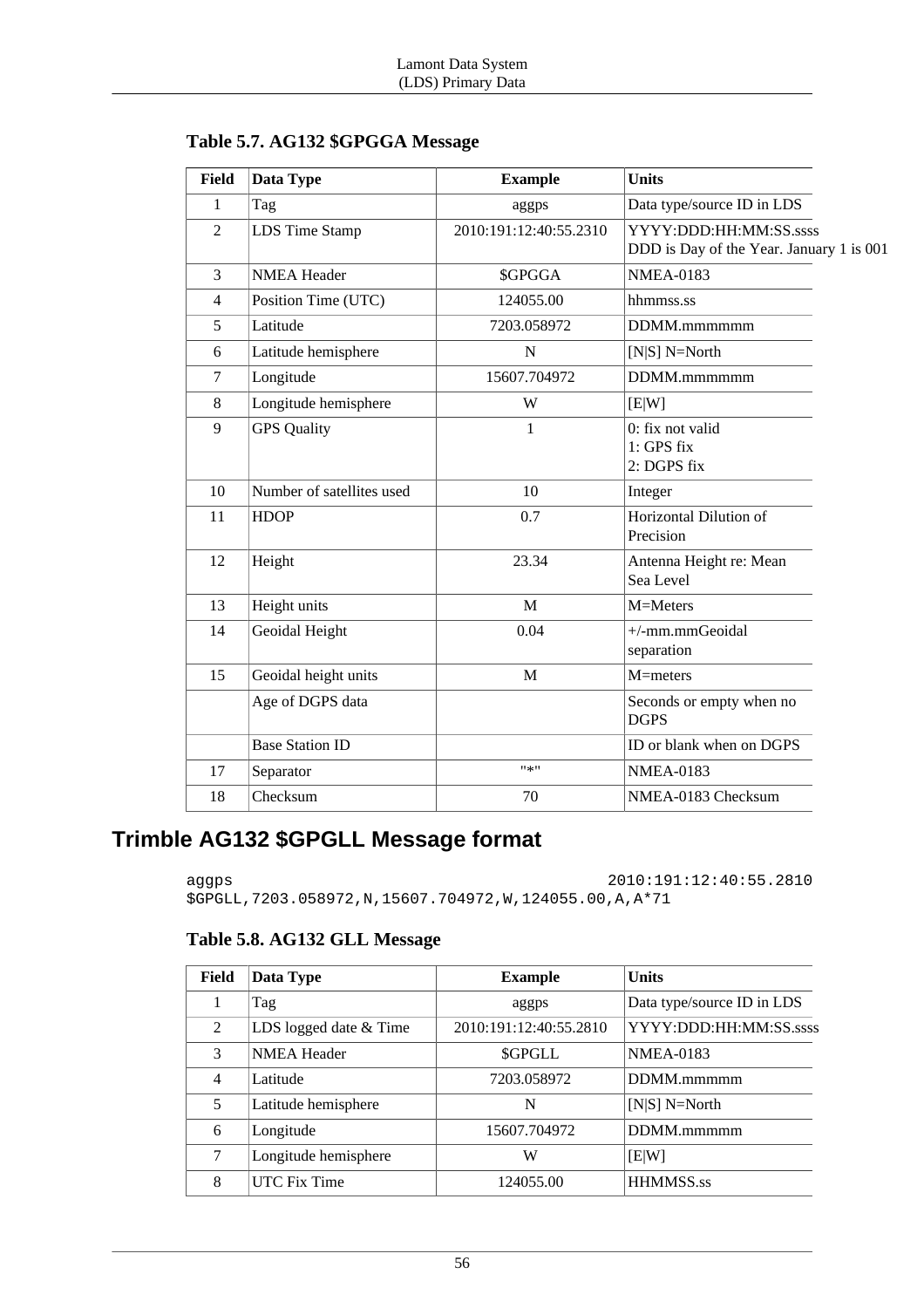| Field | Data Type                            | <b>Example</b> | <b>Units</b>                                                    |
|-------|--------------------------------------|----------------|-----------------------------------------------------------------|
| 9     | <b>Fix Status</b>                    | A              | $A = valid$<br>$V = invalid$<br>Always A                        |
| 10    | Positioning system mode<br>indicator | A              | A: Autonomous mode<br>D: Differential mode<br>N: Data not valid |
| 11    | Separator                            | #종!!           | <b>NMEA-0183</b>                                                |
| 12    | Checksum                             | 55             | <b>NMEA-0183</b>                                                |

### **Trimble AG132 \$GPGSV NMEA Message format**

aggps 2010:191:12:40:55.4060 \$GPGSV,3,1,10,32,27,222,46,28,25,289,45,11,48,257,50,17,18,323,45\*74 aggps 2010:191:12:40:55.4811 \$GPGSV,3,2,10,19,24,191,46,27,25,012,47,09,28,024,49,24,16,124,40\*74 aggps 2010:191:12:40:55.5310 \$GPGSV,3,3,10,14,44,125,49,22,33,085,50,,,,,,,,\*7E

The GSV message identifies the number of Space Vehicles (SVs) in view, the PRN (Satellite) numbers, elevation, azimuth and Signal to Noise Ratio (SNR) values. Multiple \$GPGSV messages may be transmitted in a single data cycle in order to accommodate data from all of the satellites currently being tracked by the receiver.

| <b>Field</b>   | Data Type                                                                                               | <b>Example</b>         | <b>Units</b>                               |
|----------------|---------------------------------------------------------------------------------------------------------|------------------------|--------------------------------------------|
| 1              | Tag                                                                                                     | aggps                  | Data type/source ID in LDS                 |
| $\overline{2}$ | LDS logged date & Time                                                                                  | 2010:191:12:40:55.4060 | YYYY:DDD:HH:MM:SS.ssss                     |
| 3              | NMEA Message Type                                                                                       | \$GPGSV                | <b>NMEA-0183</b>                           |
| $\overline{4}$ | Total number of GSV<br>messages in this "cycle"                                                         | 3                      | Integer                                    |
| 5              | Message number (in this<br>cycle)                                                                       | 1                      | Integer                                    |
| 6              | Total number of SVs visible                                                                             | 10                     | Integer                                    |
| 7              | <b>SV PRN</b>                                                                                           | 32                     | Integer indicating which<br>satellite      |
| 8              | <b>SV</b> Elevation                                                                                     | 27                     | Degrees above horizontal<br>(0 < n < 90.5) |
| 9              | <b>SV</b> Azimuth                                                                                       | 222                    | Degrees from True North                    |
| 10             | <b>SV SNR</b>                                                                                           | 46                     | 00-99 dB (null when no<br>satellite)       |
|                | Fields 7,8,9, & 10 (PRN, Elevation, Azimuth and SNR) repeat up to three more times in<br>each message   |                        |                                            |
|                | Multiple GSV messages are sent in one "cycle" to accommodate the number of satellites<br>being tracked. |                        |                                            |
|                | Separator                                                                                               | 11米11                  | <b>NMEA-0183</b>                           |
|                | Checksum                                                                                                | 47                     | <b>NMEA-0183</b>                           |

### **Table 5.9. AG132 \$GPGSVMessage**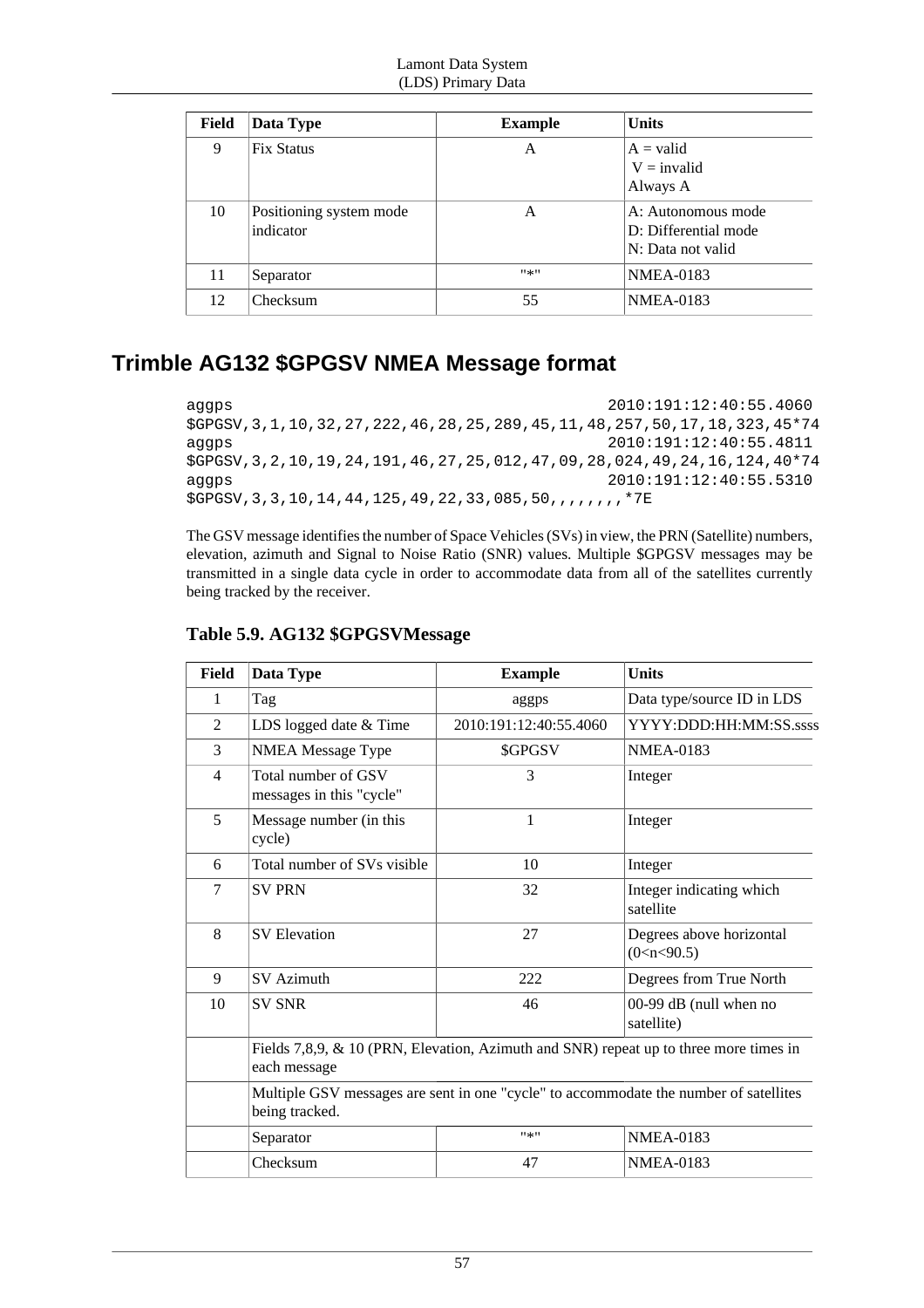### **Trimble AG132 \$GPZDA Message Format**

The ZDA message identifies UTC time, day, month, and year, local zone number and local zone minutes.

aggps 2010:191:12:40:55.6320 \$GPZDA,124055.13,10,07,2010,00,00\*66

### **Table 5.10. Trimble AG132 ZDA (LDS)**

| <b>Field</b>   | Data Type          | <b>Example</b>         | <b>Units</b>           |
|----------------|--------------------|------------------------|------------------------|
| $\mathbf{1}$   | LDS Tag            | aggps                  |                        |
| $\mathfrak{D}$ | LDS Time Stamp     | 2010:191:12:40:55.6320 | YYYY:DDD:HH:MM:SS.ssss |
| 3              | <b>NMEA Header</b> | \$GPZDA                | <b>NMEA-0183</b>       |
| 4              | Time (UTC)         | 133000.00              | <b>HHMMSS.ssss</b>     |
| 5              | Day                | 10                     | <b>DD</b>              |
| 6              | Month              | 07                     | <b>MM</b>              |
| 7              | Year               | 2010                   | <b>YYYY</b>            |
| 8              | Local zone hours   | 00                     | <b>HH</b>              |
| 9              | Local zone minutes | 0 <sup>0</sup>         | <b>MM</b>              |
| 11             | Separator          | $11 \times 11$         | <b>NMEA-0183</b>       |
| 12             | Checksum           | 66                     | <b>NMEA-0183</b>       |

### **Trimble AG132 \$GPRMC NMEA Message format**

aggps 2010:191:12:40:55.7071 \$GPRMC,124055,V,7203.058972,N,15607.704972,W,000.51,291.4,100710,27.8,E,N\*1B

The RMC message identifies the UTC time, status, latitude, longitude, speed over ground (SOG), date, and magnetic variation of the position fix. It is the "Recommended Minimum Content" NMEA message for GPS receivers.

|    | <b>Field Data Type</b> | <b>Example</b>         | <b>Units</b>                                                                                                     |  |
|----|------------------------|------------------------|------------------------------------------------------------------------------------------------------------------|--|
| 1  | Tag                    | aggps                  | Data type/source ID in LDS                                                                                       |  |
| 2  | LDS Time Stamp         | 2010:191:12:40:55.7071 | YYYY:DDD:HH:MM:SS.ssss<br>DDD is Day of the Year. January 1 is 001                                               |  |
| 3  | <b>NMEA Header</b>     | \$GPRMC                | <b>NMEA-0183</b>                                                                                                 |  |
| 4  | Position Time (UTC)    | 124055                 | hhmmss                                                                                                           |  |
| 5  | <b>Status</b>          | V                      | A: Valid V: Navigation<br>Receiver Warning (V is<br>output whenever the receiver<br>suspects something is wrong) |  |
| 6  | Latitude               | 7203.058972            | DDMM.mmmmmm                                                                                                      |  |
| 7  | Latitude hemisphere    | N                      | $[N S]$ N=North                                                                                                  |  |
| 8  | Longitude              | 15607.704972           | DDMM.mmmmmm                                                                                                      |  |
| 9  | Longitude hemisphere   | W                      | [E W]                                                                                                            |  |
| 10 | Speed Over Ground      | 000.51                 | Knots kkk.kk                                                                                                     |  |
| 11 | Course Over Ground     | 291.4                  | Degrees relative to True North                                                                                   |  |
| 12 | Date                   | 100710                 | <b>DDMMYY</b>                                                                                                    |  |

**Table 5.11. AG132 \$GPRMC Message**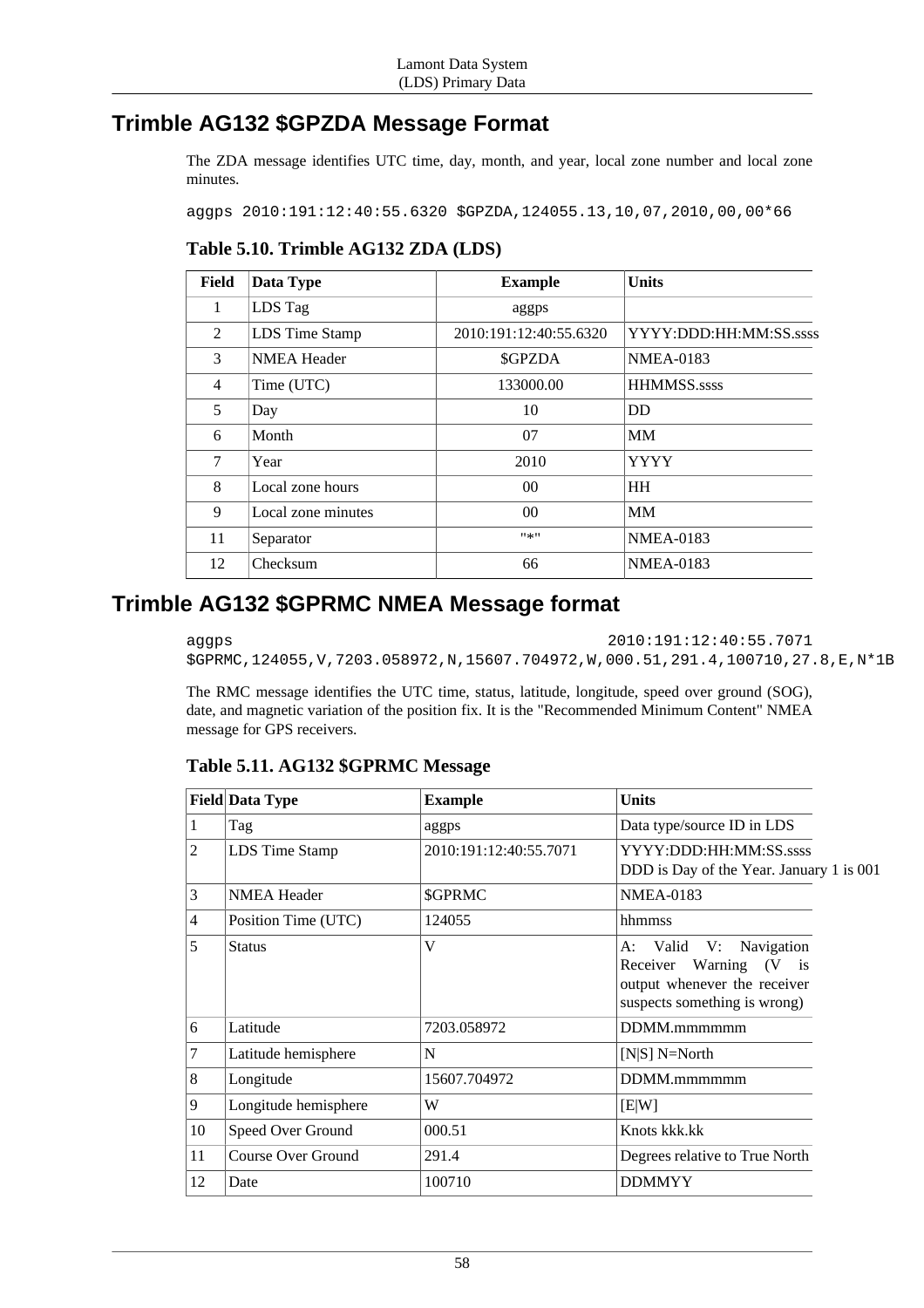|    | <b>Field Data Type</b>                         | <b>Example</b> | <b>Units</b>                                                                                                                                 |
|----|------------------------------------------------|----------------|----------------------------------------------------------------------------------------------------------------------------------------------|
| 13 | <b>Magnetic Variation</b>                      | 27.8           | Degrees                                                                                                                                      |
| 14 | of<br>Magnetic $ E $<br>Direction<br>Variation |                | E: Easterly variation from<br>True course (subtracts from<br>True course) W: Westerly<br>variation from True course<br>(adds to True course) |
| 15 | Status (Mode)                                  | N              | A: Autonomous<br>D: Differential<br>N: Data not valid                                                                                        |
| 16 | Separator                                      | #来#            | <b>NMEA-0183</b>                                                                                                                             |
| 17 | Checksum                                       | 70             | NMEA-0183 Checksum                                                                                                                           |

### **Trimble AG132 \$PTNLDG Message Format**

The PTNLDG message is a Trimble proprietary message for identifying the DGPS receiver channel strength, channel SNR, channel frequency, channel bit rate, channel number, channel tracking status, RTCM source, and channel performance indicator for either beacon DGPS or satellite DGPS.

aggps 2010:191:12:40:55.7381 \$PTNLDG,,291.5,,1,2,,,,,\*27

|                | <b>Field Data Type</b>           | <b>Example</b>         | <b>Units</b>                                                                                                                                                       |
|----------------|----------------------------------|------------------------|--------------------------------------------------------------------------------------------------------------------------------------------------------------------|
| 1              | LDS Tag                          | aggps                  |                                                                                                                                                                    |
| $\overline{c}$ | LDS Time Stamp                   | 2010:191:12:40:55.7381 | YYYY:DDD:HH:MM:SS.ssss                                                                                                                                             |
| 3              | <b>NMEA</b> Header               | <b>SPTNLDG</b>         | Trimble proprietary<br><b>NMEA-0183</b>                                                                                                                            |
| $\overline{4}$ | Channel signal strength          |                        | 1 dBuV/m. For beacon, this<br>is the electromagnetic field<br>intensity level. For satellite,<br>this is the ADC input voltage<br>level.                           |
| 5              | Channel signal to noise<br>(SNR) |                        | dB                                                                                                                                                                 |
| 6              | Channel frequency                |                        | kHz                                                                                                                                                                |
| 7              | Channel bit rate                 |                        | Bits per Second (bps)                                                                                                                                              |
| 8              | <b>Channel Number</b>            |                        | Integer: 00-99                                                                                                                                                     |
| 9              | Channel tracking status          |                        | $0:$ Channel idle<br>1: Wideband FFT search<br>2: Searching for signal<br>3: Channel has acquired signal<br>4: Channel has locked on signal<br>5: Channel disabled |
| 10             | Separator                        | $11 \times 11$         | <b>NMEA-0183</b>                                                                                                                                                   |
| 11             | Checksum                         | 66                     | <b>NMEA-0183</b>                                                                                                                                                   |

**Table 5.12. Trimble AG132 PTNLDG (LDS)**

# **Applanix POS/MV-320 Global Positioning System (GPS)**

Applanix POS/MV-320 GPS aided inertial navigation system.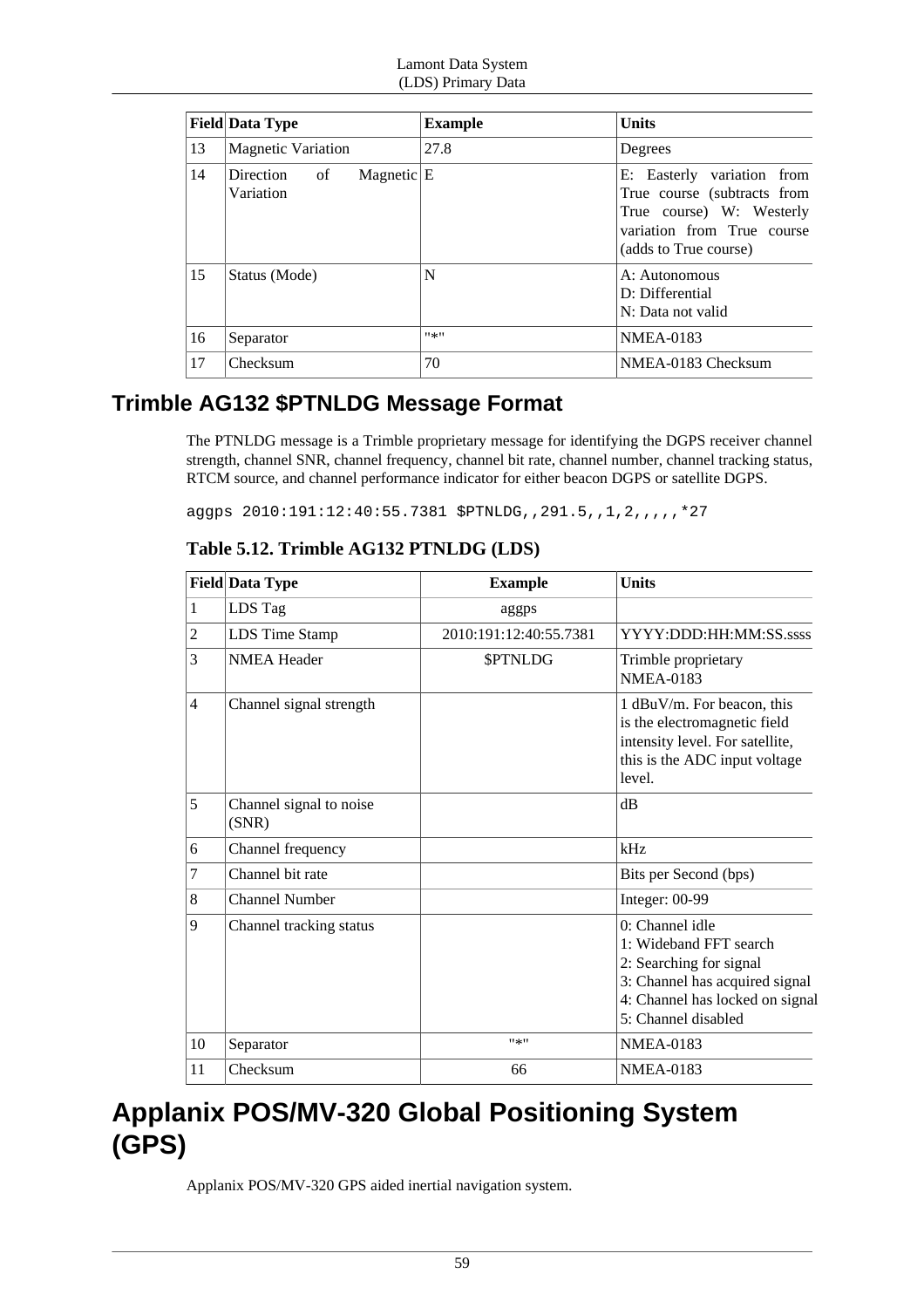With the installation of the EM122 multibeam the output of the POS/MV Attitude is in a binary format at a very high (100 Hz) update rate so it is not logged. Attitude data is logged in the EM122 multibeam data records

*Description:* This entry describes the format of data from the POSMV data as logged by LDS.

*Directory:* LDS\_Data/posnav

*File Name:* HLY1001-posnav.y2010d192

*Data Examples*: A typical sequence from the a data file:

posnav 2010:192:03:02:14.2871 \$INZDA,030214.0042,11,07,2010,,\*70 posnav 2010:192:03:02:15.0571 \$PASHR,030214.964,345.27,T,1.15,0.04,0.04,0.018,0.018,0.011,2,1\*1E posnav 2010:192:03:02:15.0701 \$PRDID,0.04,1.15,345.27\*7F posnav 2010:192:03:02:15.1261 \$INGST,030214.964,,1.9,1.2,3.8,2.0,2.2,4.5\*55 posnav 2010:192:03:02:15.1941 \$INGGA,030214.964,7211.52499,N,15628.25084,W,1,11,0.7,4.28,M,,,,\*3E posnav 2010:192:03:02:15.2181 \$INHDT,345.3,T\*24 posnav 2010:192:03:02:15.2631 \$INVTG,345.4,T,,M,7.4,N,13.7,K\*40

### **Applanix POS/MV \$GPZDA**

The ZDA message identifies UTC time, day, month, and year, local zone number and local zone minutes.

posnav 2010:192:03:02:14.2871 \$INZDA,030214.0042,11,07,2010,,\*70

| Field | Data Type          | <b>Example</b>         | <b>Units</b>           |
|-------|--------------------|------------------------|------------------------|
| 1     | LDS Tag            | posnav                 |                        |
| 2     | LDS Time Stamp     | 2010:192:03:02:14.2871 | YYYY:DDD:HH:MM:SS.ssss |
| 3     | <b>NMEA Header</b> | <b>\$INZDA</b>         | <b>NMEA-0183</b>       |
| 4     | Time (UTC)         | 030214.0042            | <b>HHMMSS.ssss</b>     |
| 5     | Day                | 11                     | DD                     |
| 6     | Month              | 07                     | MМ                     |
| 7     | Year               | 2010                   | <b>YYYY</b>            |
| 8     | <b>Null</b>        |                        | blank                  |
| 9     | <b>Null</b>        | 0 <sup>0</sup>         | blank                  |
| 11    | Separator          | $11 \times 11$         | <b>NMEA-0183</b>       |
| 12    | Checksum           | 70                     | <b>NMEA-0183</b>       |

**Table 5.13. Applanix POS/MV-320 ZDA (LDS)**

### **Applanix POS/MV \$PASHR**

*Description:* This entry describes the format of data from the POS/MV-320 pitch and roll records in NMEA PASHR-format as logged by LDS.

*Directory:* LDS\_Data/posnav

*File Name:* HLY1001-posnav.y2010d192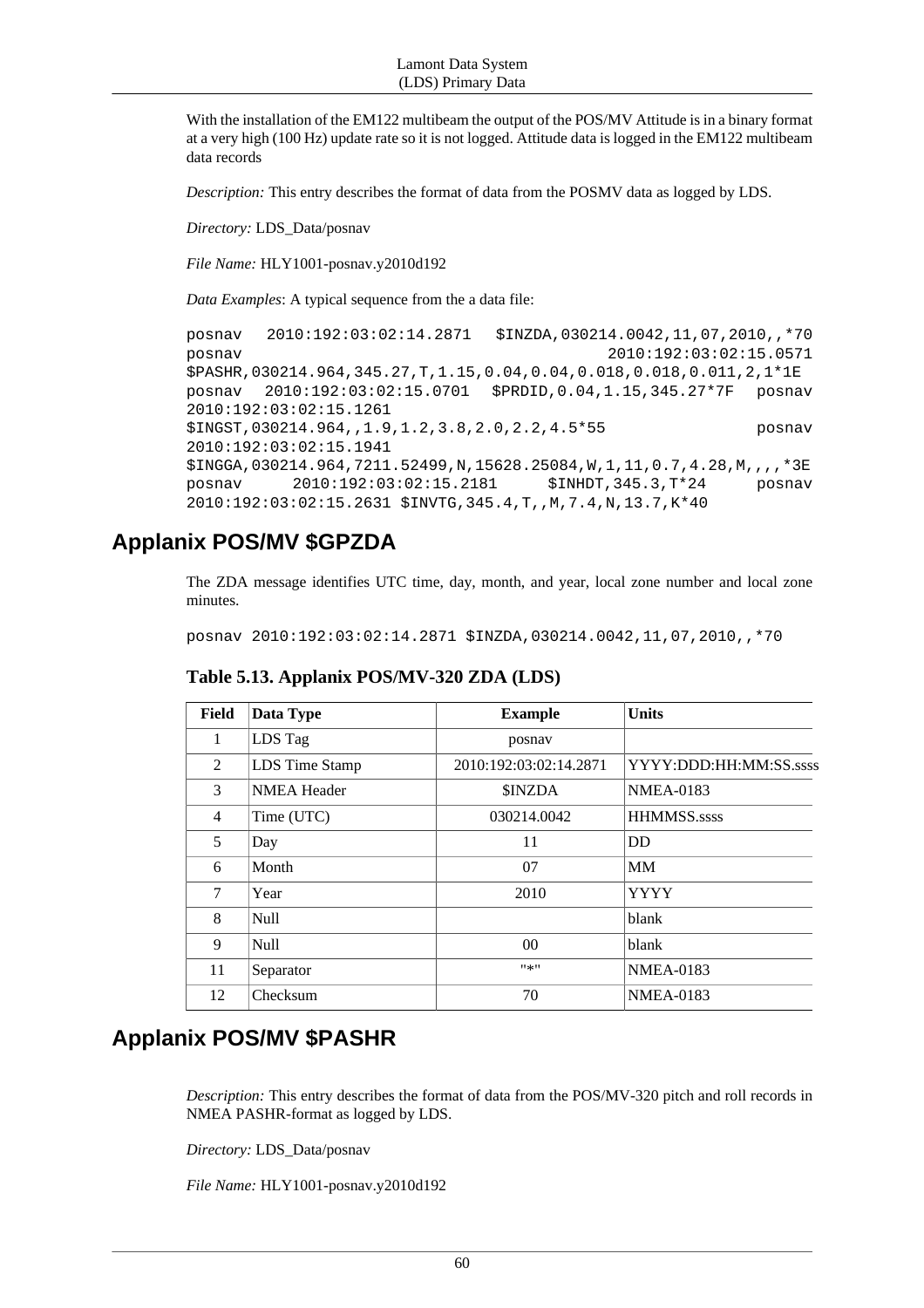*Data Examples*

posnav 2010:192:03:02:15.0571 \$PASHR,030214.964,345.27,T,1.15,0.04,0.04,0.018,0.018,0.011,2,1\*1E

### **Table 5.14. POS/MV PASHR (LDS)**

| <b>Field</b>   | Data Type               | <b>Example</b>         | <b>Units</b>                                                    |
|----------------|-------------------------|------------------------|-----------------------------------------------------------------|
| 1              | LDS Tag                 | posnav                 | <b>ASCII</b> text                                               |
| $\overline{2}$ | <b>LDS</b> Timestamp    | 2010:192:03:02:15.0571 | YYYY:DDD:HH:MM:SS.ssss                                          |
| 3              | <b>NMEA Header</b>      | <b>SPASHR</b>          | <b>NMEA-0183</b>                                                |
| $\overline{4}$ | <b>UTC</b> Time         | 030214.964             | <b>HHMMSS.sss</b>                                               |
| 6              | Heading                 | 345.27                 | DDD.dd degrees                                                  |
| 6              | Heading reference       | T                      | True north                                                      |
| 7              | Roll                    | 1.15                   | $+/-$ dd.dd degrees                                             |
| 8              | Pitch                   | 0.04                   | $+/-00.00$ degrees                                              |
| 9              | Heave                   | 0.018                  | $+/-00.00$ meters                                               |
| 10             | Roll Accuracy           | 0.018                  | 0.000 degrees                                                   |
| 11             | Pitch Accuracy          | 0.018                  | 0.000 degrees                                                   |
| 12             | <b>Heading Accuracy</b> | 0.011                  | 0.000 degrees                                                   |
| 13             | Flag - accuracy heading | [0 1 2]                | $0 = no$ aiding<br>$1 = GPS$ aiding<br>$2 = GPS \& GAMS$ aiding |
| 14             | Flag - IMU              | [0 1]                  | $0 = IMU$ out<br>$1 = IMU$ satisfactory                         |
| 15             | Separator               | $9*9$                  | <b>NMEA-0183</b>                                                |
| 16             | Checksum                | 2E                     | <b>NMEA-0183</b>                                                |

### **Applanix POS/MV \$PRIDD**

*Description:* This entry describes the format of data from the POS/MV-320 attitude data PRIDDformat as logged by LDS.

*Directory:* LDS\_Data/posnav

*File Name:* HLY1001-posnav.y2010d192

*Data Examples*

posnav 2010:192:03:02:15.0701 \$PRDID,0.04,1.15,345.27\*7F

### **Table 5.15. POS/MV PRIDD (LDS)**

| <b>Field</b> | Data Type          | <b>Example</b>         | <b>Units</b>              |
|--------------|--------------------|------------------------|---------------------------|
|              | LDS Tag            | posnav                 | <b>ASCII</b> text         |
| 2            | LDS Timestamp      | 2010:192:03:02:15.0701 | YYYY:DDD:HH:MM:SS.ssss    |
| 3            | <b>NMEA</b> Header | <b>\$PRDID</b>         | <b>NMEA-0183</b>          |
| 4            | Pitch              | 0.04                   | $+/-$ dd.dd Degrees       |
| 6            | Roll               | 1.15                   | $+/-$ ddd.dd Degrees      |
| 6            | Heading            | 345.27                 | ddd.dd Degrees True north |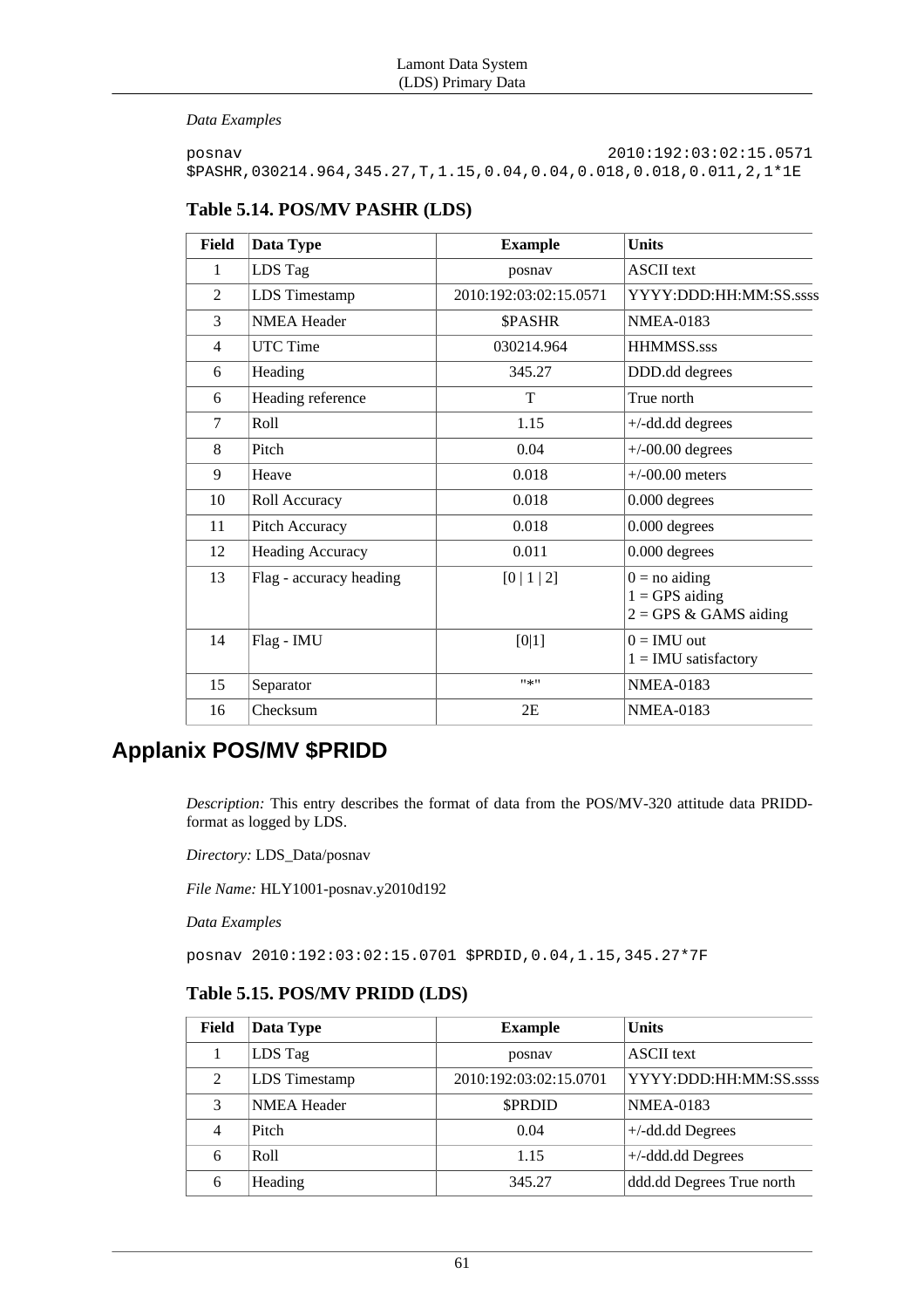| Field | $\vert$ Data Type | <b>Example</b> | <b>Units</b> |
|-------|-------------------|----------------|--------------|
| −     | Separator         | #종!!           | NMEA-0183    |
| −     | Checksum          | 2Ε             | NMEA-0183    |

## **Applanix POS/MV \$INGST**

*Description:* This entry describes the format of data from the POS/MV-320 pseudorange noise statistics as logged by LDS.

*Directory:* LDS\_Data/posnav

*File Name:* HLY1001-posnav.y2010d192

*Data Examples*

posnav 2010:192:03:02:15.1261 \$INGST,030214.964,,1.9,1.2,3.8,2.0,2.2,4.5\*55

### **Table 5.16. POS/MV INGST (LDS)**

| Field  | Data Type                                                  | <b>Example</b>         | <b>Units</b>            |
|--------|------------------------------------------------------------|------------------------|-------------------------|
| 1      | LDS Tag                                                    | posnav                 | <b>ASCII</b> text       |
| 2      | <b>LDS</b> Timestamp                                       | 2010:192:03:02:15.1261 | YYYY:DDD:HH:MM:SS.ssss  |
| 3      | <b>NMEA Header</b>                                         | <b>SINGST</b>          | <b>NMEA-0183</b>        |
| 4      | <b>UTC</b> Time                                            | 030214.964             | <b>HHMMSS.sss</b>       |
| 6      | Null                                                       |                        | empty                   |
| 6      | Standard deviation of semi-<br>major axis of error ellipse | 1.9                    | <b>Meters</b>           |
| $\tau$ | Standard deviation of semi-<br>minor axis of error ellipse | 1.2                    | <b>Meters</b>           |
| 8      | Orientation of semi major<br>axis of error ellipse         | 3.8                    | Degrees from True North |
| 9      | Standard deviation of<br>latitude                          | 2.0                    | <b>Meters</b>           |
| 10     | Standard deviation of<br>longitude                         | 2.2                    | <b>Meters</b>           |
| 11     | Standard deviation of<br>altitude                          | 4.5                    | <b>Meters</b>           |
| 12     | Separator                                                  | #来#                    | <b>NMEA-0183</b>        |
| 13     | Checksum                                                   | 55                     | <b>NMEA-0183</b>        |

## **Applanix POS/MV \$GPGGA**

posnav 2010:192:03:02:15.1941 \$INGGA,030214.964,7211.52499,N,15628.25084,W,1,11,0.7,4.28,M,,,,\*3E

**Table 5.17. POS/MV \$INGGA Message**

| <b>Field Data Type</b> | <b>Example</b> | <b>Units</b>               |
|------------------------|----------------|----------------------------|
| Tag                    | posnav         | Data type/source ID in LDS |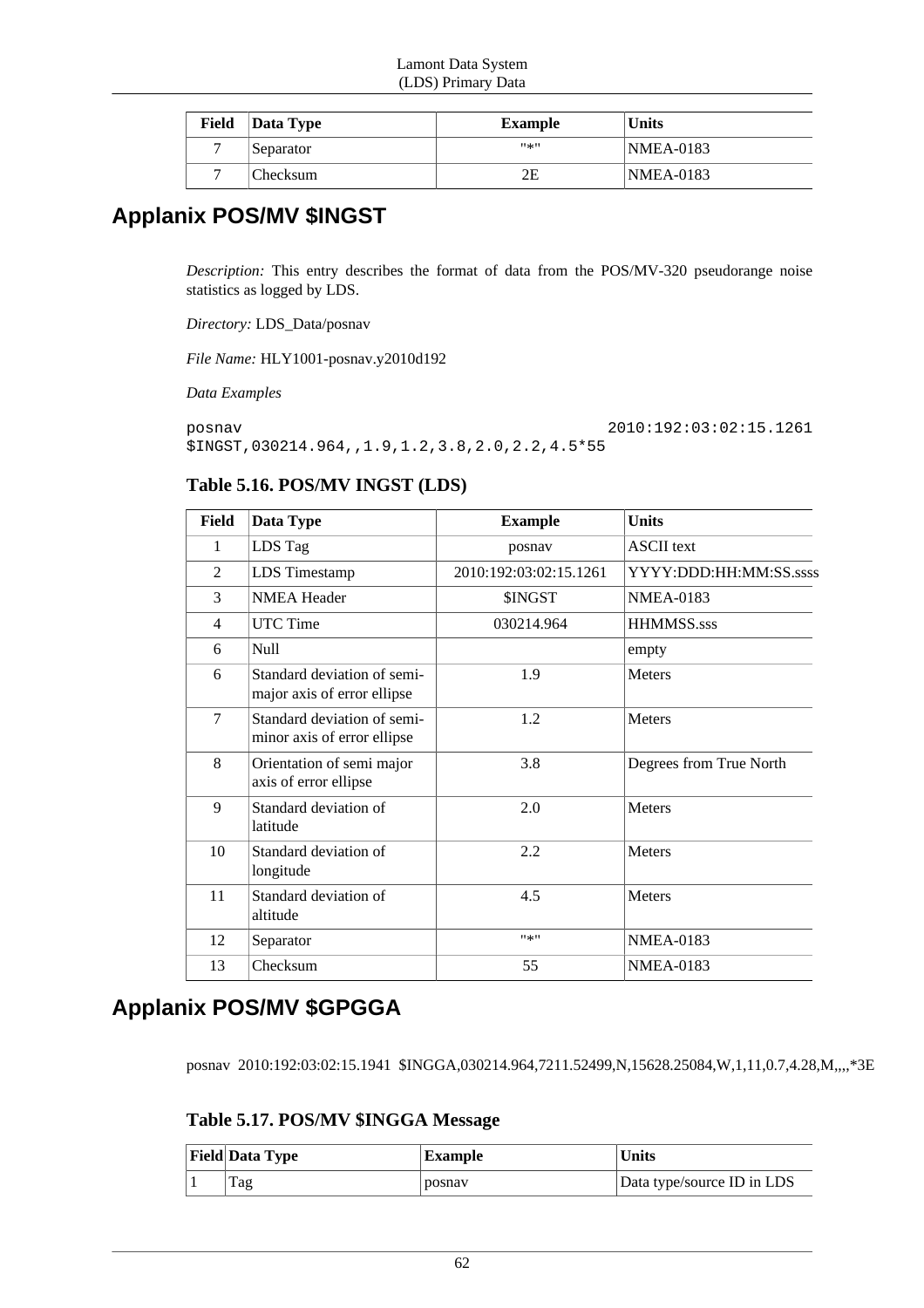|                | <b>Field Data Type</b>    | <b>Example</b>         | <b>Units</b>                                                                                                                                                                                        |
|----------------|---------------------------|------------------------|-----------------------------------------------------------------------------------------------------------------------------------------------------------------------------------------------------|
| $\overline{2}$ | LDS Time Stamp            | 2010:192:03:02:15.1941 | YYYY:DDD:HH:MM:SS.ssss<br>(DDD is Day of the Year,<br>January 1 is 001)                                                                                                                             |
| 3              | <b>NMEA Header</b>        | <b>\$INGGA</b>         | <b>NMEA-0183</b>                                                                                                                                                                                    |
| 4              | Position Time (UTC)       | 030214.964             | hhmmss.ss                                                                                                                                                                                           |
| 5              | Latitude                  | 7211.52499             | DDMM.mmmmmm                                                                                                                                                                                         |
| 6              | Latitude hemisphere       | N                      | [ $N S]$ $N=North$                                                                                                                                                                                  |
| $\overline{7}$ | Longitude                 | 15628.25084            | DDMM.mmmmmm                                                                                                                                                                                         |
| 8              | Longitude hemisphere      | W                      | [E W]                                                                                                                                                                                               |
| 9              | <b>GPS Quality</b>        | $\mathbf{1}$           | $0 =$ fix not available or invalid<br>$1 = C/A$ standard GPS; fix valid<br>$2 = DGPS$ mode; fix valid<br>$3 = GPS$ PPS mode; fix valid<br>$4 = RTK$ fixed<br>$5 = RTK$ float<br>$6$ = free inertial |
| 10             | Number of satellites used | 11                     | Integer                                                                                                                                                                                             |
| 11             | <b>HDOP</b>               | 0.7                    | Horizontal Dilution of<br>Precision                                                                                                                                                                 |
| 12             | Altitude                  | 4.28                   | Height of the Healy's Master<br>Reference Mark (in IC/Gyro)<br>above/below re: Mean Sea<br>Level in Meters                                                                                          |
| 13             | Height units              | M                      | M=Meters                                                                                                                                                                                            |
| 14             | Null                      |                        |                                                                                                                                                                                                     |
| 15             | Null                      |                        |                                                                                                                                                                                                     |
| 16             | Age of DGPS data          |                        | Seconds since last<br>RTCM-104 correction<br>message or Nul                                                                                                                                         |
| 17             | <b>Base Station ID</b>    |                        | ID ( $0 \le x = 1023$ ) or blank<br>when no DGPS                                                                                                                                                    |
| 18             | Separator                 | "*"                    | <b>NMEA-0183</b>                                                                                                                                                                                    |
| 19             | Checksum                  | 70                     | NMEA-0183 Checksum                                                                                                                                                                                  |

# **Applanix POS/MV \$GPHDT**

posnav 2010:192:03:02:15.2181 \$INHDT,345.3,T\*24

### **Table 5.18. POS/MV HTD Record (LDS)**

| Field | Data Type                | <b>Example</b>         | <b>Units</b>           |
|-------|--------------------------|------------------------|------------------------|
|       | LDS ID                   | posnav                 | MM/DD/YYYY (from SCS)  |
| 2     | LDS Time Tag             | 2010:192:03:02:15.2181 | YYYY:DDD:HH:MM:SS.ssss |
| 3     | <b>NMEA Header</b>       | <b>INPHDT</b>          | <b>NMEA-0183</b>       |
| 4     | Heading                  | 345.3                  | Degrees                |
| 5     | <b>Heading Reference</b> | Т                      | $T == True$ North      |
| 6     | Separator                | $11 - 11$              | <b>NMEA-0183</b>       |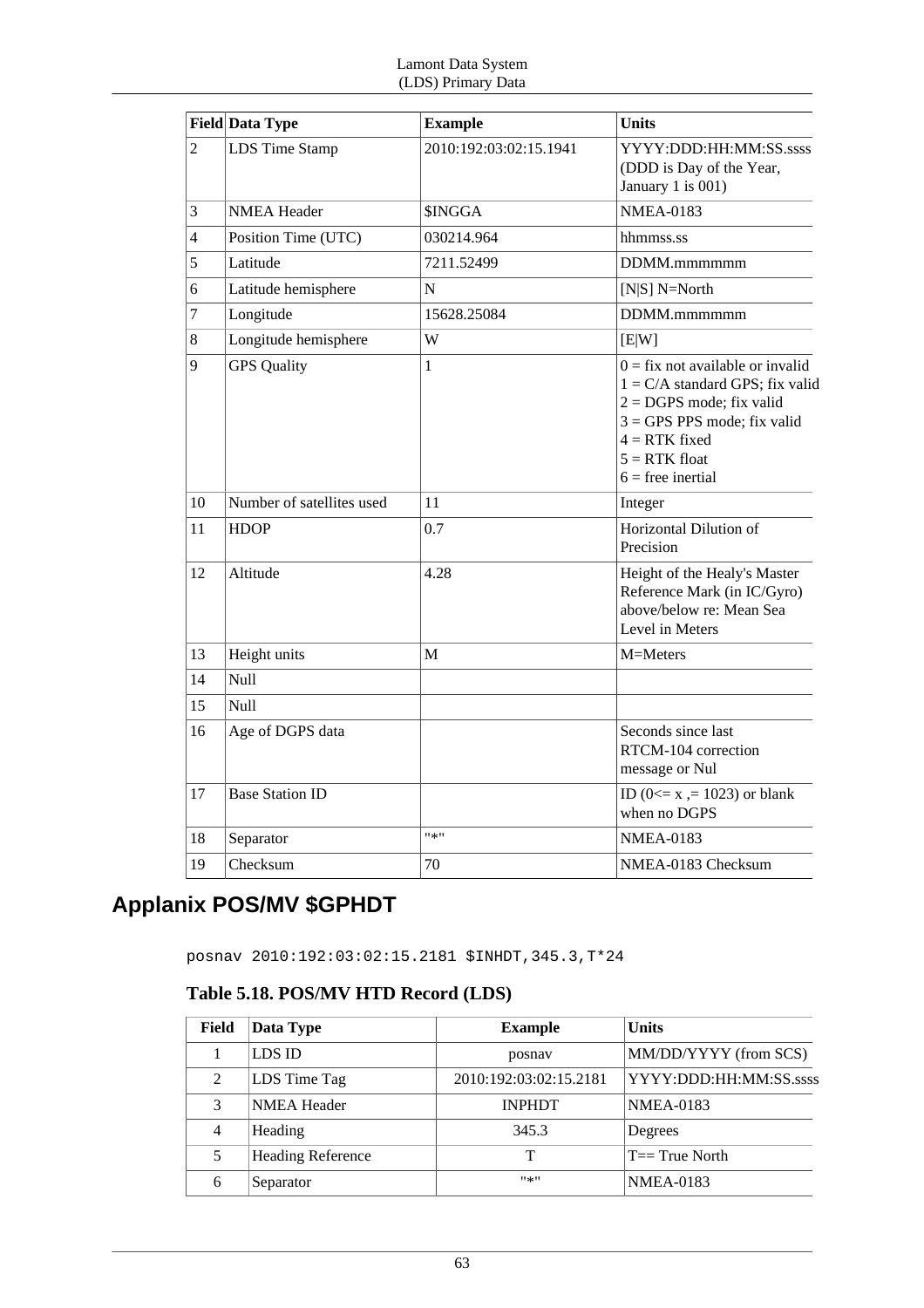| Field Data Type | Example | <b>Units</b> |
|-----------------|---------|--------------|
| Checksum        |         | NMEA-0183    |

## **Applanix POS/MV \$GPVTG**

posnav 2010:192:03:02:15.2631 \$INVTG,345.4,T,,M,7.4,N,13.7,K\*40

The VTG message contains the actual track (COG) and speed (SOG) over the ground.

**Table 5.19. POS/MV \$VTG Message**

| <b>Field</b>   | Data Type                            | <b>Example</b>         | <b>Units</b>                                                                                                                     |
|----------------|--------------------------------------|------------------------|----------------------------------------------------------------------------------------------------------------------------------|
| 1              | Tag                                  | adu <sub>5</sub>       | Data type/source ID in LDS                                                                                                       |
| 2              | LDS logged date & Time               | 2010:190:17:50:01.2447 | YYYY:DDD:HH:MM:SS.sssls                                                                                                          |
| 3              | <b>NMEA Header</b>                   | <b>SGPVTG</b>          | <b>NMEA-0183</b>                                                                                                                 |
| $\overline{4}$ | Course                               | 106.86                 | Decimal degrees                                                                                                                  |
| 5              | Course Refernece                     | T                      | Always T=True North                                                                                                              |
| 6              | Course over the ground               | 086.14                 | Decimal degrees                                                                                                                  |
| $\tau$         | Course reference                     | M                      | Always M=Magnetic North                                                                                                          |
| 8              | Speed over the ground                | 000.29                 | Speed                                                                                                                            |
| 9              | Speed Units                          | N                      | Speed units $=$ Knots                                                                                                            |
| 10             | Speed                                | 000.54                 | Speed                                                                                                                            |
| 11             | Speed units                          | K                      | $k=Kilometers/hour$                                                                                                              |
| 12             | Positioning system mode<br>indicator | A                      | A—Autonomous mode<br>D-Differential mode<br>E-Estimated (DR) mode<br>M-Manual input mode<br>S-Simulator mode<br>N-Data not valid |
| 13             | Separator                            | $"$ * $"$              | <b>NMEA-0183</b>                                                                                                                 |
| 14             | Checksum                             | 55                     | <b>NMEA-0183</b>                                                                                                                 |

# **Bridge IBS Navigation System Way Points**

This section describes the file format of records logged by LDS from the Sperry integrated navigation system on the bridge of the Healy. This system is referred to as the IBS or sometimes as the Vessel Management System (VMS.) The IBS waypoint data consists of several different messages that arrive on a single asynchronous serial data connection.

*Description:* This entry describes the format of LDS centerbeam record derived from the EM122.

*Directory:* LDS\_Data/ibs\_waypoints

*File Name:* HLY1001-ibs\_waypoints.y2010d192

*Data Examples*: A typical sequence from the a data file:

```
ibs_waypoints 2010:192:16:10:56.7268
$NVRTE,01,01,w,2010_HLY-10-01_11JUL.PLN,9,10,11,12,13,14,15,16,17,18*6D
ibs_waypoints 2010:192:16:10:57.5118 $NVXDR,D,3696.82,M,WPTDTG*75
ibs_waypoints 2010:192:16:10:57.5717 $NVXDR,G,36410.3,,WPTTTG*28
ibs_waypoints 2010:192:16:10:57.6428
```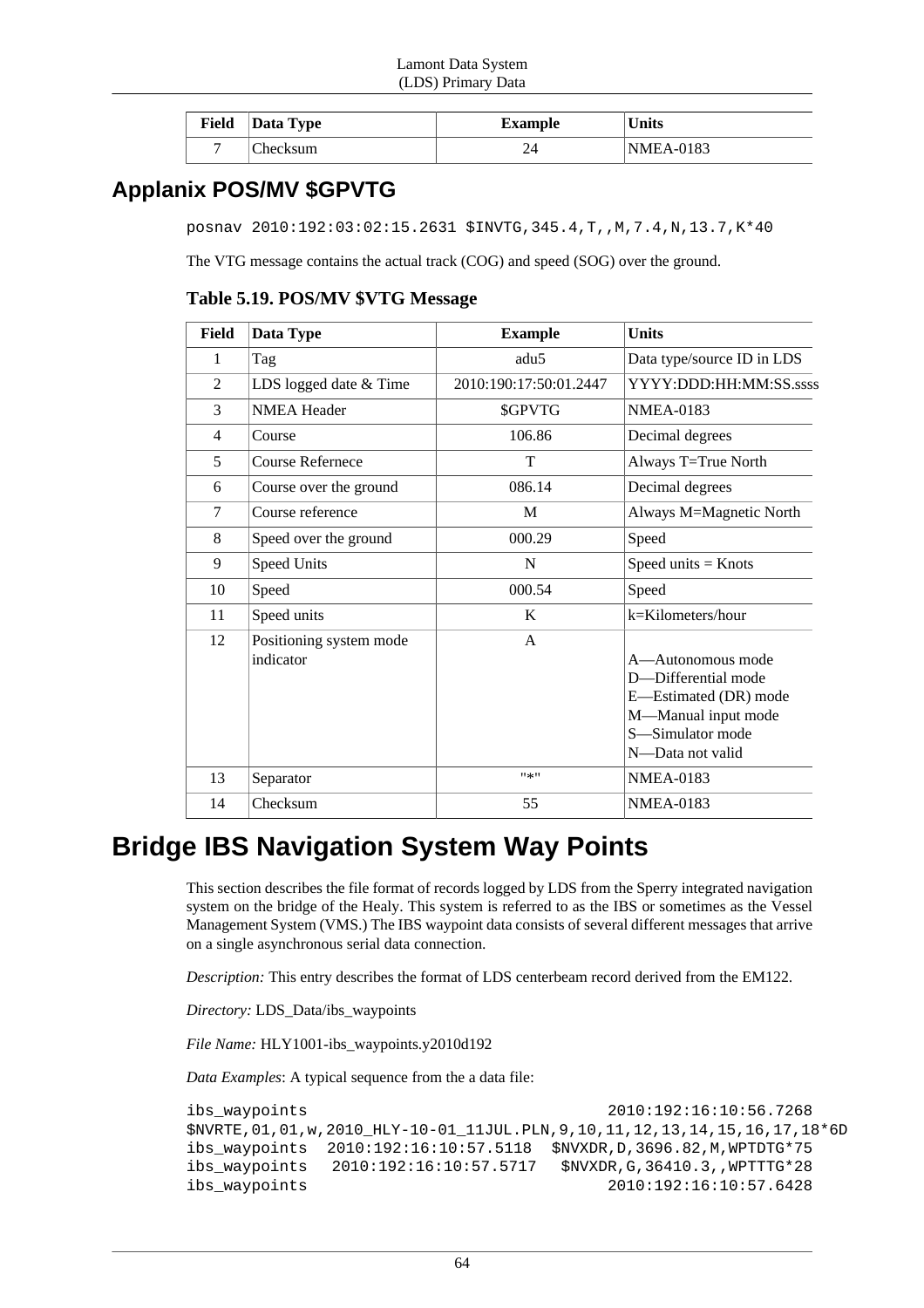```
$NVWPL,7157.73,N,15633.85,W,9*60 ibs_waypoints
2010:192:16:10:58.5148 $NVXDR,D,3696.82,M,WPTDTG*75 ibs_waypoints
2010:192:16:10:58.5748 $NVXDR,G,36410.3,,WPTTTG*28
```
# **Sperry IBS \$NVRTE (LDS)**

ibs\_waypoints 2010:192:16:10:56.7268 \$NVRTE,01,01,w,2010\_HLY-10-01\_11JUL.PLN,9,10,11,12,13,14,15,16,17,18\*6D

### **Table 5.20. Sperry IBS NVRTE Record (LDS)**

| <b>Field</b>   | Data Type          | <b>Example</b>           | <b>Units</b>           |
|----------------|--------------------|--------------------------|------------------------|
| $\mathbf{1}$   | LDS ID             | ibs_waypoints            | <b>ASCII</b>           |
| $\overline{2}$ | LDS Time Tag       | 2010:192:16:10:56.7268   | YYYY:DDD:HH:MM:SS.ssss |
| 3              | <b>NMEA Header</b> | <b><i>SNVRTE</i></b>     | <b>NMEA-0183</b>       |
| $\overline{4}$ |                    | 01                       |                        |
| 5              |                    | 01                       |                        |
| 6              |                    | W                        |                        |
| $\overline{7}$ |                    | 2010_HLY-10-01_11JUL.PLN |                        |
| 8              |                    | 9                        |                        |
| 9              |                    | 10                       |                        |
| 10             |                    | 11                       |                        |
| 11             |                    | 12                       |                        |
| 12             |                    | 13                       |                        |
| 13             |                    | 14                       |                        |
| 14             |                    | 15                       |                        |
| 15             |                    | 16                       |                        |
| 16             |                    | 17                       |                        |
| 17             |                    | 18                       |                        |
| 18             | Separator          | $"$ *"                   | <b>NMEA-0183</b>       |
| 19             | Checksum           | 6D                       | <b>NMEA-0183</b>       |

# **Sperry IBS \$NVXDR (LDS)**

Need some words for this one

ibs\_waypoints 2010:192:16:10:57.5118 \$NVXDR,D,3696.82,M,WPTDTG\*75

### **Table 5.21. Sperry IBS NVXDR Record (LDS)**

| <b>Field</b>   | Data Type          | <b>Example</b>         | <b>Units</b>                    |
|----------------|--------------------|------------------------|---------------------------------|
|                | LDS ID             | ibs_waypoints          | <b>ASCII</b>                    |
| 2              | LDS Time Tag       | 2010:192:16:10:56.7268 | YYYY:DDD:HH:MM:SS.ssss          |
| 3              | <b>NMEA Header</b> | <b>\$NVXDR</b>         | <b>NMEA-0183</b>                |
| $\overline{4}$ |                    | D                      | [D G]<br>D: ??????<br>G: ?????? |
|                |                    | 3696.82                |                                 |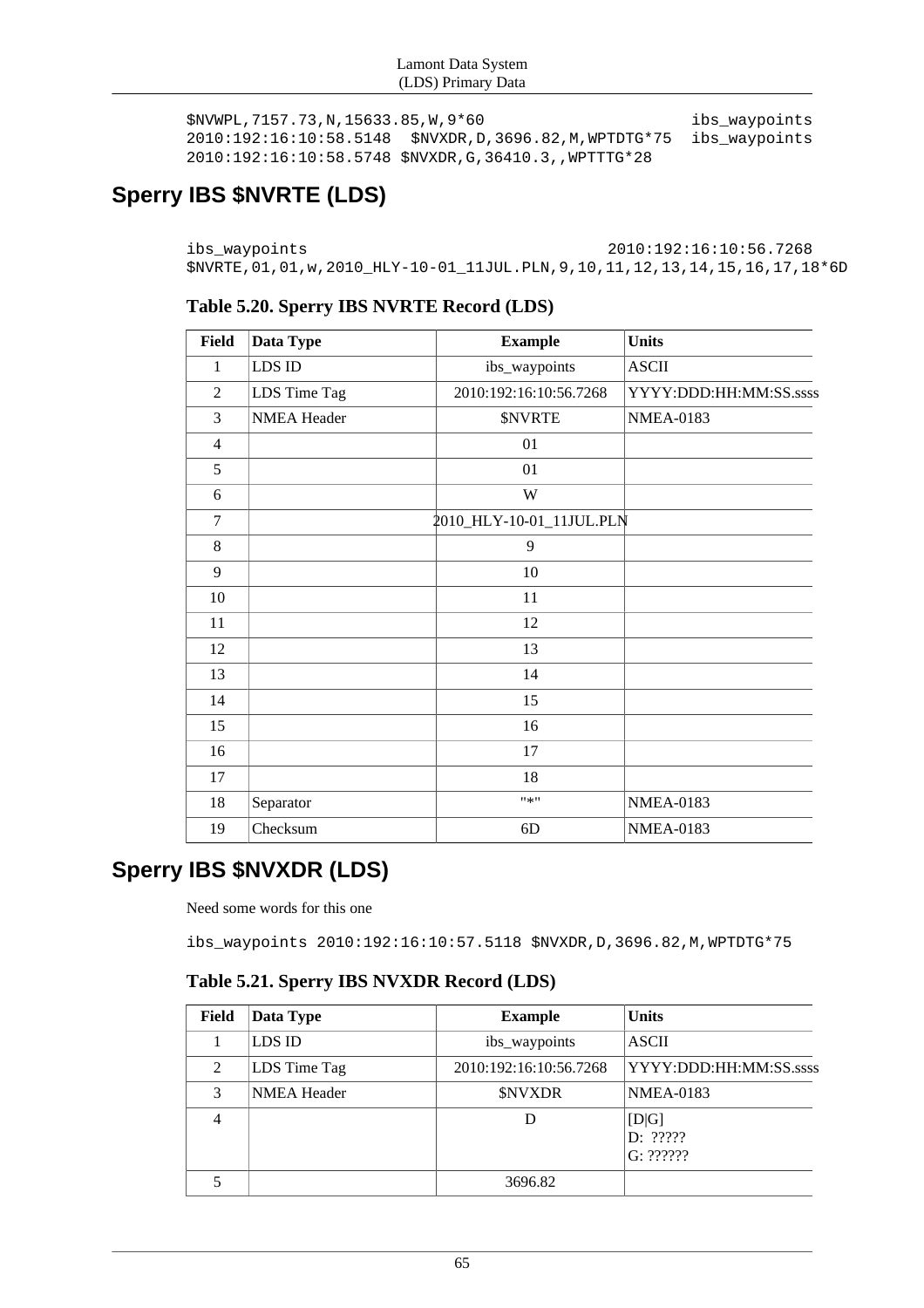| Field | Data Type | <b>Example</b> | <b>Units</b>     |
|-------|-----------|----------------|------------------|
| h     |           | M              |                  |
|       |           | <b>WPTDTG</b>  |                  |
| 8     | Separator | $11 * 11$      | <b>NMEA-0183</b> |
| Q     | Checksum  | 75             | <b>NMEA-0183</b> |

### **Sperry IBS \$NVWPL (LDS)**

Need some words for this one

ibs\_waypoints 2010:192:16:10:57.6428 \$NVWPL,7157.73,N,15633.85,W,9\*60

| Field | Data Type              | <b>Example</b>         | <b>Units</b>           |
|-------|------------------------|------------------------|------------------------|
| 1     | LDS ID                 | ibs_waypoints          | <b>ASCII</b>           |
| 2     | LDS Time Tag           | 2010:192:16:10:57.6428 | YYYY:DDD:HH:MM:SS.ssss |
| 3     | <b>NMEA Header</b>     | <b>SNVWPL</b>          | <b>NMEA-0183</b>       |
| 4     | Way Point Latitude     | 7157.73                | DDMM.mm                |
| 5     | Latitude Hemisphere    | N                      | [N S]                  |
| 6     | Latitude Longitude     | 15633.85               | <b>DDDMM.ss</b>        |
| 7     | Longitude Hemisphere   | W                      | [W E]                  |
| 8     | <b>Waypoint Number</b> | 9                      | Integer                |
| 10    | Separator              | ***                    | <b>NMEA-0183</b>       |
| 11    | Checksum               | 60                     | <b>NMEA-0183</b>       |

## **Automatic Identification System (AIS) (LDS)**

This section describes the data from a receive-only AIS receiver on Healy. The AIS data allows us to plot the location of nearby ships on our real-time GIS. This situational information is particularly useful when we are operating with other ships which is relatively common in the Arctic. More information about AIS is available from US Coast Guard site:

http://www.navcen.uscg.gov/marcomms/ais.htm

The full text for the AIS standard: "RECOMMENDATION ITU-R M.1371-1 - Technical characteristics for a universal shipborne automatic identification system using time division multiple access in the VHF maritime mobile band" is at:

http://www.itu.int/rec/recommendation.asp?type=items&lang=E&parent=R-REC- M.137

*Description:* This entry describes data from the Milltech Marine SMART RADIO SR161 Science AIS receiver as logged by LDS.

*Directory:* LDS\_Data/ais

*File Name:* HLY1001-ais.y2010d189

*Data Examples*: A typical sequence from the a data file:

ais 2010:189:23:57:25.1091 ! AIVDM,1,1,,B,14Qle<000JDW0H8`Wt3jrDdh0<00,0\*41 ais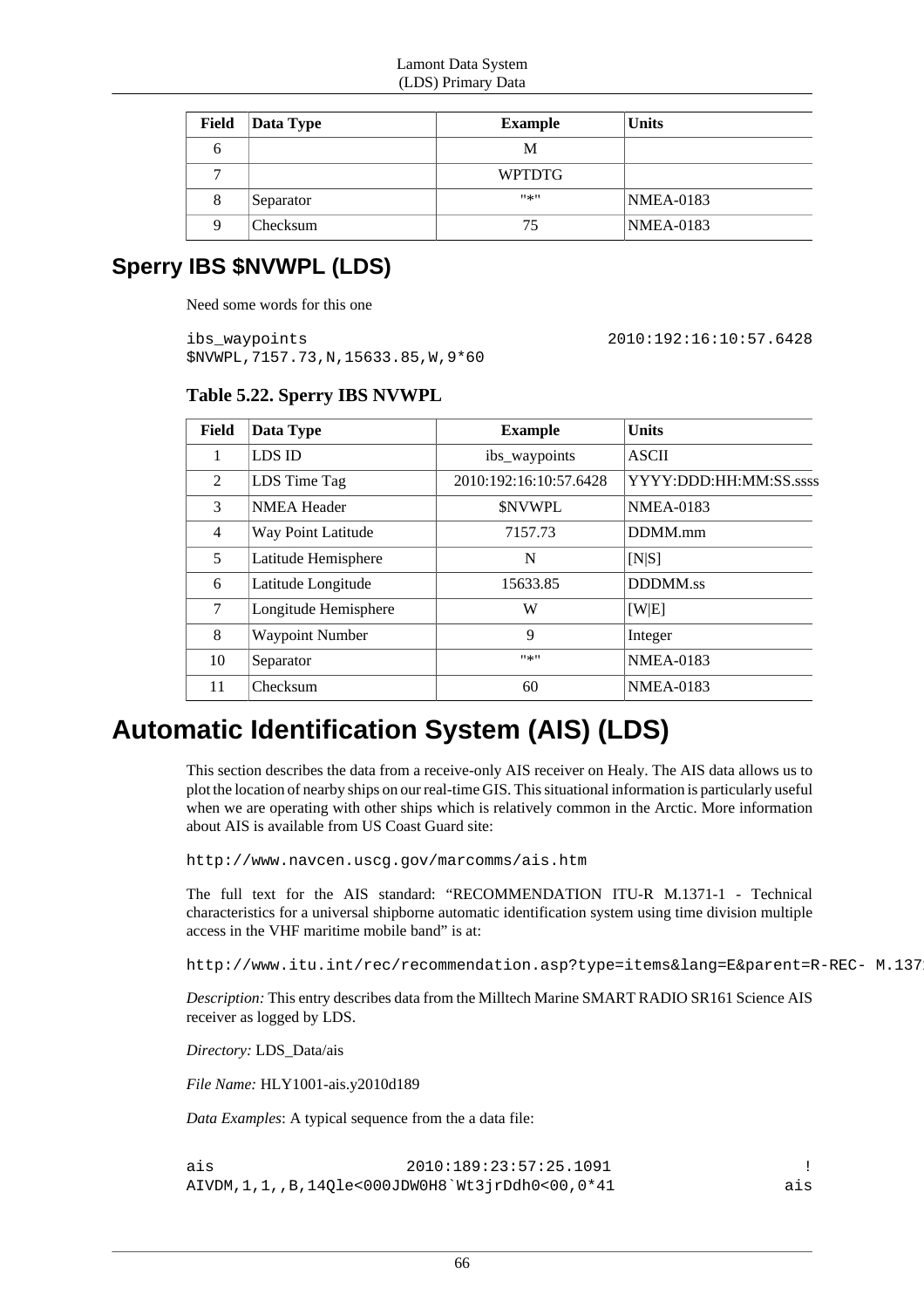```
2010:189:23:57:30.3792 !
AIVDM,2,1,0,B,54Qle<000000pE12221E<<L>0PD4iV222222220S2P:235L80KPDPm2@,0*37
ais 2010:189:23:57:30.3792 !AIVDM,2,2,0,B,p88888888888880,2*6F ais
2010:189:23:57:45.1884 !
AIVDM,1,1,,B,14Qle<000IDW0U8`Wt:C3TiH06sT,0*2E
```
The AIS messages are ASCII-encoded binary data with the content often spread across multiple messages. LDS uses Kurt Schwer's python application http://vislab-ccom.unh.edu/ ~schwehr/ais/ to parse these messages in real-time.

# **Multibeam Data**

## **Real-time position for the SeaBeam**

Prior to 2010 LDS generated a reformatted position data from the POS/VMV-320 in real-time to satisfy the navigation input requirement for the SB2112

Starting in 2010 (after we replaced the SeaBeam 2112 multibeam with a Kongsberg EM122 multibeam) we no longer produce a special output from LDS for the multibeam. The POS/MV-320 provides navigation and attitude data directly to the EM122.

## **Raw Multibeam data**

Raw data from the Kongsberg EM122 multibeam is logged in real-time by LDS over a network connection. Two types of files are logged: bathymetry and watercolumn data. *Verification of real-time logging of EM122 data is still in process. Until this data stream is validated, the raw data files as logged on the Kongsberg SIS Hyrdographic Worksatin (HWS) is included in the "raw" section of the data distribution.*

*Description:* Raw data from the Kongsberg EM122 multibeam is logged by LDS in two types of files. Files ending in .mb58 contain traditional multibeam data in the manufacturer's "Raw.all" format which is defined in MB-System http://www.ldeo.columbia.edu/MB-System as type 58. These files have a file name extenion of *.mb58*. The EM122 also generates beam formed water column data which is logged in files with a ".wcd" extension.

Water column data is very voluminous and is not normally included in the end of cruise distribution provided to the departing chief scientist. It is archived ashore and can be provided by request.

*Directory:* LDS\_Data/em122

*File Names:*

HLY1001-em122.20100711\_1400.mb58 HLY1001-em122.20100711\_1400.wcd

## **Multibeam Center Beam (LDS)**

Central beam water depth extracted in real-time from the Kongsberg EM122 data.

*Description:* This entry describes the format of LDS centerbeam record derived from the EM122.

*Directory:* LDS\_Data/emctr

*File Name:* HLY1001-emctr.y2010d192

*Data Examples*: A typical sequence from the a data file: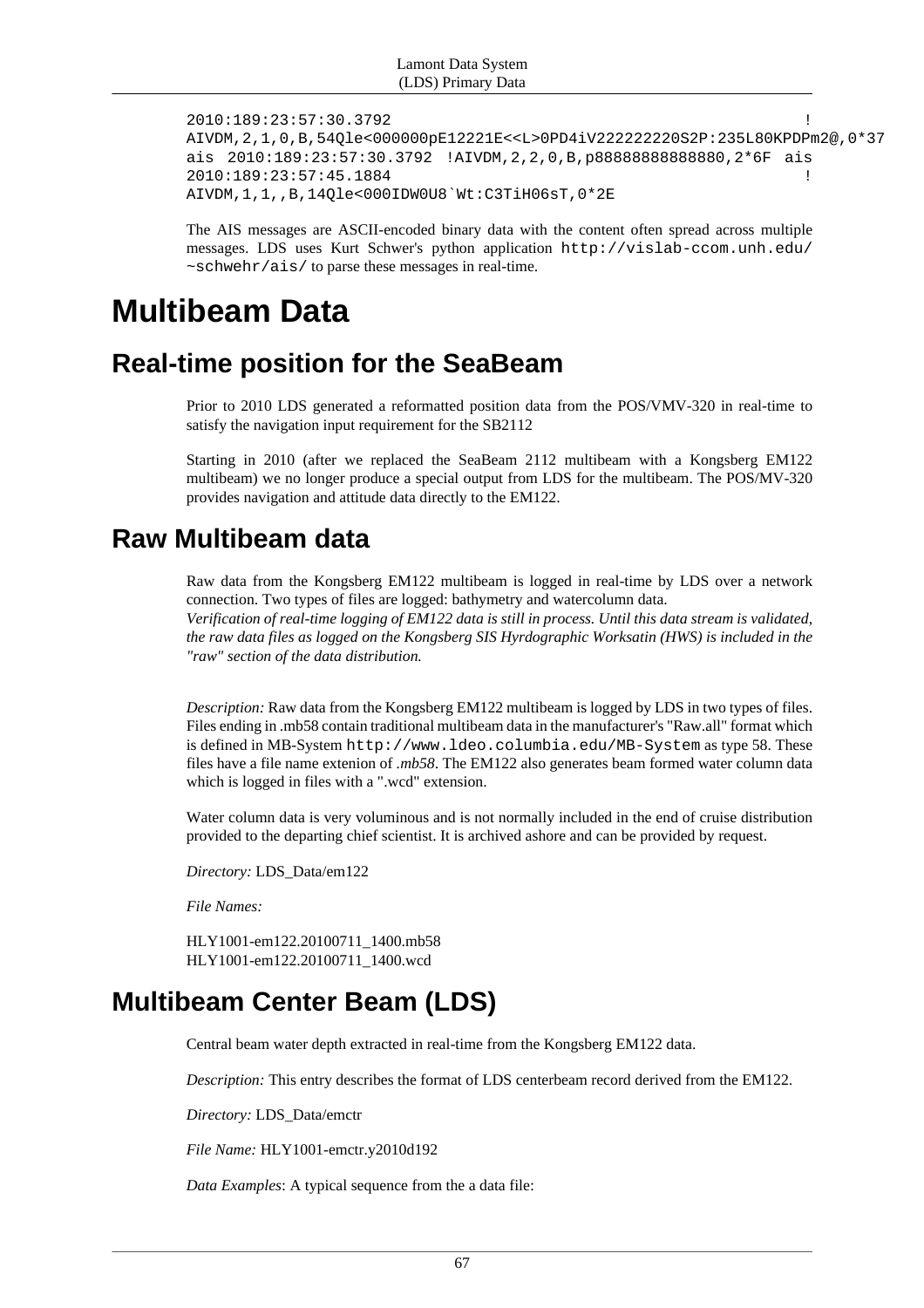#### Lamont Data System (LDS) Primary Data

```
emctr 2010:192:14:31:00.5425
$EMCTR,2010,07,11,14:30:59.922,71.952202,-156.542031,69.88,432*56
emctr 2010:192:14:31:01.0698
$EMCTR,2010,07,11,14:31:00.441,71.952202,-156.542031,69.82,425*5F
emctr 2010:192:14:31:01.0863
$EMCTR,2010,07,11,14:31:00.465,71.952202,-156.542031,69.85,427*5C
```

| Table 5.23. LDS Kongsberg EM multibeam center beam Message |  |  |
|------------------------------------------------------------|--|--|
|------------------------------------------------------------|--|--|

| <b>Field</b> | Data Type                | <b>Example</b>         | <b>Units</b>                       |
|--------------|--------------------------|------------------------|------------------------------------|
| 1            | Tag                      | emctr                  | Data type/source ID in LDS         |
| 2            | LDS logged date & Time   | 2010:192:14:31:01.0698 | YYYY:DDD:HH:MM:SS.sssls            |
| 3            | <b>NMEA Header</b>       | <b>\$EMCTR</b>         | <b>NMEA-0183</b>                   |
| 4            | Year                     | 2010                   | UUUU                               |
| 5            | Month                    | 07                     | <b>MM</b>                          |
| 6            | Day                      | 11                     | <b>DD</b>                          |
| $\tau$       | Time of the ping         | 14:30:59.922           | HH:MM:SS.sss                       |
| 8            | Latitude                 | 71.952202              | Decimal Degrees (+/-<br>DD.ddddd)  |
| 9            | Longitude                | $-156.542031$          | Decimal Degrees (+/-<br>DDD.ddddd) |
| 10           | Depth                    | 69.82                  | <b>Meters</b>                      |
| 11           | Number of reported beams | 432                    | Integer.                           |
| 12           | Separator                | #来!!                   | <b>NMEA-0183</b>                   |
| 13           | Checksum                 | 55                     | <b>NMEA-0183</b>                   |

## **Sound Speed at the keel**

sound speed at the keel formatted in real-time for the EM122 real-time input by LDS.

*Description:* This entry describes the format of LDS centerbeam record derived from the EM122.

*Directory:* LDS\_Data/emsv

*File Name:* HLY1001-emsv.y2010d192

*Data Examples*: A typical sequence from the a data file:

emsv 2010:192:14:51:15.7117 \$KSSIS,80,1435.79,-1.37, emsv 2010:192:14:51:17.6958 \$KSSIS,80,1435.79,-1.37, emsv 2010:192:14:51:19.7098 \$KSSIS,80,1435.78,-1.37,

### **Table 5.24. LDS sound speed at the keel for the Kongsberg EM122 multibeam**

| Field | Data Type              | <b>Example</b>         | <b>Units</b>               |
|-------|------------------------|------------------------|----------------------------|
|       | Tag                    | emsy                   | Data type/source ID in LDS |
| 2     | LDS logged date & Time | 2010:192:14:31:01.0698 | YYYY:DDD:HH:MM:SS.ssss     |
| 3     | <b>NMEA Header</b>     | <b><i>SKSSIS</i></b>   | <b>NMEA-0183</b>           |
| 4     | EM datagram type       | 80                     | hexadecimal                |
| 5     | Speed of sound         | 1435.79                | meters/second              |
| 6     | Water Temperature      | $-1.37$                | degrees Celsius            |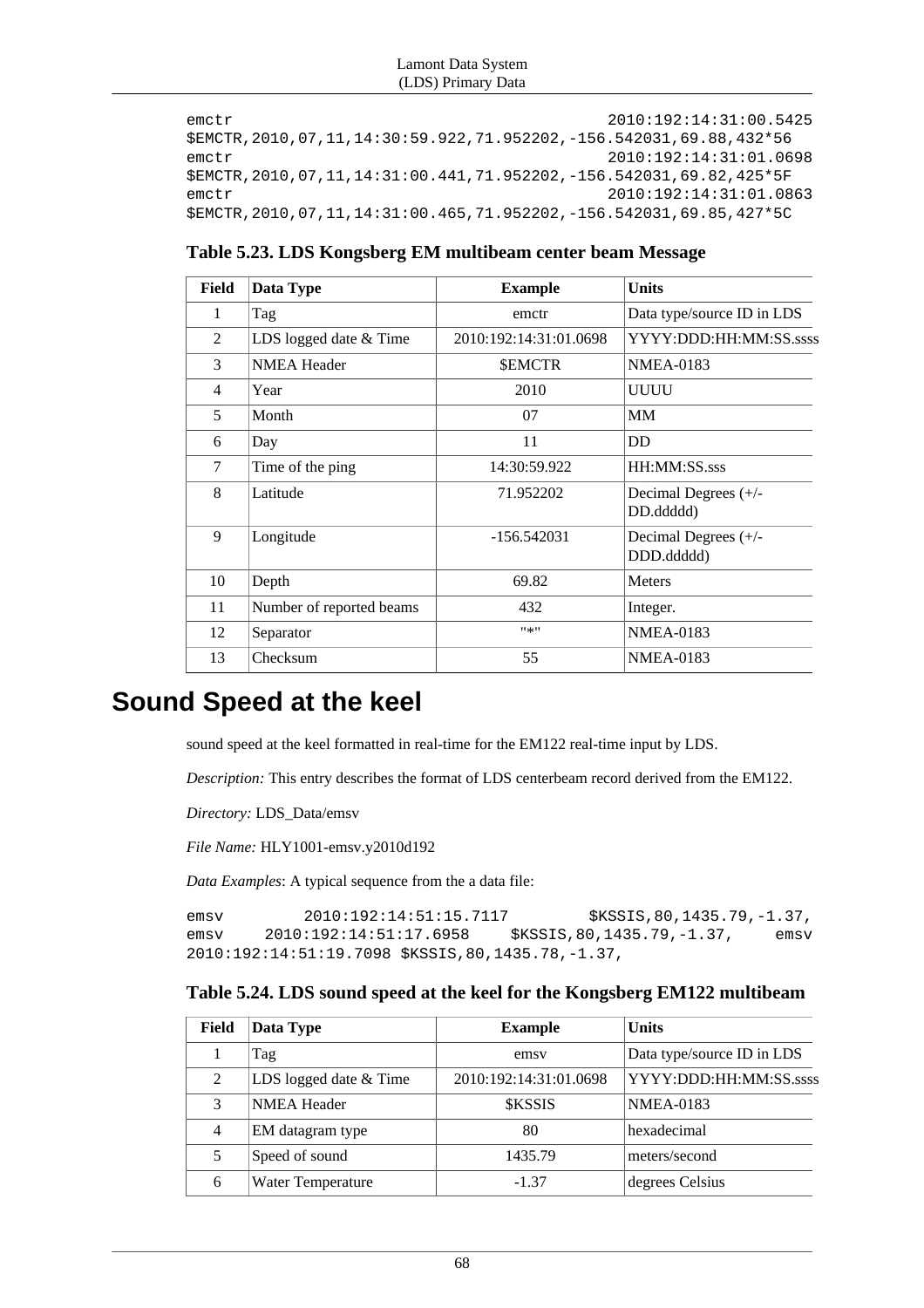# **BGM-3 Gravity Meter data**

At present there are two Bell BGM-3 marine gravity meters on the Healy. They are identified by their serial numbers: 221 and 222. One of them is destined for the Alaska Region Research Vessel, *Sikuliaq*. The interface to the BGM-3 meters is a second (third?) generation of the original interface designed by Joe Stennett at Lamont in the 1980s.

*Description:* This entry describes the format of the gravity meter as logged by LDS.

*Directory:* LDS\_Data/bgm222 or LDS\_Data/bgm221

*File Name:* HLY1001-bgmSSS.y2010d192 (where SSS is the serial number of the meter.)

*Data Examples*: A few lines from a data file:

bgm222 2010:192:21:10:06.6352 04:025444 00 bgm222 2010:192:21:10:07.6262 04:025444 00 bgm222 2010:192:21:10:08.6319 04:025444 00

### **Table 5.25. BGM3 Gravity meter log file format**

| Field | Data Type                 | <b>Example</b>         | <b>Units</b>                                                        |
|-------|---------------------------|------------------------|---------------------------------------------------------------------|
|       | Tag                       | bgm222                 | Data type/source ID in LDS                                          |
| 2     | LDS logged date & Time    | 2010:192:21:10:06.6352 | YYYY:DDD:HH:MM:SS.ssss                                              |
| 3     | Interface Counter periods | 04                     | Seconds = $0.25$ seconds the<br>value. $4=1$ second count<br>window |
| 4     | Separator                 | $\ddot{\cdot}$         | Always = ":"                                                        |
| 5     | Raw meter counts          | 025444                 | Integer                                                             |
| 6     | Eror Flags                | 00                     | $00 = No$ errors<br>01: Failure<br>10:DNV                           |

# **LDS Events**

The *events* directory contains one file for each LDS logger that is launched. If a logger is restarted, there will be more than one event file for each start. Event files have he same naming convention as data files with the addition of a "-ev" in front of the device, for instance: *HLY1001-ev-bgm222.y2010d163* is the event file for the logger that is handling data from the BGM3 serial number 222.

# **Images**

## **Aloft Con Images**

There is an digital camera mounted in the overhead in Aloft Con looking forward over the bow to the horizon. Pictures are taken from this camera are in the directory named: *LDS\_Data/AloftConnCam* within that directory there are subdirectories for each day. The subdirectories are named with the four digit year and three digit day of the year, for instance: *2010192*. Each photograph is named according to the time and date, for instance: *2010-192-235900.jpg*.

## **Fantail Images**

There is an digital camera mounted in the overhead in Aft Con looking out over the fantail. Pictures are taken from this camera are in the directory named: *LDS\_Data/FantailCam* within that directory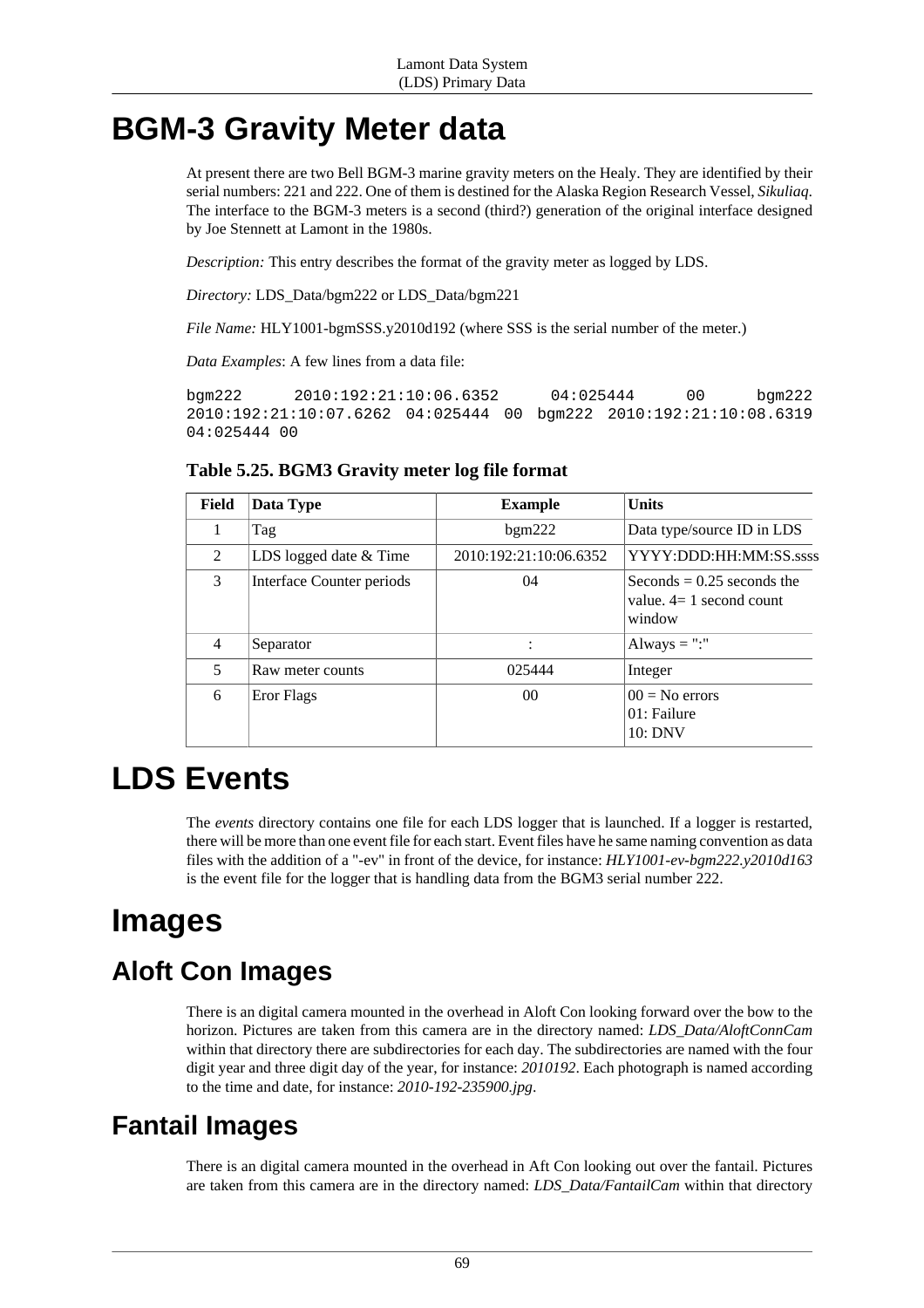there are subdirectories for each day. The subdirectories are named with the four digit year and three digit day of the year, for instance: *2010192*. Each photograph is named according to the time and date, for instance: *2010-192-235900.jpg*.

# **SIO TSG and MET Data**

## **All SIO TSG and MET Data**

*Description:* All of the data from the SIO TSG and Meteorological Sensors are sent in one serial line from an SIO PC. All of these data have different NMEA strings and formats. This is a single file for all these data. All of these data are also in the SCS data sections above in the Meteorological section. The NMEA striigs shown here can be found in the SIO MET Data formats document and by looking in the file format descriptions above.

*Directory:* LDS\_Data/tsg\_met

*File Name:* HLY0801-tsg\_met.y2008d082

*Data Examples*: A typical sequence from a data file:

```
tsq met 2008:082:00:00:00.3272
$PSSRA,501.80,4.190,349.54,0.257,261.02,1.951,261.51,1.922*4E
tsg_met 2008:082:00:00:00.3275 $PSSPA,1665.98,1.006*43 tsg_met
2008:082:00:00:00.3542 $PSMEA,-11.56,87.90,1022.45,0.03*51 tsg_met
2008:082:00:00:00.3543 $PSWDA,240.50,11.88,243.30,11.08*5C tsg_met
2008:082:00:00:00.3872 $PSWDB,234.33,10.31,233.57,11.74*57 tsg_met
2008:082:00:00:00.4142 $PSSTA,-1.721,2708.200*52 tsg_met
2008:082:00:00:00.4143 $PSTSA,-1.274,27.0231,33.728,1441.48*5C
tsq met 2008:082:00:00:00.4432 $PSTSB,,,,*46 tsg_met
2008:082:00:00:00.4432 $PSOXA,7.350,2.768,-1.274,-1.274*5F tsg_met
2008:082:00:00:00.4433 $PSOXB,,,,*56 tsg_met 2008:082:00:00:00.4732
$PSFLA,0.300,0.030,0.000,0.013*4A tsg_met 2008:082:00:00:00.5012
$PSFLB,1.150,0.115,0.430,0.043*4B tsg_met 2008:082:00:00:00.5013
$PSNTA,0.000,0.000*58 tsg_met 2008:082:00:00:00.5311
$PSFMA,3.04,46.000*4C tsg_met 2008:082:00:00:00.5313
$PSFMB,3.30,17.000*4C tsg_met 2008:082:00:00:00.5371
$GPZDA,000000.00,22,03,2008,00,00*6F
```
## **SIO TSG data from BioChem Lab**

*Description:* This data is directly from the TSG sensors in the BioChem Lab to the LDS logging program.

*Directory:* LDS\_Data/tsg

*File Name:* HLY1002-tsg.y2010d232

*Data Examples*: A typical sequence from a data file:

```
tsg 2010:232:00:25:53.0612 -0.6029, 2.10927, 25.1380, 1433.110
tsg 2010:232:00:26:03.0614 -0.6036, 2.10912, 25.1367, 1433.105 tsg
2010:232:00:26:13.0615 -0.6040, 2.10898, 25.1352, 1433.101
```
### **Table 5.26. All SIO TSG and MET Data**

| Field | $\vert$ Data Type | <b>Example</b> | <b>Units</b>      |
|-------|-------------------|----------------|-------------------|
|       | Data Stream Name  | tsg            | <b>ASCII</b> text |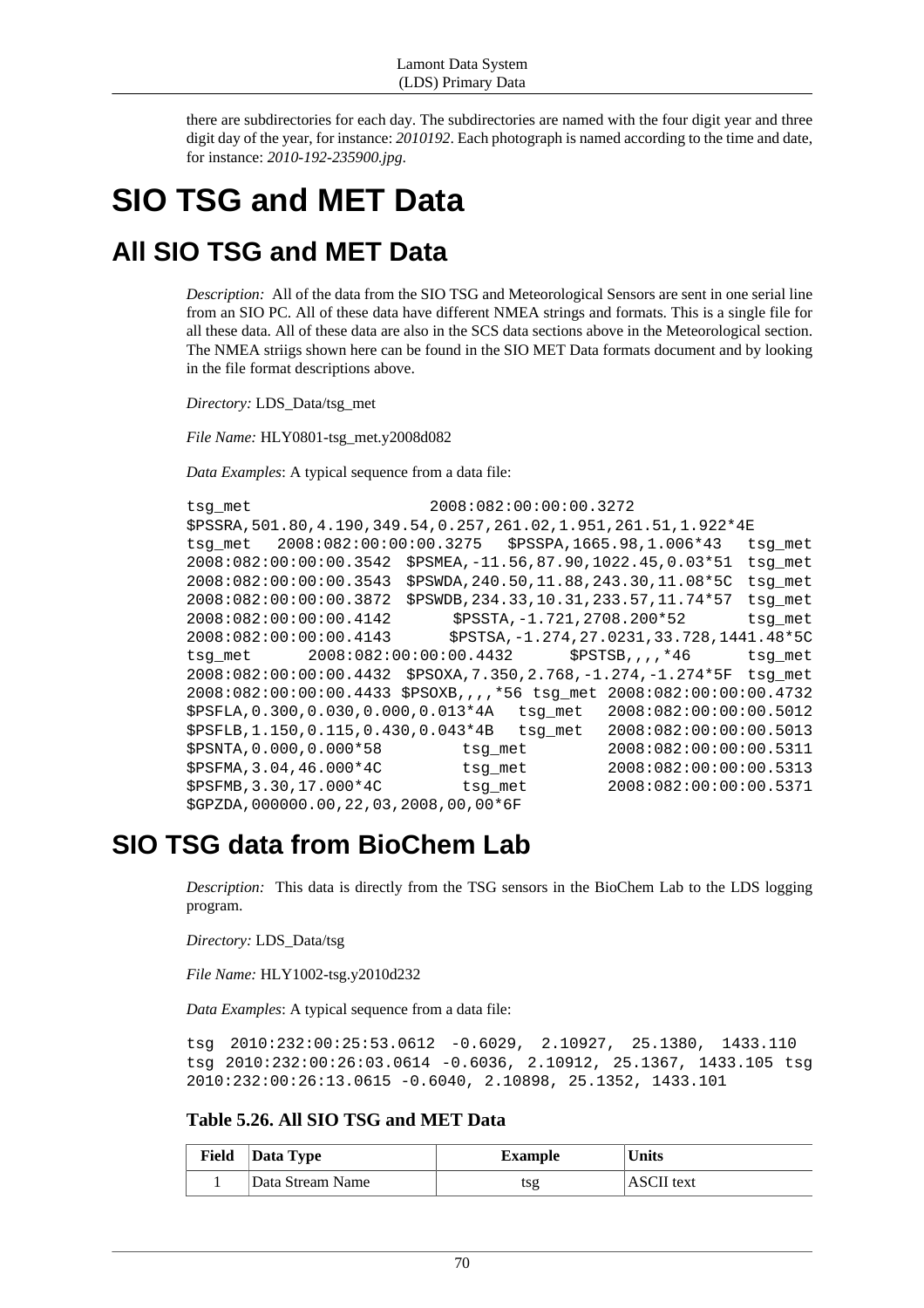| Field | Data Type           | <b>Example</b>         | <b>Units</b>           |
|-------|---------------------|------------------------|------------------------|
| 2     | LDS logged Time GMT | 2010:232:00:25:53.0612 | yyyy:ddd:hh:mm:ss.ssss |
| 3     | Temperature         | $-0.6029$              | Degrees Celcius        |
| 4     | Conductivity        | 2.10927                | S/m                    |
| 5     | Salinity            | 25.1380                | <b>PSU</b>             |
| 6     | Sound Velocity      | 1433.110               | meters / second        |

## **Winches**

## **Starboard Winch**

*Description:* This entry describes the format of winch wire data from the Starboard Winch as logged by LDS

*Directory:* LDS\_Data/winch\_stb

*File Name:* HLY1001-winch\_stb.y2010d192

*Data Examples*: A typical sequence from a data file:

winch\_stbd 2010:192:21:10:30.3421 02, 33, , -11, , 0.0, ,0000 winch stbd 2010:192:21:10:30.5861 02, 33, , -11, , 0.0, ,0000 winch\_stbd 2010:192:21:10:30.8331 02, 28, , -11, , 0.0, ,0000

**Table 5.27. Data from the Aft winch (LDS )**

| <b>Field</b>   | Data Type              | <b>Example</b>         | <b>Units</b>               |
|----------------|------------------------|------------------------|----------------------------|
| 1              | Tag                    | winch_stb              | Data type/source ID in LDS |
| 2              | LDS logged date & Time | 2010:192:21:00:23.6660 | YYYY:DDD:HH:MM:SS.ssss     |
| 3              | ??                     | 01                     | ??                         |
| $\overline{4}$ | Wire tension           | $-40$                  | pounds                     |
| 5              | ??                     | ??                     | ??                         |
| 6              | Wire speed             | $-5$                   | meters/minute              |
|                |                        |                        |                            |
|                |                        | 0.0                    |                            |
|                |                        |                        |                            |
|                | Wire out               | 0000                   | <b>Meters</b>              |

## **Aft Winch**

*Description:* This entry describes the format of winch wire data from the Aft Winch as logged by LDS

*Directory:* LDS\_Data/winch\_aft

*File Name:* HLY1001-winch\_aft.y2010d192

*Data Examples*: A typical sequence from a data file:

```
winch_aft 2010:192:21:00:23.6660 01, -40, , -5, , 0.0, ,0000
winch_aft 2010:192:21:00:23.9120 01, -40, , -5, , 0.0, ,0000 winch_aft
2010:192:21:00:24.1580 01, -40, , -5, , 0.0, ,0000
```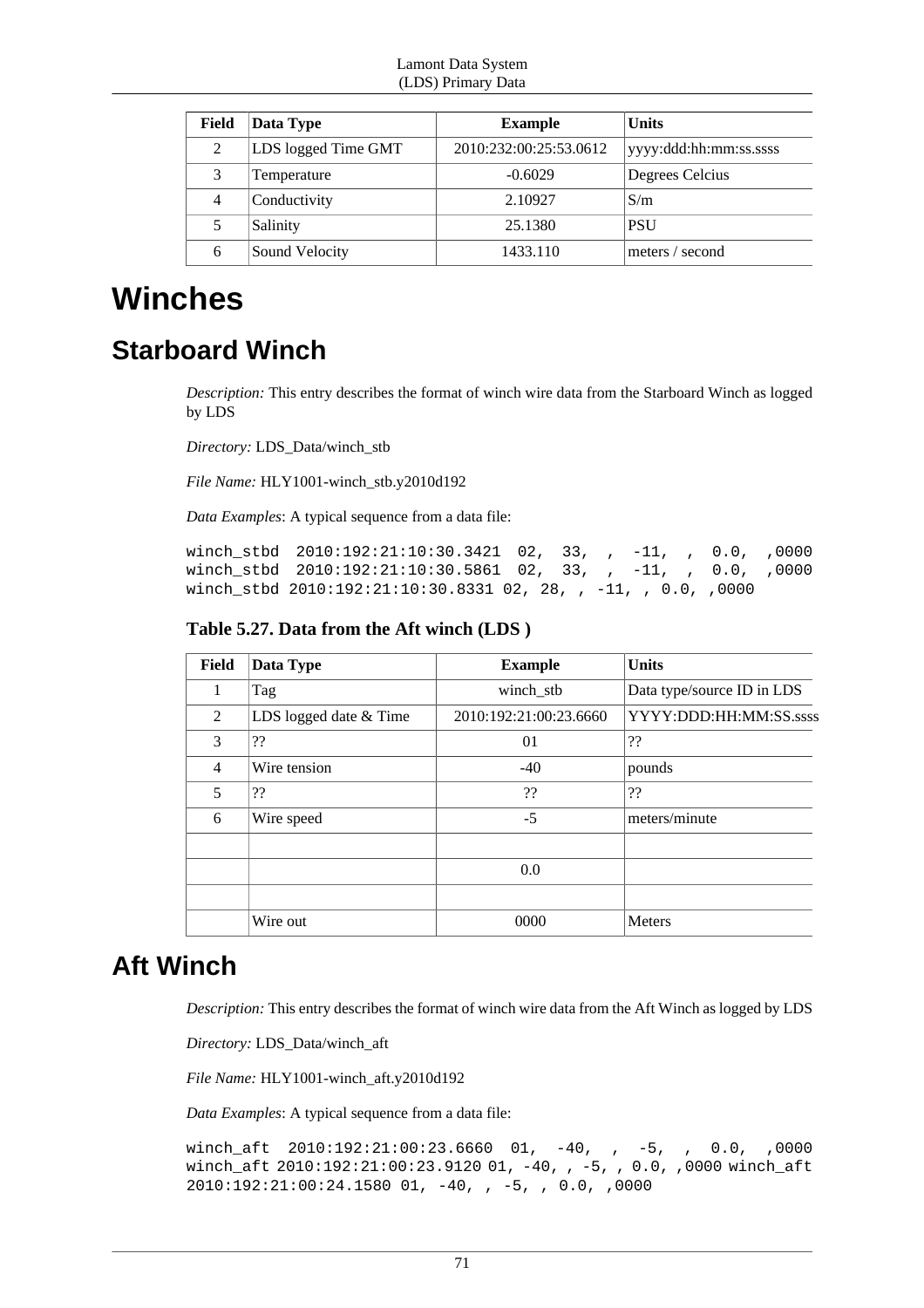| Field          | Data Type              | <b>Example</b>         | <b>Units</b>               |
|----------------|------------------------|------------------------|----------------------------|
| 1              | Tag                    | winch_aft              | Data type/source ID in LDS |
| 2              | LDS logged date & Time | 2010:192:21:00:23.6660 | YYYY:DDD:HH:MM:SS.ssss     |
| 3              | ??                     | 01                     | ??                         |
| $\overline{4}$ | Wire tension           | $-40$                  | pounds                     |
| 5              | ??                     | ??                     | ??                         |
| 6              | Wire speed             | $-5$                   | meters/minute              |
|                |                        |                        |                            |
|                |                        | 0.0                    |                            |
|                |                        |                        |                            |
|                | Wire out               | 0000                   | <b>Meters</b>              |

**Table 5.28. Data from the Aft winch (LDS )**

# **C-Nav Globally Corrected Differential GNSS**

## **C-Nav Globally Corrected Differential GNSS - Starboard**

*Description:* This is the experimental C-Nav 3050 Globally Corrected Differential GNSS positioning system data as logged by LDS. The Starboard side is using the standard integrated L-band antenna. This is an experimental system.

*Directory:* LDS\_Data/cnavs

*File Name:* HLY1002-cnavs.y2010d243

*Data Examples*: A typical sequence from a data file:

```
cnavs 2010:243:00:00:01.4389
$PNCTMDE,235946.00,84,0,-0.237,26.439,-1.115,-0.969,-3.805*46 cnavs
2010:243:00:00:01.5139
$GNGGA,235947.00,7722.309376,N,13651.379450,W,1,12,0.8,24.331,M,-7.2,M,,*4E
cnavs 2010:243:00:00:01.5639 $GNVTG,191.6,T,,M,0.30,N,0.56,K,A*1C
cnavs 2010:243:00:00:01.6389
$GNGBS,235947.00,0.7025,0.3203,1.8495,75,0.8045,10.6333,13.5112*76
cnavs 2010:243:00:00:01.6889
$PNCTMDE,235947.00,02,0,-0.046,20.350,9.908,-3.945,28.030*75 cnavs
2010:243:00:00:01.7639
$PNCTMDE,235947.00,04,0,0.033,13.298,-0.614,-5.309,-5.545*6E
```
## **C-Nav Globally Corrected Differential GNSS - Port**

*Description:* This is the experimental C-Nav 3050 Globally Corrected Differential GNSS positioning system data as logged by LDS. The Port side uese a separate L-band correction antenna. This is an experimental system.

*Directory:* LDS\_Data/cnavp

*File Name:* HLY1002-cnavp.y2010d243

*Data Examples*: A typical sequence from a data file: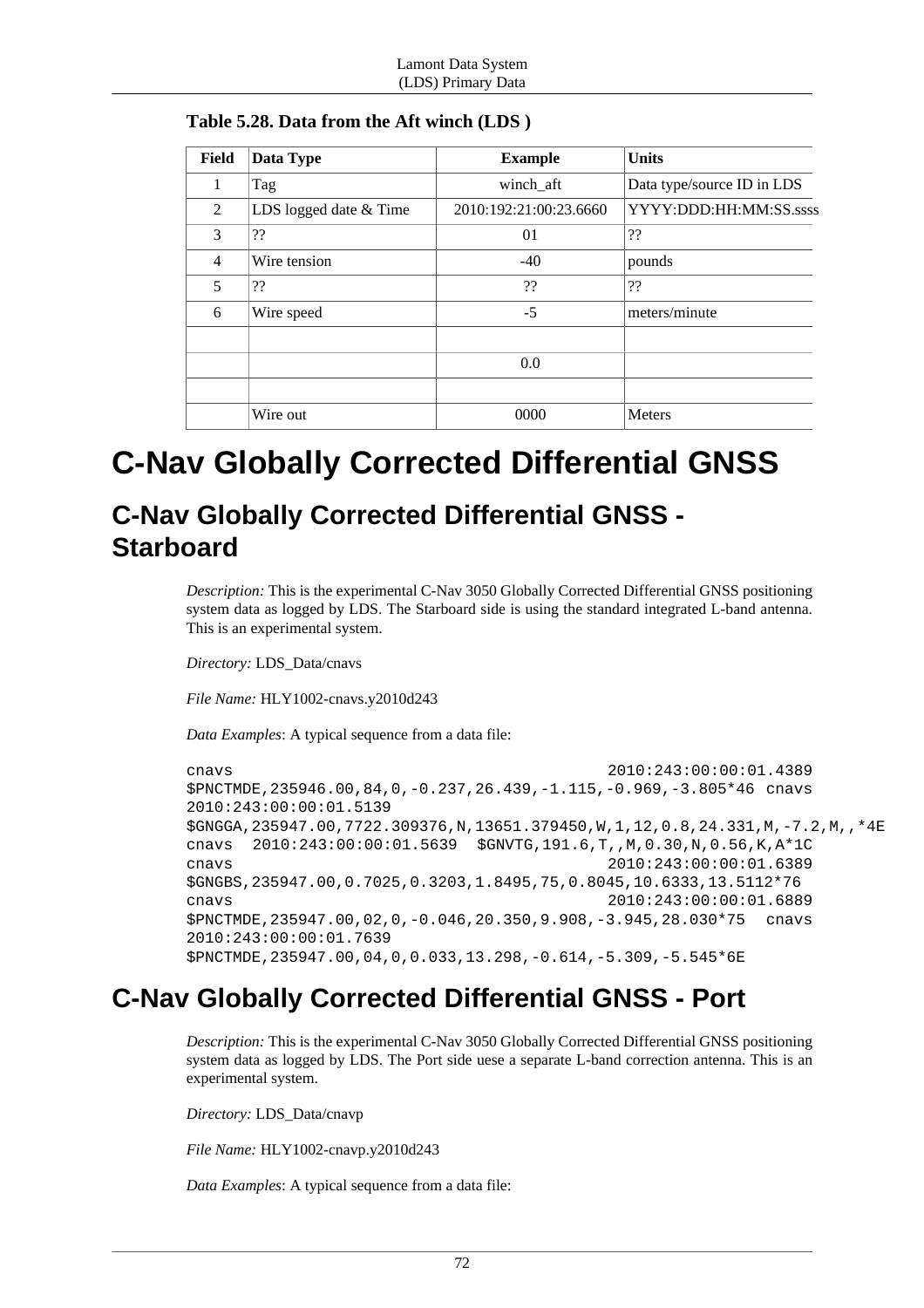| cnavp                                                                                       | 2010:243:00:00:00.9689 |       |
|---------------------------------------------------------------------------------------------|------------------------|-------|
| $$PNCTMDE, 235943.00, 32, 0, 0.052, 12.803, -2.952, -0.163, 1.024*4E$                       |                        | cnavp |
| 2010:243:00:00:01.0439                                                                      |                        |       |
| $$PNCTIME, 235943.00, 67, 0, 0.135, 41.463, -0.080, 0.472, 2.531*6C$                        |                        | cnavp |
| 2010:243:00:00:01.1609                                                                      |                        |       |
| \$PNCTMDE, 235943.00, 68, 0, -0.096, 300.448, -1.116, -0.710, -1.356\$GPGGA, 235944.00, 772 |                        |       |
| cnavp                                                                                       |                        |       |
| cnavp                                                                                       | 2010:243:00:00:01.2949 |       |
| $SGPGBS, 235944.00, 0.0190, -0.1006, 0.2321, 76, 0.8937, -3.8900, 9.7613*63$                |                        |       |
| cnavp                                                                                       | 2010:243:00:00:01.3449 |       |
| \$PNCTMDE, 235944.00,02,0,0.015, 15.909, 7.248, -1.244, 15.577*5C                           |                        |       |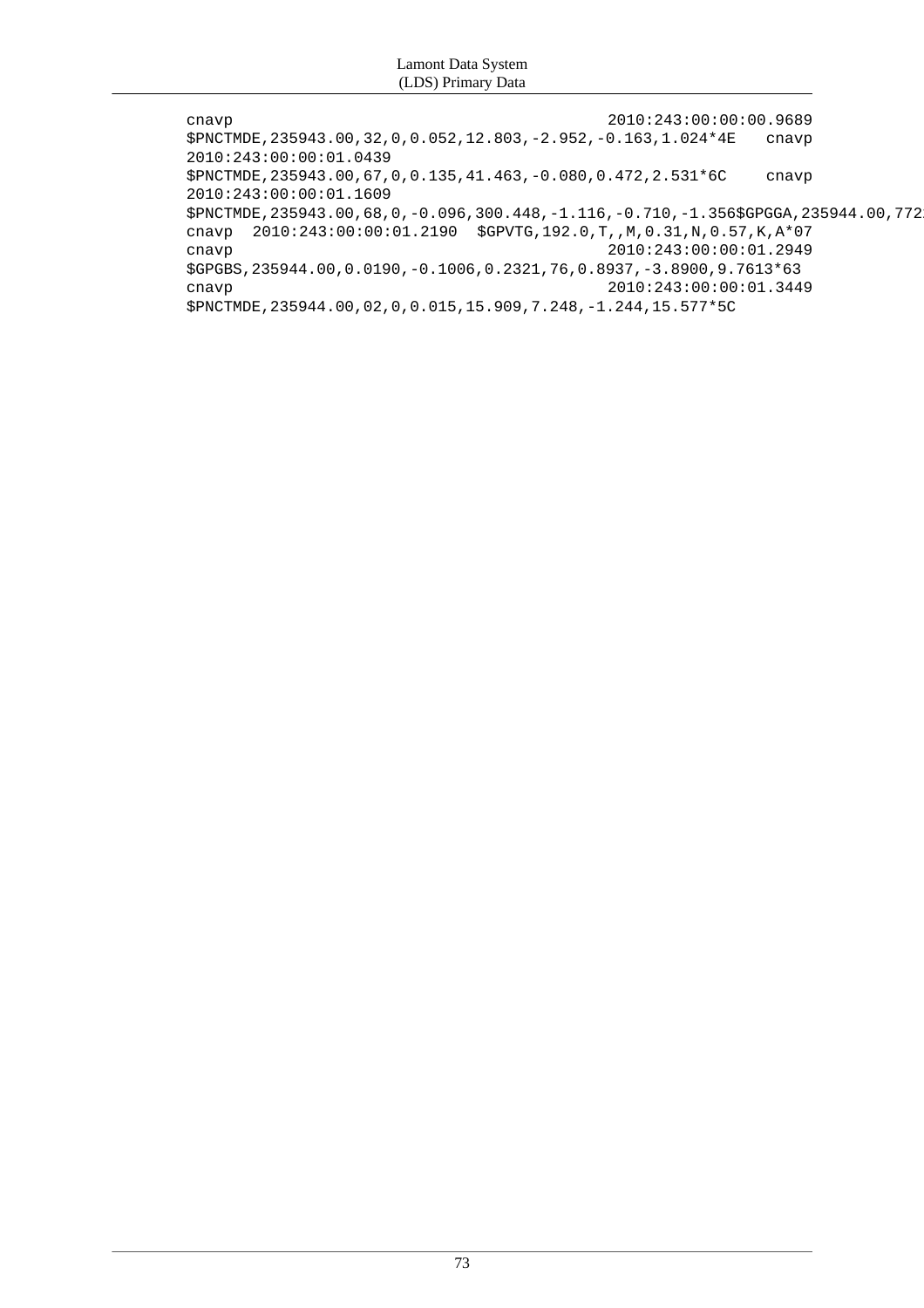# **Chapter 6. SCS Derived Data**

Many (most -**tbd**) of the data files generated by SCS on the Healy contain "derived" data. That is data that is calculated from other data. For instance, if the raw temperature is logged in degrees Celsius, the a file containing temperatures in Fahrenheit would be a derived data set. In fact, it is not necessary to log and derived data sets but some folks find them useful.

# **Air temperature (Derived)**

*Description:* This file contains air temperature in degrees Fahrenheit calculated from the measured temperature

*Directory:* SCS\_Data/air\_temp\_f

*File Name:* AirTemp-F\_20070413-000000.Raw

*Data Examples*: (3 lines from a data file):

04/13/2007,00:00:02.074,\$DERIV,28.83,-1.76, 04/13/2007,00:00:05.074,\$DERIV,28.62,-1.88, 04/13/2007,00:00:08.074,\$DERIV,28.62,-1.88,

### **Note**

These derived records are supposed to be formated as NMEA-0183 records but the checksum field is missing and there is a dangling comma.

| Field          | <b>Description</b>                | <b>Example</b> | <b>Units</b>                            |
|----------------|-----------------------------------|----------------|-----------------------------------------|
|                | Date                              | 03/14/2009     | Month/Day/Year                          |
| 2              | Time (UTC)                        | 00:00:02.074   | Hour:Minute:Second.fraction             |
| 3              | <b>NMEA Header</b>                | <b>SDERIV</b>  | ASCII text (like)<br><b>NMEA-0183</b> ) |
| $\overline{4}$ | <b>Calculated Air Temperature</b> | 28.83          | Degrees Fahrenheit                      |
| 5              | Measured Air Temperature          | $-1.76$        | Degrees Celsius                         |
|                |                                   |                | (missing)                               |

The sensors for this measurement are installed on the starboard side of the Flying Bridge.

# **HCO Met3A Air Temperatures (Derived)**

*Description:* This file contains derived data From the HCO Met3A weather station temperature sensor. Temperature is reported in degrees Fahrenheit and Celsius.

*Directory:* SCS\_Data/air\_temp3a\_f

*File Name:* Met3a-Air-Temp-F\_20090129-173743.Raw

*Data Examples*: (3 lines from a data file):

01/29/2009,17:37:47.068,\$DERIV,41.41,5.23, 01/29/2009,17:37:50.683, \$DERIV,41.41,5.23, 01/29/2009,17:37:54.297,\$DERIV,41.41,5.23,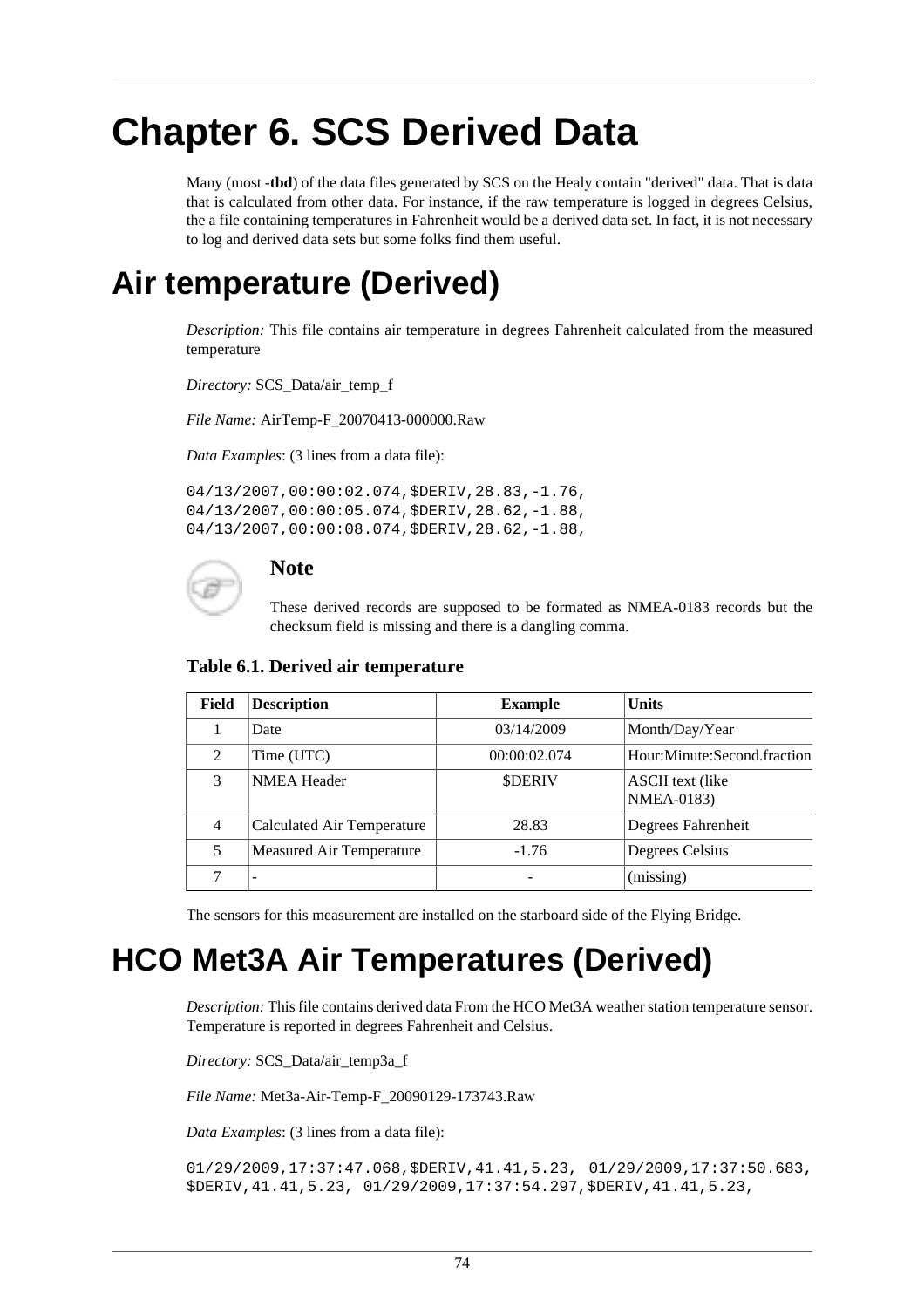

### **Note**

These derived records are supposed to be formated as NMEA-0183 records but the checksum field is missing and there is a dangling comma.

| Field         | <b>Description</b>                | <b>Example</b> | <b>Units</b>                                 |
|---------------|-----------------------------------|----------------|----------------------------------------------|
|               | Date                              | 01/29/2009     | Month/Day/Year                               |
| 2             | Time (UTC)                        | 17:37:50.683   | Hour:Minute:Second.fraction                  |
| $\mathcal{F}$ | <b>NMEA</b> Header                | <b>SDERIV</b>  | <b>ASCII</b> text (like<br><b>NMEA-0183)</b> |
| 4             | <b>Calculated Air Temperature</b> | 41.41          | Degrees Fahrenheit                           |
| 5             | Measured Air Temperature          | 5.23           | Degrees Celsius                              |
|               |                                   |                | (missing)                                    |

**Table 6.2. HCO Met3A Air Temperatures (Derived)**

The sensors for this measurement are installed on the starboard side of the overhead of HCO.

### **Note**

These derived records are supposed to be formated as NMEA-0183 records but the checksum field is missing and there is a dangling comma.

# **True Wind, Ship's Port Yardarm (Derived)**

*Description:* Calculated True wind speed data derived from the POS/MV-320 HDT (heading), SOG (speed over the ground) and COG (course over the ground) data messages and the *rmyportwind* data from the ship weather vane on the port side of Main mast yardarm.

*Directory:* SCS\_Data/True\_wind\_port

*File Name:* PortWnd-T\_20070415-000000.Raw

*Data Examples*: (3 lines from a data file):

04/15/2007,00:00:03.927,\$DERIV,18.59,4.57,30.6,12,12.5,343.7,344.2, 04/15/2007,00:00:05.927, \$DERIV,19.69,10.28,31.4,16,12.5,344.2,344.2, 04/15/2007,00:00:07.927,\$DERIV,19.85,3.73,31.8,12,12.4,344.1,344.2,

### **Table 6.3. True Wind, Ship Port Yardarm (Derived)**

| Field          | <b>Description</b>                       | <b>Example</b> | <b>Units</b>                                     |
|----------------|------------------------------------------|----------------|--------------------------------------------------|
|                | Date                                     | 04/15/2007     | Month/Day/Year                                   |
| $\mathcal{L}$  | Time (UTC)                               | 00:00:03.927   | Hour:Minute:Second.fraction                      |
| 3              | <b>NMEA Header</b>                       | <b>SDERIV</b>  | <b>ASCII</b> text                                |
| $\overline{4}$ | Calculated Wind Speed                    | 18.59          | Knots                                            |
| 5              | Calculated True Wind<br><b>Direction</b> | 4.57           | Angle, compass, relative to<br><b>True North</b> |
| 6              | Measured (relative) Wind<br>Speed        | 30.6           | Knots                                            |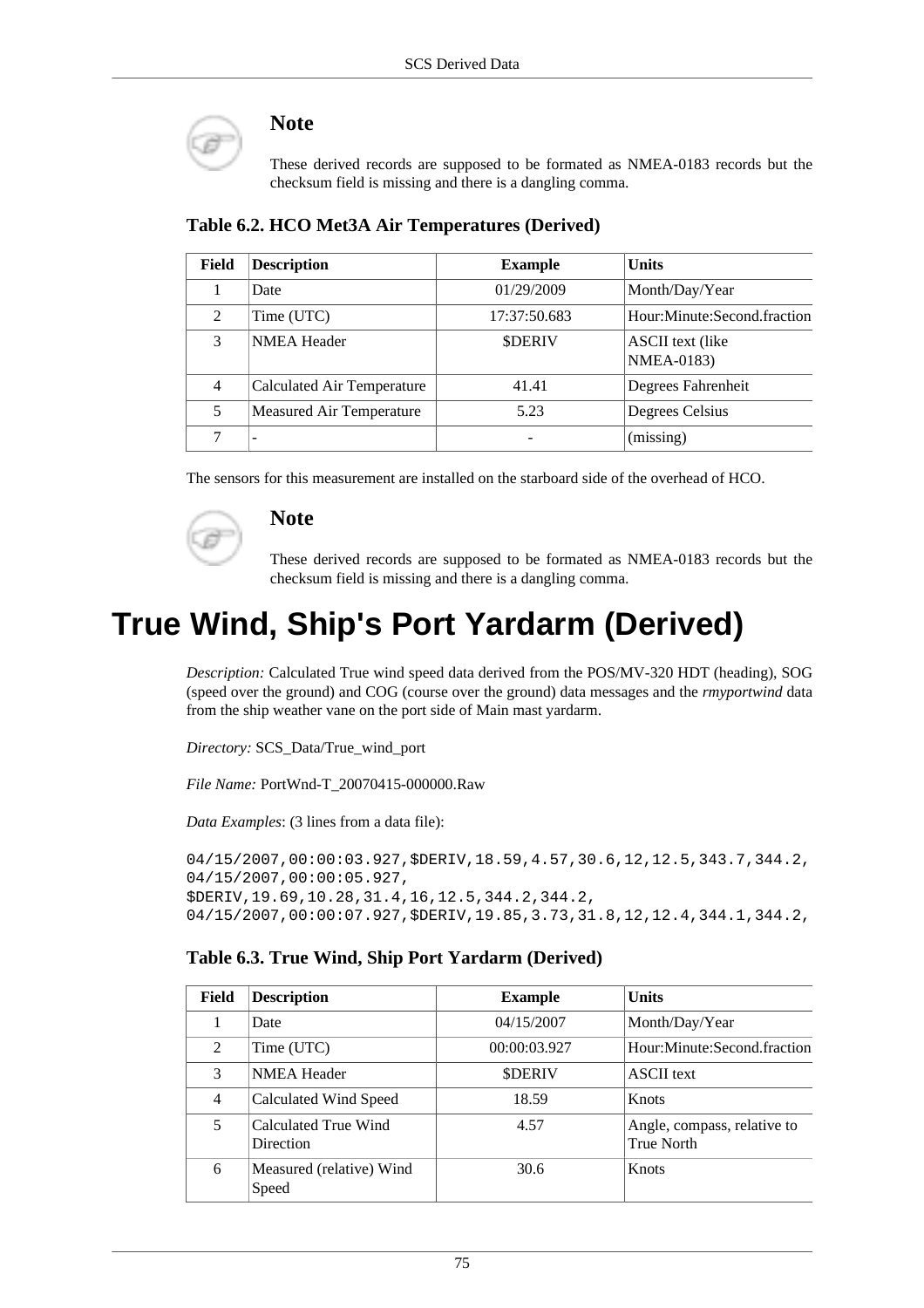| Field | <b>Description</b>                           | <b>Example</b> | <b>Units</b>                                         |
|-------|----------------------------------------------|----------------|------------------------------------------------------|
| 7     | Measured (relative) Wind<br>Direction        | 12             | Angle, compass, relative to<br>the ship's bow        |
| 8     | Ship speed over the ground<br>(from POS/MV)  | 12.5           | Knots                                                |
| 9     | Ship course over the ground<br>(from POS/MV) | 343.7          | Degrees of angle, compass,<br>relative to True north |
| 10    | Ship heading (from POS/<br>MV)               | 344.2          | Degrees of angle, compass,<br>relative to True north |
| 11    | missing                                      |                |                                                      |
| 10    | missing                                      |                |                                                      |



### **Note**

These derived records are supposed to be formated as NMEA-0183 records but the checksum field is missing and there is a dangling comma.

# **True Wind, Ship's Starboard Yardarm (Derived)**

*Description:* Calculated True wind speed data derived from the POS/MV-320 HDT (heading), SOG (speed over the ground) and COG (course over the ground) data messages and the *rmystbdwind* data from the ship weather vane on the port side of Main mast yardarm.

*Directory:* SCS\_Data/True\_wind\_stbd

*File Name:* StbdWnd-T\_20070415-000000.Raw

*Data Examples*: (3 lines from a data file):

```
04/15/2007,00:00:03.396,$DERIV,17.33,3.47,29.4,11,12.5,343.7,344.2,
04/15/2007,00:00:05.396,
$DERIV,17.05,15.29,28.5,18,12.5,344.2,344.2,
04/15/2007,00:00:07.396,
$DERIV,19.99,13.31,31.4,18,12.4,344.1,344.2,
```
### **Table 6.4. True Wind, Ship Starboard Yardarm (Derived)**

| Field        | <b>Description</b>                          | <b>Example</b> | Units                                            |
|--------------|---------------------------------------------|----------------|--------------------------------------------------|
| $\mathbf{1}$ | Date                                        | 04/15/2007     | Month/Day/Year                                   |
| 2            | Time (UTC)                                  | 00:00:03.927   | Hour:Minute:Second.fraction                      |
| 3            | <b>NMEA Header</b>                          | <b>SDERIV</b>  | <b>ASCII</b> text                                |
| 4            | Calculated Wind Speed                       | 19.99          | Knots                                            |
| 5            | Calculated True Wind<br>Direction           | 13.31          | Angle, compass, relative to<br><b>True North</b> |
| 6            | Measured (relative) Wind<br>Speed           | 30.6           | Knots                                            |
| 7            | Measured (relative) Wind<br>Direction       | 18             | Angle, compass, relative to<br>the ship's bow    |
| 8            | Ship speed over the ground<br>(from POS/MV) | 12.4           | Knots                                            |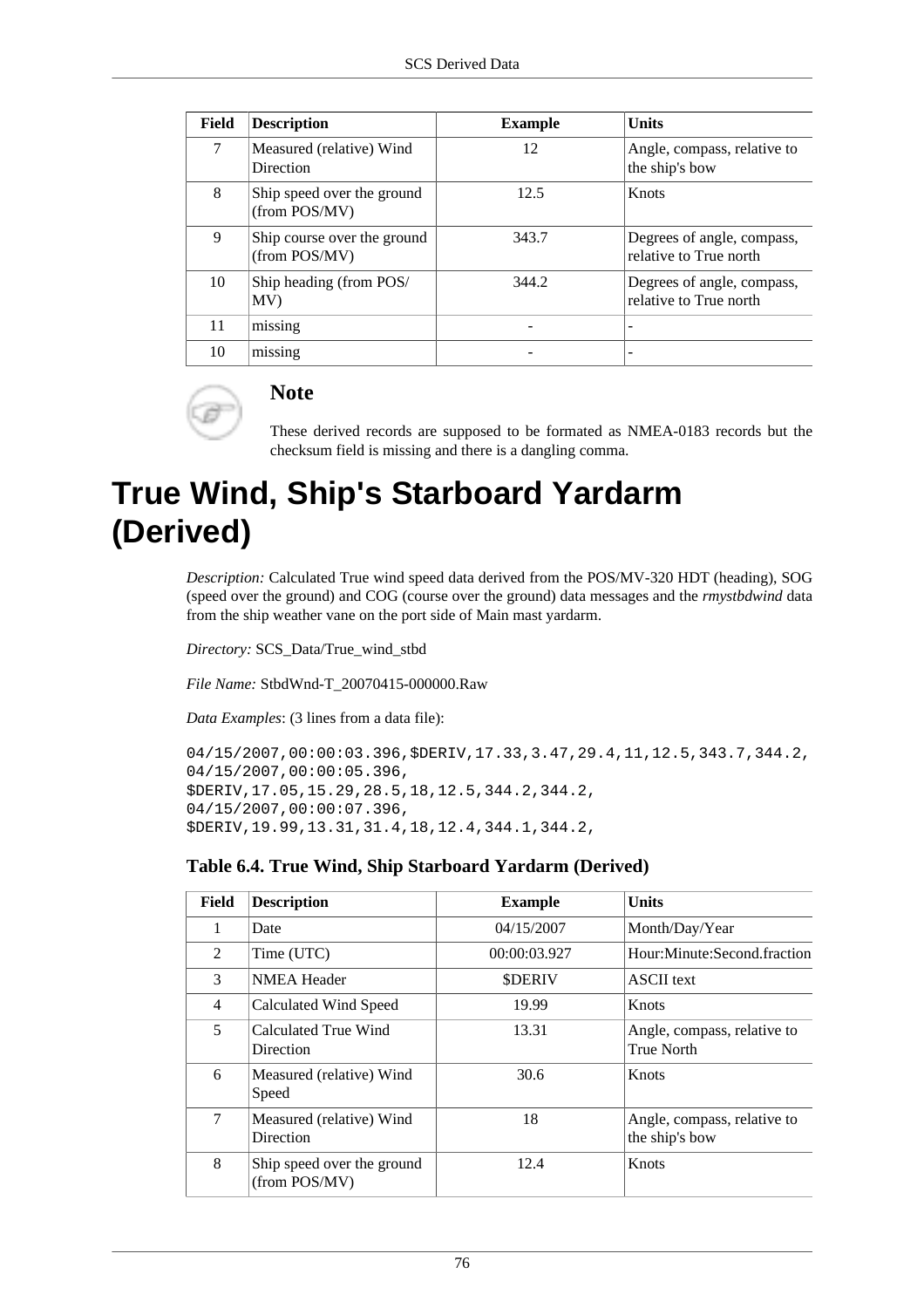| Field | <b>Description</b>                           | <b>Example</b> | <b>Units</b>                                         |
|-------|----------------------------------------------|----------------|------------------------------------------------------|
| 9     | Ship course over the ground<br>(from POS/MV) | 344.1          | Degrees of angle, compass,<br>relative to True north |
| 10    | Ship heading (from POS/<br>MV)               | 344.2          | Degrees of angle, compass,<br>relative to True north |
| 11    | missing                                      |                |                                                      |
| 10    | missing                                      |                |                                                      |



### **Note**

These derived records are supposed to be formated as NMEA-0183 records but the checksum field is missing and there is a dangling comma.

# **Shipboard Automated Meteorological and Oceanographic Systems (SAMOS) derived data**

Healy routinely sends data in SAMOS format by email to **-------** under a program coordinated by Shawn Smith of **whatever**. This section describes the data formats for the files created by SCS from which data is taken to construct these messages.

## **Example SAMOS format (scalar)**

*Description:* Example file using the Oxygen data

*Directory:* SCS\_Data/SAMOS

*File Name:* SAMOS-OX\_20080325-000000.Raw

*Data Examples*: (3 lines from a data file):

03/25/2008,00:00:04.710,\$DERIV,7.71,7.712,215.893,28, 03/25/2008,00:00:06.132,\$DERIV,7.71,7.712,223.605,29, 03/25/2008,00:00:07.475,\$DERIV,7.71,7.709,223.605,29,

### **Table 6.5. Example SAMOS data record (scalar)**

| Field          | <b>Description</b>      | <b>Example</b> | <b>Units</b>                                               |
|----------------|-------------------------|----------------|------------------------------------------------------------|
| 1              | Date                    | 03/25/2008     | Month/Day/Year (from<br>SCS)                               |
| $\mathfrak{D}$ | Time (UTC)              | 00:00:04.710   | Hour: Minute: Second fraction<br>(from SCS)                |
| 3              | <b>NMEA Header</b>      | <b>SDERIV</b>  | <b>ASCII</b> text                                          |
| $\overline{4}$ | Mean value (calculated) | 7.71           | Need to define the period<br>over which this is calculated |
| 5              | Last value used         | 7.712          | meters per second (m/s)                                    |
| 6              | Sum of values           | 124.12         | Degrees, angle from True<br>North                          |
|                | number of values        | 7.87           | meters per second $(m/s)$                                  |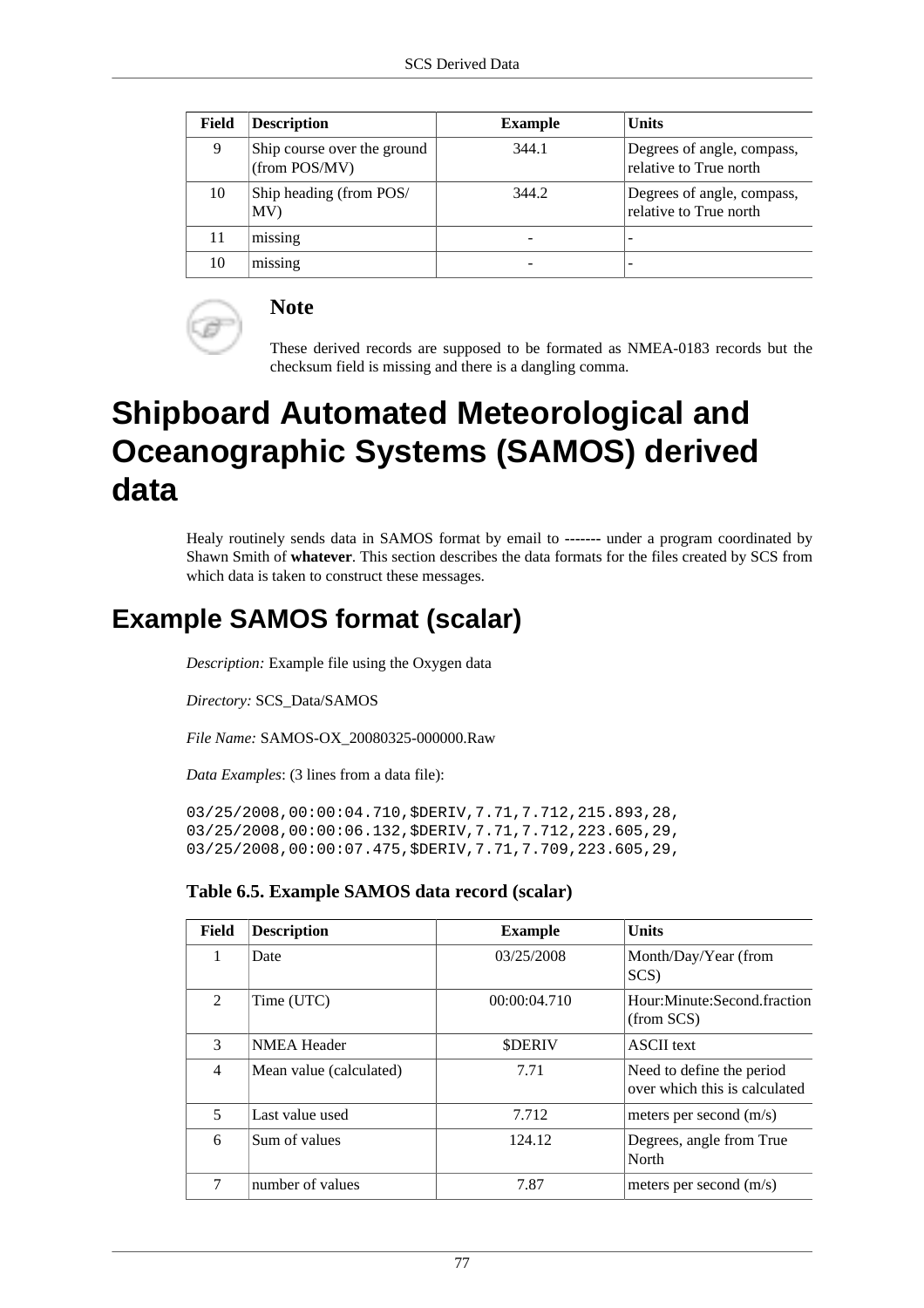| <b>Field</b> | Description | Example                  | <b>Units</b> |
|--------------|-------------|--------------------------|--------------|
|              | missing     | $\overline{\phantom{a}}$ | -            |
|              | missing     | $\overline{\phantom{a}}$ | -            |

## **Example SAMOS format (data in degrees)**

*Description:* Example file using the Jack Staff True Wind data

*Directory:* SCS\_Data/SAMOS

*File Name:* SAMOS-TIB\_20080326-000000.Raw

*Data Examples*: (3 lines from a data file):

### **Get THE RIGHT EXAMPLE DATA**

### **Table 6.6. Example SAMOS data record (degrees)**

| Field          | <b>Description</b>     | <b>Example</b>   | <b>Units</b>                              |
|----------------|------------------------|------------------|-------------------------------------------|
| 1              | Date                   | 03/26/2008       | Month/Day/Year (from<br>SCS)              |
| $\mathfrak{D}$ | Time (UTC)             | 00:00:04.561     | Hour:Minute:Second.fraction<br>(from SCS) |
| 3              | <b>NMEA Header</b>     | <b>SDERIV</b>    | <b>ASCII</b> text                         |
| 4              | Arctangent of the sums | 79.39            | Need better description or<br>reference   |
| 5              | Last value used        | 93.174           | Need better description or<br>reference   |
| 6              | Mean of the Sines()    | 57.4453621646971 | Need better description or<br>reference   |
| $\tau$         | Mean of the Sines()    | 10.7645427712987 | Need better description or<br>reference   |
| 8              | Number of values       | 59               |                                           |

## **SAMOS Data Designator Keys**

The SAMOS data file names are constructed by including a multi-letter key to indicate the data type. This section describes those keys.

*Description:* E The data filenames each have a 2 (or more) letter data type designator. Files names are composed shown in the following table.

| Component       | <b>Example</b> | <b>Comment</b>                                   |
|-----------------|----------------|--------------------------------------------------|
| Identifier      | SAMOS-         | Fixed for SAMOS records                          |
| XX[X]           | Key            | From the designators shown in<br>the table below |
| <b>TYYYMMDD</b> | Date           | <b>Year Month Day</b>                            |
| .Raw            | Extension      | Fixed for SAMOS records                          |

**Table 6.7. SAMOS File Name Components**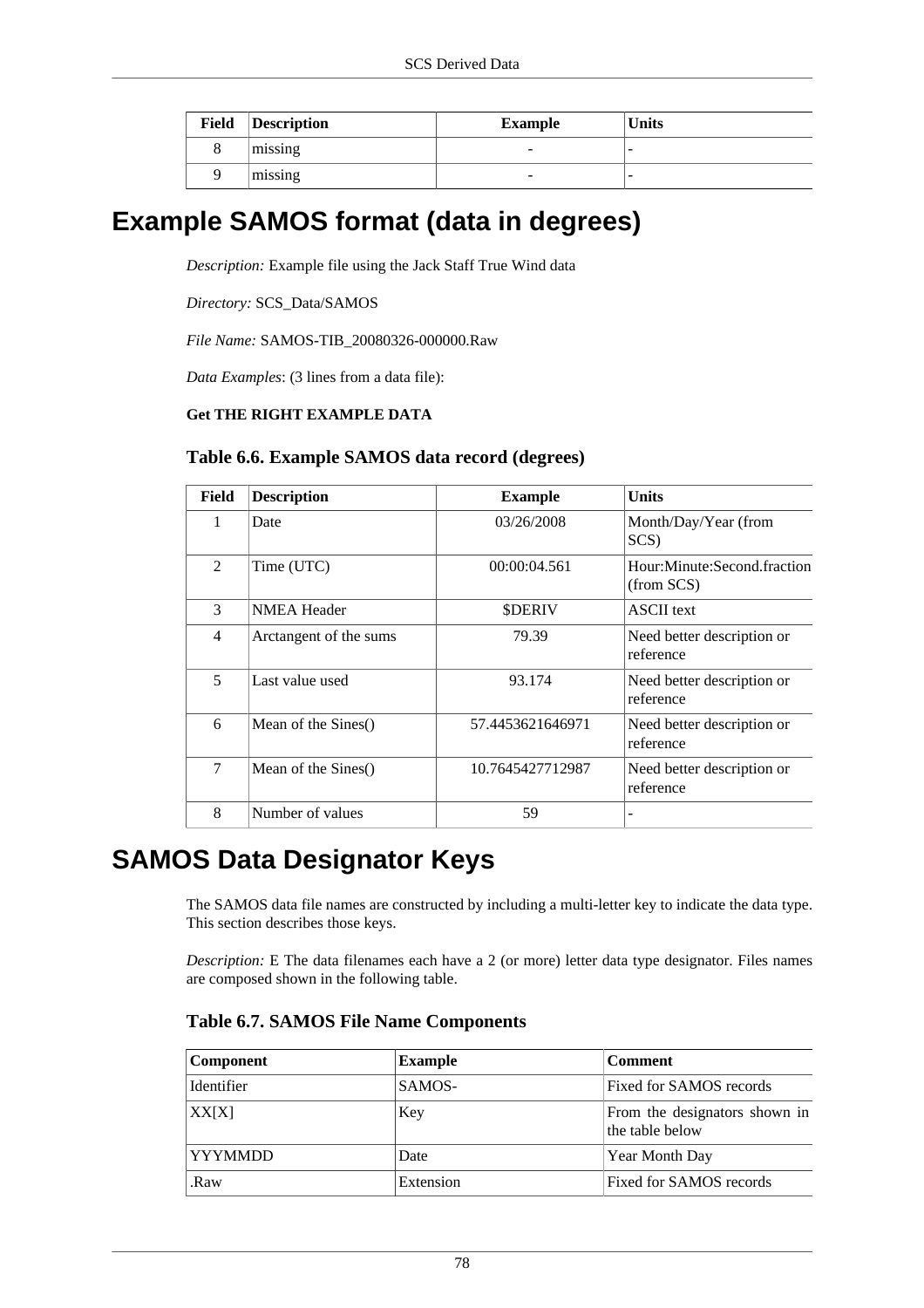*Directory:* SCS\_Data/SAMOS

*File Name:* SAMOS-OX\_20080325-000000.Raw

### **Table 6.8. SAMOS Data Types**

| <b>Parameter</b>                                 | <b>Designator</b> | <b>Source Data File Identifier</b> |
|--------------------------------------------------|-------------------|------------------------------------|
| Air Temperature                                  | AT                |                                    |
| Air temperature)                                 | AT1               | \$PSMEA(2                          |
| Atmospheric Pressure                             | <b>BP</b>         |                                    |
| Atmospheric. Pressure                            | BP1               | \$PSMEA(4)                         |
| Conductivity                                     | <b>TC</b>         | \$PSTSA(3)                         |
| Course over ground                               | CR                |                                    |
| Depth to Surface                                 | <b>BT</b>         |                                    |
| Dew point temperature                            | DP                |                                    |
| Earth relative wind direction                    | <b>TIP</b>        |                                    |
| Earth relative wind direction                    | <b>TIB</b>        | \$PSWDA(4)                         |
| Earth relative wind direction                    | TIS1              | \$PSWDB(4)                         |
| Earth Relative Wind Direction<br>Stbd            | <b>TIS</b>        |                                    |
| Earth relative wind speed                        | <b>TKP</b>        |                                    |
| Earth relative wind Speed                        | <b>TWB</b>        | \$PSWDA(5)                         |
| Earth relative wind speed                        | <b>TWS</b>        | \$PSWDB(5)                         |
| Earth Relative Wind Speed Stbd                   | <b>TKS</b>        |                                    |
| Flow through TSG                                 | FI                | \$PSFMA(2)                         |
| Heading                                          | GY                |                                    |
| Heave                                            | <b>VH</b>         |                                    |
| Latitude                                         | LA                |                                    |
| Longitude                                        | LO                |                                    |
| Longitudinal Water Speed Fore -<br>Aft           | <b>SL</b>         |                                    |
| Long wave radiation                              | ${\rm LW}$        | \$PSSRA(4)                         |
| Long wave radiation                              | LD                | \$PSSRA(6)                         |
| Long wave radiation                              | LB                | \$PSSRA(8)                         |
| Oxygen                                           | OX                | \$PSOXA(2)                         |
| Oxygen                                           | <b>OT</b>         | \$PSOXA(4)                         |
| Photo<br>Active PA<br>synthetically<br>Radiation |                   | \$PSSPA(2)                         |
| Pitch                                            | <b>VP</b>         |                                    |
| POS-MV Heading                                   | <b>SH</b>         |                                    |
| Precipitation                                    | PR                | \$PSMEA(5)                         |
| Relative humidity                                | RH                |                                    |
| Relative humidity                                | RH1               | \$PSMEA(3)                         |
| Roll                                             | <b>VR</b>         |                                    |
| Salinity                                         | \$PSTSA(4)        | <b>SA</b>                          |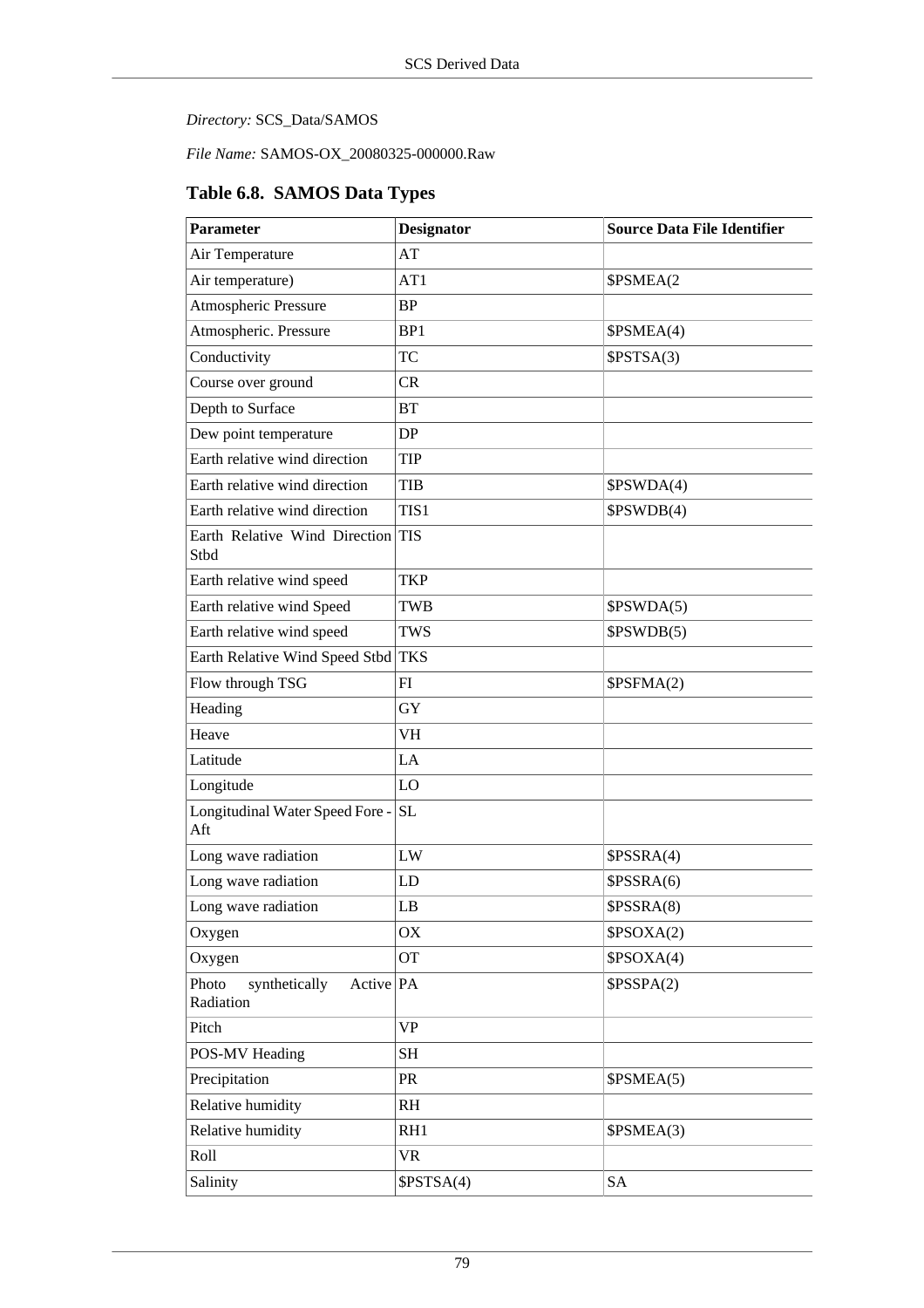| <b>Parameter</b>                          | <b>Designator</b> | <b>Source Data File Identifier</b> |
|-------------------------------------------|-------------------|------------------------------------|
| Sea Surface Temp                          | <b>ST</b>         | \$PSSTA(2)                         |
| Ship relative wind direction              | WDP               |                                    |
| Ship relative wind direction              | WDB               | \$PSWDA(2)                         |
| Ship Relative Wind Direction<br>Stbd      | <b>WDS</b>        |                                    |
| Ship relative wind speed                  | WKP               |                                    |
| Ship relative wind speed                  | WSB               | \$PSWDA(3)                         |
| Ship relative wind speed                  | WSS               | \$PSWDB(3)                         |
| Ship Relative Wind Speed Stbd             | WKS               |                                    |
| Shortwave radiation                       | <b>SW</b>         | SPSSRA(2)                          |
| Speed over ground                         | <b>SP</b>         |                                    |
| Transverse Water Speed Port to SX<br>Stbd |                   |                                    |
| <b>TSG Fluorescence</b>                   | FL1               | SPSFLA(2)                          |
| <b>TSG Fluorescence</b>                   | FL                | \$PSFLB(2)                         |
| TSG internal water temperature            | <b>TT</b>         | \$PSTSA(2)                         |
| Turbidity                                 | TB                | SPSFLB(4)                          |